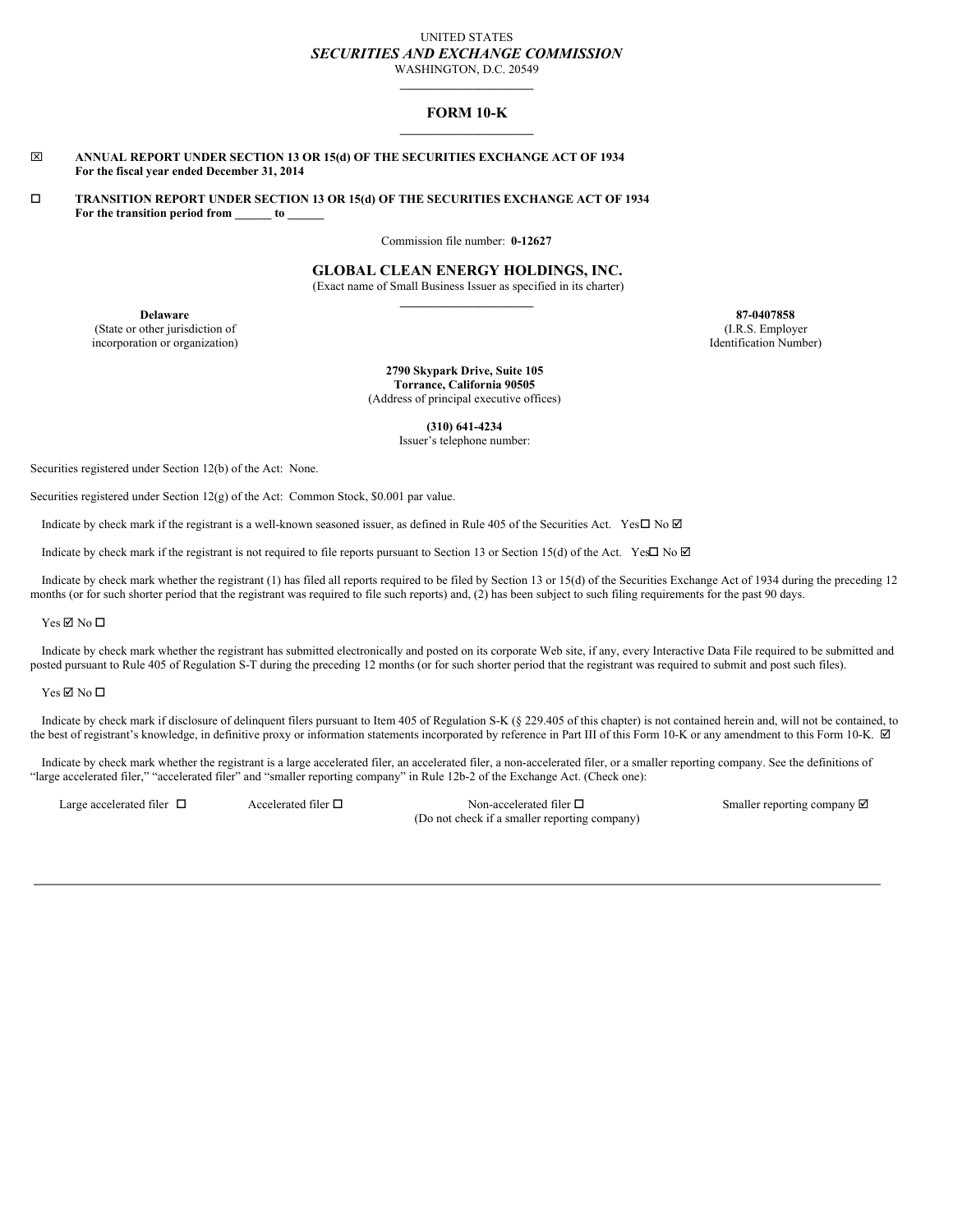Indicate by check mark whether the registrant is a shell company (as defined in Rule 12b-2 of the Act). Yes □ No ☑

The aggregate market value of the common stock held by non-affiliates of the registrant as of June 30, 2014 (the last business day of the registrant's most recently completed second fiscal quarter) was approximately \$3,731,000.

The outstanding number of shares of common stock as of March 31, 2015 was 339,187,545.

Documents incorporated by reference: None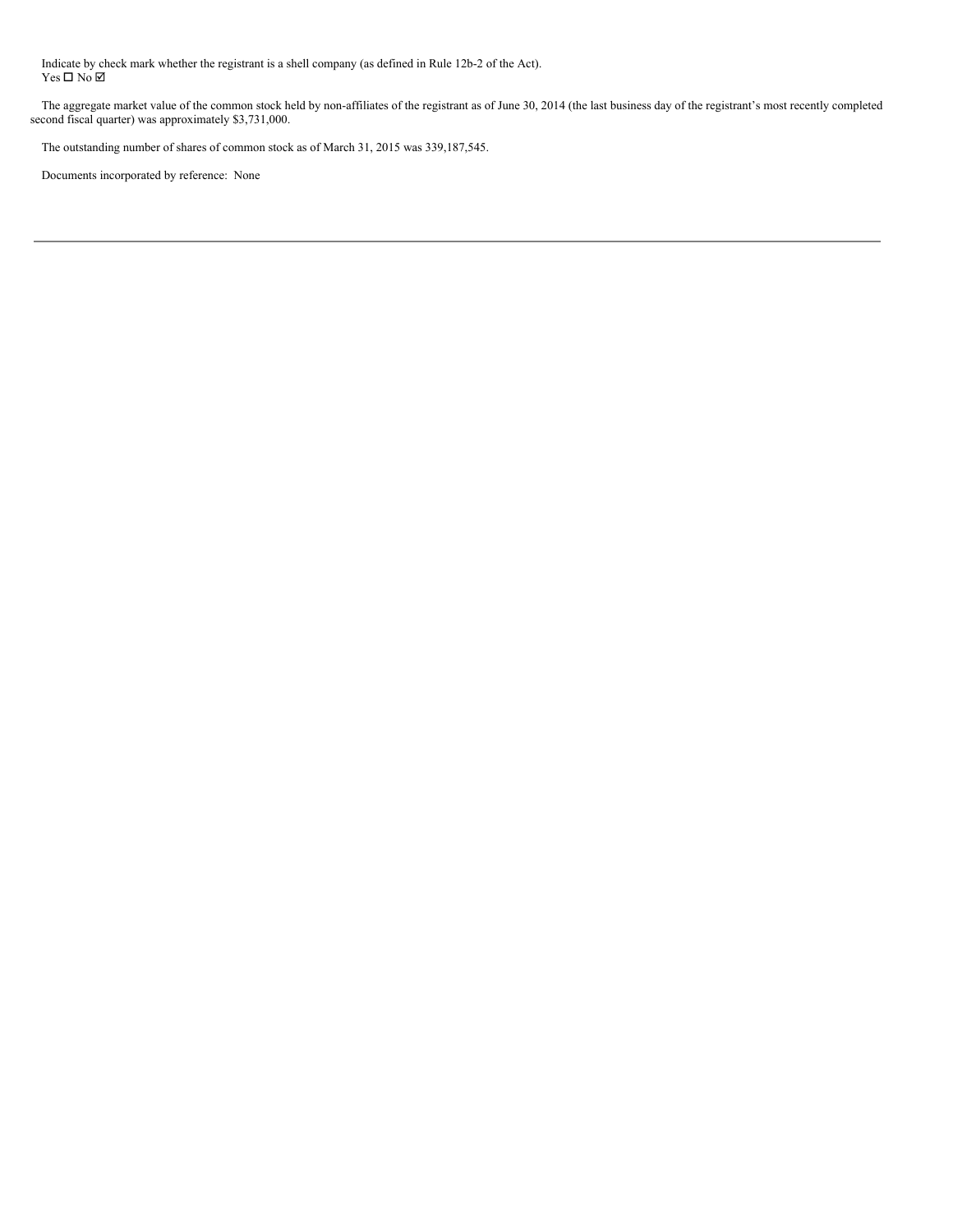# <span id="page-2-0"></span>**Table of Contents**

# **Form 10-K**

|             |                                                                                                         | Page                                                  |
|-------------|---------------------------------------------------------------------------------------------------------|-------------------------------------------------------|
|             | <b>PART I</b>                                                                                           |                                                       |
|             | <b>ITEM 1. BUSINESS.</b>                                                                                |                                                       |
| <b>ITEM</b> | <b>RISK FACTORS.</b>                                                                                    | 13                                                    |
| 1A          |                                                                                                         |                                                       |
| <b>ITEM</b> | <b>UNRESOLVED STAFF COMMENTS.</b>                                                                       | 24                                                    |
| 1B.         |                                                                                                         |                                                       |
|             | <b>ITEM 2. PROPERTIES.</b>                                                                              |                                                       |
|             | <b>ITEM 3. LEGAL PROCEEDINGS.</b>                                                                       | $\frac{24}{25}$<br>$\frac{25}{25}$<br>$\frac{25}{25}$ |
|             | <b>ITEM 4. MINE SAFETY DISCLOSURES.</b>                                                                 |                                                       |
|             | <b>PART II</b>                                                                                          |                                                       |
|             | <u>ITEM 5. MARKET FOR REGISTRANT'S COMMON EQUITY, RELATED STOCKHOLDER MATTERS, AND ISSUER PURCHASES</u> |                                                       |
|             | OF EQUITY SECURITIES.                                                                                   |                                                       |
|             | ITEM 6. SELECTED FINANCIAL DATA.                                                                        |                                                       |
|             | ITEM 7. MANAGEMENT'S DISCUSSION AND ANALYSIS OF FINANCIAL CONDITION AND RESULTS OF OPERATIONS.          |                                                       |
|             | ITEM 8. FINANCIAL STATEMENTS AND SUPPLEMENTARY DATA.                                                    |                                                       |
|             | ITEM 9. CHANGES IN AND DISAGREEMENTS WITH ACCOUNTANTS ON ACCOUNTING AND FINANCIAL DISCLOSURE.           | $\frac{26}{27}$<br>$\frac{27}{33}$<br>$\frac{33}{33}$ |
| <b>ITEM</b> | <b>CONTROLS AND PROCEDURES.</b>                                                                         |                                                       |
| 9A.         |                                                                                                         |                                                       |
| <b>ITEM</b> | <b>OTHER INFORMATION</b>                                                                                | 34                                                    |
| 9B.         |                                                                                                         |                                                       |
| <b>ITEM</b> | <b>PART III</b><br>DIRECTORS, EXECUTIVE OFFICERS, AND CORPORATE GOVERNANCE.                             | $\frac{34}{34}$                                       |
| 10.         |                                                                                                         |                                                       |
| <b>ITEM</b> | <b>EXECUTIVE COMPENSATION.</b>                                                                          | 37                                                    |
| 11.         |                                                                                                         |                                                       |
| <b>ITEM</b> | SECURITY OWNERSHIP OF CERTAIN BENEFICIAL OWNERS AND MANAGEMENT AND RELATED STOCKHOLDER                  | 40                                                    |
| <u>12.</u>  | <b>MATTERS.</b>                                                                                         |                                                       |
| <b>ITEM</b> | CERTAIN RELATIONSHIPS AND RELATED TRANSACTIONS, AND DIRECTOR INDEPENDENCE.                              | <u>41</u>                                             |
| 13.         |                                                                                                         |                                                       |
| <b>ITEM</b> | PRINCIPAL ACCOUNTING FEES AND SERVICES.                                                                 | 42                                                    |
| 14.         |                                                                                                         |                                                       |
|             | <b>PART IV</b>                                                                                          | <u>43</u>                                             |
| <b>ITEM</b> | EXHIBITS AND FINANCIAL STATEMENT SCHEDULES.                                                             | 43                                                    |
| 15.         |                                                                                                         |                                                       |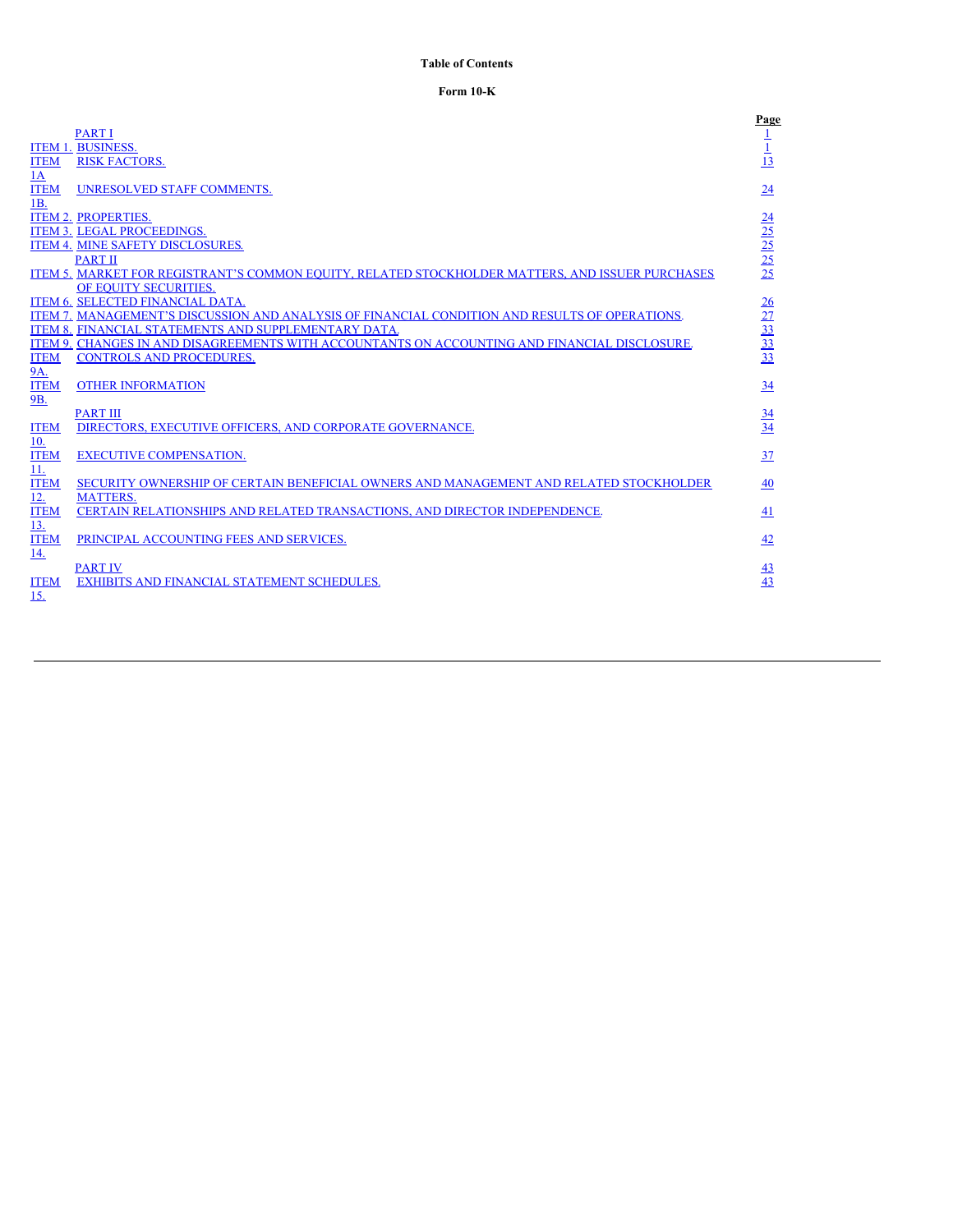### **DISCLOSURE REGARDING FORWARD-LOOKING STATEMENTS**

This Annual Report, including any documents which may be incorporated by reference into this Annual Report, contains "Forward-Looking Statements" within the meaning of Section 27A of the Securities Act of 1933, as amended, and Section 21E of the Securities Exchange Act of 1934, as amended. All statements other than statements of historical fact are "Forward-Looking Statements" for purposes of these provisions, including our plans to cultivate, produce and market non-food based feedstock for applications in the biofuels market, any projections of revenues or other financial items, any statements of the plans and objectives of management for future operations, any statements concerning proposed new products or services, any statements regarding the timing and size of Jatropha or Camelina harvests, any statements regarding future economic conditions or performance, and any statements of assumptions underlying any of the foregoing. All Forward-Looking Statements included in this document are made as of the date hereof and are based on information available to us as of such date. We assume no obligation to update any Forward-Looking Statement. In some cases, Forward-Looking Statements can be identified by the use of terminology such as "may," "will," "expects," "plans," "anticipates," "intends," "believes," "estimates," "potential," or "continue," or the negative thereof or other comparable terminology. Although we believe that the expectations reflected in the Forward-Looking Statements contained herein are reasonable, there can be no assurance that such expectations or any of the Forward-Looking Statements will prove to be correct, and actual results could differ materially from those projected or assumed in the Forward-Looking Statements. Future financial condition and results of operations, as well as any Forward-Looking Statements are subject to inherent risks and uncertainties, including any other factors referred to in our press releases and reports filed with the Securities and Exchange Commission. All subsequent Forward-Looking Statements attributable to the company or persons acting on its behalf are expressly qualified in their entirety by these cautionary statements. Additional factors that may have a direct bearing on our operating results are described under "Risk Factors" and elsewhere in this report.

#### **Introductory Comment**

Throughout this Annual Report on Form 10-K, the terms "we," "us," "our," "our company," and "the Company" refer to Global Clean Energy Holdings, Inc., a Delaware corporation that was formerly a Utah corporation known as Global Clean Energy Holdings, Inc. and prior to its name change in 2008, was Medical Discoveries, Inc., and, unless the context indicates otherwise, also includes all of this company's U.S. and foreign wholly-owned subsidiaries through which this company conducts certain of its operations. To the extent applicable, depending on the context of the disclosure, the terms "we," "us," "our," and "our company" may also include GCE Mexico I, LLC ("GCE Mexico") a Delaware limited liability company, in which we own 50% of the common membership interests, our wholly-owned subsidiary, Sustainable Oils, Inc., a Delaware Corporation, our wholly-owned subsidiary, G.E.H. Dominicana, S.R.L., a company formed under the laws of the Dominican Republic, Globales Energia Renovables S DE RL DE CV as well as our other subsidiaries.

Global Clean Energy Holdings, Inc. is not related to, or affiliated in any manner with "Global Clean Energy, Inc." Readers are cautioned to confirm the entity **that they are evaluating or in which they are making an investment before completing any such investment.**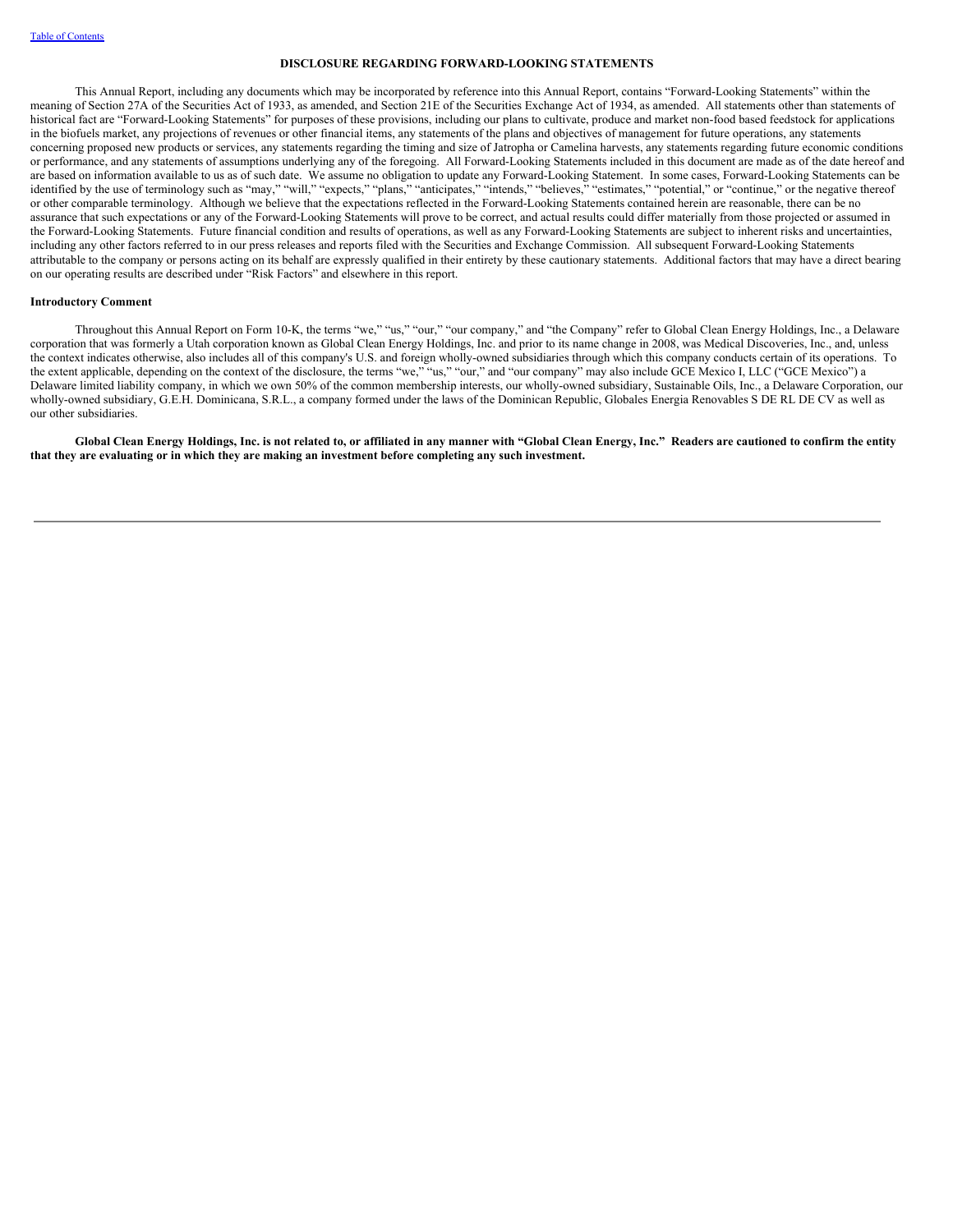## <span id="page-4-1"></span><span id="page-4-0"></span>**ITEM 1. BUSINESS.**

## **Overview**

Global Clean Energy Holdings, Inc. is a U.S.-based, multi-national, energy agri-business focused on the development of non-food based bio-feedstocks. We have full service in-house development and operations capabilities, which provides support to our own biofuel energy farms and to third parties. With international experience and capabilities in eco-friendly biofuel feedstock management, cultivation, production and distribution, we believe that we are well suited to scale our existing business.

Since 2007, our business focus has been on the commercialization of non-food based oilseed plants and biomass. We began with the development of farms growing *Jatropha curcas* ("Jatropha") - a non-edible plant indigenous to many tropical and sub-tropical regions of the world, including Mexico, the Caribbean and Central America and cultivation of Camelina sativa ("Camelina") – an annual plant from the brassica family traditionally grown in northerly regions of the United States, Europe and Asia. We are focused on these two plant species primarily because we feel they have the potential to produce oil seed crops economically, they generally require less water and fertilizer than many conventional crops, and they can be grown on land that is normally unsuitable for food production or is fallow or idle due to crop rotation. Both Jatropha and Camelina oil are high-quality plant oils used as direct substitutes for fossil fuels and as feedstock for the production of high quality biofuels and other bio-based products. Both crops have been tested and proven to be highly desirable feedstocks capable of being converted into ASTM approved fuels. The term "biofuels" refers to a range of biological based fuels including bio-kerosene (a.k.a bio-jet fuel) biodiesel, renewable diesel, green diesel, synthetic diesel and biomass, most of which have environmental benefits that are the major driving force for their adoption. Using biofuels instead of fossil fuels reduces net emissions of carbon dioxide and other green-house gases, which are associated with global climate change. Both Jatropha and Camelina oil can also be used as a chemical feedstock to replace fossil and non-food based products that use edible oils in their manufacturing or production process. The residual material derived from the oil extraction process is called press-cake, which in the case of Jatropha is a high-quality biomass that has been proven and tested as a replacement for a number of fossil-based feedstocks, fossil fuels and other high value products such as renewable charcoal, fertilizers, and animal feed. Camelina press-cake or meal is high in Omega3 and has already been approved by the FDA and sold by our wholly owned subsidiary Sustainable Oils as a livestock (animal) feed or enhancement in the United States.

Our business plan and current principal business activities include the planting, cultivation, harvesting and processing of these oil seed plants to generate plant based oils and biomass for use as replacements for fossil fuels and other high value products. Our strategy is to leverage our agriculture and energy knowledge, experience and capabilities through the following means:

- Own and operate biofuel energy farms for our own account.
- · Own, operate and manage farms in a joint venture (JV) with either strategic partners or financial investors. We currently own two Jatropha farms in Mexico under such joint ownership arrangements, and a third farm in Mexico that we acquired for future Jatropha cultivation. The third farm in Mexico is currently being utilized as a test farm for an annual oil seed crop.
- · Contract with third party farmers (such as wheat and barley farmers) for the cultivation of Camelina sativa on their farms in the United States, Latin America and Europe.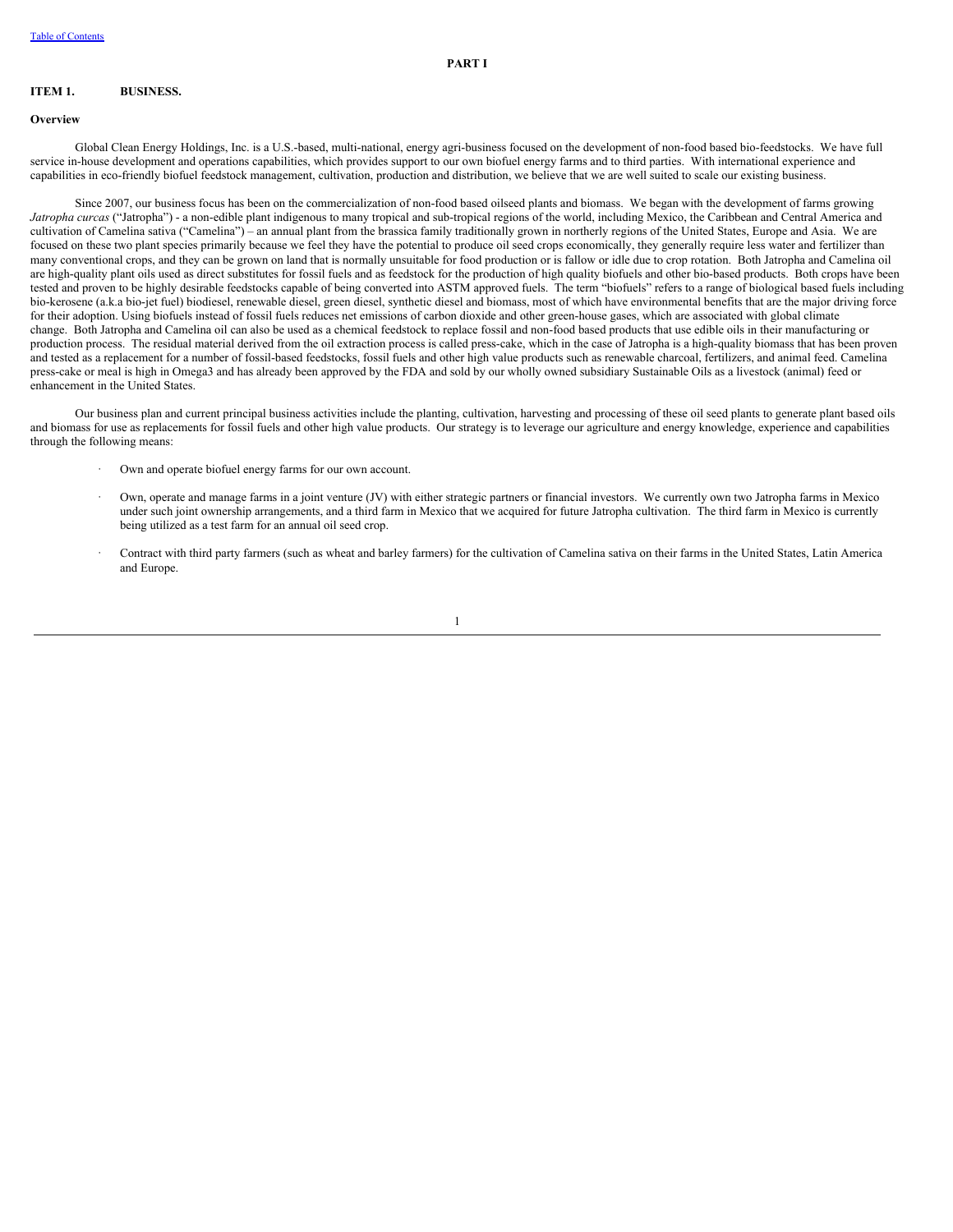- · Produce and sell certified Camelina seeds that are based upon our patented, high-yielding elite varieties to farmers in the United states and internationally.
- · Provide energy farm development, advisory and management services to third parties, including to non-farming industrial companies who have a demand for biofuels, to owners of biofuel energy farms, and to non-energy crop farmers looking to utilize energy crops in rotation or inter-cropped with their existing crops.
- Provide advisory services to farmers wishing to certify their farms under international sustainability or carbon certification standards, specifically the Roundtable on Sustainable Biofuels (RSB) and Gold Standard Verified Emission Reductions (GS-VERs)
- Provide turnkey franchise operations for individuals and/or companies that wish to establish purpose specific energy farms in suitable geographical areas.

The development of agricultural-based energy projects, like plant oil and related biomass, may produce carbon credits through the sequestration (storing) of carbon and the displacement of fossil-based fuels. Accordingly, in addition to generating revenues from the sale of non-food based plant oils and biomass and related advisory and management services, our goal is to certify our farms, where practical, to generate and monetize carbon credits. See, "Business--Carbon Credits," below.

### **Organizational History**

This company was originally incorporated under the laws of the State of Utah on November 20, 1991. On July 19, 2010, we changed the state of our incorporation from Utah to Delaware. Our principal executive offices are located at 2790 Skypark Drive, Torrance, California, Los Angeles County, California 90505, and our current telephone number at that address is (310) 641-GCEH (4234). We maintain a website at: www.gceholdings.com. Our annual reports, quarterly reports, current reports on Form 8-K and amendments to such reports filed or furnished pursuant to section 13(a) or 15(d) of the Securities and Exchange Act of 1934, as amended (the "Exchange Act"), and other information related to this company are available on our website as soon as we electronically file those documents with, or otherwise furnish them to, the Securities and Exchange Commission. Our Sustainable Oils subsidiary also maintains a website at www.susoils.com. Our Internet websites and the information contained therein, or connected thereto, are not and are not intended to be incorporated into this Annual Report on Form 10-K.

#### **Developments During 2014 and Part of 2015**

During the fiscal year ended December 31, 2014 and through the date of this Annual Report, we achieved the following milestones in the development of this company, which developments are further discussed below:

- We have been issued the first-of-its-kind Low Carbon Fuel Standard (LCFS) feedstock pathway through Califonia's Air Resources Board for fuels based upon our patented Camelina varieties. The uniqueness is that only Sustainble Oils' Camelina oil can be supplied into the California market and qualify for LCFS credits; and
- We have been issued two new plant patents for Camelina which will allow us to continue our genetic development futher improving our varieties; and
- We have entered into plant research and/or materials transfer Agreements with University of California Davis, University of Colorado, Kansas University, Univeristy of Nebraska – Lincoln and University of Nevada – Reno. All of which are designed to either improve our plant genetics or sort through or extensive tilling library for high value Camelina varities; and

 $\overline{2}$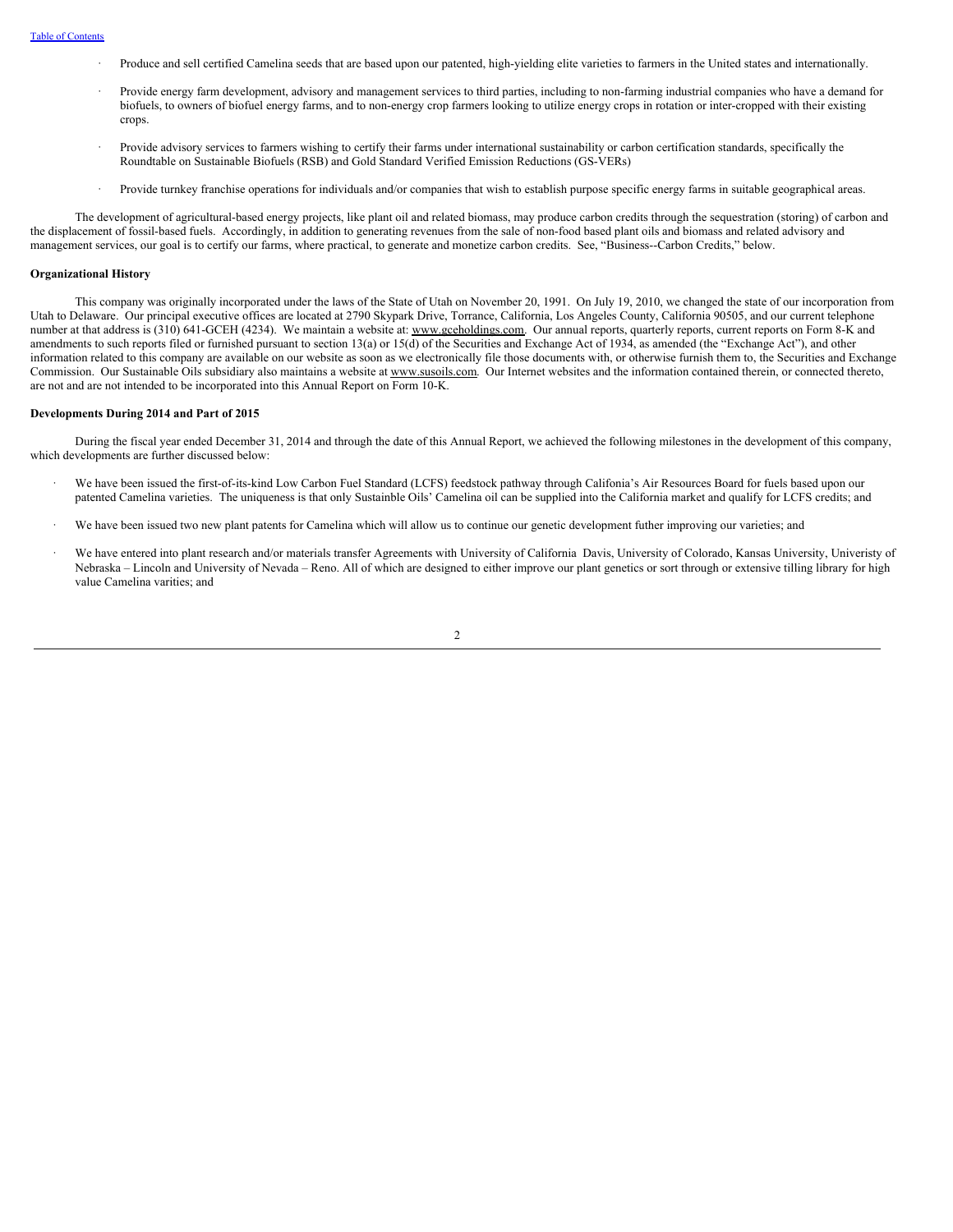### Table of [Contents](#page-2-0)

- · We continued to expand our intellectual property necessary to develop and commercialize Jatropha and Camelina sativa as a biofuels feedstock; and
- We completed the development of our research farm in the Caribbean, which we are using to assess the growth of multiple varieties of Jatropha plants and, more recently, to explore the production of Camelina throughout the Caribbean, and;
- · We obtained financing and began the development of a Certified Seed Nursery in the Caribbean to produce production seed for the future development of commercial bio-fuel operations in the region, and;
- We significantly expanded the amount and type of management and advisory services we provide to partners and/or third parties, and;
- We received an additional \$1.6 million of funding for our jointly owned Mexico Jatropha farms and for this company's other bio-fuel and other operating purposes.

### **Business Operations**

We are a multi-national energy agri-business with development and operations capabilities. We maintain in-house staff for the development, management, cultivation, production and distribution of plant-based feedstock used to offset fossil fuels. Our business plan and current principal business activities include the planting, cultivation, harvesting and processing of non-food based plants to generate seed oils and biomass for use in the biofuels industry, including the production of bio-jet, biodiesel and green diesel and renewable chemicals. As a co-product of our farming and production processes, we will also produce feedstocks and product streams that substitute and displace fossil- and edible oil-based inputs in many industrial processes, including fertilizer, paint and fossil fuel production.

Since the inception of the bio-fuels business in 2007, our strategy has been to be a diversified bio-energy feedstock provider by growing and expanding our energy farming and processing business to include numerous bio-based feedstock crops. We plan to expand to the level where economies of scale and our methods of operations allow us to generate significant revenues and profits without the need for any government subsidies. The processes and procedures we employ to plant and cultivate our crops for our business are being continually refined in order to produce "best practices" for energy farm operations. By focusing on improving our farming practices and the technology we apply to our operations, we plan to operate economically, environmentally and socially sustainable energy farms which can replace fossil fuels or food based feedstocks at a production cost below the market price of their alternatives. By continuing to invest in research and development, and acquiring or strategically aligning with companies that possess leadingedge technology in plant genetics, we will continue to develop high-yielding energy crops that deliver renewable energy feedstock into the market at competitive prices.

Our strategy is to leverage our farming and energy knowledge, experience and capabilities through the following means:

*Research Farms.* In 2013, we completed land preparation and planting, and began operations on an energy farm in the Caribbean. This farm is being used to test and research the growth of multiple varieties of Jatropha and other oil seed plants, and to adapt them to the local conditions for future commercial farm expansion in the Carribean region. We are also using this farm to perform a full trial of Camelina production in the Carribean, and are in the process of expanding this research farm to produce locally adapted Jatropha and Camelina seeds of the best varieties for this growing region. As our business progresses, we will continue to work on plant genetics, soil science and cultivation practices to improve short-, medium- and long-term yields.

*Partnership Farms Owned Via Joint Ventures*. We currently own three farms through joint venture arrangements with a third party partner. Our first farm in Mexico (which we refer to as Asideros 1), consisting of approximately 5,149 acres of land near Tizimin, in the Yucatan Peninsula of Mexico. The second farm (which we refer to as Asideros 2), consisting of approximately 5,100 acres, is located adjacent to the first farm. In 2012, we acquired our third farm (which we refer to as Asideros 3), consisting of approximately 5,557 acres, that is located approximately five miles from the first two Mexican farms. Asideros 1 and 2 have been previously prepared and planted with over 6.0 million Jatropha trees. Asideros 1 was planted with more than 20 varieties of Jatropha trees from around the world. In part, because of this diversity, the seed production capabilities of Asideros 1 are uncertain and have not met our initial seed production estimates. As a result, we have been focusing our operational efforts on Asideros 2, as this farm has more of the Jatropha varieties that, we believe, have the greatest potential for production. With proper funding, we plan to utilize the germplasm selections from some high-yield varieties growing on Asideros 2 or from our other breeding programs, to improve the varieties grown on Asideros 1. In 2014, we began cultivation on a portion of Asideros 3, with an annual oil seed crop, to determine the best agronomics and cultivation practices and to confirm yields. To date, we have acquired all the permits and certifications necessary to develop Asideros 3 as an energy farm but have not yet commenced commercial scale operations on that farm. On the first two farms, all the necessary roads and support infrastructure have been developed to support all necessary operations. The Jatropha trees on Asideros 2 are expected to gradually mature to become fruit bearing trees. Neither of our two Mexico Jatropha farms currently have sufficient high-yield varieties of Jatropha trees to be commecially viable at this time. Accordingly, sales revenues generated from Asideros 1 and 2 to date have primarily consisted of the sale of Jatropha seeds for propagation, the production and sale of biomass used for specialty purposes, and smaller quantities of oil and biomass for production testing by potential customers.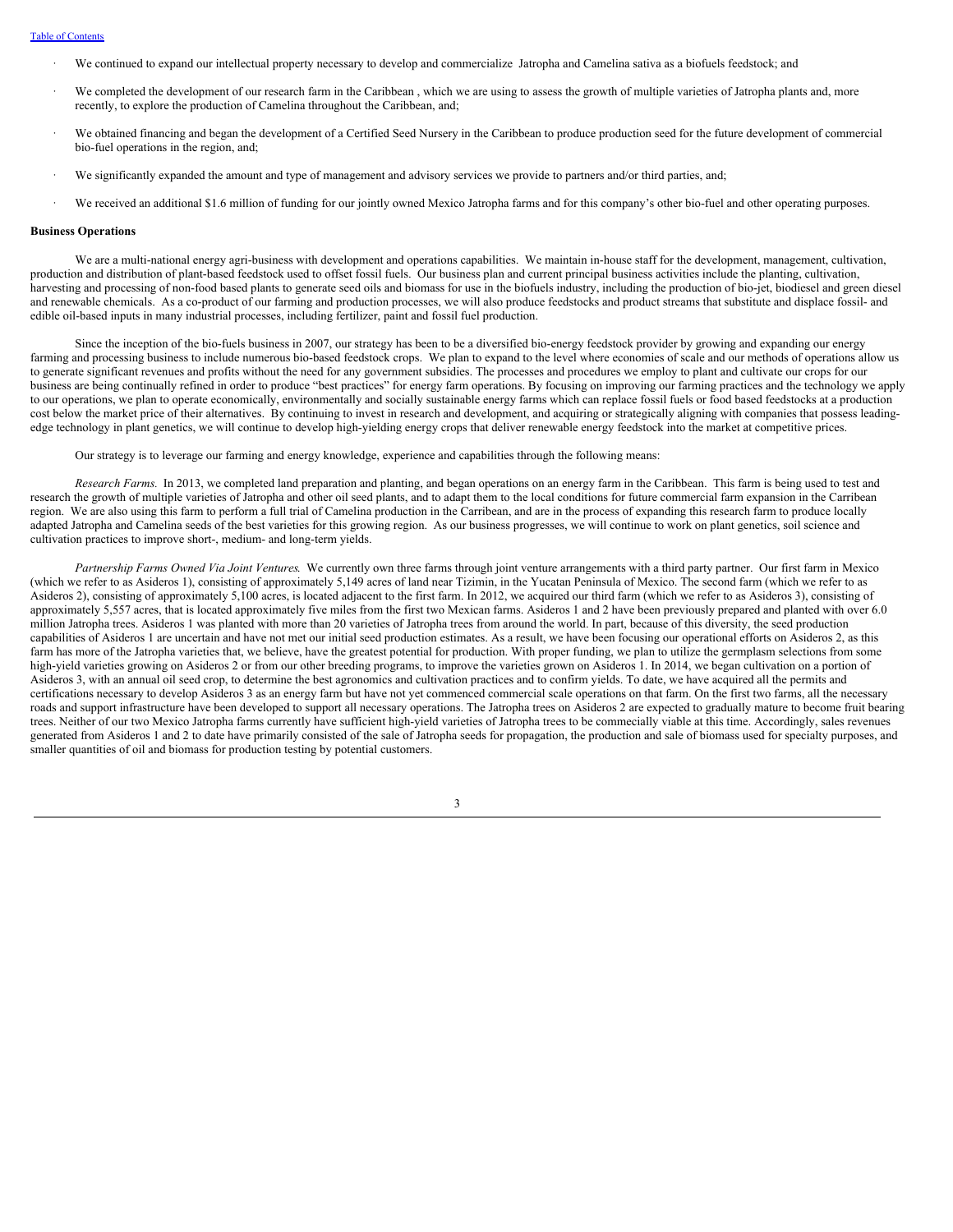For additional information regarding our joint venture operations, see "Jatropha Farming Operations—Tizimin--Mexico Farm," below.

*Jatropha Farm Development and Management Services.* We continue to provide development and management services to unaffiliated companies and individuals who are planning the development and implementation of energy farms domestically and internationally. These services are provided on a fee-for-service basis. During the past four fiscal years, we have provided such advisory and management services for the evaluation of new Jatropha and Camelina farm operations based in Mexico, the Caribbean, South America and Africa. The fees from these agreements have been used to fund corporate operations and the expansion of our technical services delivery platform. To date, our management services agreements have been short-term agreements that have to be renewed periodically or replaced with new agreements. As a result, revenues from development and management services fluctuate significantly.

*Contract Farms*. Our contract farming operations will focus on the production of Camelina. We intend to continue with the relationships established by Sustainable Oils, which are expected to allow us to quickly expand contract farming operations on non-company owned farms. Under the existing contract farm arrangement, we sell our certified Camelina seeds to third party farmers who own or rent the land and have skills, labor and equipment to properly farm the land. We will also provide these farmers with previously proven "best practices" for Camelina cultivation and with the support of our technical services team of agri-business professionals. The majority of the farmers that grow the Camelina plants are expected to enter into contracts to sell the Camelina seeds harvested from their farms to us, following the harvest (usually 90-100 days after planting). This procedure will allow us to quickly expand our business without the need to acquire land or any of the machinery, equipment or personnel to operate large farming operations.

*Franchise Jatropha Farms*. We have established a program for offering franchise operations for Jatropha farms. This program consists of all of the necessary programs and procedures to establish and operate a profitable Jatropha farm. The program also entails establishing and providing methods to obtain all necessary equipment and supplies. To date, we have not entered into any such franchise agreements.

Our core activities consist of planting, cultivating, harvesting and processing non-food based oil seeds to generate liquid and solid feedstocks used in the biofuels industry and other high value, energy intensive industries where fossil- or plant-based oils are used as primary feedstocks. These industries include those that produce biodiesel and renewable diesel, renewable jet, and other high value biofuels and renewable chemicals.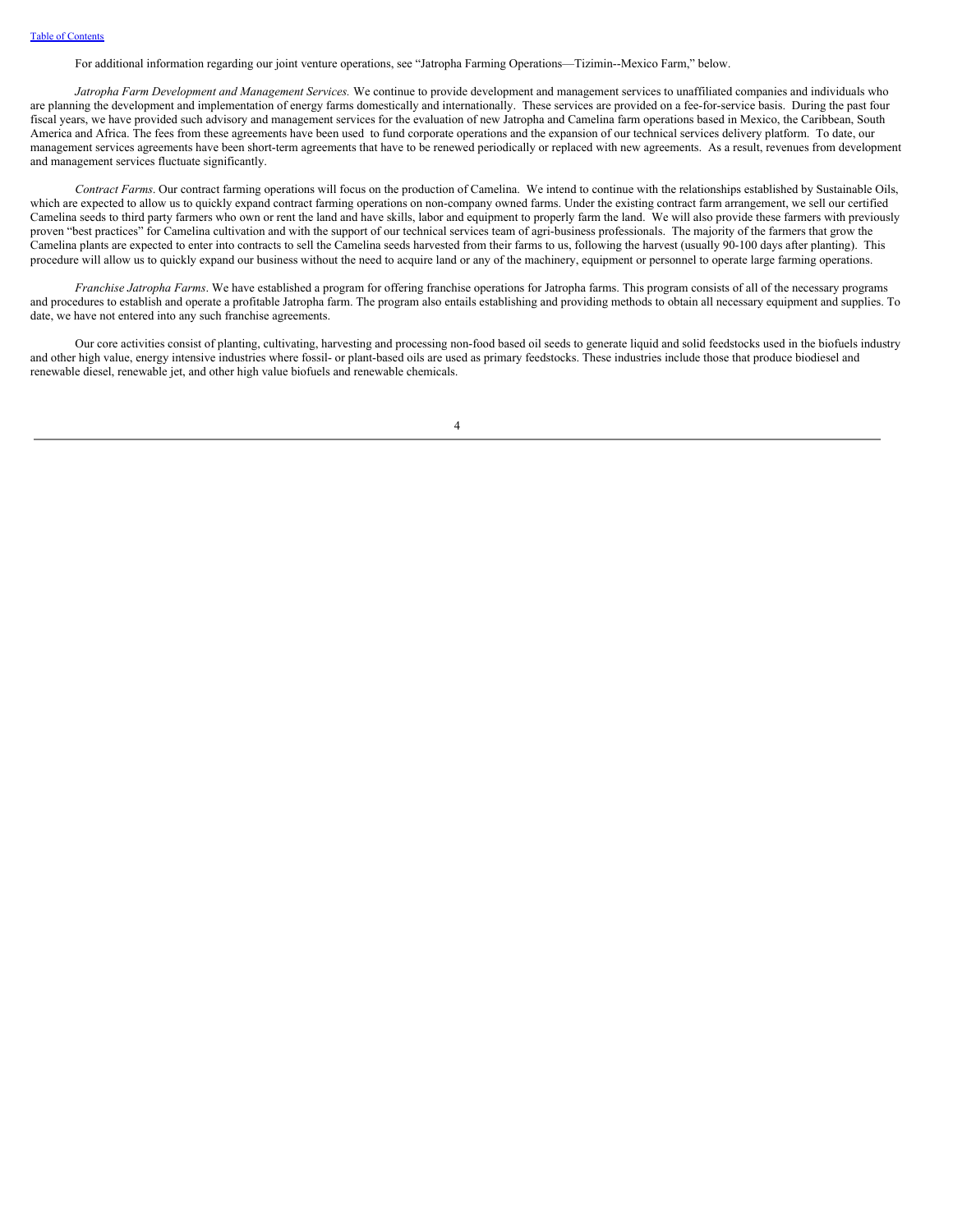We have identified the *Jatropha curcas* and *Camelina sativa* plants as our primary feedstocks for producing biodiesel, other biofuels including renewable diesel and renewable jet fuel and renewable chemicals, but we continue to research and test other plant species. The seeds from these plants contain oil with beneficial properties for the production of biofuels or as direct, drop-in replacements for fossil fuels. We plan to utilize the seed oils for producing biofuels and bio-chemicals, the presscake (the residue of oil seeds when the oil has been pressed out) from Jatropha as a solid fuel, and the presscake from Camelina as a high value animal feed. The FDA has approved the use of Camelina presscake or meal as a protein-rich animal feed for cattle, poultry or swine. We currently use the fruit shell (hull) from the Jatropha fruit as an ingredient in our soil amendment program fertilizer to reduce our fertilizer input and costs.

The Jatropha plant is a perennial tree that produces inedible fruit containing large seeds with a high percentage of high-quality inedible oil. Camelina is in the mustard seed family and produces small, very high oil content seeds that, like Jatropha, are well suited to the production of renewable fuels and bio-chemicals. Sustainable Oils' Camelina oil-based jet fuel has been tested, approved and certified for use in multiple military aircraft, including several combat planes and helicopters. It is among the most highly tested and approved feedstocks for renewable fuels and chemicals to date.

We have identified a number of strategic locations ideally suited to Jatropha or Camelina cultivation and processing. These locations have been selected for a number of key strategic reasons, including proximity to large customers who require the products, close to ports for logistics purposes, relatively stable democratic governments, favorable trade agreements with the United States, low-cost land, reasonably priced labor, favorable weather conditions and acceptable soil conditions. We presently maintain farm properties in the Yucatan Peninsula of Mexico, on which we have commenced planting Jatropha and where we conduct research and development activities focusing on plant genetics, soil sciences, plant breeding and other related activities. We also own and operate a research farm in the Caribbean which is used to acclimate various varieties to the region for future farm expansion. We also use these facilities for research conducted in collaboration with The Center for Sustainable Energy Farming (www.CfSEF.org). We continue to sponsor and support research to identify and develop improved Jatropha varieties, as well as to establish ideal growing conditions in order to maximize our output of Jatropha fruit, seed oil and biomass while reducing inputs and maximizing resistance to pests and diseases. We have executed collaboration agreements with a number of developers and researchers around the world and are in process with joint research programs to test various "elite" varieties for their applicability in the Latin American market. With the acquisition of Sustainable Oils, we have plans to expand these research initiatives to include Camelina. CfSEF has expanded its Scientific Advisory Board (SAB) to include a research scientist with extensive experience in Camelina breeding, propagation and cultivation.

Our primary focus remains the renewable feedstock oil market, and we will continue expanding our operations, primarily in the areas of planting, harvesting and sale of feedstocks to end users in the energy and bio-chemical industries. In the short term, we will continue our farm development activities and prepare for large-scale harvests of both Jatropha and Camelina seeds. We expect to generate short-term revenues through the sale of Jatropha and Camelina seeds for germination, and the sale of oil, biomass and presscake (meal) as a thermal fuel or approved animal feed. We continue to pursue the sale of our oil and biomass products into higher value, non-fuel, specialty markets like "green chemicals," "green plastics," and nutraceuticals. Some of these specialty sales could represent a significant source of future revenues at substantially higher profit margins than the renewable energy feedstock sales.

Our board, management, employees, partners, technical advisors and consultants are senior energy, agricultural and business professionals that possess extensive experience in the energy and alternative fuels market. The group has experience in the production of biofuels, renewable energy, and the agriculture businesses. Accordingly, we have the resident expertise to provide development and management services to other companies pursuing biofuels and/or feedstock development activities, on a fee for services basis. As described below, we currently provide such biofuel consulting services in locations, and for parts of the business, that are strategically beneficial to our existing or planned sites and businesses.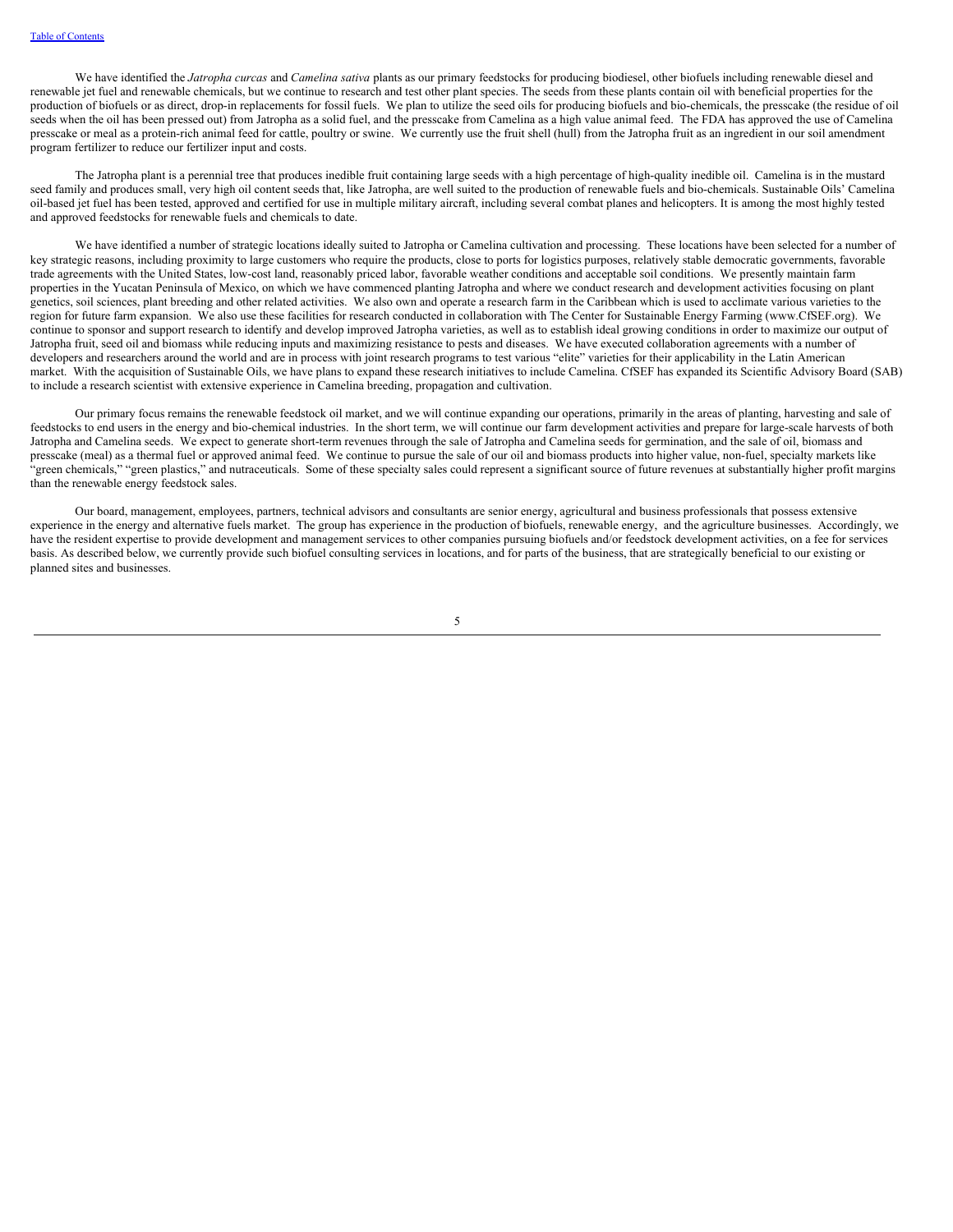#### *Jatropha Farming Operations*

## Mexico.

We currently own 50% of the issued and outstanding common membership units of GCE Mexico, the limited liability company that, through its subsidiaries, owns the three Jatropha farms in Mexico. The remaining 50% in common membership units were issued to five investors affiliated with one of our largest stockholders (Global Clean Energy Holdings and the other members of GCE Mexico holding the common membership units are collectively referred to as "Common Members.") In addition, an aggregate of 1,000 preferred membership units were issued to investors also affiliated with one of our largest stockholders (the "Preferred Members"). During 2013, one of the Preferred Members acquired the Membership units of the other Preferred Members and, as a result, is now the sole Preferred Member. As of March 31, 2015, the Preferred Members had provided a total of approximately \$27.6 million to GCE Mexico for the purchase of the land underlying the three farms and for other operational purposes. However, the sole Preferred Member is not obligated to continue to fund the ongoing operations of GCE Mexico, and the level of such additional funding in 2015 and thereafter is currently uncertain. The budget for 2015 has not been approved by the Preferred Member as of March 31, 2015. Additional funding will be necessary until, if ever, the Jatropha farms generate adequate revenues to sustain their operations. The Preferred Member is entitled to a preferential return on his investment, the accrued cumulative amount of which was approximately \$10.1 million as of December 31, 2014.

Included in the approximately \$27.6 million that has been provided to date by the Preferred Members of GCE Mexico is the purchase price of the land owned by GCE Mexico in the State of Yucatan in Mexico on which the three GCE Mexico farms are located. The purchase of land for the three farms was funded by mortgage loans, which cumulatively had an initial principal balance of \$5,110,000. Each parcel of land was acquired in the name of one of GCE Mexico's Mexican subsidiaries and is secured by a mortgage in favor of the Preferred Member. The mortgages bear interest at the rate of 12% per annum, and interest is payable on a quarterly basis to the extent the borrower has sufficient cash flow. If the borrower does not have sufficient cash to repay the interest on a current basis, then the loan agreement states that the unpaid interest will continue to accrue and will be payable when the borrower determines that it has sufficient cash to make the interest payment. The three mortgages, including any unpaid interest, become due in April, 2018, February 2020, June 2021 and October 2021.

GCE Mexico is managed under the supervision of a board of directors comprising of four members, two of whom are appointed by us and two by the Preferred Member. However, we are the manager of the joint venture, and through our wholly owned Mexican subsidiary, we manage the day-to-day operations of GCE Mexico and the operations in Mexico. GCE Mexico reimburses us for the cost of management of the farms, which includes a portion of our U.S. administrative expenses that are related to those operations.

The following is a summary of certain factors relevant to an understanding of the operations of the three Mexico farms:

We planted over 20 varieties of Jatropha trees from around the world in our first Mexico farm approximately five years ago in order to determine which varieties are most suitable for commercial production. These trees are being evaluated on the basis, of among other things, the amount of fruit/seeds that they produce, their resilience to pests and diseases, their compatibility to existing soil and climate conditions, and amount of maintenance and care required to maintain the trees. The first farm has demonstrated that many of the varieties we planted in the first farm are not suitable for commercial biofuel seed production. While we have to date harvested small quantities of Jatropha fruit from this farm, we are currently allowing the Jatropha trees in this farm to naturally grow and develop without commercial agricultural intervention to determine which trees will be retained for commercial production, which trees possess advanced attributes that will be used for breeding and which trees/areas will be replanted with the more successful, hardy varieties in 2015 and beyond. The second Jatropha farm was planted with fewer, more selective varieties of Jatropha trees. Based on our 2013 and 2014 crop year harvest results, the varities planted in the second farm have met our cumulative yield goals. As a result our plan, with proper funding, is to use these same varities for futher farm expansion and/or as propagation materials for other farms. We also expect the crop to continue producing higher yields in line with our 7 year yield projections. Our plan is also, with additional funding, to continue to develop this second farm and to replace certain lower yielding varieties of trees in order to prepare this farm for commercial scale biofuel production. Jatropha seeds can be harvested throughout the year but the majority of the harvest occurs in the last quarter of the crop year, which is December through February. Accordingly, as the trees that we planted during the past several years mature, our harvests of Jatropha seeds is expected to increase future revenues from our Mexican operations.

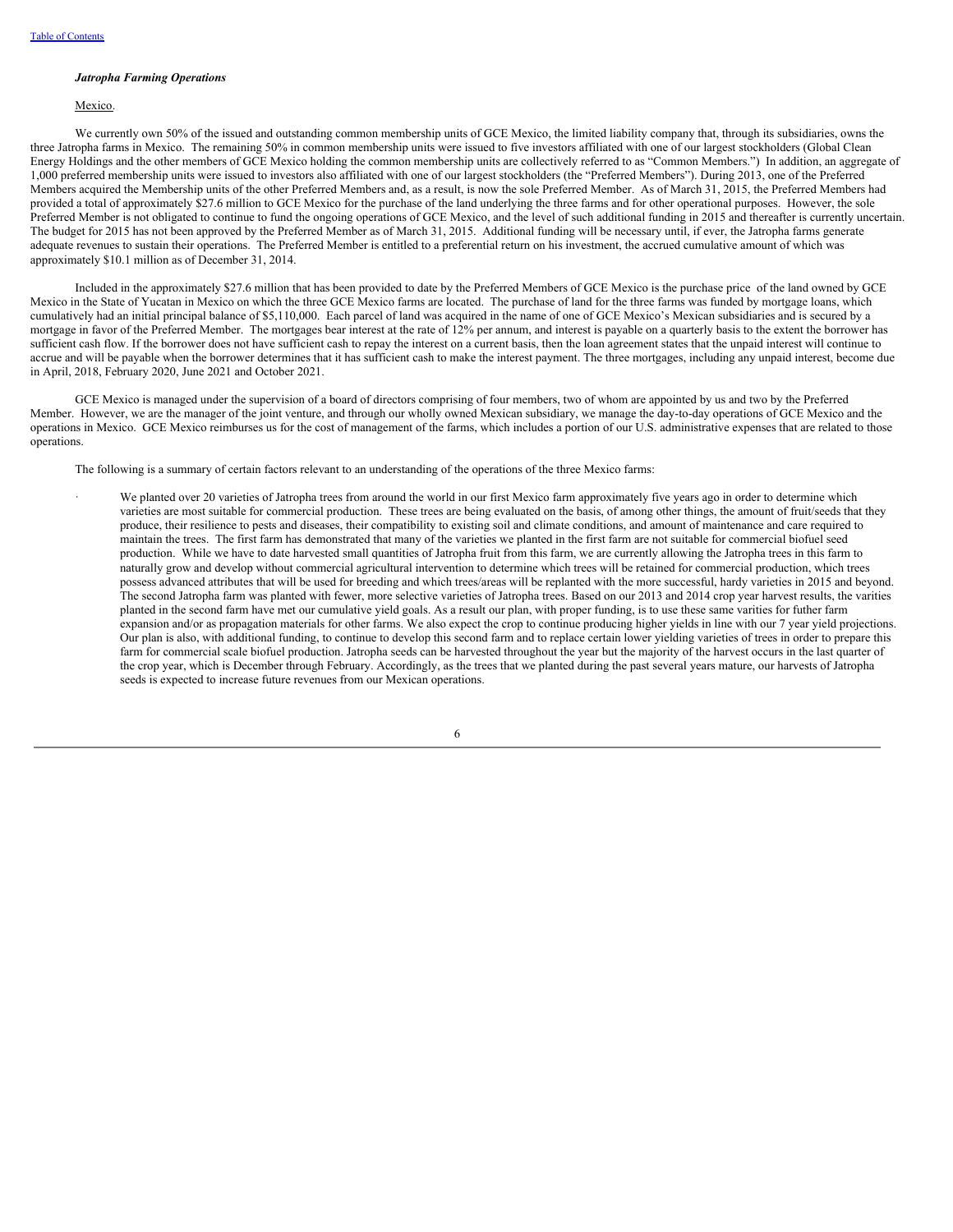- · Our Tizimin, Mexico, operations have been eligible for agricultural and other subsidies provided to certain foreign owned farming operations by the federal government of Mexico. Through the year ending December 31, 2014, we received a total of \$2,147,000 of subsidy payments. These subsidies have been used to defray some of the initial start-up and early adopter costs that we incurred in establishing these farms. We will continue to apply for any subsidies that we qualify for in future years. · Our Tizimin farms are being developed with the intent of providing non-food based feedstocks for the production of biofuels and to displace to use of food crops in the oleo-chemicals market. However, our development and cultivation of these farms has also enabled us to generate ancillary revenues from these operations. For example, we have received revenue from the sale of biomass (wood and agricultural waste removed from our farms as the land is cleared for
	- Jatropha planting), which we expanded in 2014. We have produced as much as 120 MT of biomass based charcoal per month since July 2014 and expect to produce at those levels through our permit period. We have now received all governmental permits and expect the continue the charcoal operations for a minimum four more years.
	- The third farm that we own in Mexico through our GCE Mexico operations (known as Asideros 3) has always been expected to be planted with Jatropha trees once we complete the replanting of certain areas of Asideros 1 and Asideros 2. Until then, we plan to prepare and plant a portion of this land with other crops, primarily annuals, that can be commercially sold for a number of end uses, which may include biofuels. In 2014, as a trial, we planted the first portion of the farm with an annual seed oil crop, which we harvested in December, generating insignificant sales in January 2015. These other farming activities have the potential to generate revenues to help support our other farming costs and can possibly increase the underlying value of this farm should we decide to change its use or sell it in the future.
	- Total capital used for start-up expenses and operations, since inception, for the three farms in Mexico (through March 31, 2015) is approximately \$27.6 million (excluding subsidies received from the government of Mexico). All such funding has to date been provided by the investing partners of GCE Mexico, the joint venture that indirectly owns the three Mexican farms. Our investment partner has a priority right to receive profits generated from these farms until the cumulative amount of this investment, plus a preferred return, has been returned. We will share in profits generated by the three farms if/when the foregoing \$27.6 million investment, plus the accumulated return, has been returned to the investor.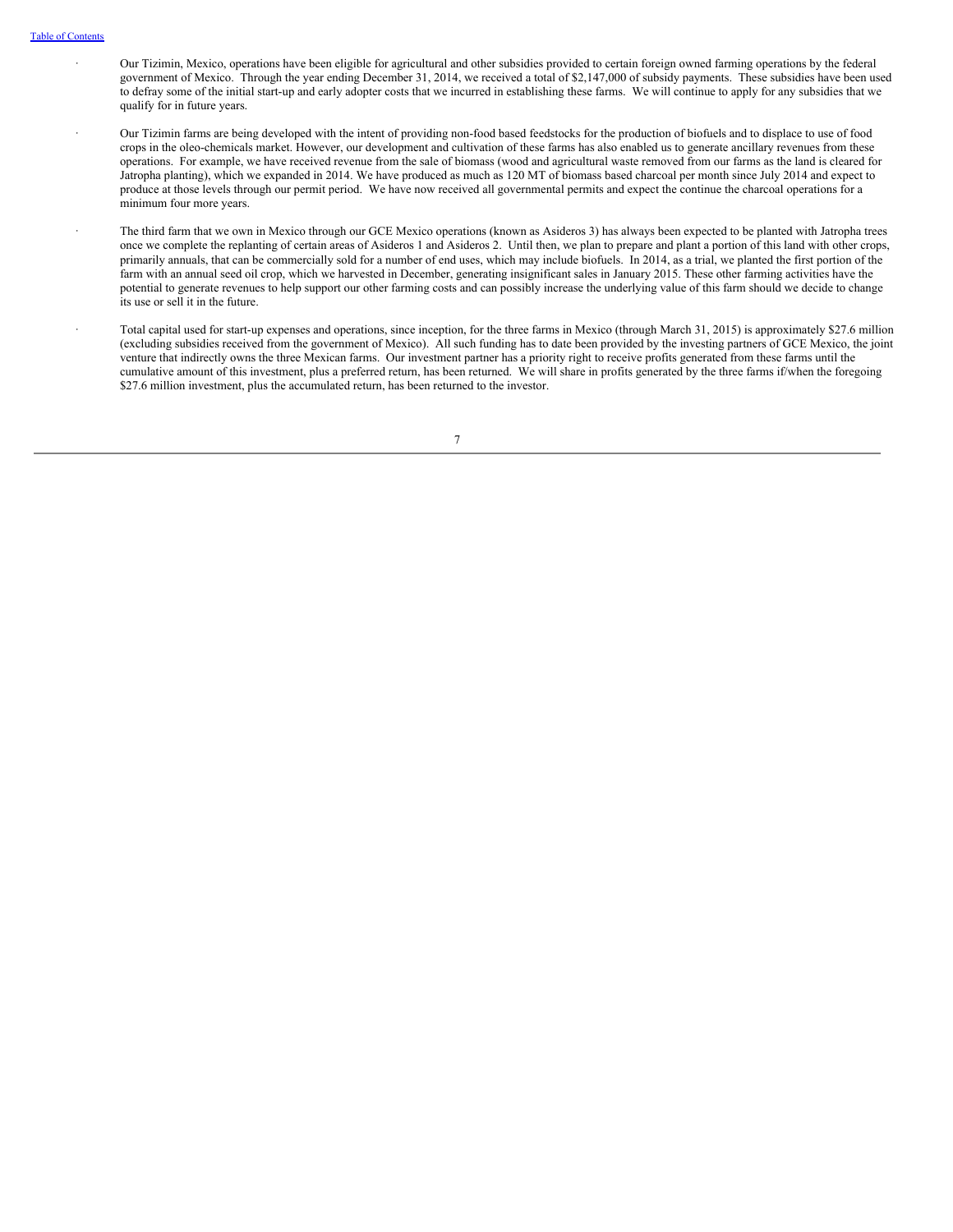### *Camelina Farming Operations*

On March 13, 2013, we completed the purchase of certain assets, patents, and other intellectual property and rights related to the development of Camelina sativa as a biofuels feedstock (the "Camelina Assets") from Targeted Growth, Inc., a Washington corporation. Also on March 13, 2013, we purchased all of the membership interests of Sustainable Oils, LLC, ("SusOils") a Delaware limited liability company, from Targeted Growth, Inc. and the other, minority owner of that limited liability company. SusOils is a company that, since 2007, has been engaged in the development, production and commercialization of Camelina-based biofuels and FDA approved animal feed. Substantially all of the Camelina Assets were previously owned by SusOils and used in SusOils' operations.

The Camelina Assets, at the time, included: three issued U.S. patents on Camelina Sativa varieties; a substantial portfolio of other IP assets, all of the seller's intellectual property related to the research, development, breeding and/or genetic development of Camelina; germplasm; licenses, consents, permits, variances, certifications and approvals granted by any governmental agencies relating to Camelina operations; machines, equipment, tractors and vehicles used in Camelina operations; the name "Sustainable Oils" and the Sustainable Oils logo; and certain trade secrets, know-how, and technical data. Our goal is to continue, and expand, the operations of Sustainable Oils (although such operations may be conducted under a new subsidiary), and to obtain additional funding for that subsidiary.

We paid for the Camelina Assets by issuing to Targeted Growth, Inc. (i) a secured promissory note in the principal amount of \$1,300,000 (the "Promissory Note") and (ii) an aggregate of 40,000,000 shares of our common stock. The Promissory Note was originally secured by certain of the machines, equipment, tractors and vehicles that we purchased to Targeted Growth, Inc. In September 2014, we renegotiated the terms of the agreement and returned these machines, tractors, vehicle to Targeted Growth, Inc. in consideration for accrued interest and the extension of the maturity date of the Promissory Note. The promissroy note is payable on demand, no longer is secured by any assets, and its payment is only tied to future revenue generated by the Camelina assets.

The purchase price for the Sustainable Oils, LLC membership interests was \$100. Sustainable Oils' assets included inventory of "certified" Camelina seeds to be used or sold for the production of Camelina feedstock. The liabilities of Sustainable Oils include an approximately \$2.3 million liability to, which is secured by a lien on the three patents we acquired as part of the Camelina Assets. We did not, however, assume the foregoing \$2.3 million liability. In order to facilitate our Camelina operations, we have also entered into a long-term license agreement with Targeted Growth, Inc. under which Targeted Growth granted us a world-wide, exclusive license for the use of certain of its patented intellectual property with our future Camelina operations. The license requires us to pay a royalty commencing with the commercialization of the covered intellectual properties. We will continue Camelina research and development in Bozeman Montana with the support, as needed by certain employees or subcontractors of Targeted Growth, who will provide services to us under a separate Services Agreement, on an as needed, cost pass-through basis.

Since its formation, SusOils has, among other things, developed new Camelina products, been issued three U.S. plant protection patents on technologies it developed, arranged for the planting and harvesting of over 100,000 acres of Camelina in 10 states and Canadian provinces, performed Camelina research or field level trials in 34 US States and 6 Canadian provinces, as well as seven other countries (Spain, Italy, Portugal, Australia, New Zealand, Ukraine and Saudi Arabia). SusOils has contract processed Camelina oil into renewable jet fuel that they supplied to the U.S. Navy's aircraft fleet. During the years 2010 through 2012, Sustainable Oils generated over \$20 million of revenues from its operations and incurred net losses in part due to its research and business development activities of over \$5.8 million (unaudited estimate). Although we intend to utilize SusOils' technologies and to capitalize on that company's business development efforts, our business plan for the Camelina business differs from the Sustainable Oils business model. Specifically, at this time, we have no planned sales of oil to the U.S. military.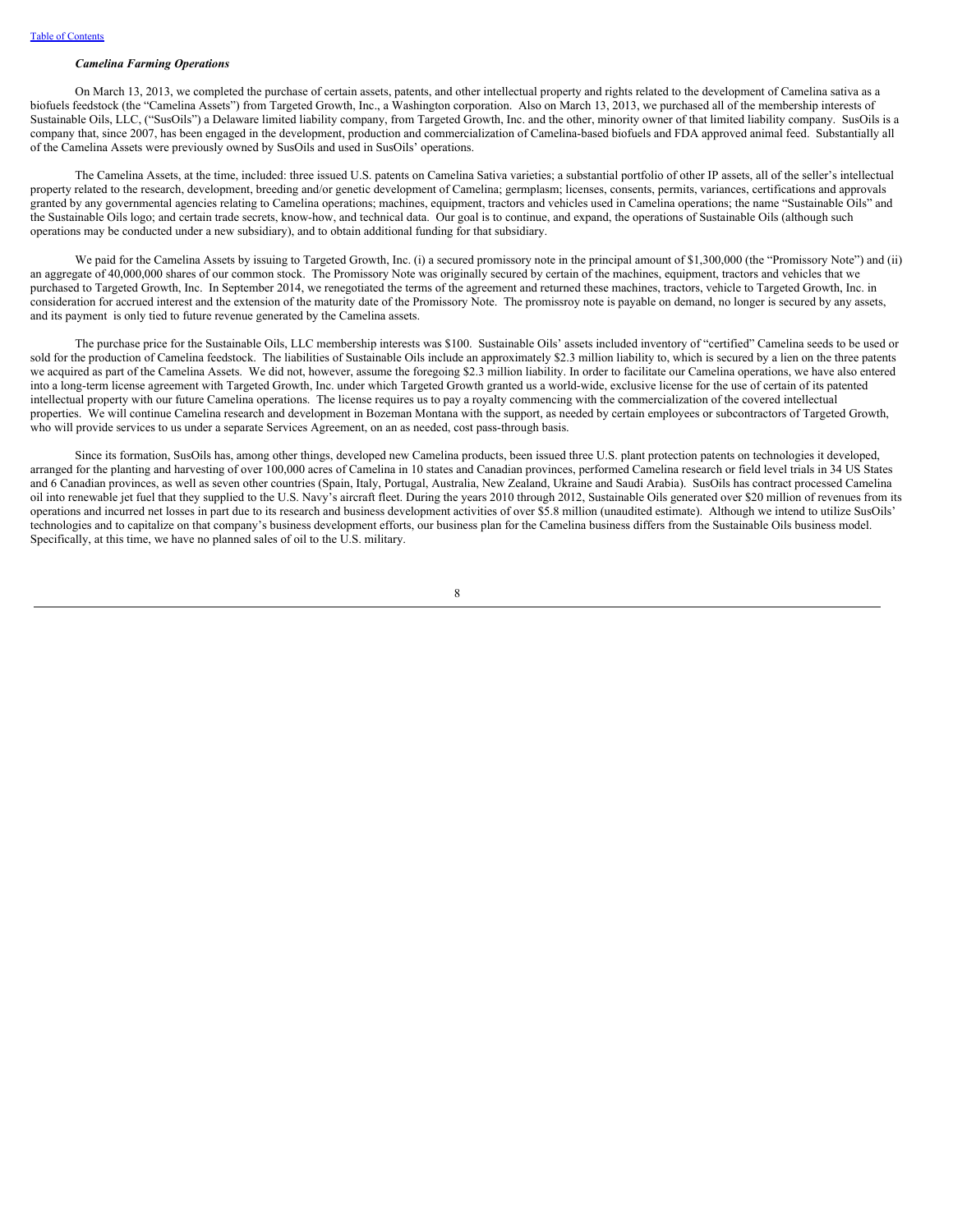We currently intend to operate our Camelina business through a subsidiary, Sustainable Oils Inc, a Delaware Corporation. We have capitalized that subsidiary with certain of the Sustainable Oils intellectual properties and operating and intangible assets that we recently purchased. In order to fund the operations and expansion of the Camelina operations, we will need to raise additional capital through the sale of debt or equity in the newly formed Delaware Camelina subsidiary, Sustainable Oils, Inc. Sustainable Oils' research operations have been headquartered in Bozeman, Montana. We intend to continue to conduct our Camelina research operations in Montana but manage the business from our offices in Southern California.

In February 2013, the Environmental Protection Agency ("EPA") issued a final rule that describes new fuel pathways to qualify Camelina oil (new feedstock) as an advanced biodiesel and renewable diesel (including jet fuel and heating oil) and in December 2014, Sustainable Oils, Inc was issued a first-of-its-kind feedstock-only pathway by the California Air Resources Board for the production of Camelina based fuels under the Low Carbon Fuel Standard (LCFS). The pathway, when combined with a specific processors production profile, will produce the lowest carbon intensity (CI) virgin oil based fuel available in the marketplace. Camelina based biodiesel at a CI of approximately 19 g/MJ can be produced at a fraction to soy (83 g/MJ) and canola (63 g/MJ) based biofuels. This extremely low CI will allow obligated parties in California to meet their reduction targets using a fraction of the biofuel otherwise required. The pathway only applies to Sustainable Oils' US Trademark and Patent Office-registered seed varieties – no other Camelina seed or oil can be used to produce LCFS compliant fuel. The feedstock-only CI is 7.58 g/MJ CO2e. When combined with ARB's generic North American producer profile, the feedstock-only pathway produces biodiesel and renewable diesel at CIs of approximately 19.1 and 18.7, respectively. Lower CIs can be achieved by processors with more efficient profiles.

With the recent approval of Camelina oil by the EPA as an advanced biofuels feedstock under national renewable fuel standards, and the unique California ARB Camelina pathway approval, the focus for Sustainable Oils is to quickly expand its footprint of planted acreage to achieve economies of scale and profitability. We plan to commercialize and expand its products into areas where the highest value can be obtained. This includes for various biofuels, renewable chemicals, specialty chemicals and high value animal feed. We plan to continue to:

- 1. Utilize established farmers with available land which is either fallow or idle due to crop rotation. By using their existing equipment and labor we will minimize capital costs and maximize resource utilization, increasing net revenue and profits to the farmers, and;
- 2. Utilize existing regional processing resources. This will add incremental revenue to existing processing facilities and allow us to utilize facilities during slower or idle times, further adding revenue and profit for oil and meal processers, and;
- 3. Expand research and development efforts to continue to increase yield from Camelina production. We will support our contract farmers with strong plant and soil science. This will further improve revenue and reduce unit production costs, generating additional revenue and profits to be shared with farmers and processers, and;
- 4. Strategically locate "Camelina Farming Regions" near regional support services which include processing and logistics hubs, and;
- 5. Develop strategic partnerships and supply agreements near "Camelina Farming Regions" throughout the U.S. and Europe to produce significant purpose-specific acreage, supplying more regional and local users. This will optimize logistics and processing costs and provide for higher revenue and profit, and;

 $\overline{Q}$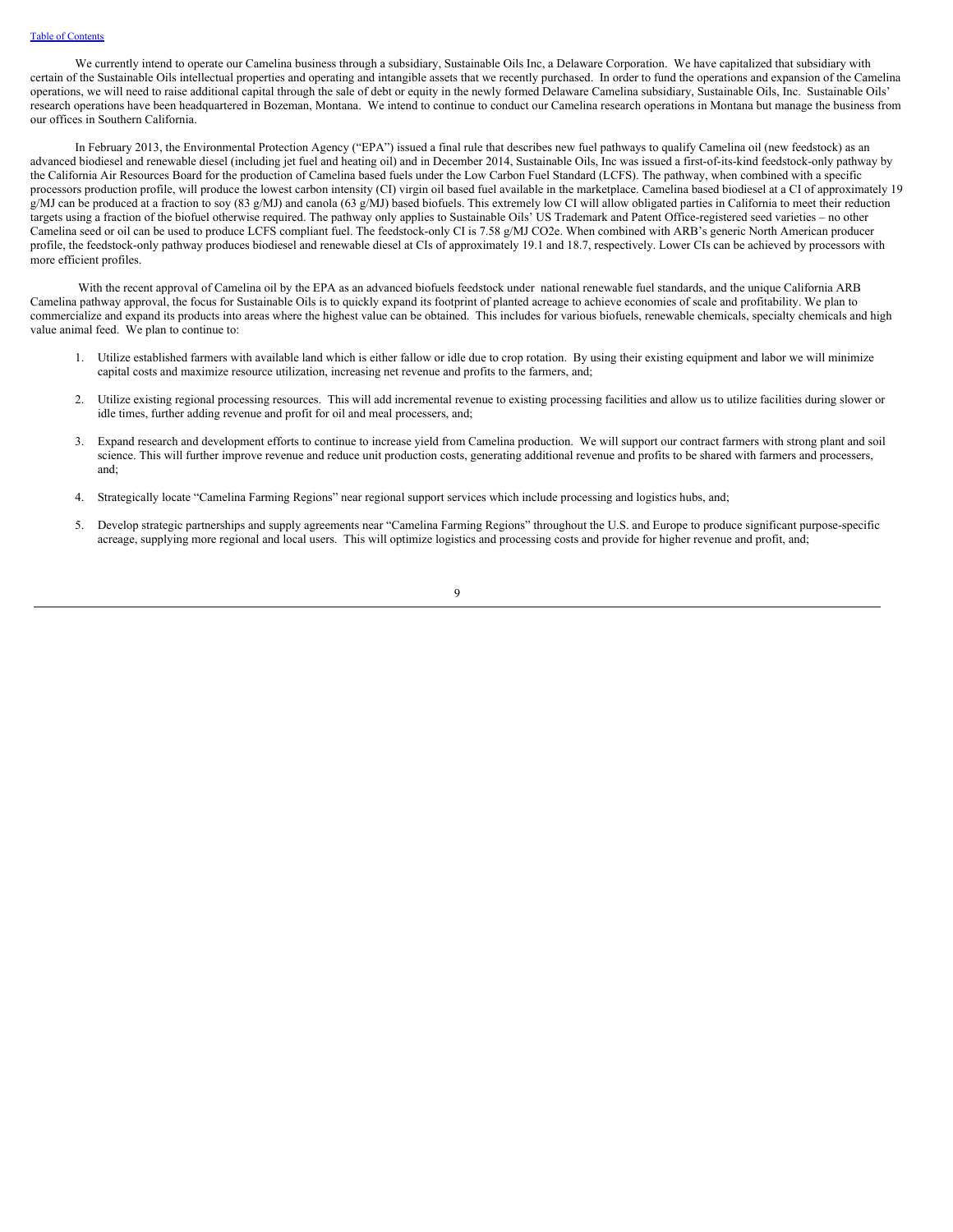6. In 2015, subject to receiving adequate funding, our plan is to contract with farmers for up to 32,000 planted acres of Camelina to achieve economies of scale.

In order to develop our Camelina business as set forth above, we will have to raise a substantial amount of additional capital. We have not yet identified or secured a source for the additional funding. Accordingly, our ability to roll-out our Camelina operations in 2015, and our ability to generate substantial revenues from that line of business, is currently uncertain and dependent upon our ability to raise additional capital.

### *Principal Products*

The *Jatropha curcas and Camelina sativa* plants will be our primary agricultural focus for the foreseeable future. Jatropha is a perennial, inedible tree, and all of its byproducts can be used for either fuel, a vegetable oil substitute in non-food products of biomass-based energy production. It is a very efficient tree that produces high quality seed oil and high-energy content biomass. Camelina sativa is an annual plant grown primarily in northerly climates, including the United States, as a rotational crop with wheat and other food crops when land is either fallow or not being used. As a result, Camelina does not compete with food production or create direct land use change. We expect our principal products to include the biofuels oil feedstock, vegetable oil replacement and biomass derived from the cultivation and processing of the both plants. In addition, we expect to generate revenues from the sale of carbon credits earned from our agricultural operations.

#### *Biofuels Oil Feedstock*

The feedstock oil needed for the production of bio-jet, biodiesel, renewable diesel and green diesel that is currently available on the market today is primarily supplied from edible seed oils, including soy, canola (rapeseed), sunflower and palm. There are other types of feedstock that can be converted into biofuels, like animal fats and recycled cooking grease, but they make up a small portion of the market supply. Our primary source of biofuels feedstock will be from Jatropha and Camelina seed oil. One significant advantage of Jatropha and Camelina over other traditional oil seed crops is that they do not compete for resources with other crops grown primarily for food consumption.

*Camelina sativa* is a member of the mustard family, a distant relative to canola, and a relatively new and attractive entrant into the biofuels feedstock sector. Camelina plants are heavily branched, growing from one to three feet tall and have branched stems that become woody as they mature. As the reproductive cycle progresses, seed pods form which contain many relatively small, oily seeds. Because there is no seed dormancy in Camelina, it can be grown in multiple seasons and has a very short maturity curve.

Camelina can produce seeds with relatively little water and can be harvested early. It is classified as a low input crop and can survive on little water/rainfall, and it requires less fertilizer than many other crops. Camelina can be seeded and harvested with conventional farm equipment, making it a perfect rotation crop for existing farmers.

Camelina seeds typically contain between 35-38% oil and are high in omega-3 fatty acids. This makes the oil very desirable for biofuels production and the meal left after the oil has been removed is a very good option for livestock feed—competing directly with soy and canola meal.

#### *Biomass Feedstock*

The Jatropha plant produces a fruit (about the size of a walnut) containing three large seeds that contain 32%-38% oil content by weight. The non-oil components of the fruit, which represents 62-68% of the total fruit, contain high energy biomass (carbon values) that is an excellent source of feedstock for a number of energy producing processes including direct combustion, gasification, power production, and cellulosic ethanol (alcohol) production. Fifty percent of the energy in the Jatropha seed resides in the biomass.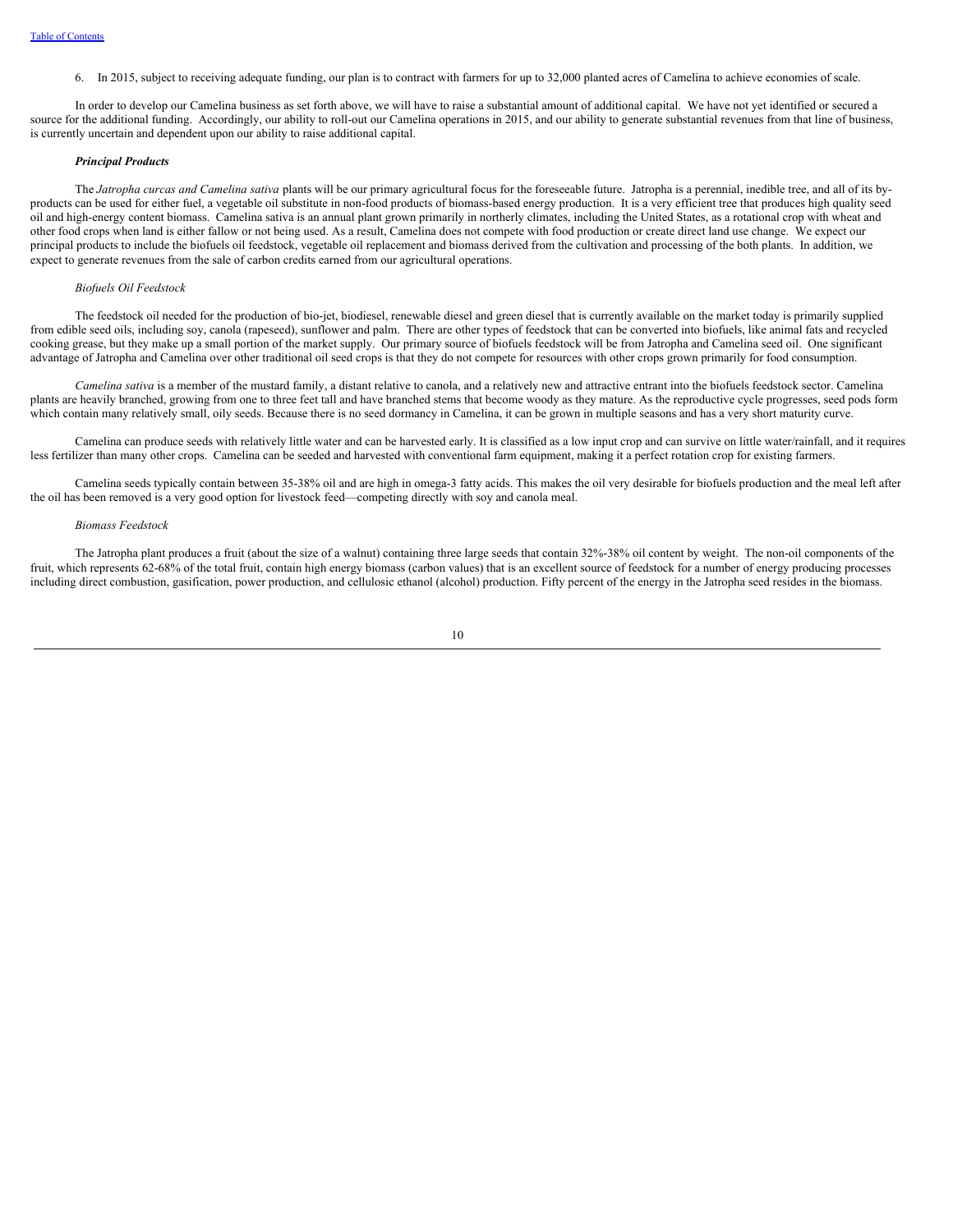Camelina produces a co-product from the oil extraction process which is a high protein press-cake (meal) that has been tested and approved by the Food and Drug Administration (FDA) as a livestock (animal) feed for cattle, chickens and pigs. This provides additonal revenue and reduces the net production cost of the crude Camelina oil, further improving project economics.

## *Emissions Reduction Regulations*

In response to anthropogenic climate change intergovernmental organizations like the United Nations and World Bank, as well as numerous governments, supranational organizations, like the European Union, and sub-national actors, like California and British Columbia, have implemented regulations to curtail the production of greenhouse gas emissions. Regulations are beginning to span and interlace cap-and-trade policies, low carbon fuel standards, renewable portfolio standards and carbon taxes, as well as others. The overarching objective is GHG reductions and associated climate change mitigation. With the exception of a carbon tax, GHG reduction schemes utilize tradable credit that represent the reduction of a certain amount of carbon dioxide equivalent  $(CO_2e)$  or the production of a certain volume of fuel.

Renewable energy and energy efficiency projects make up the bulk of mitigation and reduction strategies currently deployed around the world. Biofuels have been the cornerstone of renewable energy policies since the beginning and offer regulators, end users and consumers a unique set of attributes that include sustainability, meaningful emissions reductions and economic and energy security. Furthermore, as biofuel policies evolve, first generation feedstocks, those based on, or derived from food crops are being replaced with second generation, non-food based crops like Camelina and Jatropha. Both Camelina and Jatropha are grown on land that is fallow for one reason or another or otherwise unsuitable for food crop production and as a result, sidestep the controversial food versus fuel tradeoff currently hampering certain feedstocks development. Jatropha is grown on marginal land which would otherwise be unproductive or underutilized, while Camelina is grown on fallow rotational land or in other formats that do not displace food crops. This distinction between food and non-food is critical as regulated markets mature and policies shift to discourage the conversion of food into fuel.

Furthermore, as regulations affecting biofuels mature and are refined, it is expected that benefits once given to feedstocks inaccurately defined as waste streams will be replaced with classifications consistent with their parental origin, which are primarily food crops. The result will be a move away from food based inputs to low carbon non-food based feedstocks like Camelina and Jatropha.

In the United States, federal legislation called the renewable fuel standard (RFS) mandates that a certain volume of biofuels are blended into the fuel supply every year. In California, the low carbon fuel standard (LCFS) requires regulated parties to reduce the overall emissions of their fuels to a predefined ceiling. In both cases, renewable fuel producers generate tradable financial instruments, which represent either a volume of fuel or a set amount of  $CO_2$ e reduction. These credits are then surrendered by regulated parties to demonstrate compliance. The RFS and LCFS require that fuels are made from approved pathways and feedstocks. Camelina has full EPA approval under the RFS and Jatropha is currently pending approval, which EPA has indicated will occur in mid-2015.

In March 2015, ARB approved a first-of-its-kind feedstock-only pathway for Sustainable Oils patented Camelina oil. The pathway only applies to Sustainable Oils' US Patent and Trademark Office-registered seed varieties - no other Camelina seed or oil can be used to produce LCFS compliant fuel. At a cumulative carbon intensity (CI) of 7.58 g/MJ, final fuels can be produced at between 18.7 and 19.1. The result is that fuel producers and obligated parties in California can meet their LCFS emissions reduction requirements with significantly less fuel that would otherwise be required using traditional feedstocks like soybean (83 g/MJ) or canola oil (63 g/MJ). LCFS credits are generated based upon the CI of the underlying fuel, which means Camelina-based fuels will generate significantly more value per gallon than any other virgin oil-based fuel. By example, if the LCFS credit price is \$50/MT of carbon, Camelina biodiesel produces \$0.40 more per gallon than soybean-based fuel.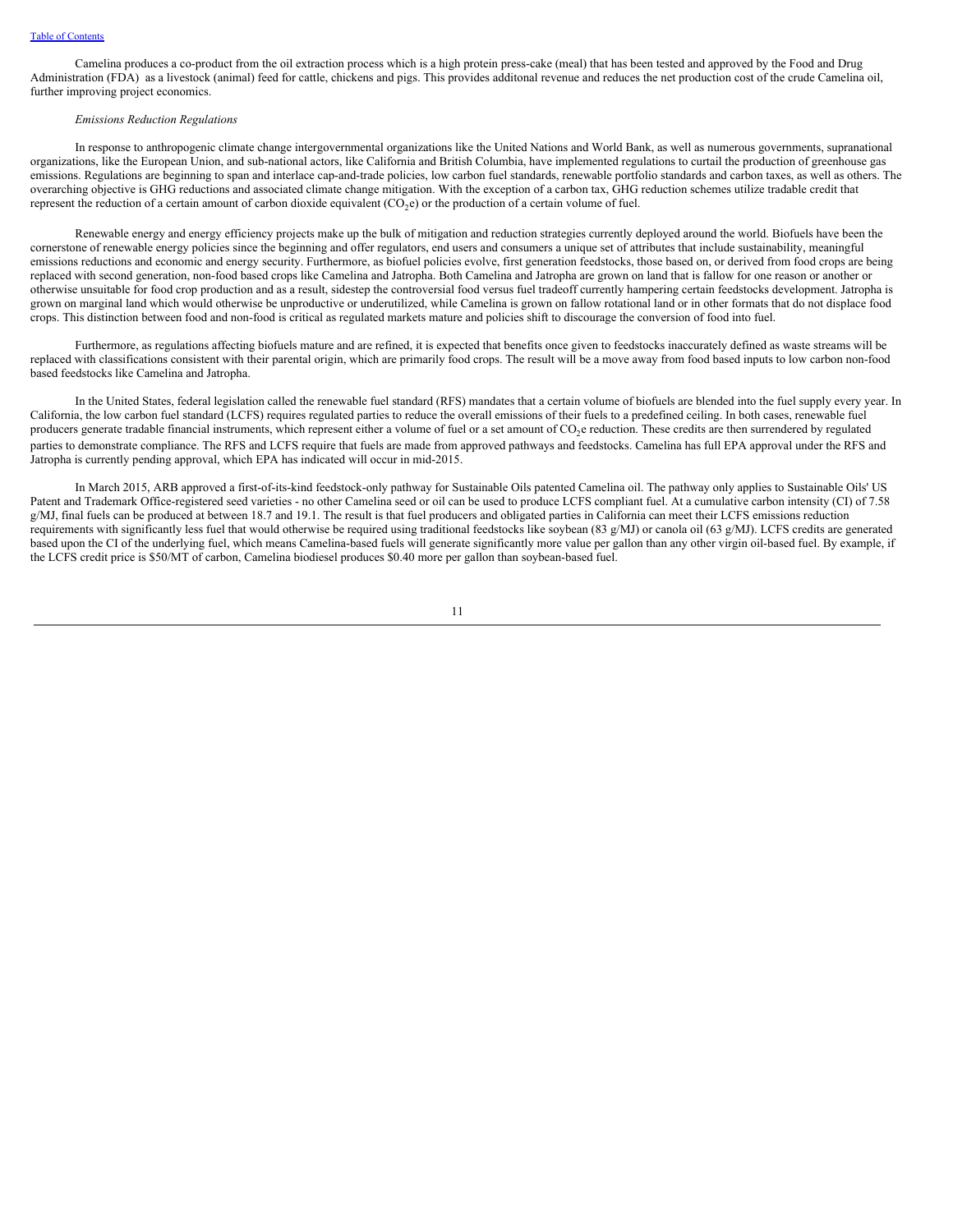Currently, California (LCFS), Oregon (LCFS) and British Columbia (RLCFRR) have LCFS-style regulations, as well as the European Union (FQD). Washington is close behind and the Northeast States for Coordinated Air Use Management (NESCAUM), which represents 11 states is considering a Northeast/Mid-Atlantic Clean Fuels Standard. Together, the U.S jurisdictions represent over 30 percent of all domestic transportation related fuel consumption.

California has a history of implementing environmental policies that are subsequently adopted by the federal government. In 1967, Ronald Reagan signed legislation that established the California Air Resources Board (CARB), which was subsequently integrated into Cal EPA. California is the only state that is permitted to have such a regulatory agency, since it is the only state that had one before the passage of the federal Clean Air Act and the establishment of US EPA in 1970. Other states are permitted to follow CARB standards, or use the federal ones, but not set their own. More recently, California vehicle emissions standards were adopted by US EPA as federal standards, which will be enforced in 2016.

As LCFS-style regulations are adopted by other states, regions or nationally, the pathway review and adoption process is expected to be very similar to that of California, for the reasons stated above. In some cases, CARB pathways and associated fuel CIs maybe directly adopted by implementing state agencies. In all cases, GCEH expects the pathway work conducted to date on Camelina and Jatropha will provide a significant advantage in obtaining timely approval of our proprietary products into newly regulated markets.

As emissions reduction regulations change and evolve, GCEH will continue to evaluate which credit generating activities offer the best financial return for our products. The European Emissions Trading Scheme (EU ETS), the largest credit trading market in the world, will continue to be monitored for future opportunities. However, continued instability in the EU ETS credit pricing has prompted GCEH to focus on domestic and regional credit generating activities in the short to medium term.

### *Technology and Patents*

Camelina: On March 13, 2013, through the acquisition of SusOils we acquired three U.S. patents and two patent applications. The patents consist of the following:

- (a) U.S. Patent Serial No. 12/945,420 entitled "Camelina Sativa Variety 'SO-40"
- (b) U.S. Patent Serial No. 12/945,438 entitled "Camelina Sativa Variety 'SO-50"
- (c) U.S. Patent Serial No. 12/945,455 entitled "Camelina Sativa Variety 'SO-60"

On July 15, 2014 we were issued an additional U.S. Patent, No, US 8,779,238 B2, for our "Floral Dip" method of (non-GMO) transformation of Camelina plants that can manipulate its agronomic qualities.

In January 2015 we were notified by the US Patent and Trademark Office that our patent application for a method to alter and/or improve the fatty acid composition of a Camelina plant cell has been approved for issuance. The claims are for a method of altering and/or improving fatty acid composition of a Camelina plant cell, plant part, tissue culture or whole plant, and the method comprising disrupting one, two, or three copies of FAD2 genes and/or one, two or three copies of FAE1 genes in said Camelina plant cell, plant part, tissue culture or whole plant. Also included is a method of breeding *Camelina* plants to produce altered levels of fatty acids in seed oil and/or meal.

Jatropha: We do not currently possess any patentable technology relating to our Jatropha operations, but we have developed considerable know-how, trade secrets, and proprietary processes and procedures for farm development and operations management. We are currently engaged in research and development activities focused on improved Jatropha varieties, and we continue to expand on technical know-how and proprietary processes for optimizing the quality of our Jatropha yields, reducing operating costs and improving production capacity and efficiency. These research and development activities currently consist of plant biology and molecular genetic research, and are being conducted primarily through in-house research and in joint development activities with the non-profit Center for Sustainable Energy Farming. We continue to develop our proprietary Sustainable Energy Farming Systems and it is expected that patentable technologies will result from our research activities. However, there can be no assurance that patentable technologies will be developed, or if they are developed, that we would be the sole owners of such patents.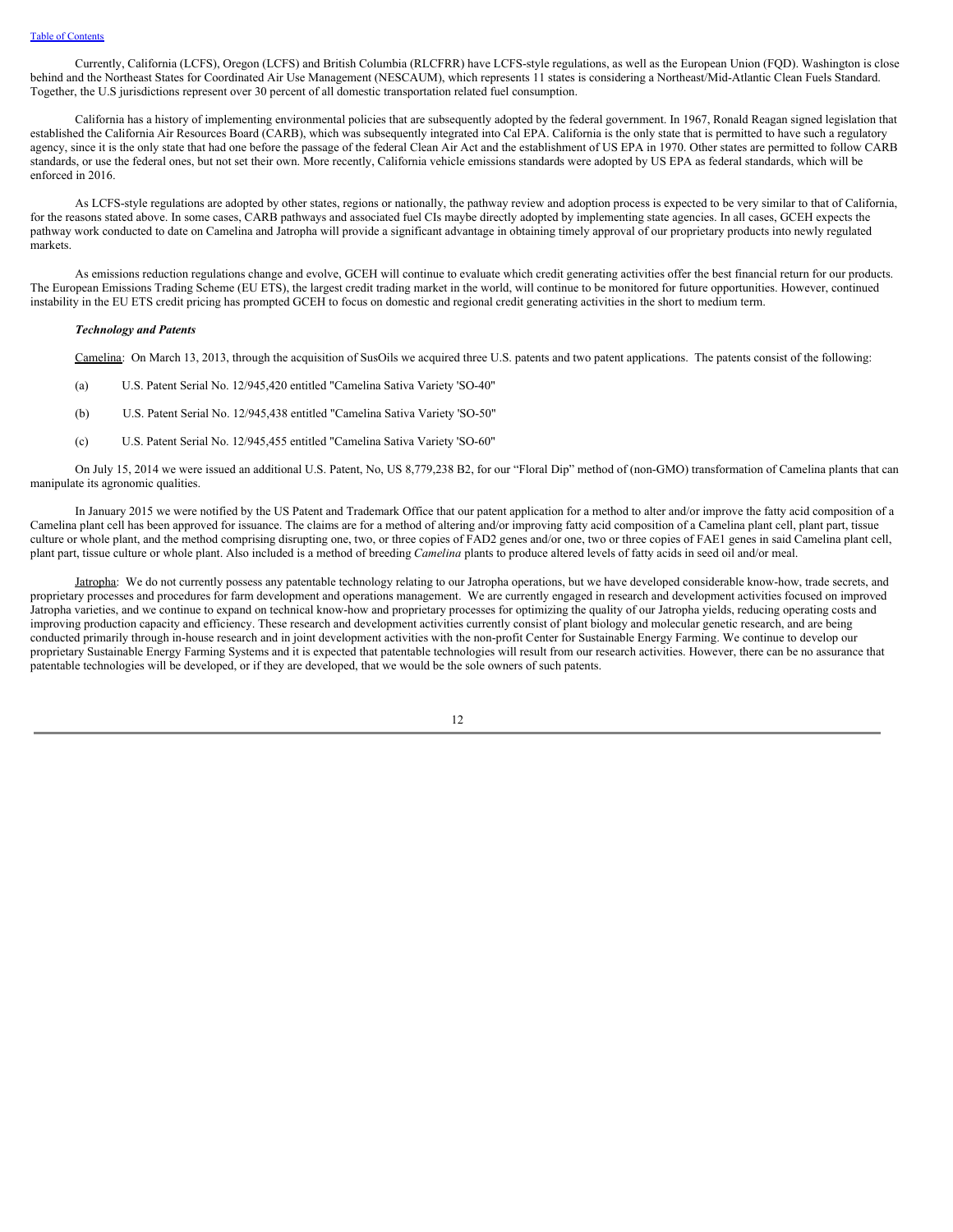### Table of [Contents](#page-2-0)

Any technology we develop will be in one of three main categories: (i) plant and soil sciences, (ii) agricultural technology and procedure development, or (iii) material processing and end use applications. Such technologies developed are expected to assist in reducing costs, improving efficiency and allowing us to move our products higher up the value creation.

## *Market*

According to both the International Energy Agency ("IEA") and the U.S. Department of Energy's Energy Information Administration ("EIA") estimates, the world demand for crude oil in 2014 was approximately 92.3 million barrels per day, with approximately 20% of that demand being diesel and fuel oil (distillate fuel oil). This equates to a global consumption of distillate fuel oil of approximately 22.0 million barrels per day, or 337 billion gallons per year. At a 5% blend, the world market for biodiesel exceeds 16.8 billion gallons per year.

U.S. diesel fuel oil consumption for 2013 was over 57 billion gallons. At a 5% blend, the U.S. biodiesel market was over 2.9 billion gallons per year, which we expect will continue to grow.

As reported by the Environmental Protection Agency (EPA), U.S. biodiesel refineries produced over 1.3 billion gallons of neat (100%) biodiesel fuel in 2014, from a reported 100+ active producers with a total capacity of over 2 billion gallons. This is just under 60% of capacity and represents just over 1.2% of U.S. demand for diesel fuel. The trend of production and consumption of biodiesel is growing. In 2005, U.S. refineries produced and sold approximately 75 million gallons; in 2006, approximately 250 million gallons; in 2007, approximately 450 million gallon; and in 2008, approximately 678 million gallons; in 2009 approximately 506 million gallons. The drop in production in 2009 is primarily due to increased feedstock costs. In 2011, biodiesel production exceeded one billion gallons for the first time. In 2012, it rose to more than 1.1 billion gallons and by 2013 production was nearly 1.8 billion gallons, according to EPA figures. In 2014, production declined to approximately 1.3 billion gallons, due in large part of regulatory uncertainty.

Our primary market is the direct sale of Jatropha and Camelina oil for biodiesel, renewable diesel, renewable jet fuel, green plastics and renewable chemicals. In addition we will sell biomass for energy production and animal feed and we will sell carbon credits we generate from our agricultural operations. Our primary customers are processors of biofuels and users of plant based oils for chemical production. We estimate that there are approximately over 100 biodiesel plants in the United States alone, which can utilize up to 100% of our crude or refined Jatropha and Camelina oil. However, we expect to generate our highest revenues and greatest margins from customers who have logistical capacity on a water port accessible from the Gulf of Mexico or those located in close proximity to strategic Camelina growing regions. This will reduce redundant transportation costs and allow us to ship large quantities economically. These customers have historically paid a higher price for feedstock oil, since the majority of feedstock oil supplies have been shipped from the Midwestern United States. We anticipate that our key customer profile will include well-financed, low-cost biodiesel refiners and specialty oleo chemical companies.

In February 2013, the EPA issued a final rule adding Camelina oil as an official advanced biofuel pathway for the production of biodiesel and renewable diesel (including renewable jet fuel and heating oil). We believe that this new rule will significantly expand the potential market for the Camelina feedstock that we intend to produce through our new Sustainable Oils/Camelina operations. This is a significant ruling as it is the first, and currently the only novel (non-food based) crop to be approved as a feedstock for the production of advanced biofuels under the national renewable fuel standards (RFS). This process took almost three years to complete.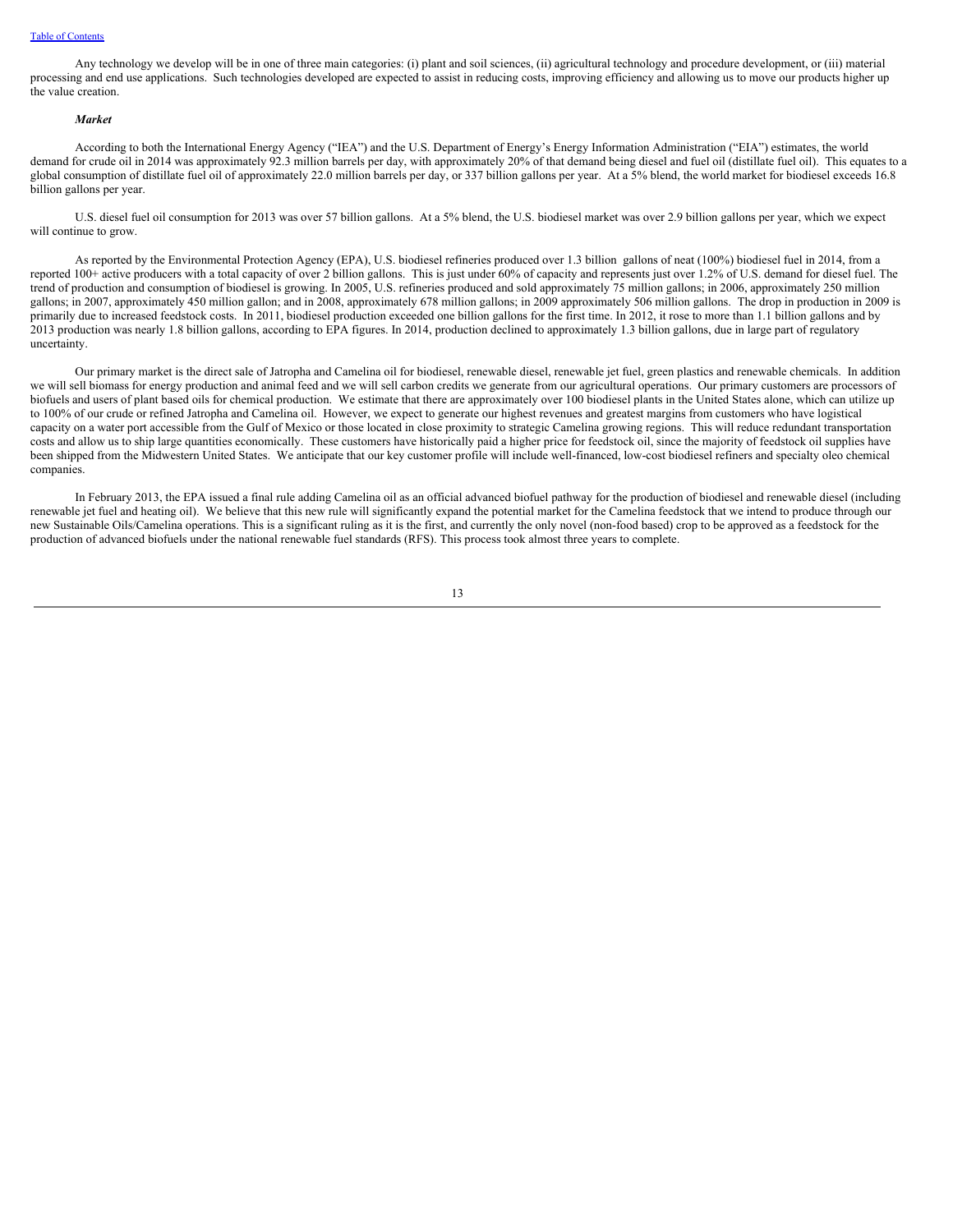In cooperation with Honeywell's UOP and Emerald Biofuels, we submitted a pathway application for Jatropha oil to the EPA in June 2012. Based upon recent feedback provided by the EPA, the pathway is expected to be published for public comment in the second quarter of 2015 and is expected to be approved later in the year.

As our business develops, we expect to utilize industry professionals and distributors for the sale of Jatropha and Camelina oil and biomass in order to strategically target certain specialty markets and reduce overall costs.

## *Environmental Impact*

Biofuels have social, economic and environmental benefits that are a major driving force behind their adoption. Using biofuels instead of fossil fuels reduces net emissions of carbon dioxide and other greenhouse gasses, which are associated with global climate change and adverse regional health impacts. Biofuels are produced from renewable plant resources that "recycle" the carbon dioxide created when biofuels are consumed. Life-cycle analyses consistently show that using biofuels produced in modern facilities results in net reductions of greenhouse gas compared to using fossil fuel-based petroleum equivalents. These life-cycle analyses include the well-to-wheel energy equivalent of farming and production of biomass, including harvesting, conversion, transportation and utilization. Biofuels help nations achieve their goals of reducing carbon emissions and reducing importation of foreign oil. They burn cleanly in vehicle engines and reduce emissions of unwanted products, particularly unburned hydrocarbons, carbon monoxide and particulate matter. These characteristics contribute to improvements in local air quality and all associated health benefits. In a life-cycle study published in October 2002, entitled "A Comprehensive Analysis of Biodiesel Impacts on Exhaust Emissions, 2002," the U.S. Environmental Protection Agency ("EPA") analyzed biodiesel produced from virgin soy oil, rapeseed (canola) and animal fats. The study concluded that the emission impact of biodiesel potentially increased NOx emissions slightly while significantly reducing other major emissions.

We believe there is sufficient global demand for alternative, non-food based inedible biofuel feedstocks to allow a number of companies to successfully compete worldwide. In particular, we note that we are the only U.S.-based public company producing non-food based inedible oils for the production of biodiesel, which gives us a unique competitive advantage over many foreign competitors when competing in the U.S.

The price basis for our oil and biomass products will be comparable to their edible oil and biomass equivalents. To date, we have not identified any substantial effort being undertaken for the commercialization of other inedible oils that could compete with Jatropha or Camelina. With the growing demand for plant-based feedstocks, and the high price of oil and biofuels, we anticipate that we will be able to sell our plant oils and biomass profitably.

#### *Employees.*

As of December 31, 2014, across all of our subsidiaries, we had 39 full time employees, contract employees and consultants. The number of people we employ fluctuates depending on farm development, land preparation, planting and seasonal farm operations. Our first two farms have now been fully planted, so there are minimal development activities underway and we have not begun the full development of our third farm, for Jatropha, yet, We will continue to "right size" our work force to support our operational needs. Neither this company, nor any of our subsidiaries is a party to any collective bargaining agreements.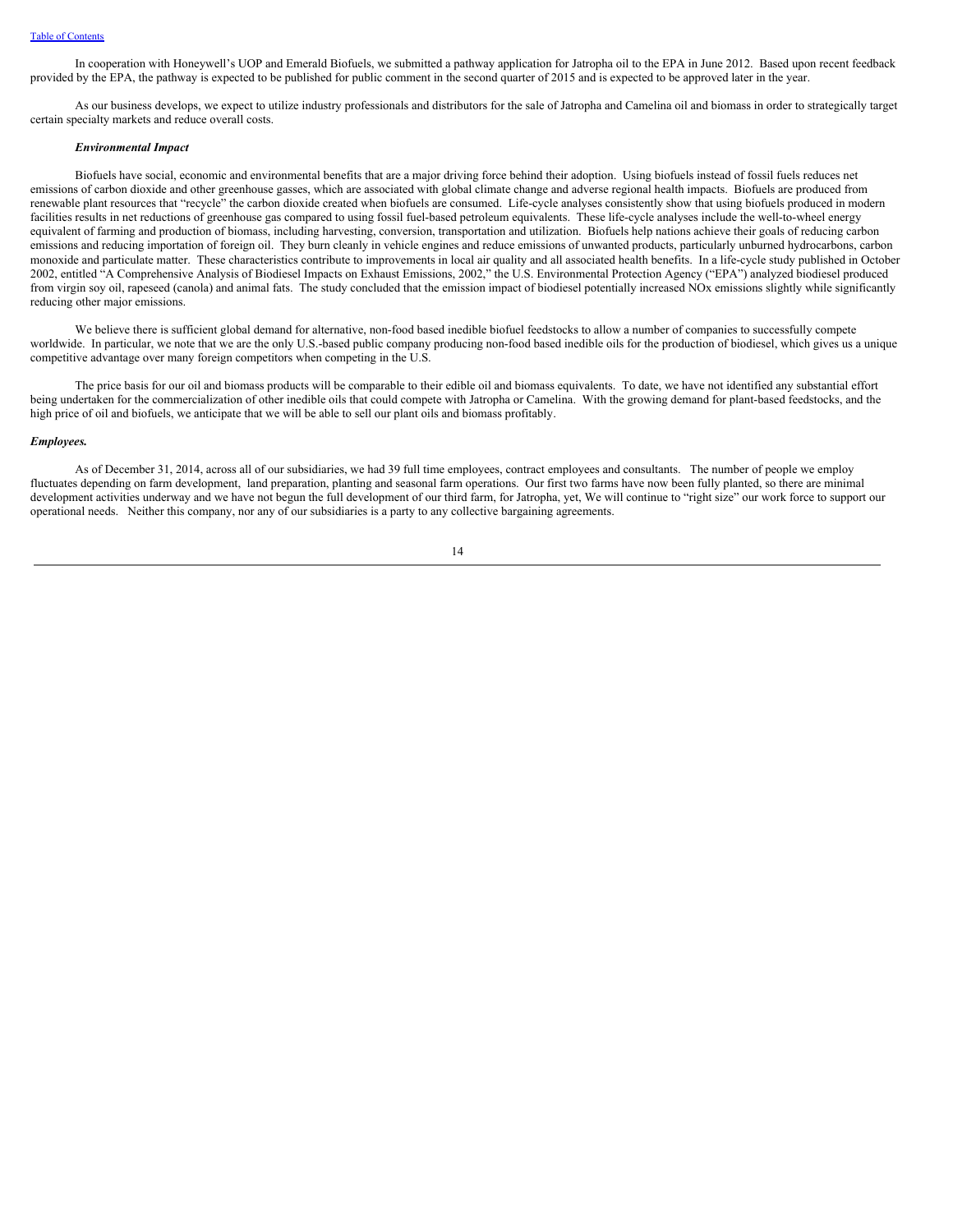# <span id="page-18-0"></span>**1A. RISK FACTORS**

Not applicable.

## <span id="page-18-1"></span>**1B. UNRESOLVED STAFF COMMENTS.** Not applicable.

## <span id="page-18-2"></span>**ITEM 2. PROPERTIES.**

**Executive Offices**. Currently, we operate out of offices located at 2790 Skypark Drive, Suite 105, Torrance, CA 90505. Our leased offices consist of approximately 1,296 square feet and are leased at a monthly rate of \$2,402 per month. The term of the lease expires on January 31, 2019.

**Mexico Farms and Facilities**: As of November 3, 2014, we own the following three Jatropha farms through our GCE Mexico I, LLC joint venture:

1. Our first farm consists of seven separate parcels of land collectively representing 2,084 hectares (approximately 5,149 acres). We purchased these parcels in 2008. The farm is located approximately 12 miles northeast of Tizimin, Yucatan, Mexico and is approximately 110 miles from Merida and the port of Progresso, and 75 miles from Cancun. All of the land has been improved and we have completed planting several varieties of Jatropha on all of the planned farmland. We financed the purchase of this farm through a mortgage loan in the amount of \$2,051,282, which bears interest at a rate of 12% per annum.

2. In March 2010 and June 2012, we purchased approximately 5,100, acres of additional land that is contiguous to our first farm. In 2013, we completed planting Jatropha on this farm. We financed the purchase of this farm through a mortgage loan in the amount of \$963,382. That loan bear interest at a rate of 12% per annum.

3. In October 2012, we purchased approximately 5,557 acres of additional land for the development of a third Jatropha farm. This land is located in the same region, approximately five miles from our other two farms. We have planted a variety of Jatropha plants in our first two farms, and have used varying agricultural techniques to in order to ascertain which variety is best suited for the region. We do not intend to plant Jatropha on this third farm until we obtain more information about Jatropha production from our first two farms. In the interim, we have commenced planting other fuel crops on the third farm on a test basis and may, if such tests prove successful, expand these alternate crops until a decision is made regarding the use of the third farm. We financed the purchase of this farm through a mortgage loan in the amount of \$ 2,095,525. That loan bears interest at a rate of 12% per annum. In 2014 we plan to test plant a portion of the farm with an annual oil seed crop to prove yields with the potential for a larger deployment.

**Montana Offices/Facilities**. Our Sustainable Oils field and research operations will be conducted primarily from Bozeman, Montana under a subcontract with a local seed research company.

**Dominican Republic Nursery**. On December 31, 2014, we signed a five year lease with a third party in the Dominican Republic, for approximately 104 acres of land where we have begun developing a Jatropha plant nursery. The total lease is approximately \$80,900, due and payable as follows:

\$40,500 due at signing and was paid in January 2015 \$10,100 due December 31, 2015 \$10,100 due December 31, 2016 \$10,100 due December 31, 2017 \$10,100 due December 31, 2018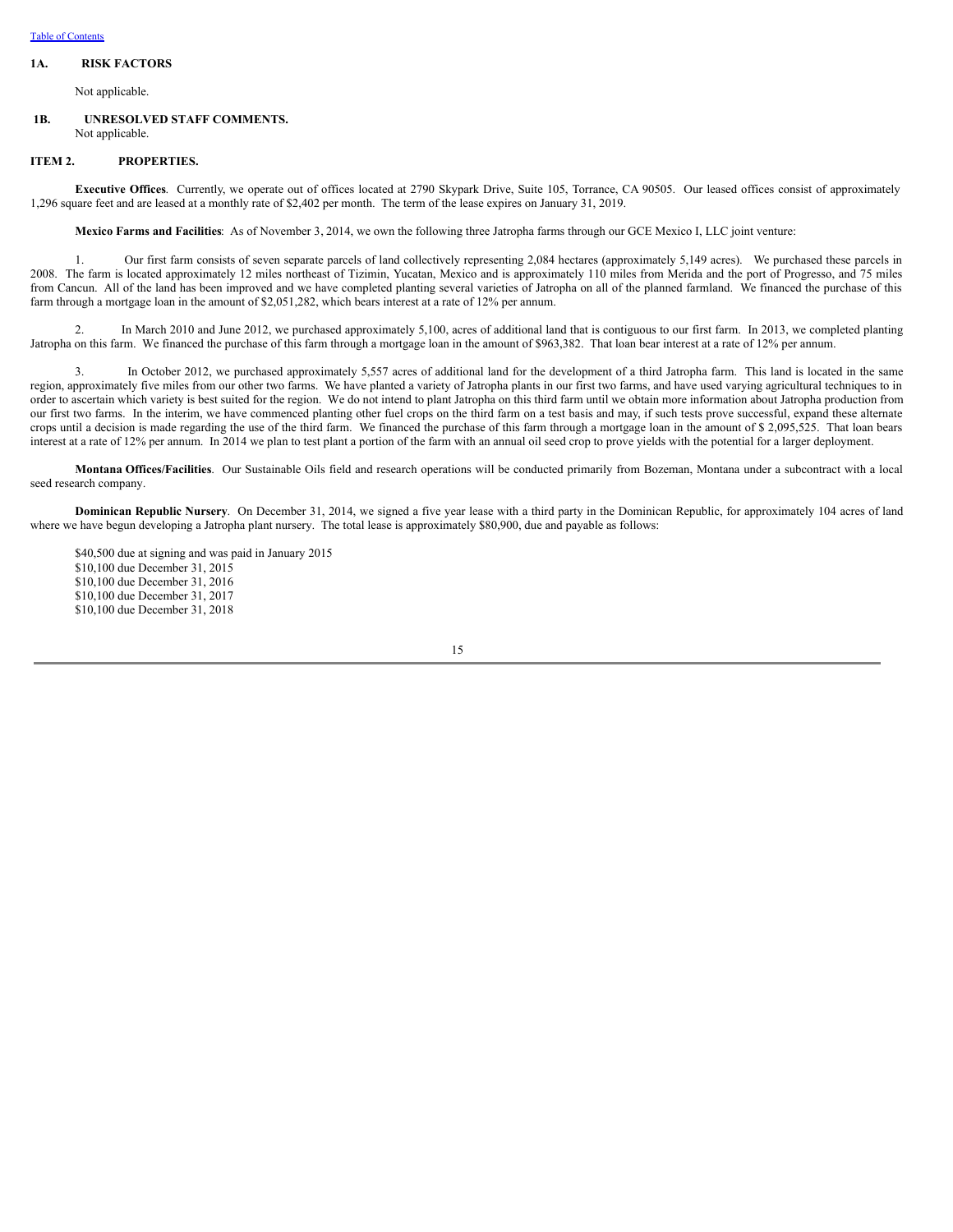### <span id="page-19-0"></span>**ITEM 3. LEGAL PROCEEDINGS.**

From time to time, the Company may become a party to other legal actions and complaints arising in the ordinary course of business, although it is not currently involved in any such material legal proceedings.

### <span id="page-19-1"></span>**ITEM 4. MINE SAFETY DISCLOSURES.**

Not applicable.

## <span id="page-19-2"></span>**PART II**

### <span id="page-19-3"></span>**ITEM 5. MARKET FOR REGISTRANT'S COMMON EQUITY, RELATED STOCKHOLDER MATTERS, AND ISSUER PURCHASES OF EQUITY SECURITIES.**

Shares of our common stock are traded on the OTC Bulletin Board and on the OTCQB market under the symbol "GCEH." The following table sets forth the range of closing prices for our common stock for the quarters indicated. Such quotations reflect inter-dealer prices, without retail mark-ups, markdowns or commissions, and may not represent actual transactions.

| Fiscal Year Ended December 31, 2014        |              | High Bid | <b>Low Bid</b> |         |  |
|--------------------------------------------|--------------|----------|----------------|---------|--|
| <b>First Ouarter</b>                       |              | .013     |                | .010    |  |
| Second Quarter                             | \$           | .011     | -S             | .0095   |  |
| <b>Third Quarter</b>                       | $\mathbb{S}$ | .012     | - \$           | .012    |  |
| Fourth Quarter                             | \$           | .0046    |                | .0041   |  |
|                                            |              |          |                |         |  |
|                                            |              |          |                |         |  |
| <b>Fiscal Year Ended December 31, 2013</b> |              | High Bid |                | Low Bid |  |
| <b>First Quarter</b>                       |              | .016     | $\mathbf{s}$   | .016    |  |
| Second Quarter                             | S            | .016     | -S             | .016    |  |
| <b>Third Quarter</b>                       | $\mathbb{S}$ | .012     | - \$           | .018    |  |

### **Stockholders**

As of March 31, 2015, there were approximately 1,500 holders of record of our common stock, not including any persons who hold the stock in "street name."

#### **Dividends**

We have not paid any dividends on our common stock to date and do not anticipate that we will pay dividends in the foreseeable future. Any payment of cash dividends on our common stock in the future will be dependent upon the amount of funds legally available, our earnings, if any, our financial condition, our anticipated capital requirements and other factors that the Board of Directors may think are relevant. However, we currently intend for the foreseeable future to follow a policy of retaining all of our earnings, if any, to finance the development and expansion of our business and, therefore, do not expect to pay any dividends on our common stock in the foreseeable future. No dividends are required to be paid to holders of the Series B shares. However, the Company may not declare, pay or set aside any dividends on shares of any class or series of the Company's capital stock (other than dividends on shares of our common stock payable in shares of common stock) unless the holders of the Series B shares shall first receive, or simultaneously receive, an equal dividend on each outstanding share of Series B shares.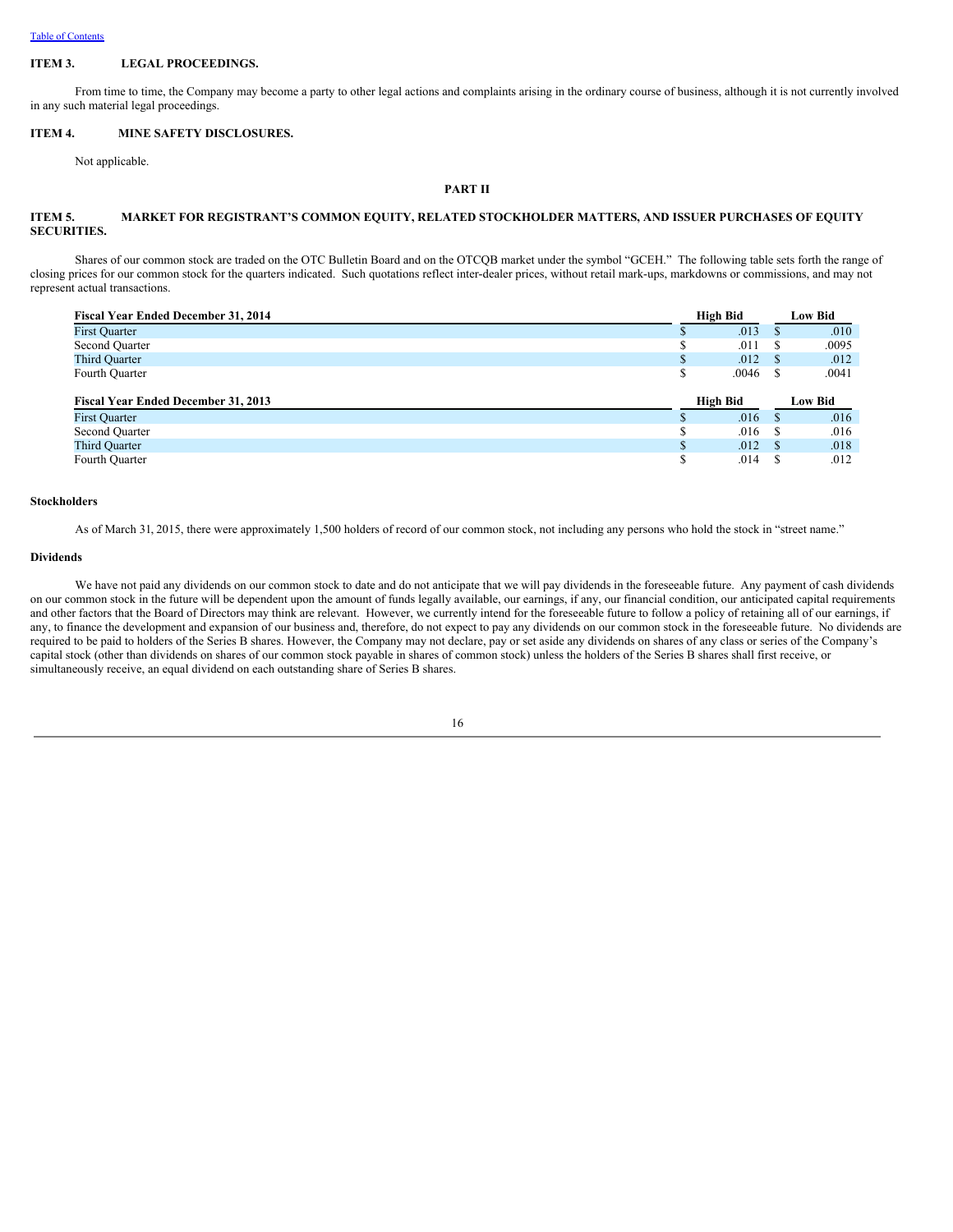### **Securities Authorized For Issuance Under Equity Compensation Plans**

The following table contains information regarding our equity compensation plans as of December 31, 2014:

|                                                            |                  |                       | Number of              |
|------------------------------------------------------------|------------------|-----------------------|------------------------|
|                                                            |                  |                       | Securities             |
|                                                            |                  |                       | Remaining              |
|                                                            |                  |                       | Available for          |
|                                                            | Number of        |                       | <b>Future Issuance</b> |
|                                                            | Securities to be | Weighted-             | under Equity           |
|                                                            | Issued upon      | Average               | Compensation           |
|                                                            | Exercise of      | <b>Exercise Price</b> | Plans                  |
|                                                            | Outstanding      | of Outstanding        | (Excluding)            |
|                                                            | Options.         | Options,              | Securities             |
|                                                            | Warrants and     | Warrants and          | Reflected in the       |
| Plan Category                                              | Rights           | Rights                | First Column)          |
| Equity compensation plans approved by security holders     |                  |                       |                        |
| 2002 Stock Incentive Plan (1)                              | 19,850,000       | 0.03<br>S             |                        |
| 2010 Equity Incentive Plan                                 | 19,550,000       | 0.01<br>- \$          | 450,000                |
| Equity compensation plans not approved by security holders |                  |                       |                        |
| Options                                                    | 5,600,000        | 0.01<br>S             |                        |
| Warrants                                                   | 23,028,643       | 0.02<br>-S            |                        |
|                                                            |                  |                       |                        |
| Total                                                      | 68,028,643       |                       | 450,000                |

(1) This incentive plan has expired, and no additional options or awards can be granted under this plan.

## **Recent Issuances Of Unregistered Securities**

We did not issue any unregistered securities during the three-month period ended December 31, 2014 that were not previously reported in a Current Report on Form 8-K.

#### **Repurchase of Shares**

We did not repurchase any of our shares during the fourth quarter of the fiscal year covered by this report.

# <span id="page-20-0"></span>**ITEM 6. SELECTED FINANCIAL DATA.**

Not applicable to a "smaller reporting company" as defined in Item  $10(f)(1)$  of SEC Regulation S-K.

# <span id="page-20-1"></span>**ITEM 7. MANAGEMENT'S DISCUSSION AND ANALYSIS OF FINANCIAL CONDITION AND RESULTS OF OPERATIONS.**

### **Overview**

During the past five years, we have focused our efforts on acquiring, improving, and planting Jatropha farms (which are located in Mexico). To date, most of the Jatropha trees that we planted in our farms have not been mature enough to bear significant amount of Jatropha fruit from which we could produce commercial quantities of Jatropha oil. Most of the trees that we planted are now, however, maturing and we expect that the more elite varieties should be able to produce a normal harvest of Jatropha seeds. However, our first farm, in which we planted over 20 varieties of trees and which was used largely as a test farm to determine which varieties of Jatropha are most suitable for commercial production in Mexico, has not produced many seeds. While certain varieties of Jatropha trees planted on the second farm have been more productive, the seeds being harvested from these trees on the second farm are being used to grow replacement trees for the less productive trees, and not for the purpose of producing oil. As a result, neither of these farms is expected to generate significant revenues in the short term future. Pending the selection of the best variety of Jatropha trees to plant on our third farm in the region, we planted a portion of our third farm with a (non-Jatropha) annual oil seed crop with plans to expand that planting significantly in the future, if we obtain additional adequate funding. This alternative crop has the potential to generate revenue and some profits, which will be used to defray the operating costs on the other two farms. Our intent is to develop agronomic best practices for the region and to prove yields for a future larger deployment. As a result, we do not expect to start cultivating and planting Jatropha trees on this third farm until we have obtained the results of the testing program we conducted on our first two farms and pending adequate funding. Because our farms are still young and developing and our agricultural practices are still evolving, we are unable to accurately predict the amount of fruit and Jatropha oil that our farms will produce in the future.

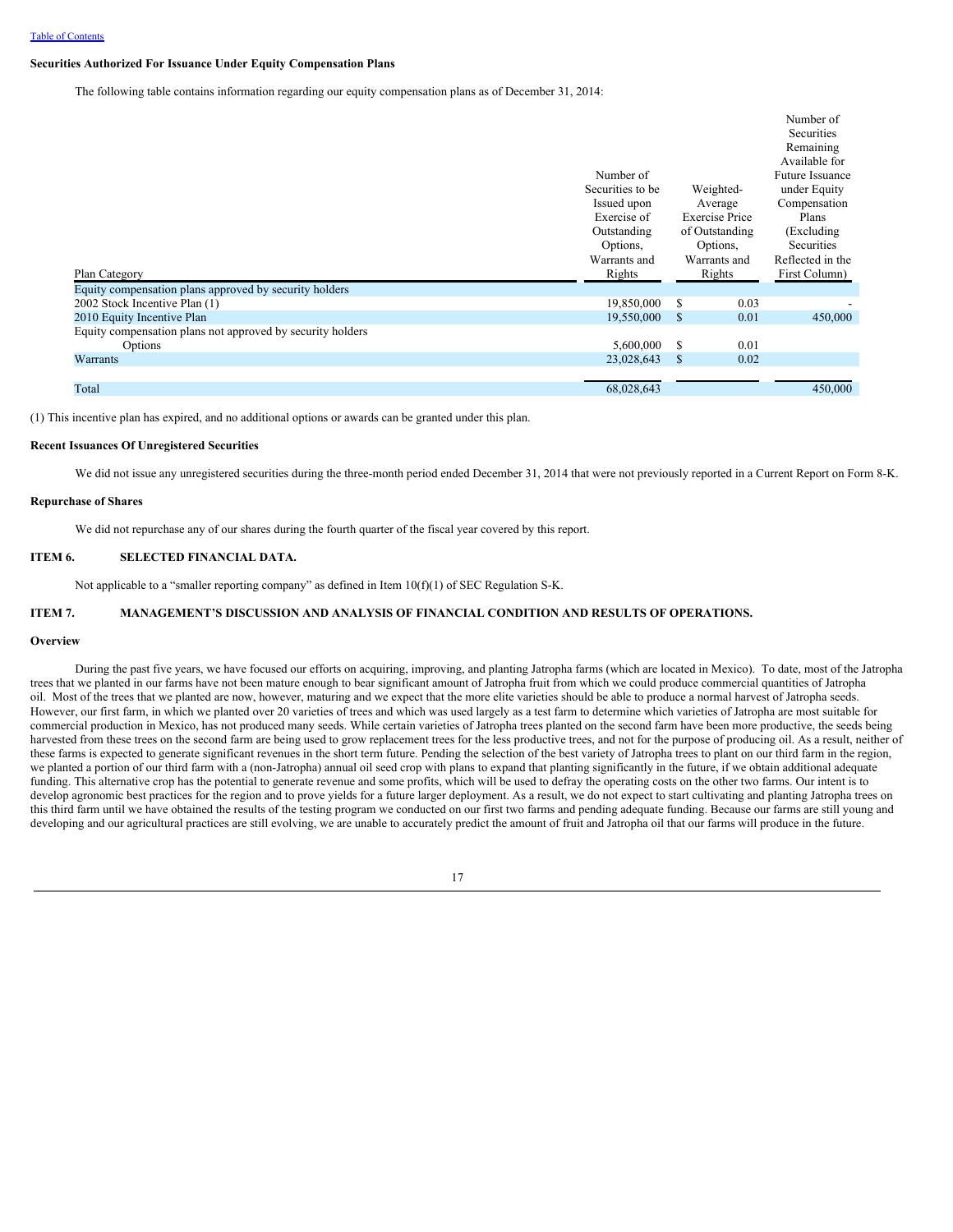Our Mexican farming operations are managed by us through our wholly owned Mexican subsidiary, Global Energias Renovables ("GER"), and the direct farm labor is employed through wholly owned Mexican companies owned by GCE Mexico. GCE Mexico has obtained its previous funding from on-going equity contributions from the affiliated investor of that entity. Revenues generated, and expected to be generated, by the operations of GCE Mexico's three farms will be used by that entity, and profits, if any, will be distributed to all owners of GCE Mexico (including this company, once the investor has recovered his investment and has been paid the accumulated preferred return).

GER currently receives payments from GCE Mexico to reimburse its expenses related to the management of the Mexico operations. In addition to the reimbursements received for managing GCE Mexico and the three Mexico farms, this company (Global Clean Energy Holdings, Inc.) generates revenues from fees received for providing advisory and management services to third parties regarding ag-energy farms and the uses of non-food based biofuels. Other than subsidies received from the Government of Mexico, these management/advisory service fees and the reimbursement payments from GCE Mexico have been our principal sources of cash flow.

In March 2013, we acquired the Camelina assets and operations of Sustainable Oils, LLC, a company that, since 2007, has been engaged in the development, production and commercialization of Camelina-based biofuels. Sustainable Oils has generated over \$20 million of revenues during the four years prior to our acquisition. However, our ability to operate the Camilina operations in North America is dependent upon receiving additional financing. No assurance can be given that our business plan for the Camelina business will result in profitable operations. Sustainable Oils is a wholly-owned subsidiary. Its liabilities include an approximately \$2.3 million liability, which debt is secured by a lien on three patents we acquired as part of the purchase of the Camelina assets from Targeted Growth, Inc.

## **Critical Accounting Policies**

The preparation of financial statements in conformity with accounting principles generally accepted in the United States require management to make estimates and assumptions that affect the reported assets, liabilities, sales and expenses in the accompanying financial statements. Critical accounting policies are those that require the most subjective and complex judgments, often employing the use of estimates about the effect of matters that are inherently uncertain.

The Company's most critical accounting policies and estimates that may materially impact the Company's results of operations include:

*Agricultural Producer.* All costs incurred including the actual planting of the Jatropha trees are capitalized as plantation development costs, and are included in "Property and Equipment" on the balance sheet. Plantation development costs are being accumulated in the balance sheet during the development period and will be accounted for in accordance with accounting standards for Agricultural Producers and Agricultural Cooperatives. The direct costs associated with each farm and the production of the Jatropha revenue streams have been deferred and accumulated as a noncurrent asset and are included in "Deferred Growing Costs" on the balance sheet. Other general costs without expected future benefits are expensed when incurred.

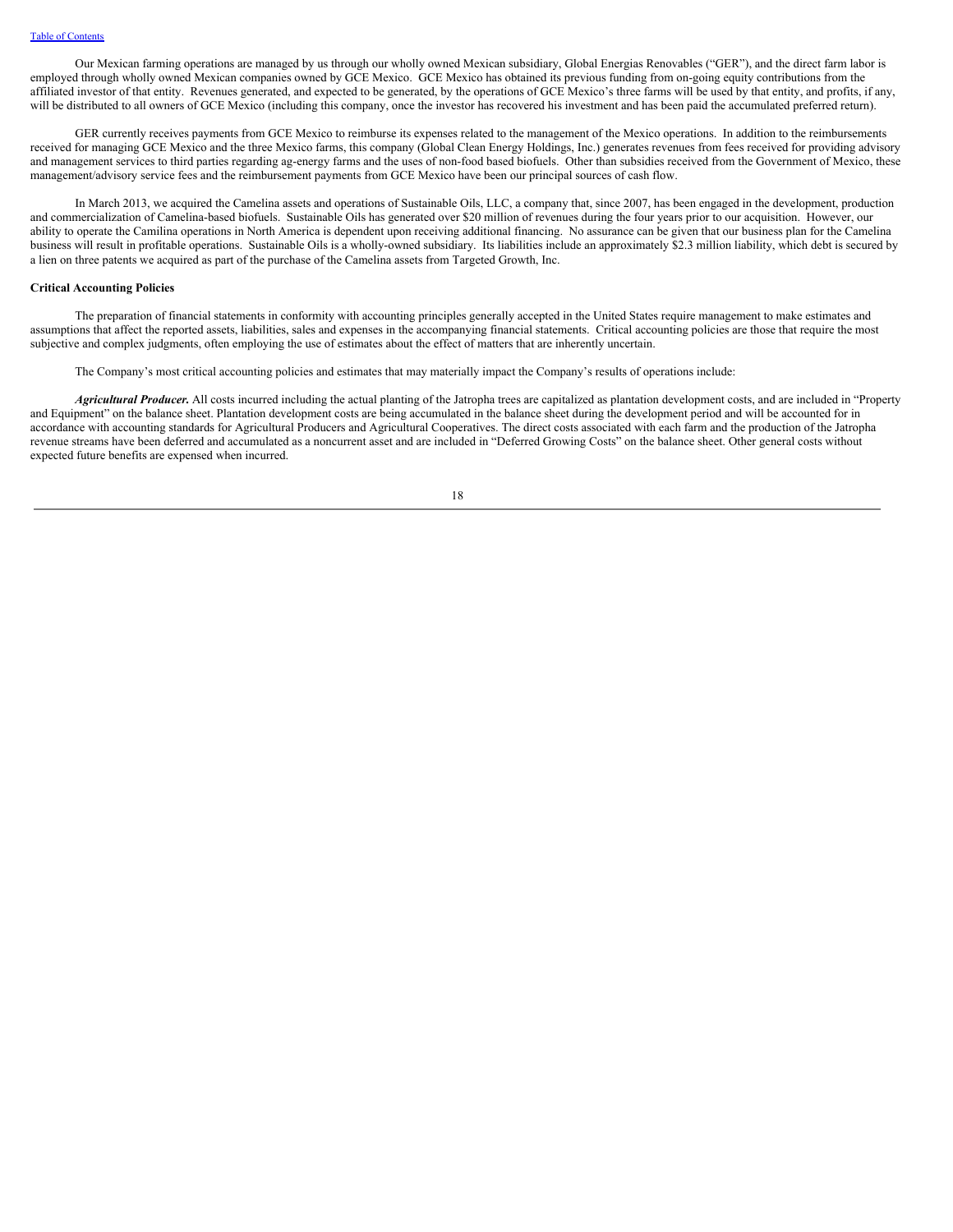Certain other critical accounting policies, including the assumptions and judgments underlying them, are disclosed in Note 1 to the Consolidated Financial Statements included in this Annual Report. However, we do not believe that there are any alternative methods of accounting for our operations that would have a material effect on our financial statements.

## **Results Of Operations**

*Revenues.* During the year ended December 31, 2014 and 2013 we recognized revenue of \$1,299,075 and \$332,320, respectively. The revenues that we generated in 2014 were primarily derived from Jatropha related advisory and management services we rendered to a third party. Revenues during the year ended December 31, 2014 increased by \$966,755 from the comparable 2013 fiscal period because a \$1,017,000 increase in advisory and management revenues. Revenues we generate from Jatropha advisory and management services are used for this company's operations. Advisory and management services revenue were approximately \$1,298,000 and \$281,000 in 2014 and 2013, respectively. Our current advisory agreements expire during 2015 and will have to be replace or renewed. Accordingly, the amount of advisory service revenues that we may generate in 2016 will depend on new advisory agreements, if any, that we obtain to replace the existing agreements.

Revenue is recognized when all of the following criteria are met: persuasive evidence of an arrangement exists; delivery has occurred or services have been rendered; the seller's price to the buyer is fixed or determinable; collectability is reasonably assured; and title and the risks and rewards of ownership have transferred to the buyer. Value added taxes collected on revenue transactions are excluded from revenue and are included in accounts payable until remittance to the taxation authority. The significant sources of revenue are Advisory services and Agricultural subsidies.

Advisory and management services revenue - The Company provides development and management services to other companies regarding their bio-fuels and/or feedstock-Jatropha and Camelina development operations, on a fee for services basis. The advisory services revenue is recognized upon completion of the work in accordance with the separate contract.

Agricultural subsidies revenue - the Company receives agricultural subsidies from the Mexican government. Due to the uncertainty of these payments, the revenue is recognized when the payments are received.

In the short term, our goal is to increase the amount of advisory and management services that we render to third parties in order to generate revenues to fund our corporate working capital needs, and to generate Camelina-related revenues from the Camelina business that we acquired in March 2013. In the longer term, our goal is to substantially increase the revenues derived from the operations of our Jatropha farms, to rapidly ramp up our Camelina operations by increasing the amount of Camelina acreage, and to continue to generate fees from advisory services that we render to third parties.

Our cultivation of our Jatroph farms in Mexico produced substantial bio-mass from which we can produce charcoal. In 2014, we obtained the necessary governmental permits to produce and sell charcoal from these farms. Accordingly, now that we have obtained all permits necessary to produce charcoal from the biomass that is available at our Mexico farms, we anticipate that we will generate as much as \$200,000 of revenue per year for the next three to four years.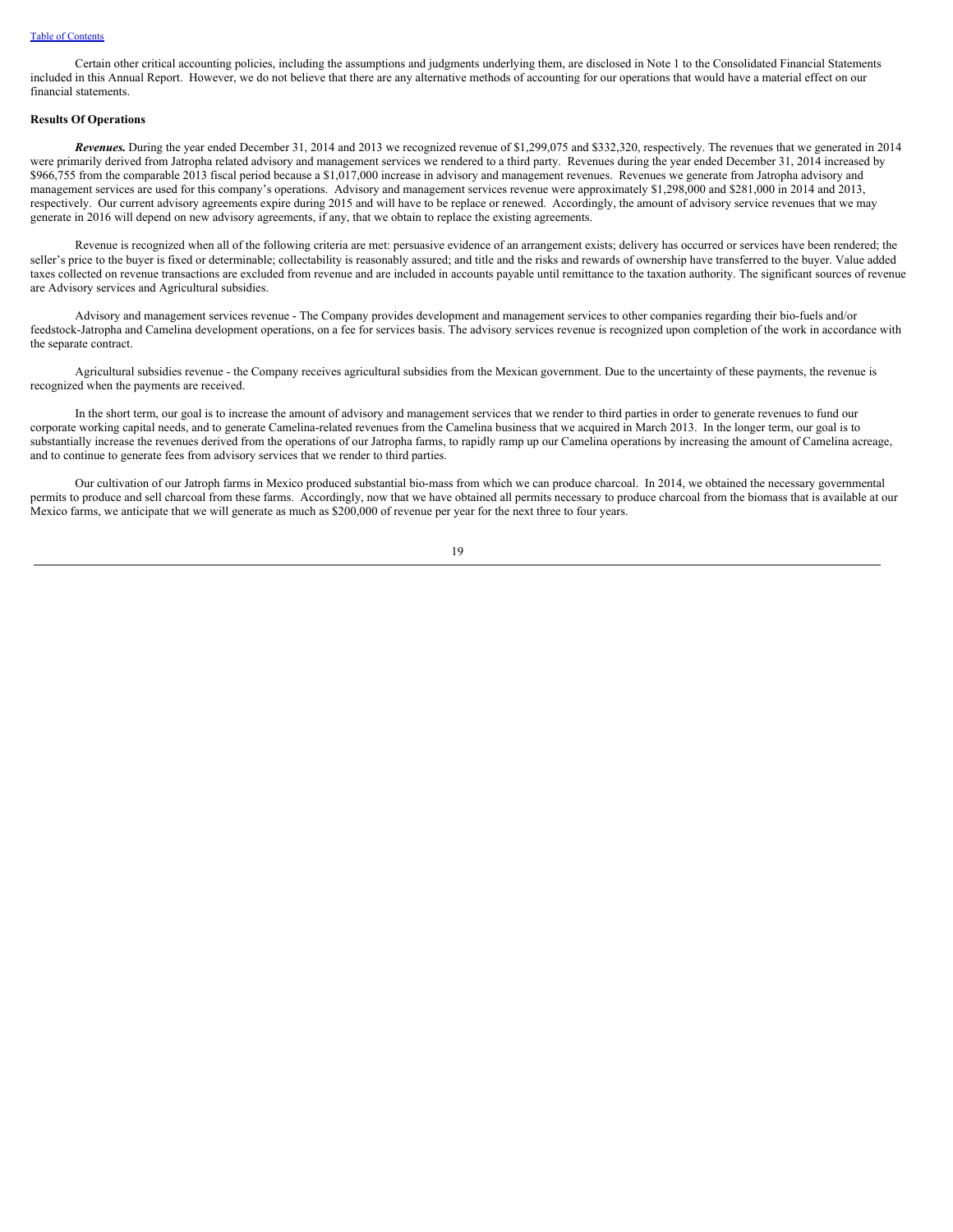*General And Administrative Expenses*. Our general and administrative expenses of \$2,350,130 related to the year ended December 31, 2014 decreased by 9% from prior year's expense of \$2,573,719 due to cost cutting efforts. General and administrative expenses principally consist of officer and employee compensation, outside services (such as legal, accounting, and consulting expenses), share-based compensation, and other general expenses (such as insurance, occupancy costs and travel).

*Plantation and Operating Costs*. For the year ended December 31, 2014 and 2013 we recorded Plantation Operating Costs from the operations of the farms of \$132,639 and \$786,300, respectively. The decrease in the year ended in 2014 from 2013 was mostly due to a reduction in replanting and cultivation costs at our Mexico farms as we scaled back planting of new Jatropha trees at those Mexico farms.

*Write Down of Long Lived Assets.* During the year ended December 31, 2014 we wrote down certain long term assets by \$110,665 in the accumulated plantation development costs related to planting costs that are expected to be replanted in 2015, and in the year ended 2013 by \$3,440,904. For 2013, this write off represented a reduction in the accumulated deferred growing cost balance related to our first Jatropha farm in Mexico which are considered to be commercially unproductive because the trees on those portions have not produced adequate growth for the age of the trees, potentially have origins that have not adapted to the climatic region, are planted on inadequate or unsuitable land, or have limited resistance to local fungus and pests. The trees in certain areas are not expected to produce enough yield or generate enough future revenues to offset the capital expended in a reasonable period of time and, accordingly, an impairment charge was recorded.

The Company regularly evaluates its property and equipment and other long-lived assets for impairment based on its classification as a) held for sale or b) to be held and used. Several criteria must be met before an asset is classified as held for sale, including that management with the appropriate authority commits to a plan to sell the asset at a reasonable price in relation to its fair value and is actively seeking a buyer. For assets held for sale, the Company recognizes the asset at the lower of carrying value or fair market value less costs to sell, as estimated based on comparable asset sales, offers received, or a discounted cash flow model. For assets to be held and used, the Company reviews for impairment whenever indicators of impairment exist. The Company then compares the estimated future cash flows, at an average growth rate of 30% after 2015, of the asset, on an undiscounted basis, to the carrying value of the asset. If the undiscounted cash flows exceed the carrying value, no impairment is indicated. If the undiscounted cash flows do not exceed the carrying value, then an impairment is recorded based on the fair value of the asset, typically measured using a discounted cash flow model with a discount rate of 65%. The projected cash flows used in the companies impairment test is over a 15 year period using approved forecasts. The company's assumptions related to the growth rate and the cash flow discount rate is management's estimates based on historical trends in the farm development and growth in the yield from the trees. There is a risk the actual results will be much less than management's assumptions used in the impairment test. Many factors, such as the weather, pest and disease control can cause the company's future cash flows to be less than expected.

If an asset is still under development, future cash flows include remaining construction costs. All recognized impairment losses, whether for assets held for sale or assets to be held and used, are recorded as operating expenses. See Note 1 for information on recorded impairment charges.

*Interest Income/Expense.* In fiscal 2014, we incurred approximately \$1,187,000 of interest expense, compared to interest expense of approximately \$999,500 in fiscal 2013. This increase in interest expense is primarily due to the increase in debt associated with the acquisition of the Camelina assets. We currently own approximately 15,000 acres of land in Mexico that is subject to interest bearing mortgages.

*Net loss attributable to the non-controlling interest***.** Our Mexico farm operations are owned through GCE Mexico. We own 50% of the common membership interests of GCE Mexico. A third party investor currently owns the other 50% of the common membership interests. The proceeds from the sale of the preferred membership units, and from subsequent capital contributions, have been used to fund the operations of Asideros Globales Corporativo 1 ("Asideros 1") and Asideros Globales Corporativo 2 ("Asideros 2"), each of which have acquired land in Mexico that, collectively, constitute our first two Jatropha farms. Asideros Globales Corporativo 3 ("Asideros 3") acquired our third farm in October 2011, but had no impact on the results of our operations. GCEH directly owns 1% of Asideros 1, Asideros 2 and Asideros 3, and the balance is owned by GCE Mexico. Accordingly, we own 50.5% of Asideros 1, Asideros 2 and Asideros 3 either directly or through our common membership interest in GCE Mexico. Our consolidated financial statements include the accounts of the Asideros farm entities. Under GCE Mexico's LLC Agreement, the net loss allocated from these entities to GCE Mexico is then further allocated to the members of GCE Mexico according to the investment balances. Accordingly, since the common membership interest did not make a capital contribution, all of the losses allocated to GCE Mexico have been further allocated to the preferred membership interest. The net loss attributable to the non-controlling interest in the accompanying Consolidated Statement of Operations represents the allocation of the net loss of GCE Mexico to the preferred membership interests. This net loss decreased from \$5,677,000 in 2013 to approximately \$1,779,000 in 2014 primarily as a result of the write off of the value of portions of the Mexico farms owned by GCE Mexico in 2013.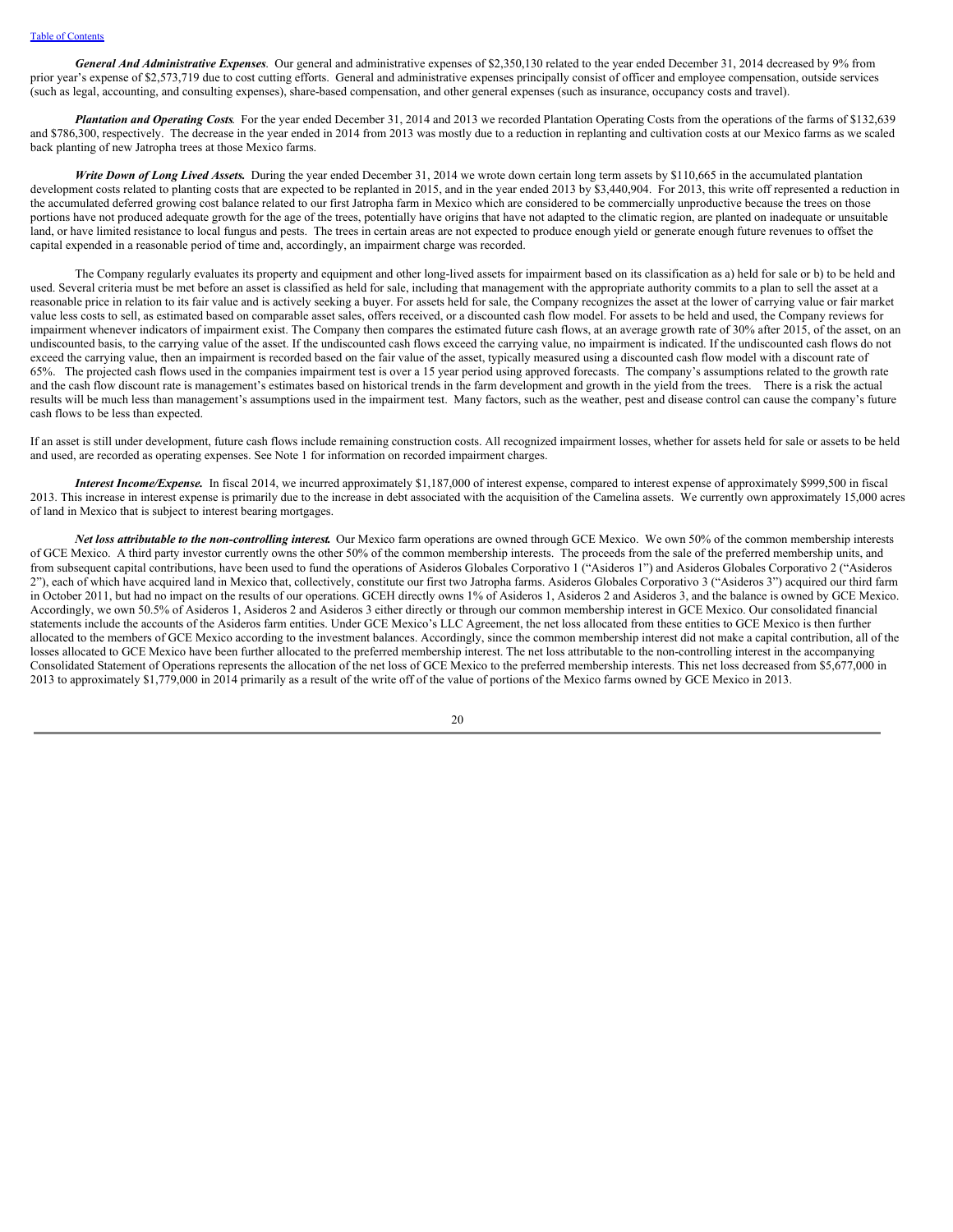*Net income/loss attributable to Global Clean Energy Holdings, Inc.* The Company recorded net losses of \$616,748 and \$1,921,760 for the years ended December 31, 2014 and 2013, respectively. In fiscal 2013, we realized \$1,314,532 more in net losses attributable to Global Clean Energy Holdings, Inc. because of the loss on sale of investment of \$178,000, the added net costs incurred with the Camelina operations of a \$624,000.

### **Liquidity and Capital Resources**

As of December 31, 2014, we had \$238,000 in cash and a working capital deficit of \$6,410,283, as compared with \$217,000 in cash and a working capital deficit of \$6,285,000 at December 31, 2013.

The amount of cash or cash equivalent balances held at December 31, 2014 represents cash held in our corporate accounts and our joint venture accounts. Of these amounts, more than \$170,000 was available and allocated for our general corporate purposes, with the remaining balance to be used in the operations of the Tizimin, Mexico farms owned by the GCE Mexico joint venture. As a result, the GCE Mexico funds will not be available to us for our corporate working capital or other purposes, and are not available to us to reduce our indebtedness. In order to fund our short-term working capital needs, we will have to obtain additional funding from the sale of assets, the sale of additional securities, additional borrowings, or from an increase in operating revenues. Outstanding indebtedness at December 31, 2014 totaled approximately \$26,313,000. The existence of the foregoing working capital deficit and total current and long term liabilities may negatively impact our ability to obtain future equity or debt financing and the terms on which such additional financing, if available, can be obtained. We incurred net losses from operations of \$1,270,000 and \$6,648,000 for the years ended December 31, 2014 and 2013, respectively, and have an accumulated deficit applicable to its common stockholders of approximately \$28,946,000 at December 31, 2014.

To date, we have funded our corporate overhead and other public company costs and expenses primarily from (i) the sale of debt and equity securities, (ii) monthly payments we received from our GCE Mexico joint venture, and (iii) fees we received for providing Jatropha related advisory services to third parties. During the year ended December 31, 2014, we received overhead reimbursements of \$59,000 from GCE Mexico. The amount of cash on hand and the advisory service contracts currently in effect will not be sufficient to fund our total working capital needs for the next twelve months. Furthermore, we do not have sufficient financial resources to fund our business plan (which includes the expansion of our Camelina operations in the U.S., the purchase of additional biofuel farms and other capital outlays). Accordingly, unless we enter into additional advisory service agreements or otherwise receive cash proceeds, we will have to obtain additional funding in the near future from the sale of our securities to fund our cash needs. Our principal existing advisory/management agreements expire in 2015, and we have not entered into any new advisory agreements. Accordingly, no assurance can be given that we will be able to enter into new advisory/management agreements or that we will be able to raise additional capital to fund our growth capital needs. In addition, our principal investor in the GCE Mexico business has not committed to fully fund that entities' working capital requirements for 2015. Accordingly, it is uncertain whether GCE Mexico will have sufficient funds to operate in 2015 in accordance with our plans. If we do not receive the necessary funding from our GCE Mexico investor, we will have to find alternative sources of working capital and/or raise additional capital for GCE Mexico. If we are able to raise additional capital, we may have to reduce this company's operations and/or reduce our operations in Mexico. We have not identified any sources of the additional capital that we may need, and we cannot guarantee that such additional capital will be available and, if available, will be on terms favorable to the company and its stockholders.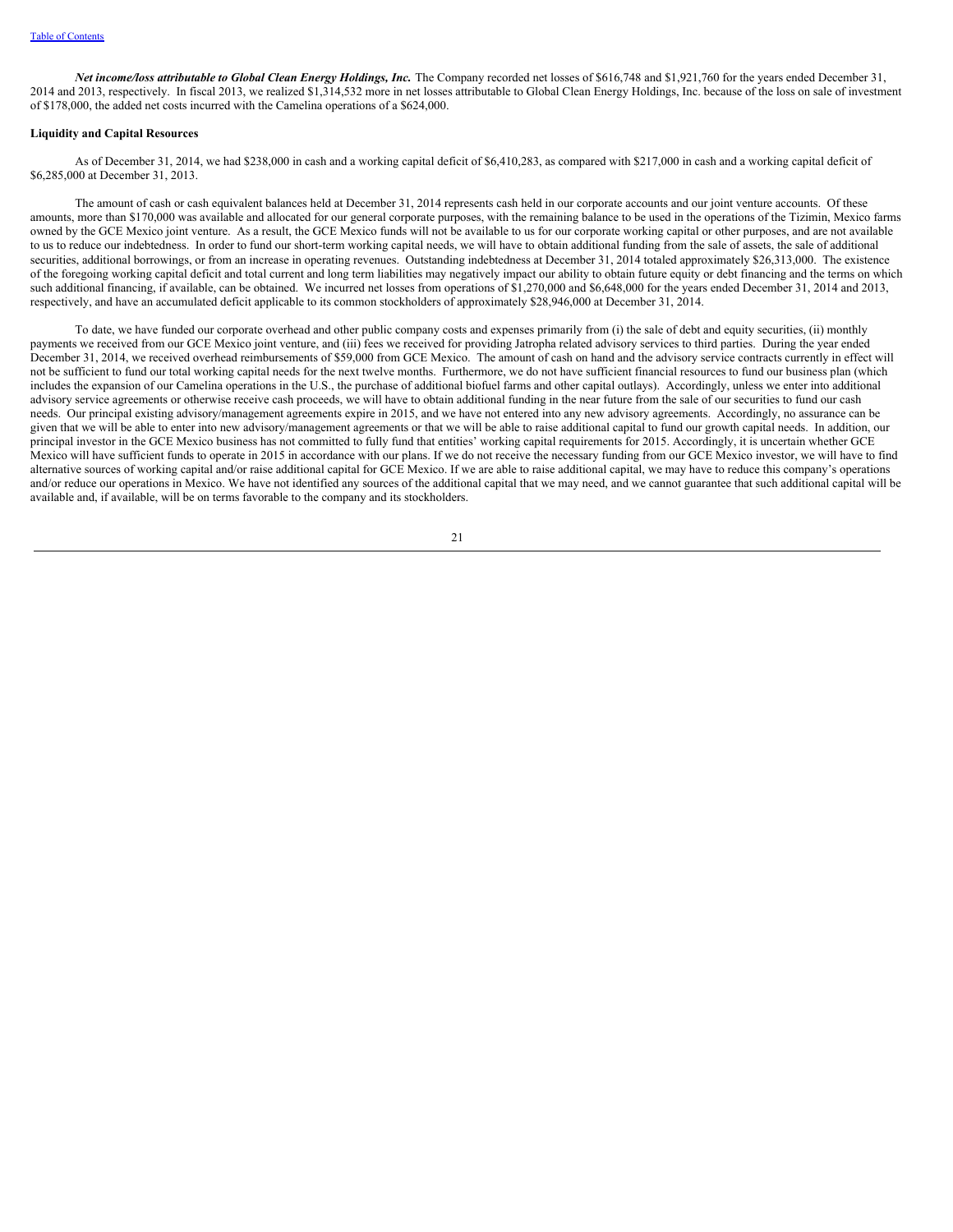Our business plan contemplates that with additional funding we will (i) continue to develop our Jatropha business and operations (including possibly developing and cultivating our third Jatropha farm in Mexico), (ii) diversify our biofuel energy crop revenues from new revenues generated by our new Camelina operations, and(iii) increase our bio-fuel advisory and management services, as follows:

Jatropha Farm Operations. To date, revenues from our Jatropha farms located in Mexico have not been significant and have not met our expectations for various reasons, including the numerous varieties of the Jatropha trees that we planted, weather and soil conditions and cultivation techniques. We are currently addressing these issues. However, because of the time involved in replanting portions of our farms and in allowing the new trees to mature, and we do not anticipate that we will generate net revenues from the two farms that have been planted with Jatropha in the near future. The operational expenses of the Jatropha farms in Mexico are substantial and exceed the amount of revenues that the farms are expected to generate from operations in the near future. Our partner in GCE Mexico has provided the cash requirements for 2014 and first quarter of 2015 operating expenses of GCE Mexico. In addition, the Mexico government has issued all required permits to our Mexico joint venture and our Mexico joint venture has re-commence the production and sale of charcoal from the vegetation we harvested during the cultivation of our farms. Sales of charcoal are expected to partially offset or operating expenses in Mexico. No assurance can, however, be given that the costs of operating the Mexico farms will not exceed our budget, that we will be able make the planned charcoal sales, or that our GCE Mexico investor will, in fact, fund any future budgeted amounts.

Even if operations of the three Jatropha farms owned through GCE Mexico improve during the next few years, we do not project that these farms will generate sufficient cash to make cash distributions to Global Clean Energy Holdings, Inc. for several more years. Under our agreements with our GCE Mexico investors, all net cash generated from the Jatropha operations that are conducted through GCE Mexico must first be used to fund the operations of those farms, and any excess must thereafter be used to repay the capital contributed by our joint venture investors (plus their preferred return). The total amount of capital and the preferred return that must be paid to our joint venture investors before funds are distributed to us is in excess of \$32,200,000 as of December 31, 2014. As a result, the improving operations of the Mexico farms will not produce short-term cash or improve our liquidity, nor will the improving operations of the Mexico farms generate funds that we can use for our business plan, for working capital purposes, or for the acquisition of additional Jatropha or other biofuel feedstock farms. Because of our negative working capital position, we currently do not have the funds necessary to acquire and cultivate additional Jatropha farms for our own account. Accordingly, in order to increase our farm ownership and operations, we will have to obtain significant additional capital through the sale of equity and/or debt securities, the forward sale of Jatropha oil and carbon offset credits, and from other financing activities, such as strategic partnerships and joint ventures.

Camelina Operations. In March 2013, we acquired the business and assets of Sustainable Oils, LLC, a company that has been engaged in developing Camelina products since 2007. Sustainable Oils has generated over \$20 million in revenues during the past three years, but has incurred losses of approximately \$5.8 million during that time, primarily due to research and development, patent, regulatory and business development costs. The Camelina operations will require a significant amount of additional cash to scale up its operations and to reach profitable operations. Our goal is to operate the Camelina business that we acquired through a new subsidiary. Furthermore, our goal is to fund the operations and expansion of the Camelina operations with new debt or equity that we intend to raise specifically for the Camelina subsidiary. In the first quarter of 2014, our Camelina subsidiary raised \$130,000 in bridge financing from three investors by issuing its convertible promissory notes. The promissory notes bear interest at a rate of 8% per annum, mature on December 31, 2015, and are convertible into capital stock of our Camelina subsidiary beginning on January 1, 2015. In order to induce the investors to purchase the convertible notes, we issued to those investors warrants to purchase a total of 1,083,332 shares of our common stock at an exercise price of \$.012 per share. In addition, we granted the three investors the right to "put" (sell) the convertible note shares of our Camelina subsidiary to us commencing at the end of 2018 for the price equal to the price that they paid for their convertible notes. If the "put" is exercised and we are required to purchase the shares of our subsidiary, we will have the right to pay for those shares in cash or in shares of our common stock having a fair market value equal to the cash price. The proceeds from the foregoing bridge financing was used to fund the working capital needs of the Camelina subsidiary. While we have been in discussions with a number of sources for additional funding, we have not entered into any binding arrangements for the desired amount of new funding. No assurance can be given that we will obtain the additional capital necessary to operate and grow our new Camelina operations. In the event that we do not obtain the necessary amount of financing to properly operate and scale up our new Camelina operations, those operations are expected to continue to operate at a loss.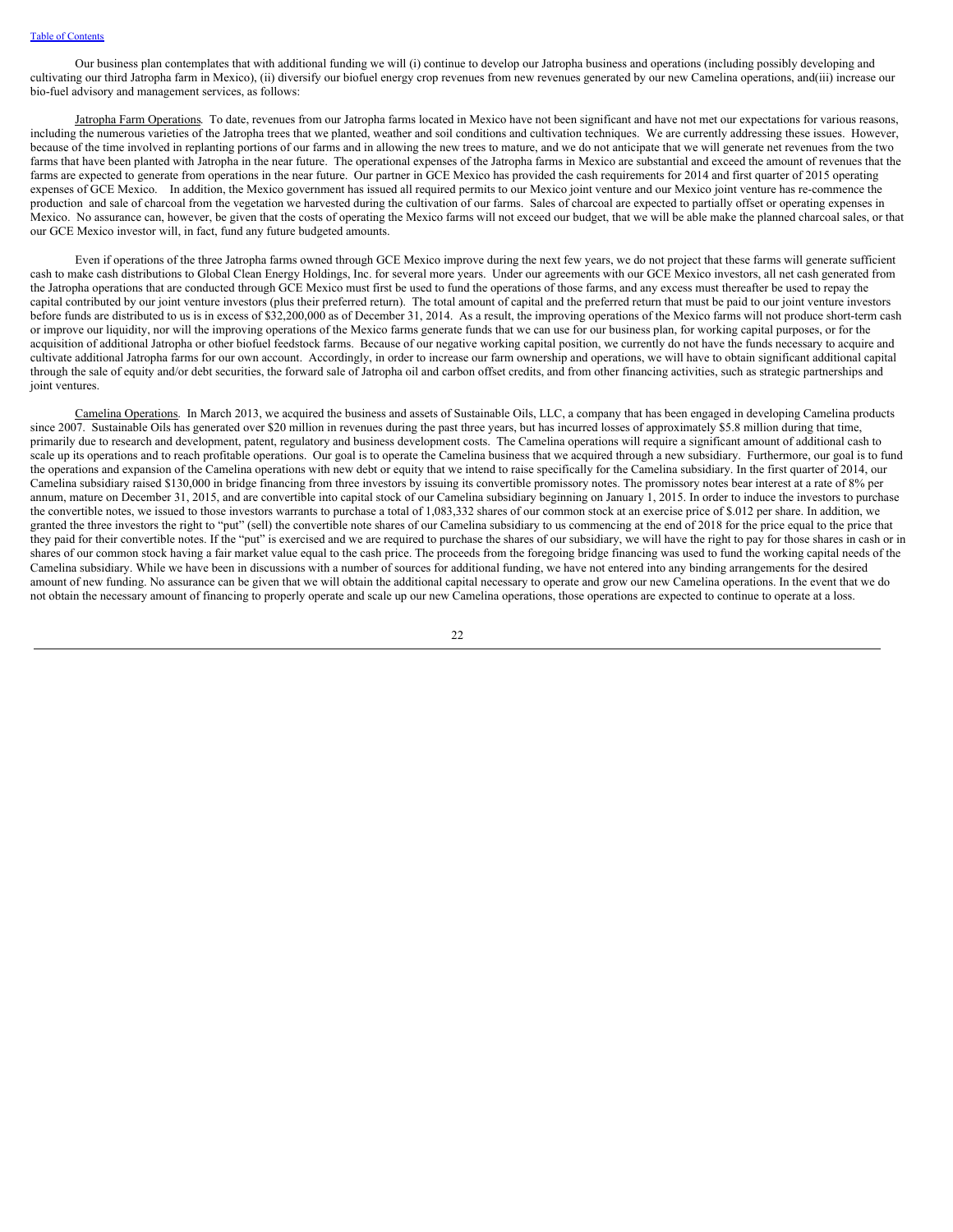As partial consideration for the Camelina assets that we purchased in March 2013, we issued a \$1,300,000 promissory note. In September 2014, we renegotiated the terms of the note and agreed to return certain tangible assets that constituted the collateral under the promissory note to the holder of the promissory note in exchange for a reduction of the amount of accrued interest owed under the promissory note and an extension of the maturity date. Since December 31, 2014, the foregoing promissory note is now an unsecured promissory note that is payable on demand. However, the amount of payable under the promissory note is limited to amounts generated from the Camelina business that we acquired.

Bio-fuel Advisory and Management Services. Throughout 2014 and the first quarter of 2015, we entered into several bio-fuel advisory and management service agreements with third parties pursuant to which we are paid fees for providing Jatropha or Camelina bio-fuels development services. The fees that we have generated from these agreements have materially supplemented our other sources of revenues. Because of the longer lead times before our Jatropha and Camelina bio-fuel operations generate revenues for us, we need these advisory/management fees to supplement our revenues and to defray our overhead expenses. Accordingly, we are actively seeking additional advisory/management agreements with the our current clients as well as others.

## Other Potential Source of Liquidity.

We presently do not have any available credit, bank financing or other external sources of liquidity. In the absence of additional outside funding (including proceeds from the sale of our securities, or entering into other joint venture relationships), we do not have the ability to expand our business or acquire additional Jatropha or other biofuel feedstock farms. If we issue additional equity or debt securities to fund our future capital needs, stockholders may experience additional dilution or the new equity securities may have rights, preferences or privileges senior to those of existing holders of our common stock. Should we fail to increase the amount of revenues we receive from our advisory services and/or raise additional debt or equity funding, we will have to materially scale back our current and proposed operations or take other actions to preserve our on-going operations. Any such action will have a materially adverse effect on an investment in our common stock.

Inflation and changing prices have had no effect on our continuing operations over our two most recent fiscal years.

We have no off-balance sheet arrangements as defined in Item 303(a) of Regulation S-K.

## **ITEM 7A. QUANTITATIVE AND QUALITATIVE DISCLOSURES ABOUT MARKET RISK**

Not applicable to a "smaller reporting company."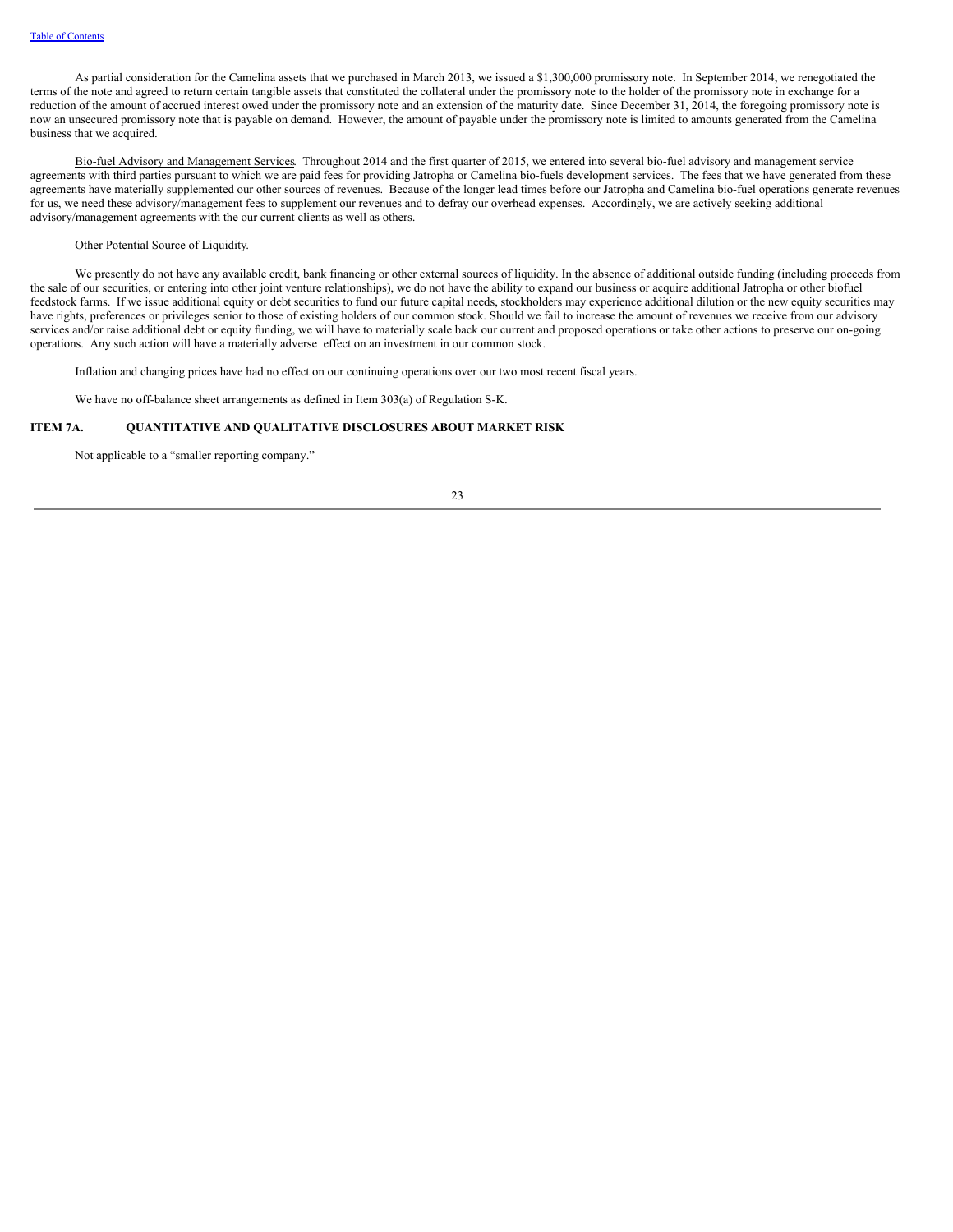### <span id="page-27-0"></span>**ITEM 8. FINANCIAL STATEMENTS AND SUPPLEMENTARY DATA.**

Financial Statements are referred to in Item 15, listed in the Index to Financial Statements and filed and included elsewhere herein as a part of this Annual Report on Form  $10-K$ 

## <span id="page-27-1"></span>**ITEM 9. CHANGES IN AND DISAGREEMENTS WITH ACCOUNTANTS ON ACCOUNTING AND FINANCIAL DISCLOSURE.**

In connection with the audit of our financial statements for the fiscal year ended December 31, 2013, we had a disagreement with Anton & Chia regarding our fee arrangement and, as discussed below, with certain accounting principles or practices. Anton & Chia met with the audit committee of our Board of Directors, but did not report on any disagreements regarding any accounting matters. After Anton & Chia's meeting with the audit committee, a dispute arose with Anton & Chia regarding our fee arrangement. Thereafter, Anton & Chia notified the Company that there were disagreements regarding our financial statements. On April 15, 2014, Anton & Chia informed us that it has resigned in an e-mail that read, in its entirety, as follows: "Take this email as our resignation."

Because Anton & Chia was engaged in October 2013, Anton & Chia had not previously issued an accountant's report on any of our financial statements. Accordingly, during the past two years we did not receive any report from Anton & Chia that contained an adverse opinion or a disclaimer of opinion, or was qualified or modified as to uncertainty, audit scope, or accounting principles. Our prior accountant's report on our financial statements for the prior two years ended December 31, 2013 did not contain an adverse opinion or disclaimer of opinion, and was not modified as to uncertainty, audit scope, or accounting principles, except that there was an explanatory paragraph relating to the Company's ability to continue as a "going concern." In addition, there were no reportable events of the type described in Item 304(a)(1)(v) of Regulation S-K.

### <span id="page-27-2"></span>**ITEM 9A. CONTROLS AND PROCEDURES.**

#### *Evaluation of Disclosure Controls and Procedures*

We maintain disclosure controls and procedures which are designed to ensure that the information required to be disclosed in the reports it files or submits under the Securities Exchange Act of 1934 (as amended, the "Act") is recorded, processed, summarized and reported within the time periods specified in the SEC's rules and forms, and that such information is accumulated and communicated to our management, including the Chief Executive Officer and the Chief Financial Officer ("Certifying Officers"), to allow timely decisions regarding required financial disclosures.

In connection with the preparation of this Annual Report, our Certifying Officers evaluated the effectiveness of management's disclosure controls and procedures, as of December 31, 2014, in accordance with Rules 13a-15(b) and 15d-15(b) of the Exchange Act. Based on that evaluation, the Certifying Officers concluded that management's disclosure controls and procedures were effective as of December 31, 2014.

#### *Management's Report on Internal Control Over Financial Reporting*

Our management is responsible for establishing and maintaining adequate internal control over financial reporting, as defined in Rule 15d-15(f) under the Exchange Act, and for assessing the effectiveness of internal control over financial reporting.

Internal control over financial reporting is intended to provide reasonable assurance regarding the reliability of our financial reporting and the preparation of financial statements for external purposes in accordance with accounting principles generally accepted in the United States. Internal control over financial reporting includes those policies and procedures that (1) pertain to the maintenance of records that, in reasonable detail, accurately and fairly reflect the transactions and dispositions of our assets, (2) provide reasonable assurance that transactions are recorded as necessary to permit preparation of financial statements in accordance with accounting principles generally accepted in the United States and that our receipts and expenditures are being made only in accordance with authorizations of our management and directors, and (3) provide reasonable assurance regarding prevention or timely detection of unauthorized acquisitions, use, or disposition of our assets that could have a material effect on our financial statements.

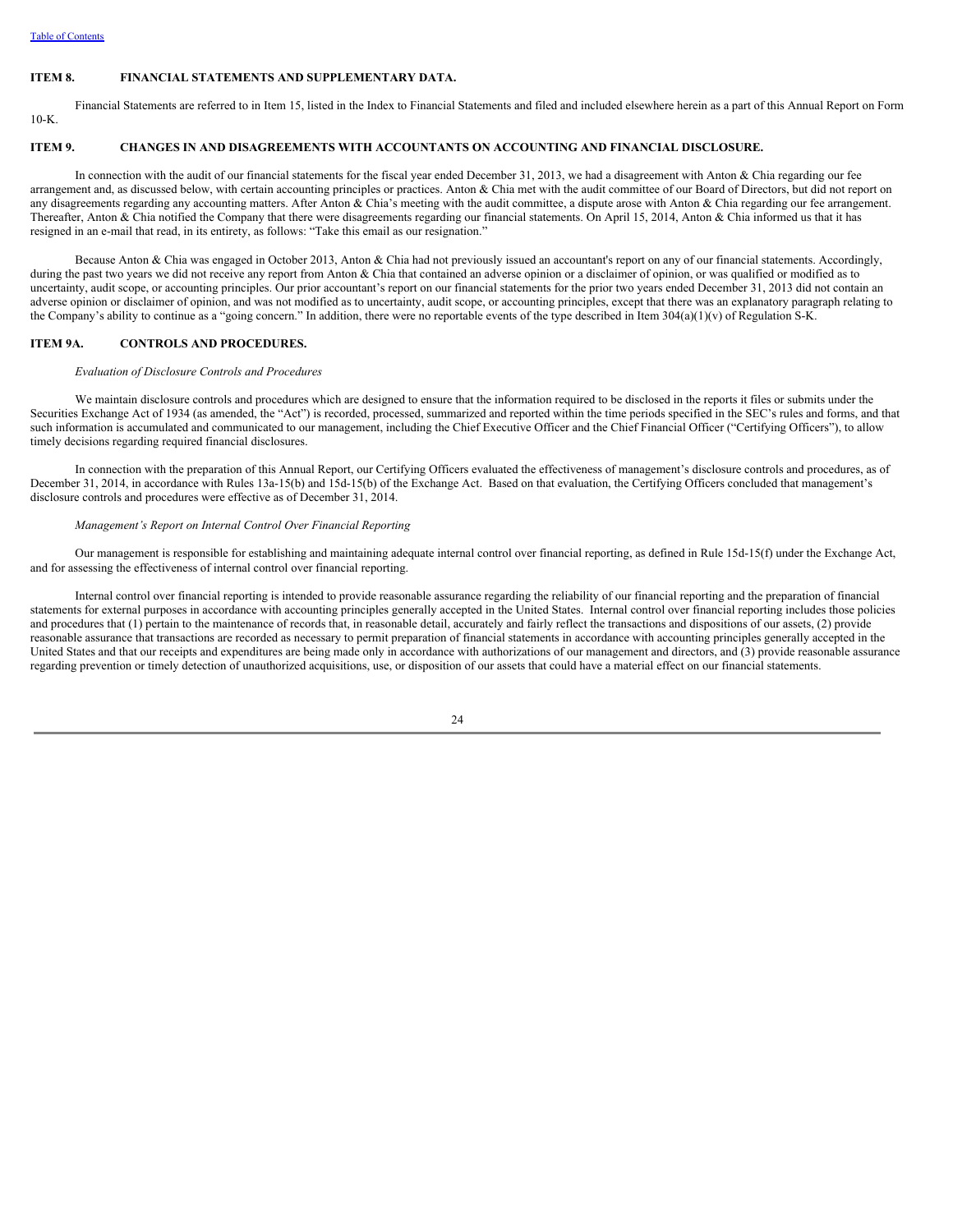Management, with the participation of our principal executive and financial officers, conducted an evaluation of the effectiveness of our internal control over financial reporting, as of December 31, 2014, based on criteria established in Internal Control—Integrated Framework issued by the Committee of Sponsoring Organizations of the Treadway Commission (COSO). Based on that evaluation, management concluded that, as of December 31, 2014, our internal control over financial reporting was effective.

This annual report does not include an attestation report of our independent registered public accounting firm regarding internal control over financial reporting. Management's report was not subject to attestation by our independent registered public accounting firm as such attestation is not required for non-accelerated filers such as us pursuant to applicable SEC rules.

#### *Changes in Internal Control Over Financial Reporting*

There were no changes in our internal control over financial reporting that occurred during the quarter ended December 31, 2014 that materially affected, or are reasonably likely to materially affect, our internal control over financial reporting.

### <span id="page-28-0"></span>**9B. OTHER INFORMATION**

None.

## <span id="page-28-1"></span>**PART III**

### <span id="page-28-2"></span>**ITEM 10. DIRECTORS, EXECUTIVE OFFICERS, AND CORPORATE GOVERNANCE.**

The following table sets forth the name, age and position held by each of our current executive officers and directors. Directors are elected for a period of one year and thereafter serve until the next annual meeting at which their successors are duly elected by the stockholders.

| Name                  | Age | <b>Position</b>                                    |
|-----------------------|-----|----------------------------------------------------|
| David R. Walker $(1)$ | 72  | Chairman of the Board                              |
| Richard Palmer        | 54  | President, Chief Executive Officer and<br>Director |
| Donna Reilly          | 46  | Chief Financial Officer                            |

(1) Member of our Audit Committee

### **Business Experience and Directorships**

The following describes the backgrounds of current executive officers and directors. Mr. Walker and is an independent directors as defined in the Nasdaq rules governing members of boards of directors.

## **David R. Walker**

David R. Walker joined the Board of Directors on May 2, 1996, and was appointed Chairman of the Board of Directors on May 10, 1998. He has served as Chairman of the Audit Committee since its establishment in 2001. For over 20 years, Mr. Walker has been the General Manager of Sunheaven Farms, the largest onion growing and packing entity in the State of Washington. In the capacity of General Manager, Mr. Walker performs the functions of a traditional chief financial officer. Mr. Walker holds a Bachelor of Arts degree in economics from Brigham Young University with minors in accounting and finance.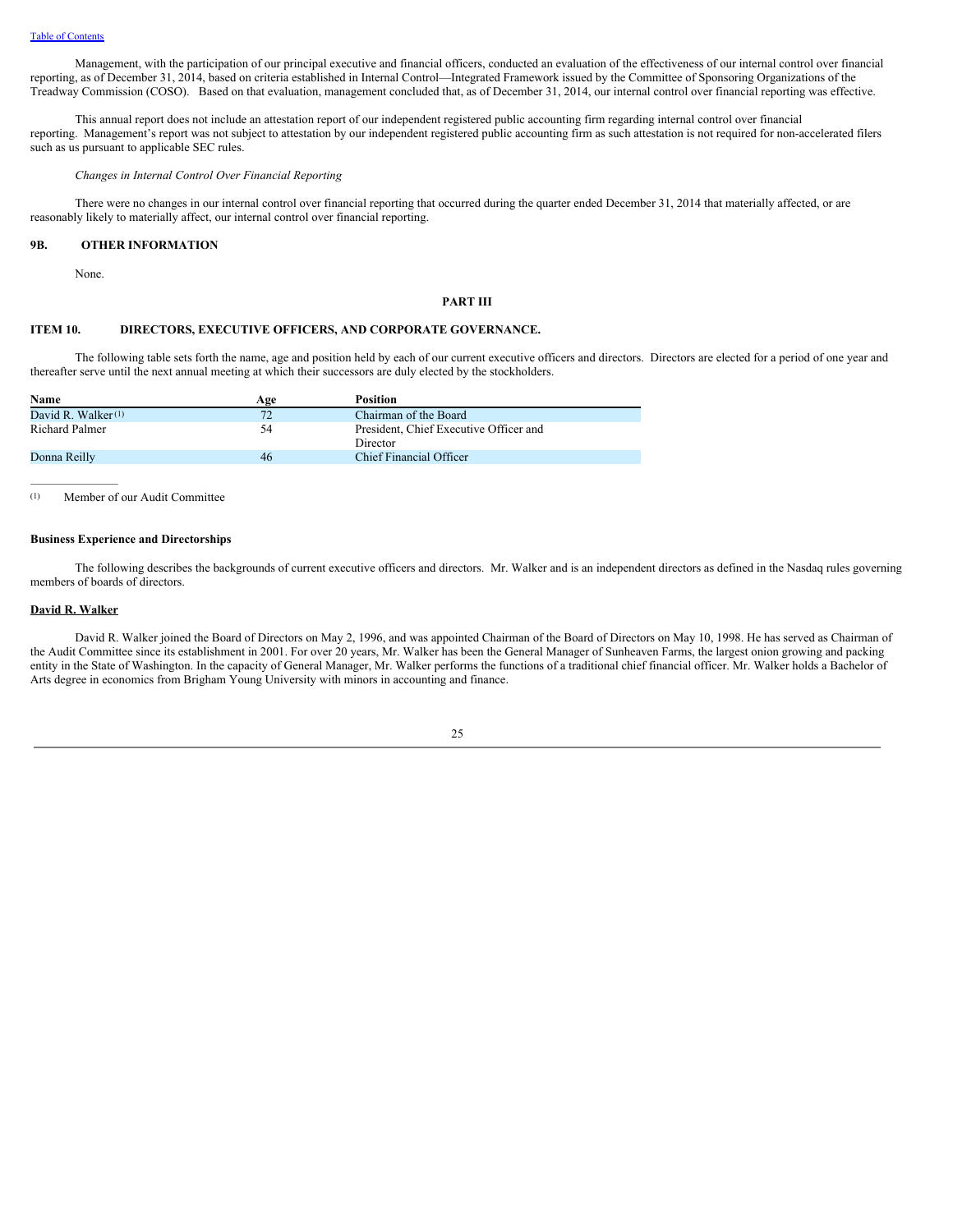The Board believes that Mr. Walker's experience regarding the operation and management of large-scale agricultural farms and his experience as a financial officer are valuable resources to our Board in formulating business strategy, addressing business opportunities and resolving operational issues that arise from time to time.

### **Richard Palmer**

Richard Palmer was appointed as our President and Chief Operating Officer in September 2007, and been a member of the Board of Directors since September 2007. Mr. Palmer became our Chief Executive Officer on December 21, 2007. Mr. Palmer has over 25 years of hands-on experience in the energy field, holding senior level management positions with a number of large engineering, development, operations and construction companies. He is a co-founder of Mobius Risk Group, LLC, an energy risk advisory services consulting company, and was a principal and Executive Vice President of that consulting company from January, 2002 until September 2007. From 1997 to 2002, Mr. Palmer was a Senior Director at Enron Energy Services. Prior thereto, from 1995 to 1996 Mr. Palmer was a Vice President of Bentley Engineering, and a Senior Vice President of Southland Industries from 1993 to 1996. Mr. Palmer received his designation as a Certified Energy Manager in 1999, holds two Business Management Certificates from University of Southern California's Business School, and is an active member of both the American Society of Plant Biologists, and the Union of Concerned Scientists. Mr. Palmer is Trustee & President of the Center for Sustainable Energy Farming (CFSEF), a non-profit research institute dedicated to sustainable communities, fueled by socially-responsible clean energy. In February 2013, Mr. Palmer joined the RSB Services Foundation's Board of Directors and held the Chairman role from April until December 2013. RSB Services acted as the implementing entity of the Roundtable on Sustainable Biofuels (RSB) sustainability certification until December 2013.

Over the last 25 years, Mr. Palmer has held senior level management positions with a number of large engineering, development, operations and construction companies, and, as a result, he has garnered a wealth of experience in the energy field. Mr. Palmer's experience is important to the development and execution of the Company's business plan. Mr. Palmer is the only member of management who serves as a director of the Company.

### **Donna Reilly**

Donna Reilly was appointed as our Chief Executive Officer on March 19, 2014. Ms. Reilly joined Global Clean Energy Holdings, Inc. in January 2010 as our Accounting Manager and was later promoted to Controller in 2011. From June 2005 to January 2010, Ms. Reilly was an Accounting Manager at Automotive Information Network. Additionally, Ms. Reilly was an auditor at Deloitte & Touch, LLP for over four years. Ms. Reilly received her B.S. in Accounting from National University and is a certified public accountant.

Richard Palmer and Donna Reilly currently also serve as the Chief Executive Officer and Chief Financial Officer, respectively, for each of our subsidiaries. Mr. Palmer is the sole director of our subsidiaries.

### **Compliance with Section 16(a) of the Exchange Act**

Section 16(a) of the Securities Exchange Act of 1934 requires our executive officers and directors, and persons who own more than 10% of a registered class of our equity securities, to file reports of ownership and changes in ownership with the SEC. Executive officers, directors and greater than 10% stockholders are required by SEC regulations to furnish us with copies of all Section 16(a) forms they file.

$$
\overline{26}
$$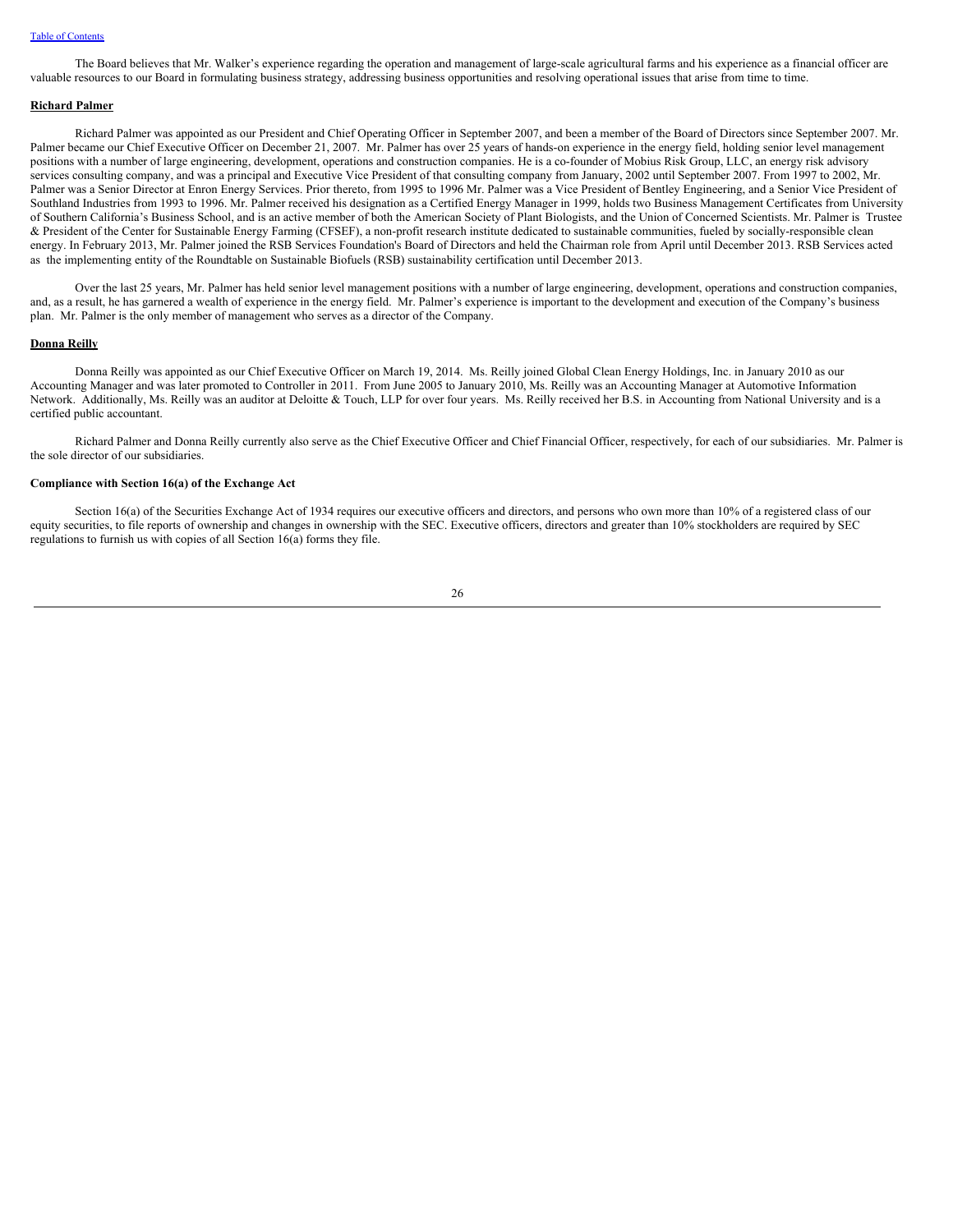Based solely on information provided to us by our officers and our review of copies of reporting forms received by us, we believe that during fiscal year ended December 31, 2014, our current officers and directors complied with the filing requirements under Section 16(a).

## **Code of Ethics**

Our Board of Directors has adopted a code of ethics that applies to our principal executive officers, principal financial officer or controller, or persons performing similar functions ("Code of Ethics"). A copy of our Code of Ethics will be furnished without charge to any person upon written request. Requests should be sent to: Secretary, Global Clean Energy Holdings, Inc., 2790 Skypark Drive, Suite 105, Torrance, California 90505.

### **Board Committees**

Our Board of Directors has an Audit Committee, but does not currently have a Compensation Committee or a Nominating Committee.

The Audit Committee meets periodically with management and with our independent registered public accounting firm to, among other things, review the results of the annual audit and quarterly reviews and discuss the financial statements. The audit committee also hires the independent registered public accounting firm, and receives and considers the accountant's comments as to controls, adequacy of staff and management performance and procedures. The Audit Committee is also authorized to review related party transactions for potential conflicts of interest. During the fiscal year ended December 31, 2014, Dave Walker and Martin Wenzel constituted all of the members of the Audit Committee. Both Mr. Walker and Dr. Wenzel were non-employee directors and independent as defined under the Nasdaq Stock Market's listing standards. Mr. Walker has significant knowledge of financial matters, and our Board has designated Mr. Walker as the "audit committee financial expert" of the Audit Committee. The Audit Committee met four times in connection with this Annual Report and our Quarterly Reports on Form 10-Q for fiscal 2014. The Audit Committee operates under a formal charter that governs its duties and conduct. Mr. Wenzel resigned from the Board at the end of 2014. Accordingly, Mr. Walker currently is our only member of the Audit Committee.

## <span id="page-30-0"></span>**ITEM 11. EXECUTIVE COMPENSATION.**

#### **Summary Compensation Table.**

The following table sets forth certain information concerning the annual and long-term compensation for services rendered to us in all capacities for the fiscal years ended December 31, 2014 and 2013 of all persons who served as our principal executive officer during the fiscal year ended December 31, 2014 and for any other executive officer who earned annual compensation during the fiscal year ended December 31, 2014 greater than \$100,000. Donna Reilly, currently our Chief Financial Officer, was appointed on March 19, 2014 and, accordingly, was not an executive officer in 2013.

## **Summary Compensation Table**

| Name and<br><b>Principal Position</b> | <b>Fiscal Year</b><br><b>Ended 12/31</b> | <b>Salary Paid or</b><br>Accrued<br>(S) | <b>Bonus Paid or</b><br>Accrued | <b>Stock Awards</b> | Option<br>Awards | <b>All Other</b><br>Compensation | <b>Total</b><br><b>(S)</b> |
|---------------------------------------|------------------------------------------|-----------------------------------------|---------------------------------|---------------------|------------------|----------------------------------|----------------------------|
| <b>Richard Palmer</b>                 | 2014                                     | 250,000                                 |                                 |                     |                  |                                  | 250,000                    |
|                                       | 2013                                     | 250,000                                 |                                 |                     |                  |                                  | 250,000                    |
| Donna Reilly                          | 2014                                     | 124,200                                 |                                 |                     | 10.000           |                                  | 134.200                    |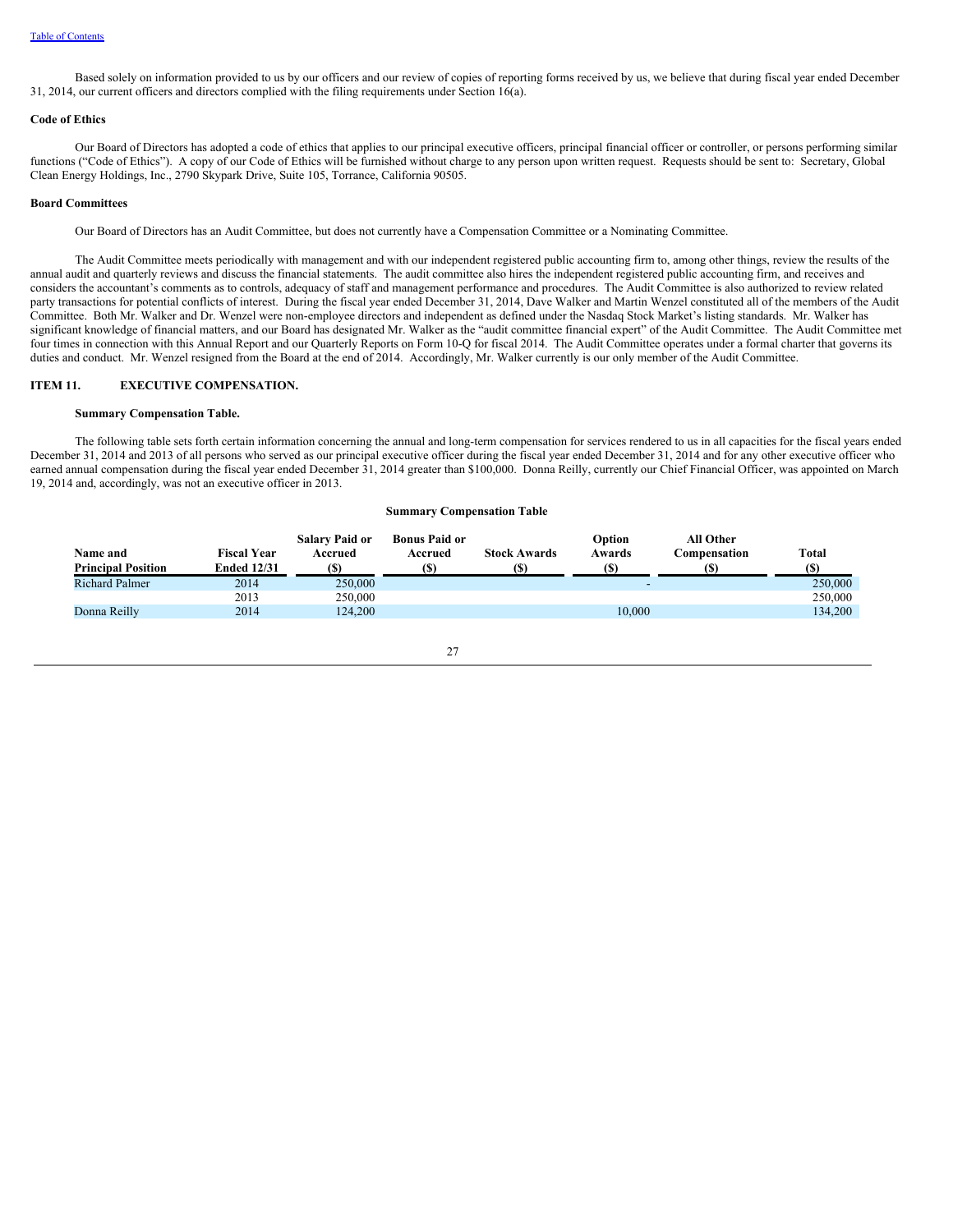## **Stock Option Grant**

The following table sets forth information as of December 31, 2014, concerning unexercised options, unvested stock and equity incentive plan awards for our Named Executive Officers.

|                       |                                                                                                                 |                                                                                                            | <b>Option Awards</b>                                                                                                                            |                                                |                                     | <b>Stock Awards</b>                                                                        |                                                                                                                                   |                                                                                                                              |                                                                                                                                                                                                               |  |  |  |
|-----------------------|-----------------------------------------------------------------------------------------------------------------|------------------------------------------------------------------------------------------------------------|-------------------------------------------------------------------------------------------------------------------------------------------------|------------------------------------------------|-------------------------------------|--------------------------------------------------------------------------------------------|-----------------------------------------------------------------------------------------------------------------------------------|------------------------------------------------------------------------------------------------------------------------------|---------------------------------------------------------------------------------------------------------------------------------------------------------------------------------------------------------------|--|--|--|
| Name                  | Number of<br><b>Securities</b><br>Underlying<br><b>Unexercised</b><br><b>Options</b><br>$^{(#)}$<br>Exercisable | Number of<br><b>Securities</b><br>Underlying<br>Unexercised<br><b>Options</b><br>$^{(#)}$<br>Unexercisable | Equity<br>Incentive<br>Plan<br>Awards:<br>Number of<br><b>Securities</b><br>Underlying<br>Unexercised<br>Unearned<br><b>Options</b><br>$^{(#)}$ | Option<br><b>Exercise Price</b><br><b>(\$)</b> | Option<br><b>Expiration</b><br>Date | Number of<br><b>Shares or Units</b><br>of Stock That<br><b>Have Not Vested</b><br>$^{(#)}$ | Market<br>Value of<br><b>Shares</b> or<br><b>Units of</b><br><b>Stock That</b><br><b>Have Not</b><br><b>Vested</b><br><b>(\$)</b> | Equity<br>Incentive<br>Plan<br>Awards:<br>Number of<br>Unearned<br>Shares,<br>Units or<br>Other<br><b>Rights</b><br>$^{(#)}$ | Equity<br>Incentive<br>Plan<br>Awards:<br>Market or<br>Payout<br>Value of<br>Unearned<br>Shares,<br><b>Units or</b><br>Other<br><b>Rights</b><br>That Have That Have<br><b>Not Vested Not Vested</b><br>$(S)$ |  |  |  |
| <b>Richard Palmer</b> | $\overline{\phantom{0}}$                                                                                        | 12,000,000                                                                                                 |                                                                                                                                                 | 0.015                                          | 3/16/2020                           |                                                                                            |                                                                                                                                   |                                                                                                                              |                                                                                                                                                                                                               |  |  |  |
|                       | 3,250,000                                                                                                       |                                                                                                            |                                                                                                                                                 | 0.01                                           | 12/31/2017                          |                                                                                            |                                                                                                                                   |                                                                                                                              |                                                                                                                                                                                                               |  |  |  |
| Donna Reilly          | 100,000                                                                                                         |                                                                                                            |                                                                                                                                                 | 0.04                                           | 08/17/2015                          |                                                                                            |                                                                                                                                   |                                                                                                                              |                                                                                                                                                                                                               |  |  |  |
|                       | 250,000                                                                                                         |                                                                                                            |                                                                                                                                                 | 0.02                                           | 04/01/2016                          |                                                                                            |                                                                                                                                   |                                                                                                                              |                                                                                                                                                                                                               |  |  |  |
|                       | 125,000                                                                                                         | 375,000                                                                                                    |                                                                                                                                                 | 0.01                                           | 01/17/2018                          |                                                                                            |                                                                                                                                   |                                                                                                                              |                                                                                                                                                                                                               |  |  |  |
|                       | 375,000                                                                                                         | 1,125,000                                                                                                  |                                                                                                                                                 | 0.01                                           | 07/08/2018                          |                                                                                            |                                                                                                                                   |                                                                                                                              |                                                                                                                                                                                                               |  |  |  |
|                       | 250,000                                                                                                         | 750,000                                                                                                    |                                                                                                                                                 | 0.01                                           | 03/18/2019                          |                                                                                            |                                                                                                                                   |                                                                                                                              |                                                                                                                                                                                                               |  |  |  |

# **OUTSTANDING EQUITY AWARDS AT YEAR ENDED DECEMBER 31, 2014**

### **Director Compensation.**

Pursuant to our Board of Directors' the Compensation Policy, non-employee directors are entitled to receive the following benefits, among others, in consideration for their services as directors of the Company:

- Monthly cash payments of \$2,000;
- · Annual grants of non-qualified stock options to purchase up to 500,000 shares of the Company's common stock;
- Participation in the Company's stock option plans; and
- · Reimbursement of certain expenses incurred in connection with attendance of meetings of the Board and Board Committee.

The following table sets forth information concerning the compensation paid to each of our non-employee directors during fiscal 2014 for their services rendered as directors. The compensation of Richard Palmer, who currently serves as a director and as our President and Chief Executive Officer and Donna Reilly, Chief Financial Officer, is described above in the Summary Compensation Table.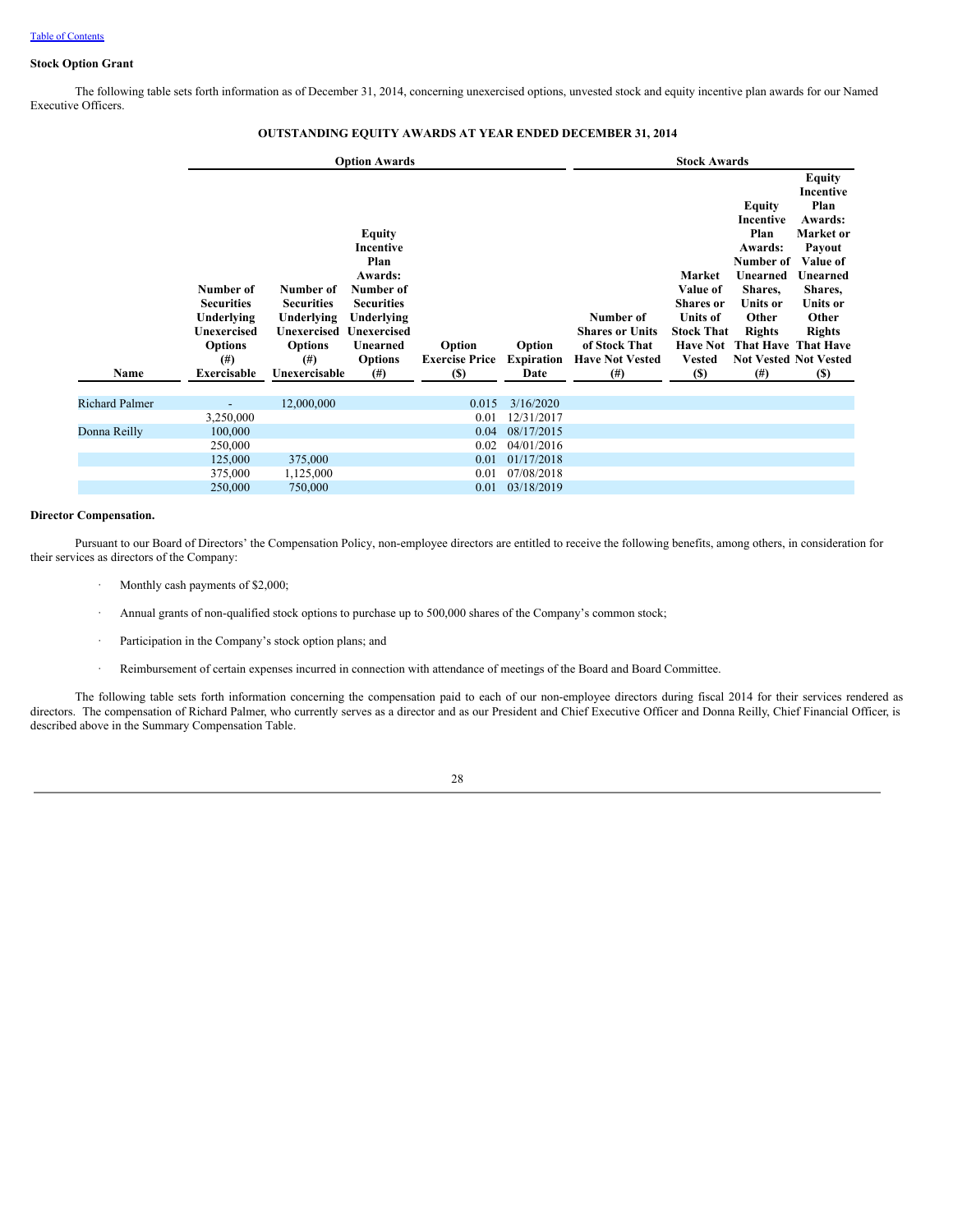## **DIRECTOR COMPENSATION FOR FISCAL YEAR 2014**

| Name            | <b>Fees Earned</b><br>or Paid in<br><b>Stock</b><br>Cash |                          | Awards | Option<br>Awards $(1)(2)$ |        | <b>Non-Equity</b><br><b>Incentive Plan</b><br>Compensation | Nonqualified<br><b>Deferred</b><br>Compensation<br>Earnings | <b>All Other</b><br>Compensation | Total |        |  |
|-----------------|----------------------------------------------------------|--------------------------|--------|---------------------------|--------|------------------------------------------------------------|-------------------------------------------------------------|----------------------------------|-------|--------|--|
| David R. Walker | S                                                        | 24,000                   |        | D.                        | 42,500 |                                                            |                                                             |                                  |       | 66,500 |  |
| Richard Palmer  |                                                          | $\overline{\phantom{0}}$ |        |                           | -      |                                                            |                                                             |                                  |       |        |  |
|                 |                                                          |                          |        |                           |        |                                                            |                                                             |                                  |       |        |  |
| Total           |                                                          | 24,000                   |        |                           | 42,500 |                                                            |                                                             |                                  |       | 66,500 |  |

(1) This column represents the aggregate grant date fair value of option awards computed in accordance with FASB ASC Topic 718, excluding the effect of estimated forfeitures related to service-based vesting conditions. For additional information on the valuation assumptions with respect to the option grants, refer to Note 8 of our financial statements in this Annual Report. These amounts do not correspond to the actual value that will be recognized by the named directors from these awards. (2) Pursuant to the company's director compensation, each non-employee director is entitled to an annual grant of options to acquire 500,000 shares. Each director received options to acquire 500,000 shares of the company's common stock at an exercise price of \$0.01 per share, effective July 1, 2014.

### **Employment Agreements**

Richard Palmer. Effective December 31, 2014, we entered into an employment agreement (the "Employment Agreement") with Richard Palmer, our President and Chief Executive Officer, for a term of five (5) years. Under the Employment Agreement, we granted Mr. Palmer an incentive option to purchase up to 16,959,377 shares of our common stock at an exercise price of \$0.0041 (the closing trading price on the date the agreement was signed and approved), with 25% vesting immediately and the balance vesting in equal amounts over the next 48 months. In the event of a proposed sale, merger or other proposed change in control of the Company, Executives new stock options will immediately vest.

In addition, Mr. Palmer's compensation package includes a base salary of \$250,000, and a bonus payment contingent on Mr. Palmer's satisfaction of certain performance criteria, which will not exceed 50% of Mr. Palmer's base salary. In the event that (i) we terminate Mr. Palmer's employment for reasons other than "cause" (as defined in the Employment Agreement to include material breaches by him of the agreement, fraud, misappropriation of funds or embezzlement), or if (ii) Mr. Palmer resigns because we breached the Employment Agreement, we will be obligated to pay Mr. Palmer an amount equal to twelve (12) months of his base salary.

# <span id="page-32-0"></span>**ITEM 12. SECURITY OWNERSHIP OF CERTAIN BENEFICIAL OWNERS AND MANAGEMENT AND RELATED STOCKHOLDER MATTERS.**

The following table sets forth certain information regarding beneficial ownership of our common stock as of March 31, 2015 by (a) each person known by us to own beneficially 5% or more of each class of our outstanding voting shares (i.e. our common stock and our Series B Preferred Stock), (b) each of our named executive officers listed in the Summary Compensation Table and each of our directors and (c) all executive officers and directors of this company as a group. As of March 31, 2015, there were 339,187,545, shares of our common stock issued and outstanding. As of the same date, there were 13,000 shares of our Series B Preferred Stock issued and outstanding, which shares of preferred stock were convertible into an aggregate of 11,818,181 shares of common stock. Unless otherwise noted, we believe that all persons named in the table have sole voting and investment power with respect to all the shares beneficially owned by them.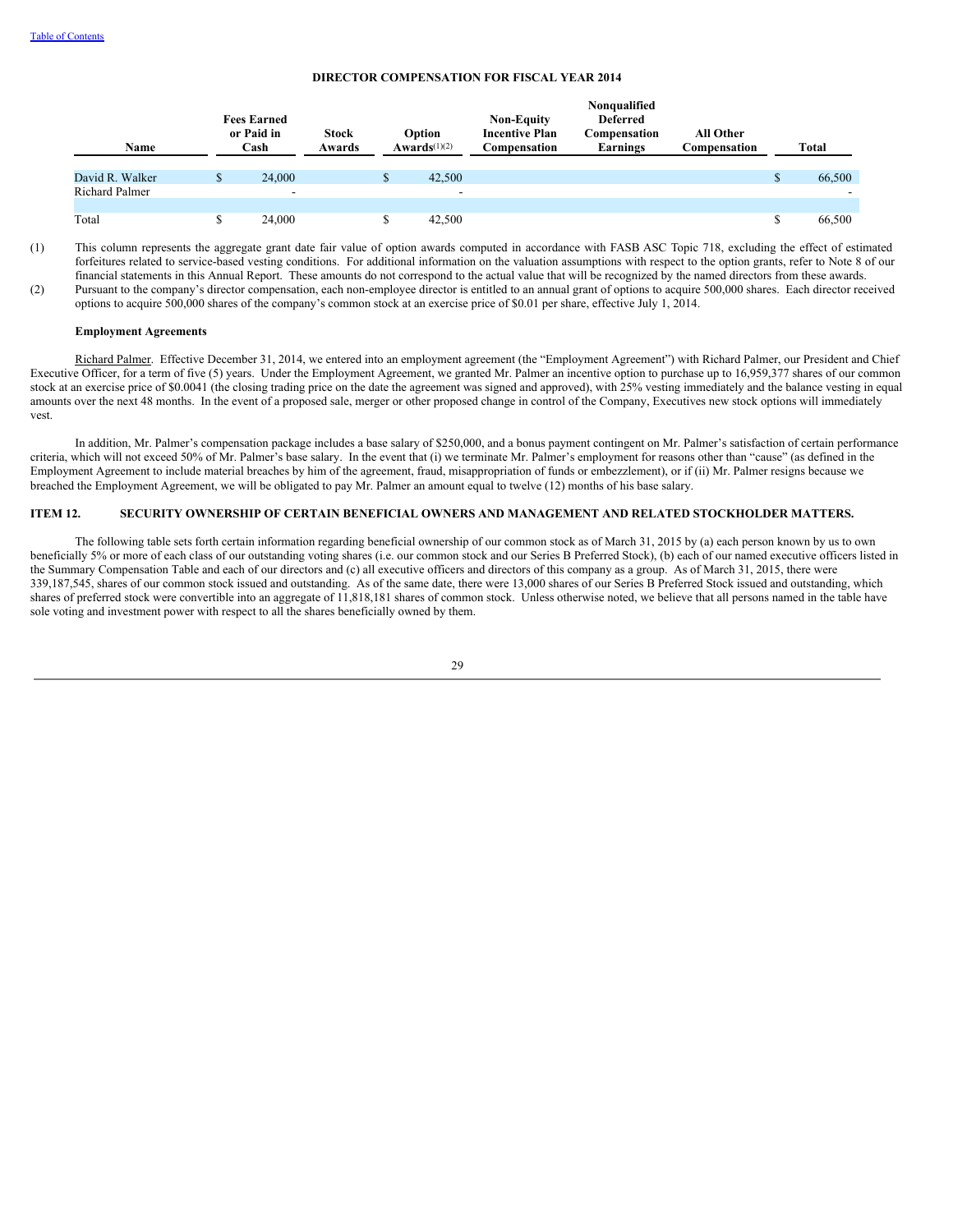| Name and Address of Beneficial Owner(1)                                                                                       | <b>Shares Beneficially Owned (2)</b> | Percent<br>of Class of Common Stock |
|-------------------------------------------------------------------------------------------------------------------------------|--------------------------------------|-------------------------------------|
| <b>Preferred Stock:</b>                                                                                                       |                                      |                                     |
| Corporativo LODEMO S.A DE CV<br>Calle 18, #201-B x 23 y 25,<br>Colonias Garcia Gineres, C.P. 97070<br>Merida, Yucatan, Mexico | 9,090,908(3)                         | 2.68%                               |
| Greenrock Capital Holdings LLC<br>10531 Timberwood Circle, Suite D<br>Louisville, Kentucky 40223                              | 2,727,273(4)                         | $.80\%$                             |
| <b>Common Stock:</b>                                                                                                          |                                      |                                     |
| Targeted Growth, Inc.<br>2815 Eastlake Ave E, Suite 300<br>Seattle WA 98102                                                   | 40,000,000                           | 11.79%                              |
| Roll Energy Investments LLC<br>11444 West Olympic Boulevard, 10th Floor<br>Los Angeles, California 90064                      | 36,444,500(5)                        | 11.24%                              |
| Michael Zilkha<br>1001 McKinney, Suite 1900<br>Houston TX 77002                                                               | 45,455,690(6)                        | 12.63%                              |
| <b>Directors/Named Executive Officers:</b>                                                                                    |                                      |                                     |
| <b>Richard Palmer</b>                                                                                                         | 88,239,617(7)                        | 22.19%                              |
| David R. Walker                                                                                                               | 5,153,539 (8)                        | 1.5%                                |
| Donna Reilly                                                                                                                  | 3,350,000 (9)                        | $\ast$                              |
| All Named Executive Officers and Directors as a group (4 persons)                                                             | 96,743,156                           | 24.60%                              |

\* Less than 1%

(1) Unless otherwise indicated, the business address of each person listed is c/o Global Clean Energy Holdings, Inc., 2790 Skypark Drive, Torrance, California, 90505.

(2) For purposes of this table, shares of common stock are considered beneficially owned if the person directly or indirectly has the sole or shared power to vote or direct the voting of the securities or the sole or shared power to dispose of or direct the disposition of the securities. Shares of common stock are also considered beneficially owned if a person has the right to acquire beneficial ownership of the shares upon exercise or conversion of a security within 60 days of November 3, 2014.

(3) Consists of 9,090,908 shares of common stock that may be acquired upon the conversion of shares of Series B Preferred Stock. Corporativo LODEMO owns 10,000 shares of our Series B Preferred Stock, which represents approximately 76.92% of the issued and outstanding shares of that class of securities.

(4) Consists of 2,727,273 shares of common stock that may be acquired upon the conversion of shares of Series B Preferred Stock. Greenrock owns 3,000 shares of our Series B Preferred Stock, which represents approximately 23.08% of the issued and outstanding shares of that class of securities.

(5) Includes (i) 945,000 shares that may be acquired upon exercise of currently exercisable warrants, and (ii) 9,450,000 shares issuable upon conversion of an outstanding convertible promissory note. The common shares, warrants and convertible note disclosed herein are directly owned by Roll Energy Investments LLC ("Roll LLC"). However, Stewart Resnick is the sole manager of Roll LLC and, as a result of his control over Roll LLC, he is deemed to beneficially own the securities held by Roll LLC. (6) Includes (i) 945,000 shares that may be acquired upon exercise of currently exercisable warrants, and (ii) 9,450,000 shares issuable upon conversion of an outstanding convertible promissory note.

(7) Consists of 60,030,240 outstanding shares and 28,209,377 shares that may be acquired upon the exercise of currently exercisable options.

(8) Includes 4,750,000 shares that may be acquired upon the exercise of options.

(9) Consists of 4,750,000 shares that may be acquired upon the exercise of options.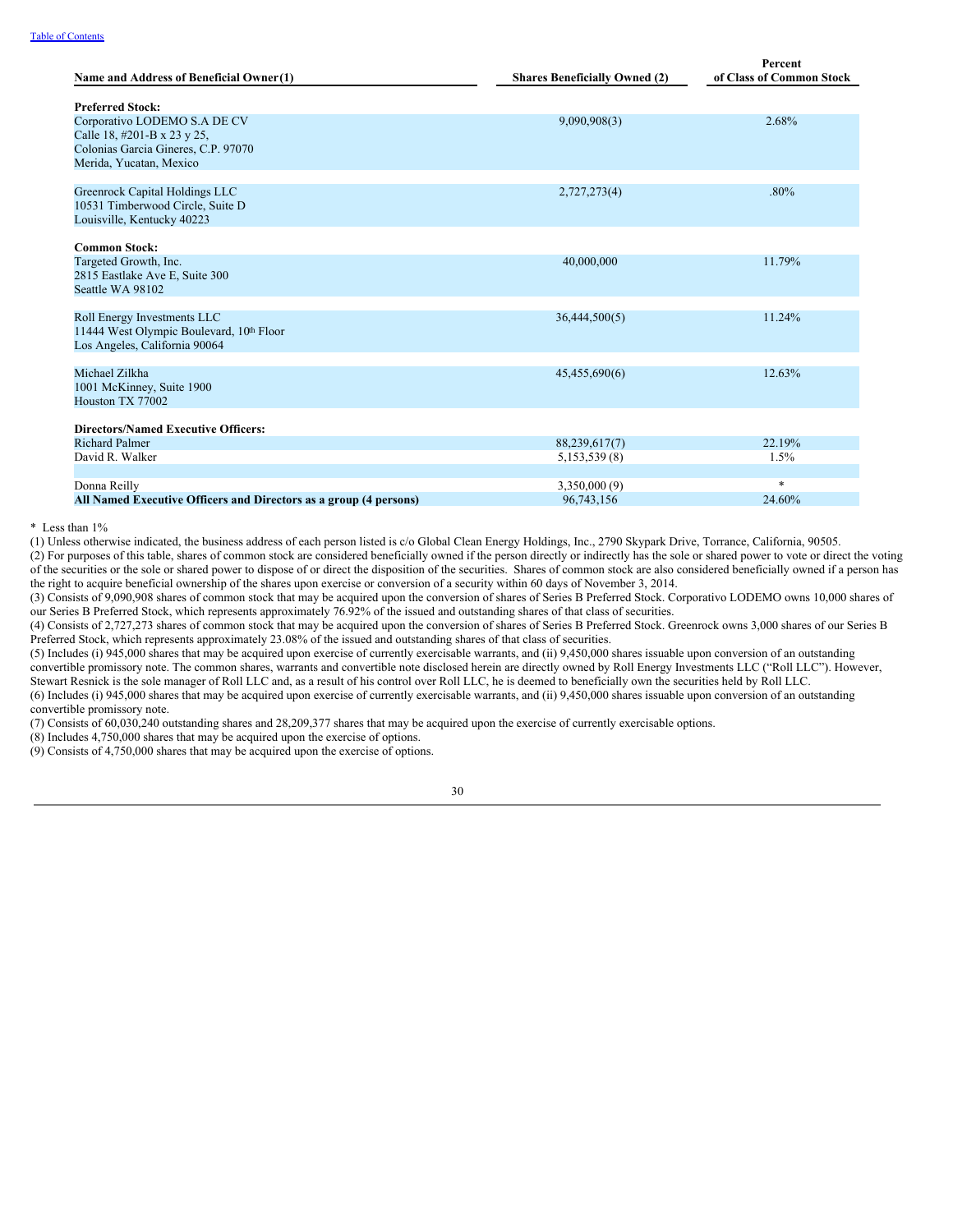### <span id="page-34-0"></span>**ITEM 13. CERTAIN RELATIONSHIPS AND RELATED TRANSACTIONS, AND DIRECTOR INDEPENDENCE.**

### **Certain Relationships and Related Transactions**

Roll Energy Investments LLC ("Roll LLC") and Michael Zilkha each presently owns more than 10% of our common stock. Stewart Resnick is the sole manager of Roll LLC and, as a result of his control over Roll LLC, he is deemed to beneficially own the securities held by Roll LLC.

Our principal asset and our three operating Jatropha farms are owned in a joint venture in which both Mr. Resnick and Mr. Zilkha were principals during 2013. As noted elsewhere in this report, we currently own 50% of the issued and outstanding common membership units of GCE Mexico, with the remaining 50% currently held by four other investors (the "Common Members"). Additionally, Mr. Zilkha (the "Preferred Member") currently owns all of the preferred membership units of GCE Mexico. Until December 2013, Mr. Resnick was affiliated with one of the Common Members and one of the Preferred Members, and Mr. Zilkha was affiliated with four of the Common Members and the other Preferred Member. In December 2013, Mr. Zilkha acquired all of Mr. Resnick's interests in GCE Mexico. The Preferred Member is entitled to a preferential 12% per annum cumulative compounded return on their investment in GCE Mexico.

As of March 31, 2015, the Preferred Members have contributed a total of \$22,517,000 to GCE Mexico. The Preferred Members also directly funded the purchase by GCE Mexico of the land in the State of Yucatan in Mexico on which the GCE Mexico three farms are located. The purchase of land for the three farms was funded by mortgage loans, which cumulatively had an initial principal balance of \$5,110,189. The mortgages bear interest at the rate of 12% per annum, and interest is payable on a quarterly basis to the extent the borrower has sufficient cash flow. The three mortgages, including any unpaid interest, become due in April 2018, February 2020, June 2021 and October 2021.

#### **Director Independence**

Our common stock is traded on the OTC Bulletin Board and OTCQB Market. Neither the OTC Bulletin Board electronic trading platform nor the OTCQB Market maintains any standards regarding the "independence" of the directors on our company's Board of Directors, and we are not otherwise subject to the requirements of any national securities exchange or an inter-dealer quotation system with respect to the need to have a majority of our directors be independent.

In the absence of such requirements, we have elected to use the definition for "director independence" under the Nasdaq Stock Market's listing standards, which defines an "independent director" as "a person other than an officer or employee of us or its subsidiaries or any other individual having a relationship, which in the opinion of our Board of Directors, would interfere with the exercise of independent judgment in carrying out the responsibilities of a director." The definition further provides that, among others, employment of a director by us (or any parent or subsidiary of ours) at any time during the past three years is considered a bar to independence regardless of the determination of our Board of Directors.

Our Board of Directors has determined that Mr. Walker is an independent director as defined in the Nasdaq rules relating to director independence. Mr. Walker is a nonemployee director.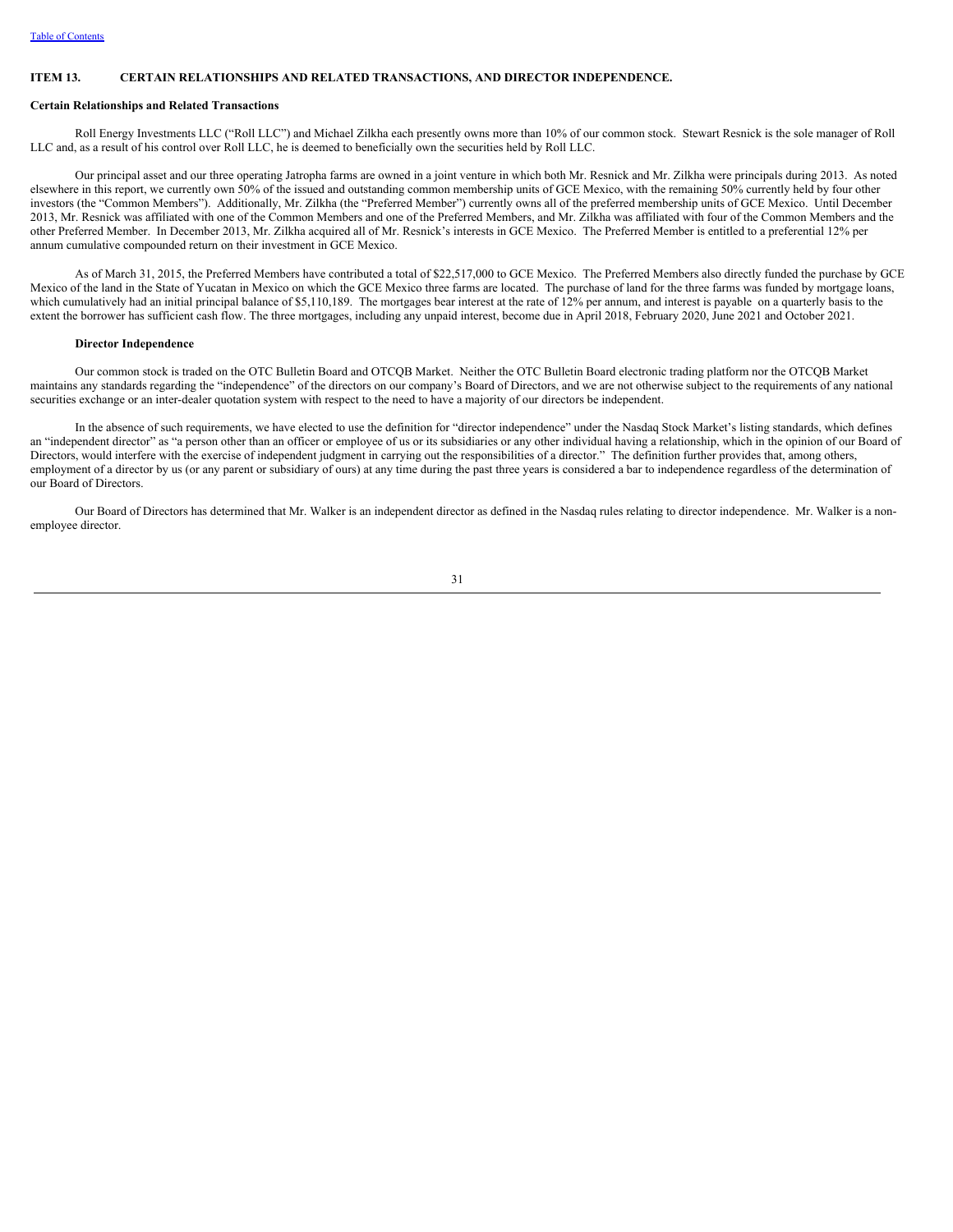## <span id="page-35-0"></span>**ITEM 14. PRINCIPAL ACCOUNTING FEES AND SERVICES.**

On April 15, 2014 Anton & Chia resigned as our independent registered public accounting firm and on September 16, 2014, the audit committee appointed Hartley Moore Accountancy Corporation ("Hartley Moore") as our independent registered public accounting firm for the year ended December 31, 2014. Hartley Moore has audited our financial statements for the year ended December 31, 2014.

The following is a summary of the fees billed, or expected to be billed, to the Company by Hartley Moore, Hansen, Barnett & Maxwell and Anton & Chia for professional services rendered for the years ended December 31, 2014 and 2013. These fees are for work performed related to the years indicated and, in some instances, we have estimated the fees for services rendered but not yet billed.

| 2014                      | <b>Audit Fees</b> |           |     | <b>Audit Related</b><br>Fees |        | <b>Tax Fees</b>          |      | <b>Total Fees</b> |  |
|---------------------------|-------------------|-----------|-----|------------------------------|--------|--------------------------|------|-------------------|--|
| Hansen, Barnett & Maxwell | S.                | 7,900 S   |     |                              | $-$ \$ | $\blacksquare$           | - \$ | 7,900             |  |
| <b>Hartley Moore</b>      | ъ                 | 55,650 \$ |     | $\mathcal{L}_{\mathcal{A}}$  | -S     | $\overline{\phantom{a}}$ | -S   | 55,650            |  |
| 2013                      |                   |           |     |                              |        |                          |      |                   |  |
| Hansen, Barnett & Maxwell | \$                | 62,329    | - S |                              | $-$ \$ |                          | - \$ | 62,329            |  |
|                           |                   |           |     |                              |        | $\sim$                   |      |                   |  |
| Anton & Chia              |                   | 10,000    |     | $\overline{\phantom{0}}$     |        | $\overline{\phantom{a}}$ |      | 10,000            |  |
| Harley Moore              | \$                | 36,750    |     | 800                          |        |                          | \$   | 37,550            |  |

#### **Audit Fees:**

Consists of fees billed for professional services rendered for the audit of the Company's annual financial statements and the review of the interim financial statements included in the Company's Quarterly Reports (together, the "Financial Statements" ) and for services normally provided in connection with statutory and regulatory filings or engagements.

### **Audit-Related Fees:**

Consists of fees billed for assurance and related services reasonably related to the performance of the annual audit or review of the Financial Statements (defined above).

### **Tax Fees:**

Consists of fees billed for tax compliance, tax advice and tax planning.

### **All Other Fees:**

Consists of fees billed for other products and services not described above.

## **Audit Committee Pre-Approval Policies and Procedures**

Consistent with SEC policies, the Audit Committee charter provides that the Audit Committee shall pre-approve all audit engagement fees and terms and pre-approve any other significant compensation to be paid to the independent registered public accounting firm. No other significant compensation services were performed for us by Hartley Moore Accountancy Corporation or Hansen, Barnett & Maxwell. P.C. during 2014 and 2013.

## <span id="page-35-1"></span>**PART IV**

## <span id="page-35-2"></span>**ITEM 15. EXHIBITS AND FINANCIAL STATEMENT SCHEDULES.**

Our financial statements and related notes thereto are listed and included in this Annual Report beginning on page F-1. The following documents are furnished as exhibits to this Form 10-K. Exhibits marked with an asterisk are filed herewith. The remainder of the exhibits previously have been filed with the Commission and are incorporated herein by reference.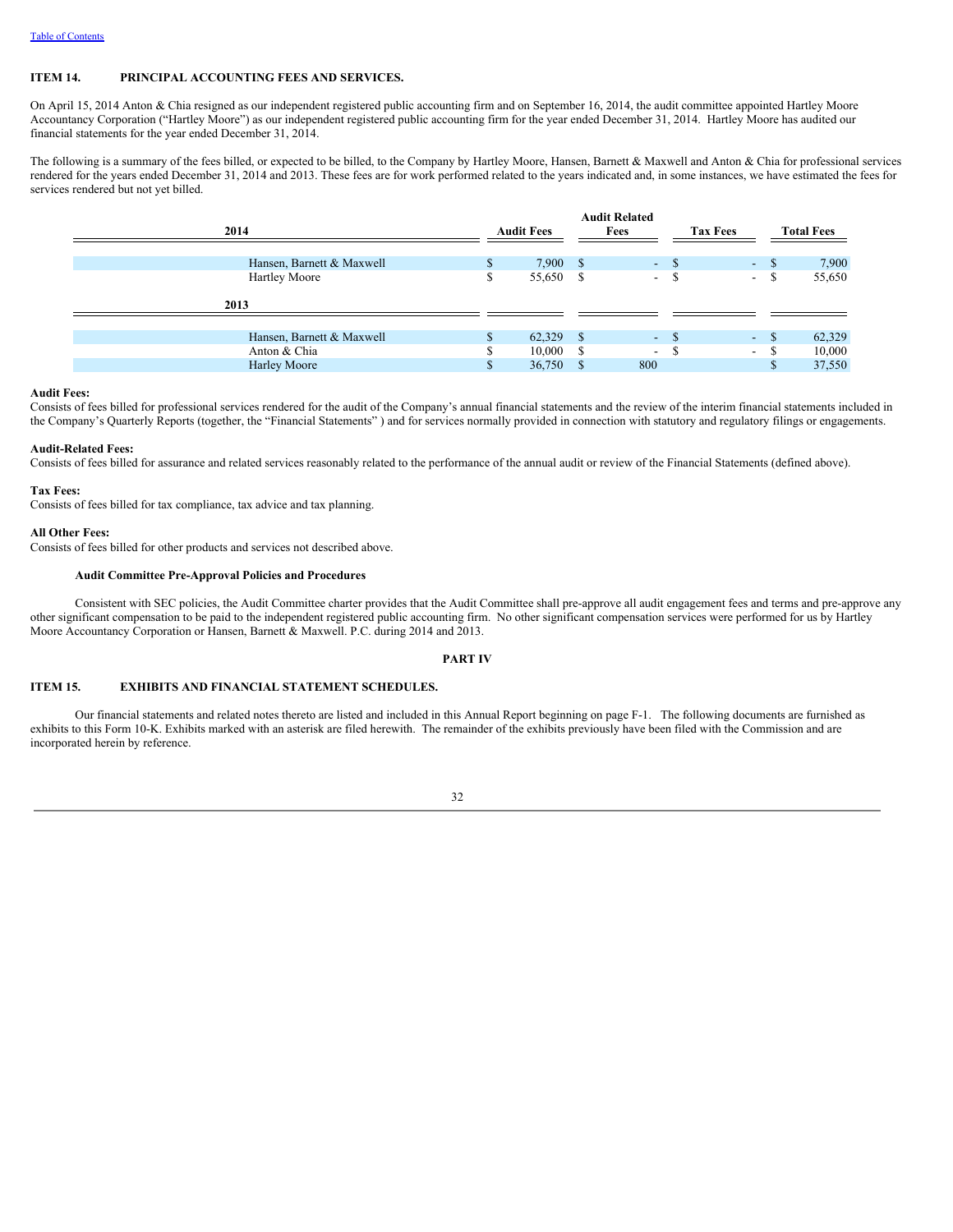Table of [Contents](#page-2-0)

| Number | Exhibit                                                                                                                                              |
|--------|------------------------------------------------------------------------------------------------------------------------------------------------------|
| 3.1    | Amended and Restated Articles of Incorporation of the Company (filed as Exhibit 3.1 to the Company's Annual Report on Form 10-K for the fiscal year  |
|        | ended December 31, 1994, and incorporated herein by reference).                                                                                      |
| 3.2    | Amended Bylaws of the Company (filed as Exhibit 3.2 to the Company's Annual Report on Form 10-K for the fiscal year ended December 31, 1994, and     |
|        | incorporated herein by reference).                                                                                                                   |
| 4.1    | Certificate of Designations of Preferences and Rights of Series A Convertible Preferred Stock of Medical Discoveries, Inc. (filed as Exhibit 4.1 to  |
|        | Registration Statement No. 333-121635 filed on Form SB-2 on December 23, 2004, and incorporated herein by reference).                                |
| 4.4    | Amendment to Certificate of Designations of Preferences and Rights of Series A Convertible Preferred Stock of Medical Discoveries, Inc. (filed as    |
|        | Exhibit 4.2 to Registration Statement No. 333-121635 filed on Form SB-2 on December 23, 2004, and incorporated herein by reference).                 |
| 4.5    | Certificate Of Designation of Preferences and Rights Series B Convertible Preferred Stock of Medical Discoveries, Inc. (filed as Exhibit 4.1 to the  |
|        | Company's Current Report on Form 8-K filed November 13, 2007, and incorporated herein by reference)                                                  |
| 10.1   | 2002 Stock Incentive Plan adopted by the Board of Directors as of July 11, 2002 (filed as Exhibit 10.5 to the Company's Quarterly Report on Form 10- |
|        | QSB for the quarter ended June 30, 2002, and incorporated herein by reference).                                                                      |
| 10.2   | Employment Agreement dated September 7, 2007 between Medical Discoveries, Inc. and Richard Palmer (filed as Exhibit 10.3 to the Company's Current    |
|        | Report on Form 8-K filed September 17, 2007, and incorporated herein by reference)                                                                   |
| 10.3   | Stock Purchase Agreement, dated October 30, 2008, between the Global Clean Energy Holdings, Inc. and the four stockholders of Technology             |
|        | Alternatives Limited, a Belizean Company formed under the Laws of Belize (filed as Exhibit 10.1 to the Company's Quarterly Report on Form 10-QSB     |
|        | filed November 14, 2008, and incorporated herein by reference)                                                                                       |
| 10.4   | Limited Liability Company Agreement of GCE Mexico I, LLC, a Delaware Limited Liability Company, dated April 23, 2008 (filed on December 31,          |
|        | 2009, as Exhibit 10.17 to the Company's Annual Report on Form 10-K/A for the fiscal year ended December 31, 2008, and incorporated herein by         |
|        | reference)                                                                                                                                           |
| 10.5   | Sale and Asset Purchase Agreement, dated November 16, 2009, between Global Clean Energy Holdings, Inc., MDI Oncology, Inc., and Curadis Gmbh         |
|        | (filed as an Exhibit 10.1 to the Company's Quarterly Report on Form 10-Q filed on November 20, 2009, and incorporated herein by reference)           |
| 10.6   | Amendment to Employment Agreement, dated March 16, 2010, between Global Clean Energy Holdings, Inc. and Richard Palmer (filed as Exhibit 10.20)      |
|        | to the Company's Annual Report on Form 10-K filed on March 31, 2010, and incorporated herein by reference)                                           |
| 10.7   | Stock Option Agreement, dated March 16, 2010, between Global Clean Energy Holdings, Inc. and Richard Palmer (filed as Exhibit 10.21 to the           |
|        | Company's Annual Report on Form 10-K filed on March 31, 2010, and incorporated herein by reference)                                                  |
| 10.8   | Stock Purchase Agreement, dated as of March 2009, among Global Clean Energy Holdings, Inc., and Technology Alternatives Limited and its              |
|        | stockholders listed therein (filed as Exhibit 10.1 to the Company's Quarterly Report on Form 10-Q filed on May 20, 2009, and incorporated herein by  |
|        | reference)                                                                                                                                           |
| 10.9   | Office Lease, dated as of February 2, 2014, between Global Clean Energy Holdings, Inc. and Skypark Atrium, LLC*                                      |
| 10.10  | Asset Purchase Agreement, dated March 12, 2013, between Targeted Growth, Inc.and Global Clean Energy Holdings, Inc.*                                 |
|        |                                                                                                                                                      |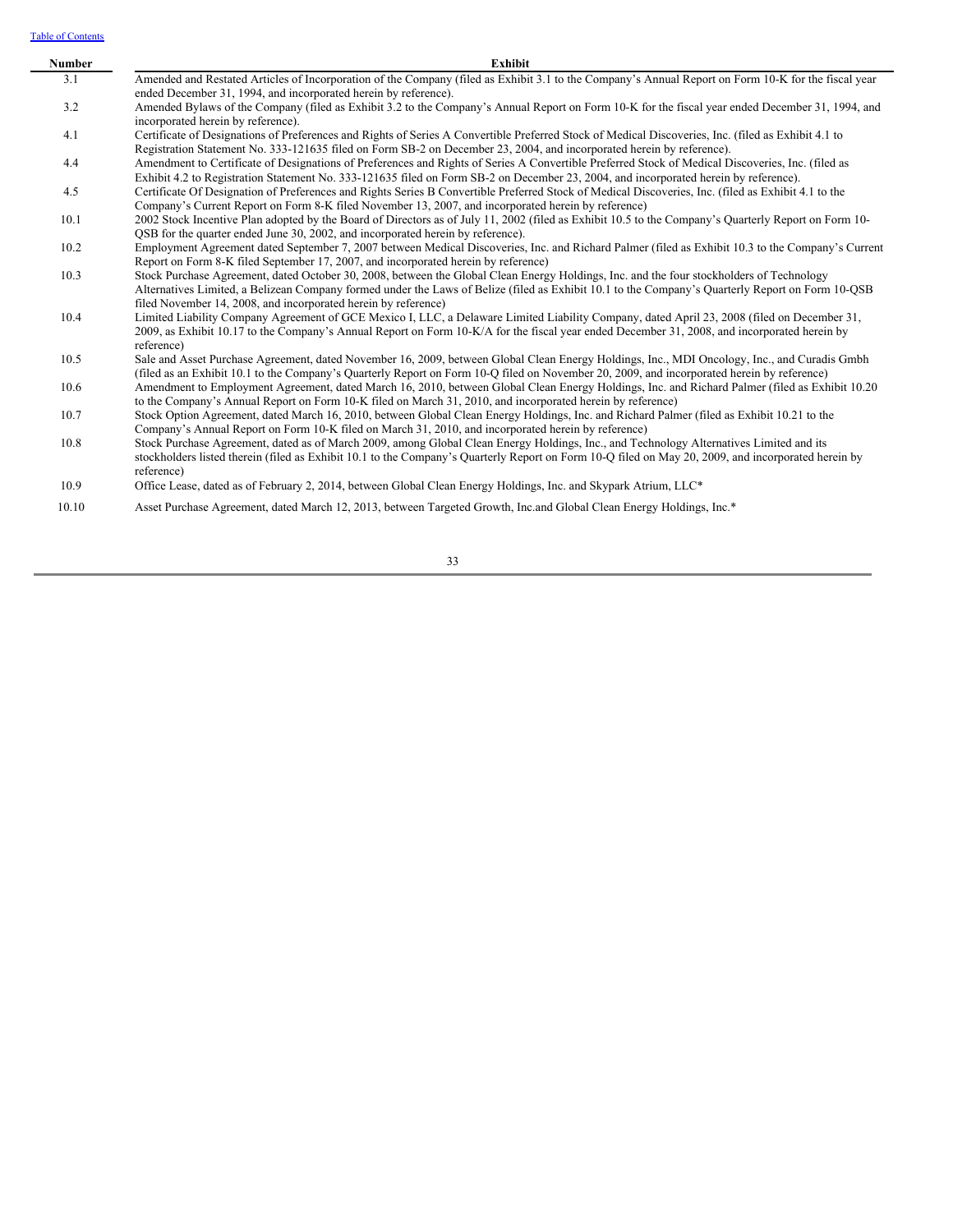Table of [Contents](#page-2-0)

# **Number Exhibit**

| 10.11 |  |  | Secured Promissory Note, dated March 13, 2013, issued by Global Clean Energy Holdings, Inc. to Targeted Growth, Inc.* |
|-------|--|--|-----------------------------------------------------------------------------------------------------------------------|
|       |  |  |                                                                                                                       |

10.12 Security Agreement, dated March 13, 2013 between Targeted Growth, Inc. and Global Clean Energy Holdings Inc.\*

10.13 LLC Interest Purchase Agreement, dated March 12, 2013, between Global Clean Energy Holdings, Inc., Targeted Growth, Inc.and Green Earth Fuels, LLC 10.14 Employment Agreement, Richard Palmer, with Global Clean Energy Holdings, Inc., as of December 31, 2014 \*

14.1 Medical Discoveries, Inc. Code of Conduct (filed as Exhibit 14.1 to the Company's Annual Report on Form 10-K filed on April 15, 2009, and incorporated herein by reference)

23 Consent of Hartley Moore Accountancy Corporation \*<br>
21.1 Certification of the Chief Executive Officer pursuant to

Certification of the Chief Executive Officer pursuant to Section 302 of the Sarbanes-Oxley Act of 2002.\*

31.2 Certification of the Chief Financial Officer pursuant to Section 302 of the Sarbanes-Oxley Act of 2002.\*

32.1 Certification of the Chief Executive Officer pursuant to Section 906 of the Sarbanes-Oxley Act of 2002.\*

32.2 Certification of the Chief Financial Officer pursuant to Section 906 of the Sarbanes-Oxley Act of 2002.\*

101.INS 101.SCH XBRL Instance Document

XBRL Taxonomy Extension Schema

101.CAL 101.DEF XBRL Taxonomy Extension Calculation XBRL Taxonomy Extension Definition

101.LAB

- 101.PRE XBRL Taxonomy Extension Label XBRL Taxonomy Extension Presentation
- Filed herewith.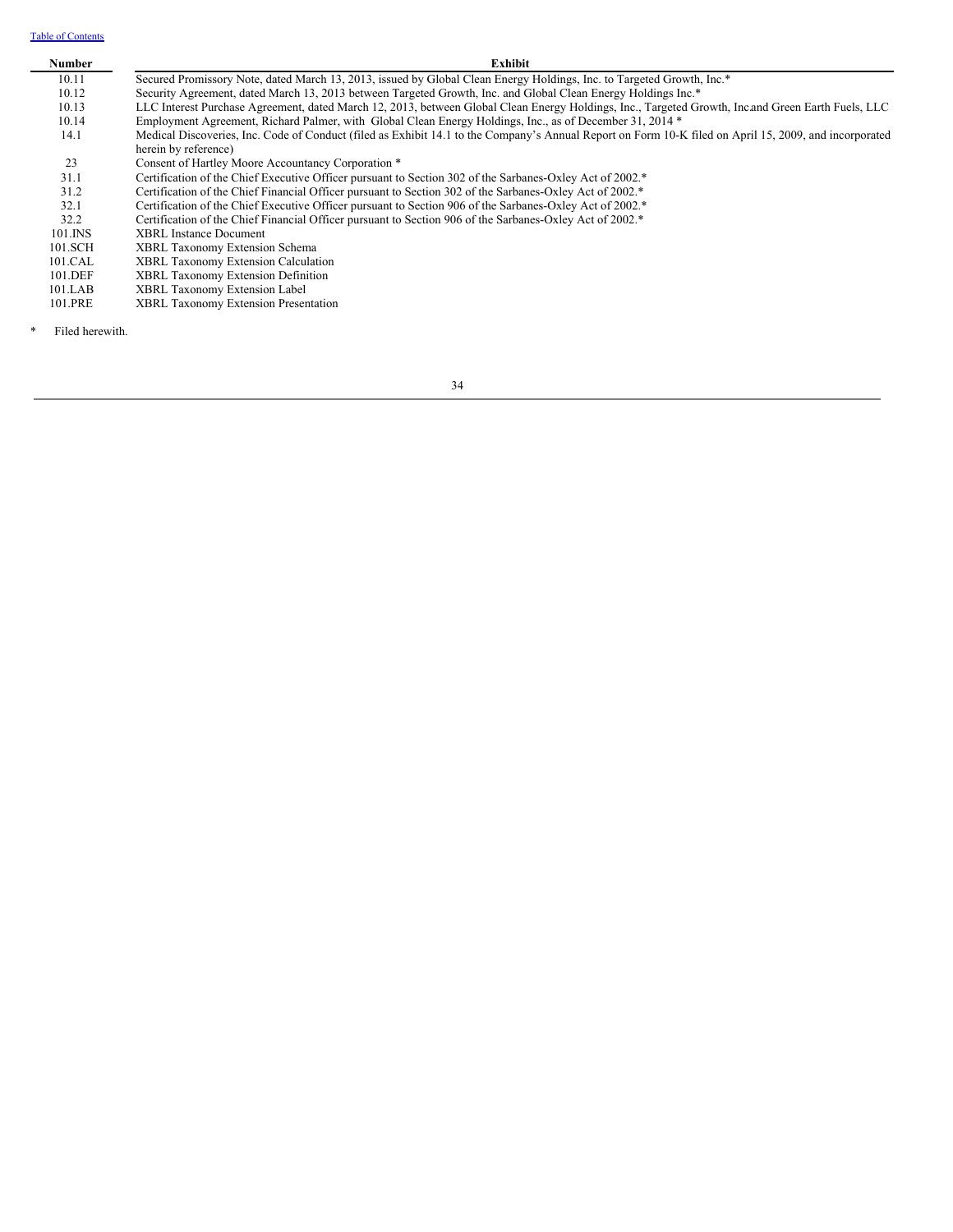# **SIGNATURES**

In accordance with Section 13 or 15(d) of the Securities Exchange Act of 1934, the registrant caused this report to be signed on its behalf by the undersigned, thereunto duly authorized.

GLOBAL CLEAN ENERGY HOLDINGS, INC.

March 31, 2015 By: /s/ RICHARD PALMER Richard Palmer President and Chief Executive Officer

In accordance with the Securities Exchange Act of 1934, this report has been signed below by the following persons on behalf of the registrant in the capacities and on the dates indicated.

| Signature          | Title                                                          | Date           |
|--------------------|----------------------------------------------------------------|----------------|
| /s/ RICHARD PALMER | Chief Executive Officer                                        | March 31, 2015 |
| Richard Palmer     | Principal Executive Officer) and Director                      |                |
| /s/ DONNA REILLY   | Interim Chief Financial Officer                                | March 31, 2015 |
| Donna Reilly       | (Principal Financial Officer and Principal Accounting Officer) |                |
| /s/ DAVID WALKER   | Chairman, the Board of Directors                               | March 31, 2015 |
| David Walker       |                                                                |                |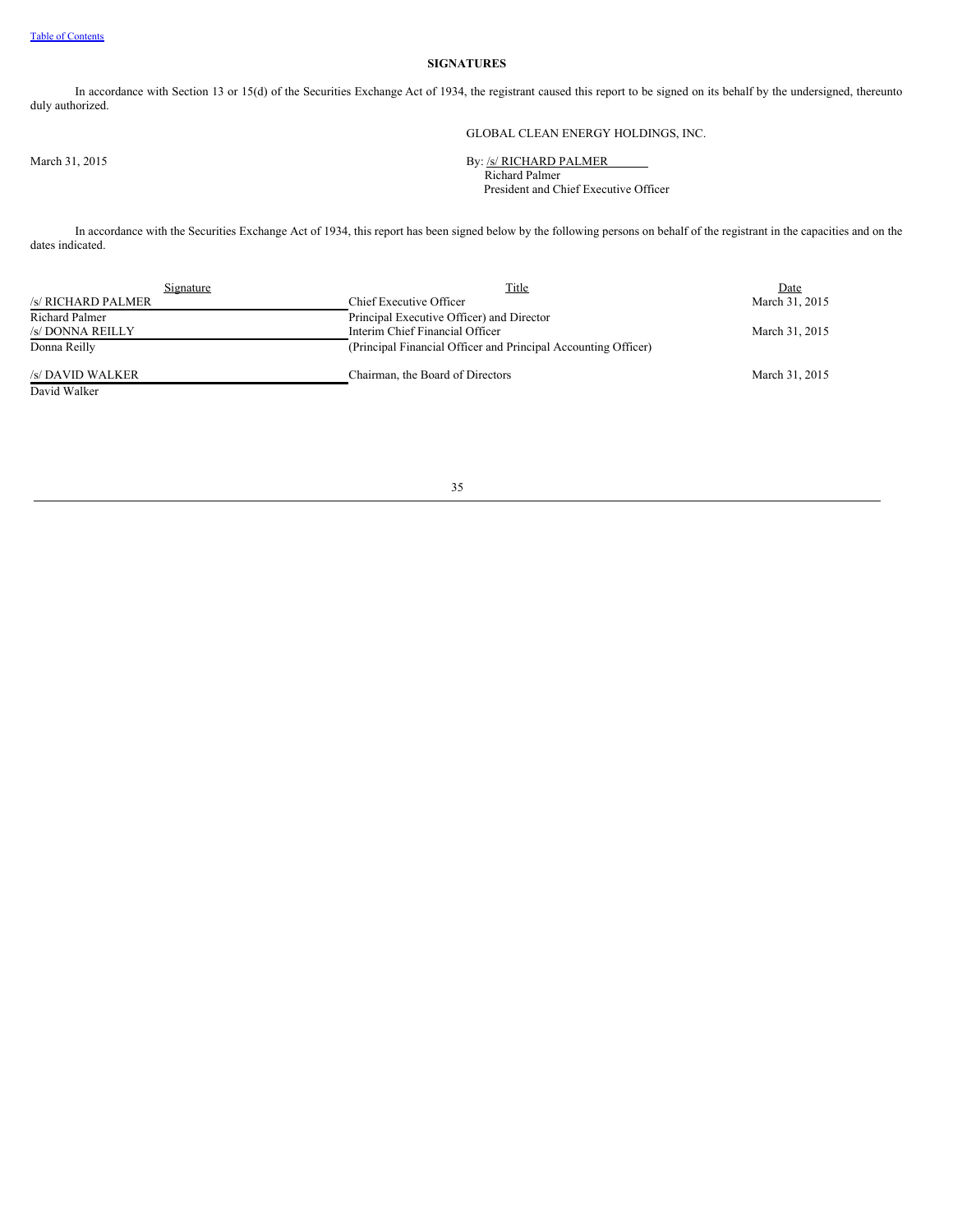#### **Index to Financial Statements**

### **Page Financial Statements:** Report of Independent Registered Public Accounting Firm **F-2**<br>Consolidated Balance Sheets as of December 31, 2014 and 2013 **F-3** Consolidated Balance Sheets as of December 31, 2014 and 2013 **F-3** Consolidated Statements of Operations for the years ended December 31, 2014 and 2013 **F-4** Consolidated Statements of Comprehensive Income for the years ended December 31, 2014 and 2013 **F-5** Consolidated Statements of Changes in Equity (Deficit) for the years ended December 31, 2014 and 2013 **F-6** Consolidated Statements of Cash Flows for the years ended December 31, 2014 and 2013 **F-7** Notes to Consolidated Financial Statements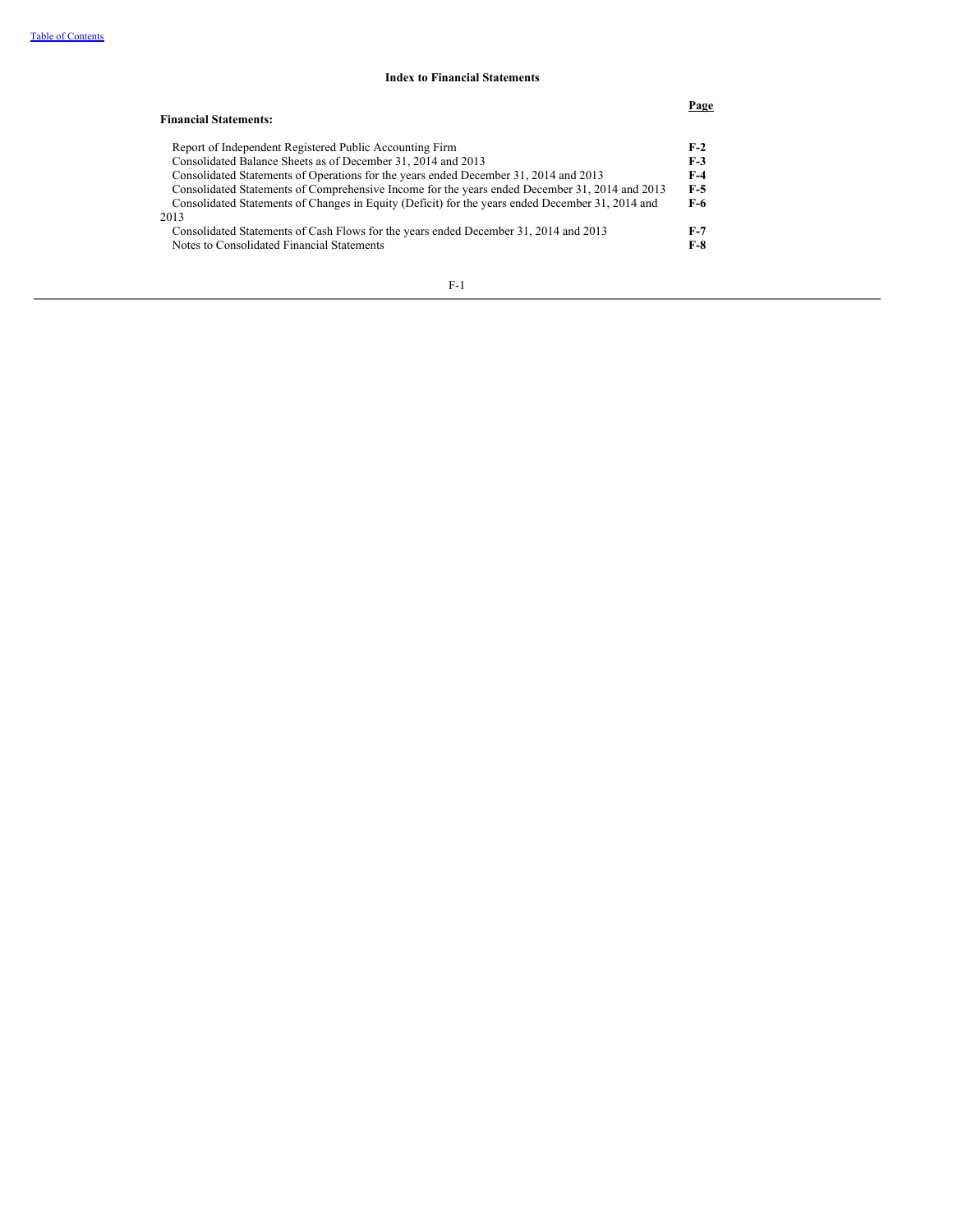Board of Directors and Stockholders Global Clean Energy Holdings, Inc.

We have audited the accompanying consolidated balance sheets of Global Clean Energy Holdings, Inc. as of December 31, 2014 and 2013, and the related consolidated statements of operations, comprehensive income, changes in equity (deficit), and cash flows for the years then ended. These consolidated financial statements are the responsibility of the entity's management. Our responsibility is to express an opinion on these consolidated financial statements based on our audits.

We conducted our audits in accordance with the standards of the Public Company Accounting Oversight Board (United States). Those standards require that we plan and perform the audits to obtain reasonable assurance about whether the consolidated financial statements are free of material misstatement. An audit includes examining, on a test basis, evidence supporting the amounts and disclosures in the consolidated financial statements. An audit also includes assessing the accounting principles used and significant estimates made by management, as well as evaluating the overall financial statement presentation. We believe that our audits provide a reasonable basis for our opinion.

In our opinion, the consolidated financial statements referred to above present fairly, in all material respects, the financial position of Global Clean Energy Holdings, Inc. as of December 31, 2014 and 2013, and the results of its operations and its cash flows for the years then ended in conformity with accounting principles generally accepted in the United States of America.

The accompanying consolidated financial statements have been prepared assuming the Company will continue as a going concern. As discussed in Note 2 to the consolidated financial statements, the Company incurred net losses and used cash in operating activities for the years ended December 31, 2014 and 2013 and has an accumulated deficit of approximately \$29,000,000 and negative working capital at December 31, 2014. These factors raise substantial doubt about its ability to continue as a going concern. Management's plans in regard to these matters are also described in Note 2 to the consolidated financial statements. The consolidated financial statements do not include any adjustment that might result from the outcome of this uncertainty.

*/s/ Hartley Moore Accountancy Corporation* Hartley Moore Accountancy Corporation

Irvine, California March 31, 2015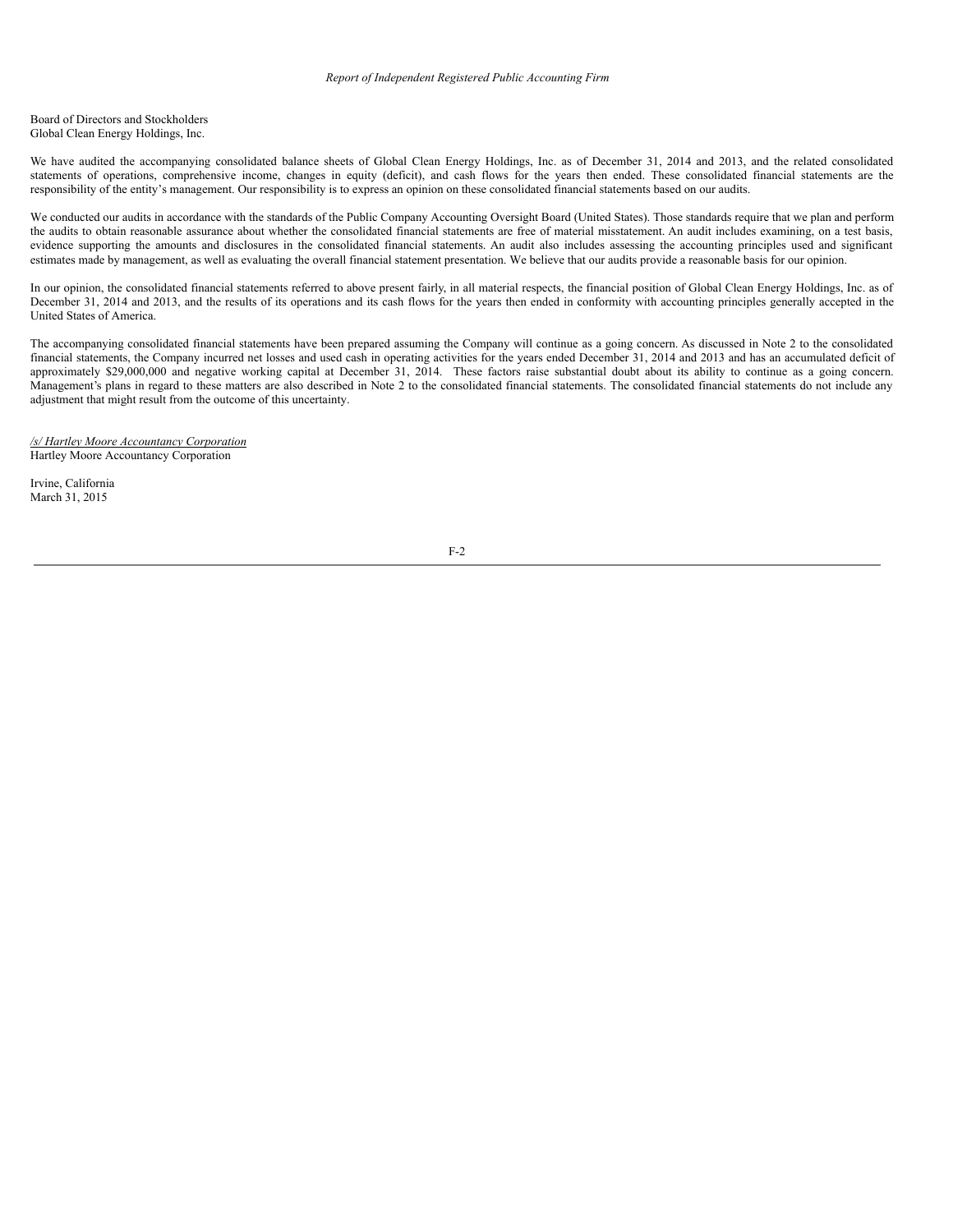#### **GLOBAL CLEAN ENERGY HOLDINGS, INC. AND SUBSIDIARIES CONSOLIDATED BALANCE SHEETS**

|                                                                                                                  |             | December 31,<br>2014 | December 31,<br>2013 |                |  |
|------------------------------------------------------------------------------------------------------------------|-------------|----------------------|----------------------|----------------|--|
| <b>ASSETS</b>                                                                                                    |             |                      |                      |                |  |
| <b>CURRENT ASSETS</b>                                                                                            |             |                      |                      |                |  |
| Cash and cash equivalents                                                                                        | \$          | 238,485              | <sup>\$</sup>        | 216,531        |  |
| Accounts receivable                                                                                              |             | 213,962              |                      | 38,559         |  |
| Inventory                                                                                                        |             | 35,201               |                      | 37,296         |  |
| Other current assets                                                                                             |             | 37,580               |                      | 157,469        |  |
| <b>Total Current Assets</b>                                                                                      |             | 525,228              |                      | 449,855        |  |
| PROPERTY AND EQUIPMENT, NET                                                                                      |             | 13,834,255           |                      | 15,495,781     |  |
| <b>INTANGIBLE ASSETS, NET</b>                                                                                    |             | 3,727,724            |                      | 3,972,950      |  |
| <b>OTHER NONCURRENT ASSETS</b>                                                                                   |             | 5,744                |                      | 7,021          |  |
| <b>TOTAL ASSETS</b>                                                                                              | \$          | 18,092,951           | \$                   | 19,925,607     |  |
| <b>LIABILITIES AND STOCKHOLDERS' DEFICIT</b>                                                                     |             |                      |                      |                |  |
| <b>CURRENT LIABILITIES</b>                                                                                       |             |                      |                      |                |  |
| Accounts payable and accrued expenses                                                                            | $\mathbf S$ | 3,651,606            | <sup>\$</sup>        | 3,807,646      |  |
| Accrued payroll and payroll taxes                                                                                |             | 1,249,815            |                      | 1,170,223      |  |
| Capital lease liability - current portion                                                                        |             |                      |                      | 818            |  |
| Notes payable - current portion                                                                                  |             | 1,337,089            |                      | 1,376,000      |  |
| Convertible notes payable                                                                                        |             | 697,000              |                      | 567,000        |  |
| <b>Total Current Liabilities</b>                                                                                 |             | 6,935,510            |                      | 6,921,687      |  |
| <b>LONG-TERM LIABILITIES</b>                                                                                     |             |                      |                      |                |  |
| Accrued interest payable                                                                                         |             | 4,166,607            |                      | 3,154,826      |  |
| Accrued return on noncontrolling interest                                                                        |             | 10,101,080           |                      | 7,442,730      |  |
| Mortgage notes payable                                                                                           |             | 5,110,189            |                      | 5,110,189      |  |
| <b>Total Long Term Liabilities</b>                                                                               |             | 19,377,876           |                      | 15,707,745     |  |
|                                                                                                                  |             |                      |                      |                |  |
| <b>STOCKHOLDERS' DEFICIT</b><br>Preferred stock - \$0.001 par value; 50,000,000 shares authorized                |             |                      |                      |                |  |
| Series B, convertible; 13,000 shares issued and outstanding (aggregate liquidation<br>preference of \$1,300,000) |             | 13                   |                      | 13             |  |
| Common stock, \$0.001 par value; 500,000,000 shares authorized;                                                  |             |                      |                      |                |  |
| 339,187,545 issued and outstanding                                                                               |             | 339.187              |                      | 339.187        |  |
| Additional paid-in capital                                                                                       |             | 25,657,177           |                      | 25,600,050     |  |
| Accumulated deficit                                                                                              |             | (28, 946, 103)       |                      | (28, 338, 875) |  |
| Accumulated other comprehensive loss                                                                             |             | (66, 586)            |                      | (63,020)       |  |
| Total Global Clean Energy Holdings, Inc. Stockholders' Deficit                                                   |             | (3,016,312)          |                      | (2,462,645)    |  |
| <b>Noncontrolling interests</b>                                                                                  |             | (5,204,123)          |                      | (241, 180)     |  |
| <b>Total Stockholders' Deficit</b>                                                                               |             | (8,220,435)          |                      | (2,703,825)    |  |
| <b>TOTAL LIABILITIES AND STOCKHOLDERS' DEFICIT</b>                                                               | \$          | 18,092,951           | \$                   | 19,925,607     |  |

The accompanying notes are an integral part of these consolidated financial statements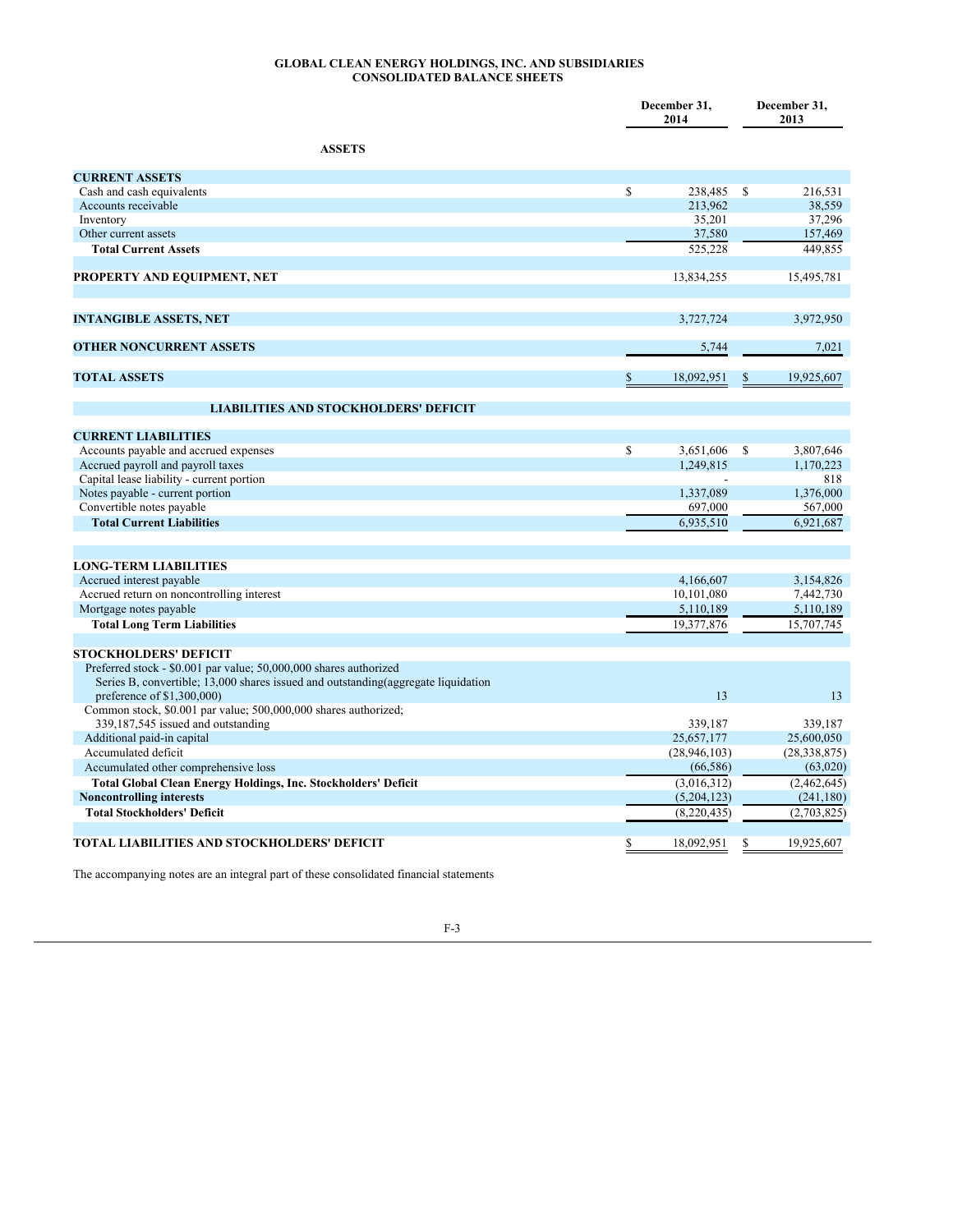### **GLOBAL CLEAN ENERGY HOLDINGS, INC. AND SUBSIDIARIES CONSOLIDATED STATEMENTS OF OPERATIONS**

|                                                                                           |                 | <b>For the Year Ended</b><br>December 31, |
|-------------------------------------------------------------------------------------------|-----------------|-------------------------------------------|
|                                                                                           | 2014            | 2013                                      |
| Revenue                                                                                   | \$<br>1,297,847 | $\mathcal{S}$<br>281,248                  |
| Subsidy Income                                                                            |                 | 1,228<br>51,072                           |
| <b>Total Revenue</b>                                                                      | 1,299,075       | 332,320                                   |
| <b>Operating Expenses</b>                                                                 |                 |                                           |
| General and administrative                                                                | 2,350,130       | 2,573,719                                 |
| Loss on sale of investment held for sale                                                  |                 | 178,896                                   |
| Gain on disposal of Fixed Assets                                                          | (23,957)        |                                           |
| Write down of long lived assets                                                           | 110,665         | 3,440,904                                 |
| Plantation operating costs                                                                | 132,639         | 786,300                                   |
| <b>Total Operating Expenses</b>                                                           | 2,569,477       | 6,979,819                                 |
| Loss from Operations                                                                      | (1,270,402)     | (6,647,499)                               |
| Other Income (Expenses)                                                                   |                 |                                           |
| Other income                                                                              |                 | 17<br>90                                  |
| Interest expense                                                                          | (1, 187, 463)   | (999, 524)                                |
| Gain on settlement of liabilities                                                         | 62,035          | 50,138                                    |
| Foreign currency transaction gain (loss)                                                  |                 | 529<br>(1,612)                            |
| Other Expenses, Net                                                                       | (1,124,882)     | (950, 908)                                |
| Net Loss                                                                                  | (2, 395, 284)   | (7,598,407)                               |
| Less Net Loss Attributable to the Noncontrolling Interest                                 | (1,778,536)     | (5,676,647)                               |
| Net Loss Attributable to Global Clean Energy Holdings, Inc.                               | (616,748)<br>\$ | (1,921,760)                               |
| <b>Amounts attributable to Global Clean Energy</b><br>Holdings, Inc. common shareholders: |                 |                                           |
| Loss from Continuing Operations                                                           | \$<br>(616,748) | \$<br>(1,921,760)                         |
| <b>Basic and diluted Loss per Common Share:</b>                                           |                 |                                           |
| Net Loss per Common Share                                                                 | (0.0018)<br>\$  | (0.0059)<br>\$                            |
| Basic and diluted Weighted-Average Common Shares Outstanding                              | 339, 187, 545   | 327,107,796                               |

The accompanying notes are an integral part of these consolidated financial statements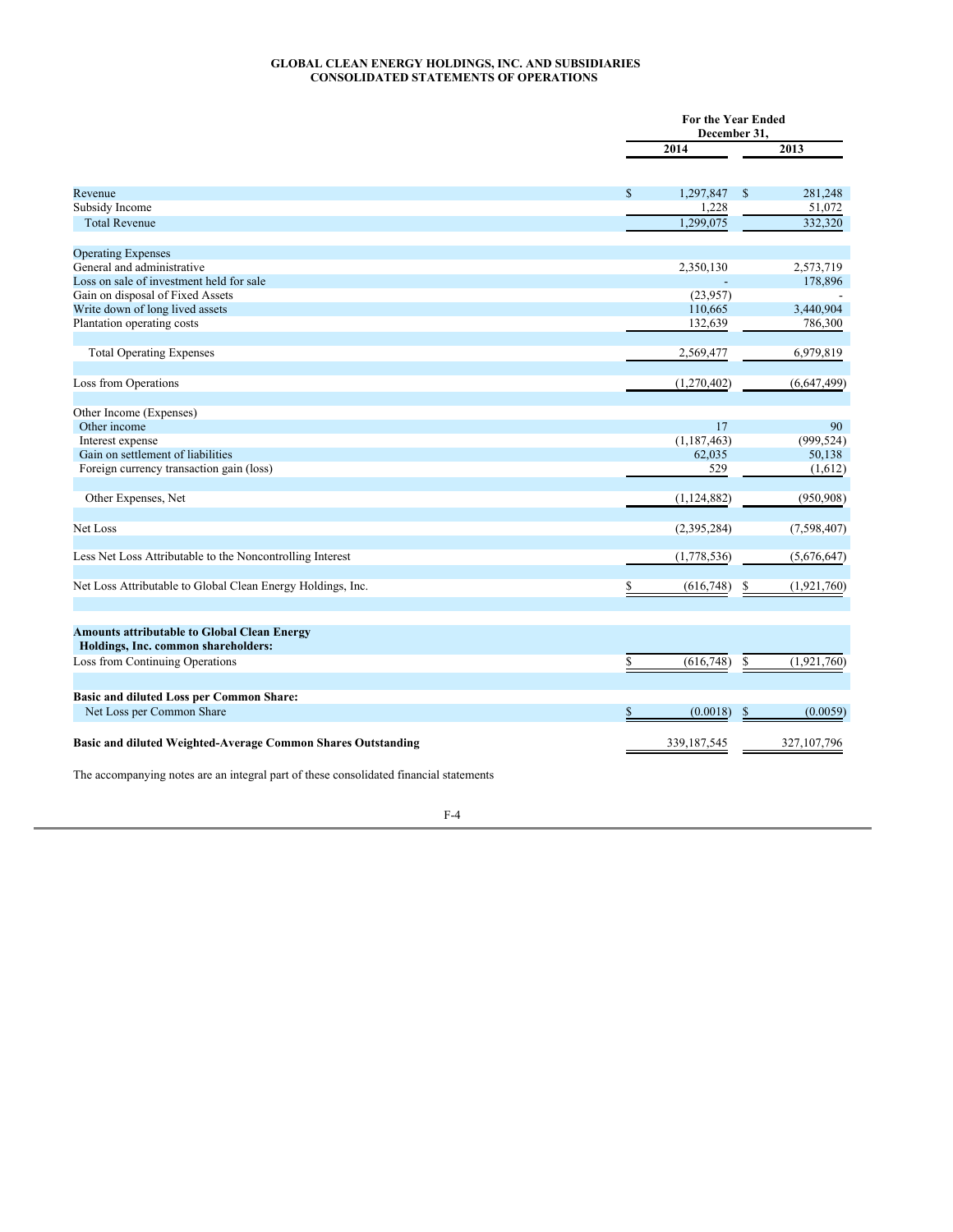### **GLOBAL CLEAN ENERGY HOLDINGS, INC. AND SUBSIDIARIES CONSOLIDATED STATEMENTS OF COMPREHENSIVE INCOME**

|                                                                               | <b>For the Year Ended</b><br>December 31, |             |  |  |
|-------------------------------------------------------------------------------|-------------------------------------------|-------------|--|--|
|                                                                               | 2014                                      | 2013        |  |  |
|                                                                               |                                           |             |  |  |
| <b>Net Loss</b>                                                               | \$<br>$(2,395,284)$ \$                    | (7,598,407) |  |  |
| Other comprehensive income (loss)- foreign currency                           |                                           |             |  |  |
| translation adjustment                                                        | (1,550,538)                               | 114,765     |  |  |
| Comprehensive Loss                                                            | (3,945,822)                               | (7,483,642) |  |  |
| Add net loss attributable to the noncontrolling interest                      | 1,778,536                                 | 5,676,647   |  |  |
| Add other comprehensive loss (income) attributable to noncontrolling interest | 1,546,972                                 | (121, 664)  |  |  |
| Comprehensive Loss Attributable to                                            |                                           |             |  |  |
| Global Clean Energy Holdings, Inc.                                            | (620, 314)                                | (1,928,659) |  |  |

The accompanying notes are an integral part of these consolidated financial statements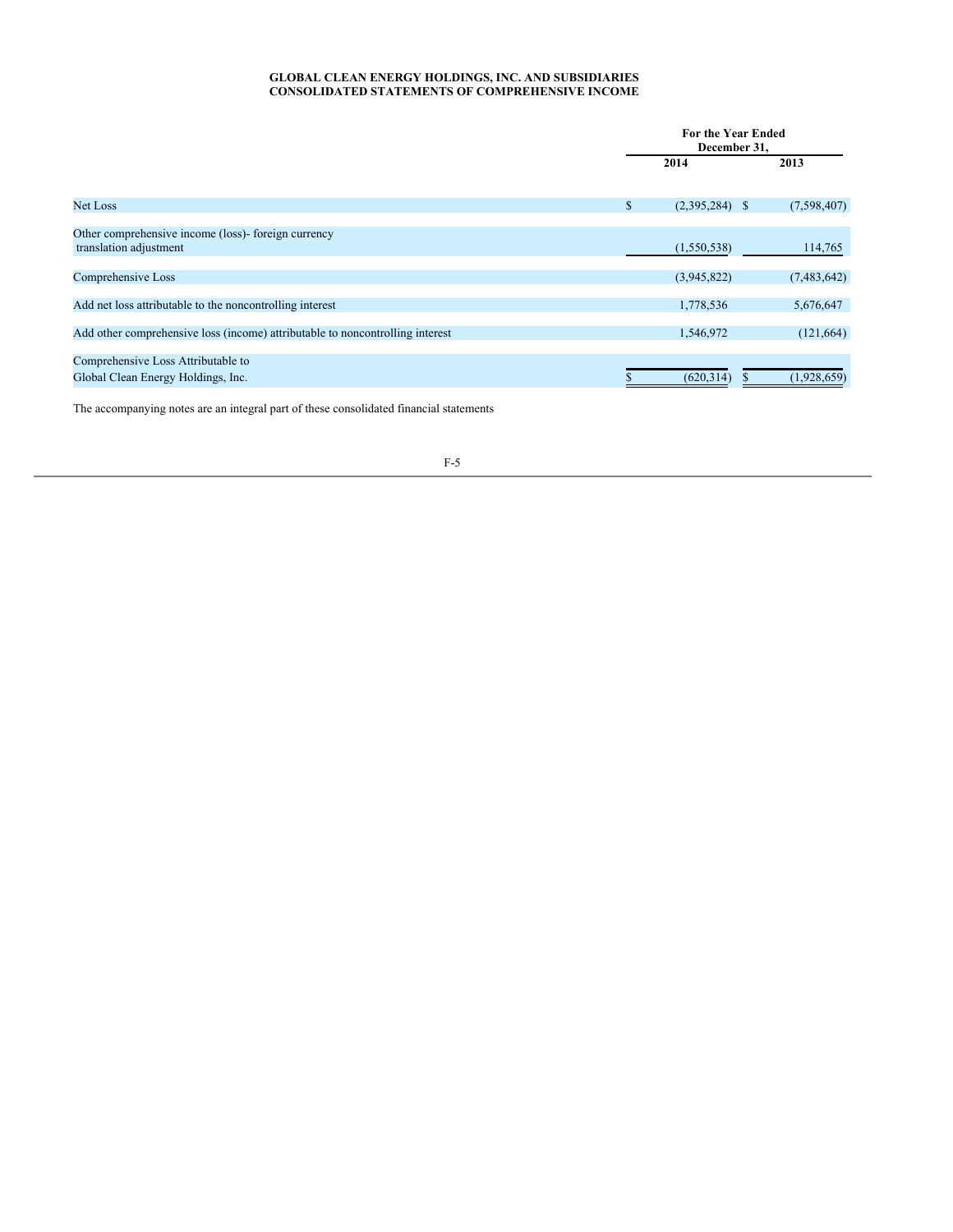#### **GLOBAL CLEAN ENERGY HOLDINGS, INC. AND SUBSIDIARIES CONSOLIDATED STATEMENTS OF CHANGES IN EQUITY (DEFICIT) For the Years Ended December 31, 2013 and 2014**

|                                                                                                   | <b>Shares</b> | <b>Series B</b> | Amount                   | <b>Common stock</b><br><b>Shares</b> |              | Amount  | <b>Additional</b><br>Paid in<br>Capital | Accumulated<br>Deficit | Accumulated<br>Other<br>Comprehensive<br>Loss | Non-<br>controlling<br>Interests | <b>Total</b>              |
|---------------------------------------------------------------------------------------------------|---------------|-----------------|--------------------------|--------------------------------------|--------------|---------|-----------------------------------------|------------------------|-----------------------------------------------|----------------------------------|---------------------------|
| <b>Balance</b> at<br>December 31,<br>2012                                                         | 13,000        | $\mathbb{S}$    | 13                       | 293,683,502                          | $\mathbb{S}$ | 293,683 | \$24,588,022                            | (26,599,007)           | $\mathbb{S}$<br>(56, 121)                     | $\mathbb{S}$<br>6,194,264        | $\mathbb{S}$<br>4,420,854 |
| Contributions<br>from                                                                             |               |                 |                          |                                      |              |         |                                         |                        |                                               |                                  |                           |
| noncontrolling<br>interests<br>Issuance of                                                        |               |                 |                          |                                      |              |         |                                         |                        |                                               | 1,598,687                        | 1,598,687                 |
| common stock<br>for cash<br>Exercise of                                                           |               |                 | $\overline{\phantom{a}}$ | 40,000,000                           |              | 40,000  | 760,000                                 |                        |                                               | $\overline{a}$                   | 800,000                   |
| options                                                                                           |               |                 |                          | 1,477,089                            |              | 1,477   | 13,294                                  |                        |                                               |                                  | 14,771                    |
| Exercise of<br>warrants                                                                           |               |                 |                          | 4,026,954                            |              | 4,027   | 36,243                                  |                        |                                               |                                  | 40,270                    |
| Share-based<br>compensation<br>from issuance of<br>options and<br>compensation-                   |               |                 |                          |                                      |              |         |                                         |                        |                                               |                                  |                           |
| based warrants<br>Accrual of                                                                      |               |                 |                          |                                      |              |         | 202,491                                 |                        |                                               |                                  | 202,491                   |
| preferential<br>return for the<br>noncontrolling<br>interests                                     |               |                 |                          |                                      |              |         |                                         |                        |                                               | (2,479,148)                      | (2,479,148)               |
| Dissolution of<br>TAL                                                                             |               |                 |                          |                                      |              |         |                                         | 181,891                |                                               |                                  | 181,891                   |
| Foreign<br>currency<br>translation gain<br>$(\text{loss})$<br>Net loss for the<br>year ended      |               |                 |                          |                                      |              |         |                                         |                        | (6,899)                                       | 121,664                          | 114,765                   |
| December 31,<br>2013                                                                              |               |                 |                          |                                      |              |         |                                         | (1,921,760)            |                                               | (5,676,647)                      | (7,598,407)               |
| Balance for the<br>year ended<br>December 31,<br>2013                                             | 13,000        |                 | 13                       | 339, 187, 545                        |              | 339,187 | 25,600,050                              | (28, 338, 875)         | (63,020)                                      | (241, 180)                       | (2,703,825)               |
|                                                                                                   |               |                 |                          |                                      |              |         |                                         |                        |                                               |                                  |                           |
| Balance at<br>December 31,<br>2013                                                                | 13,000        | $\mathbb{S}$    | 13                       | 339, 187, 545                        | \$           | 339,187 | \$25,600,050                            | $$ (28,338,875) \$$    | (63,020)                                      | (241, 180)<br>- S                | (2,703,826)               |
| Adjustment to<br>Opening<br>Reserves                                                              |               |                 |                          |                                      |              |         |                                         | $\mathbb{S}$<br>9,520  |                                               |                                  | 9,520                     |
| Contributions<br>from<br>noncontrolling<br>interests                                              |               |                 |                          |                                      |              |         |                                         |                        |                                               | 1,030,435                        | 1,030,435                 |
| Share-based<br>compensation<br>from issuance of<br>options and<br>compensation-<br>based warrants |               |                 |                          |                                      |              |         | 57,127                                  |                        |                                               |                                  | 57,127                    |
| Accrual of<br>preferential<br>return for the<br>noncontrolling<br>interests                       |               |                 |                          |                                      |              |         |                                         |                        |                                               | (2,658,350)                      | (2,658,350)               |
| Foreign<br>currency<br>translation loss                                                           |               |                 |                          |                                      |              |         |                                         |                        | (3, 566)                                      | (1, 556, 492)                    | (1,560,058)               |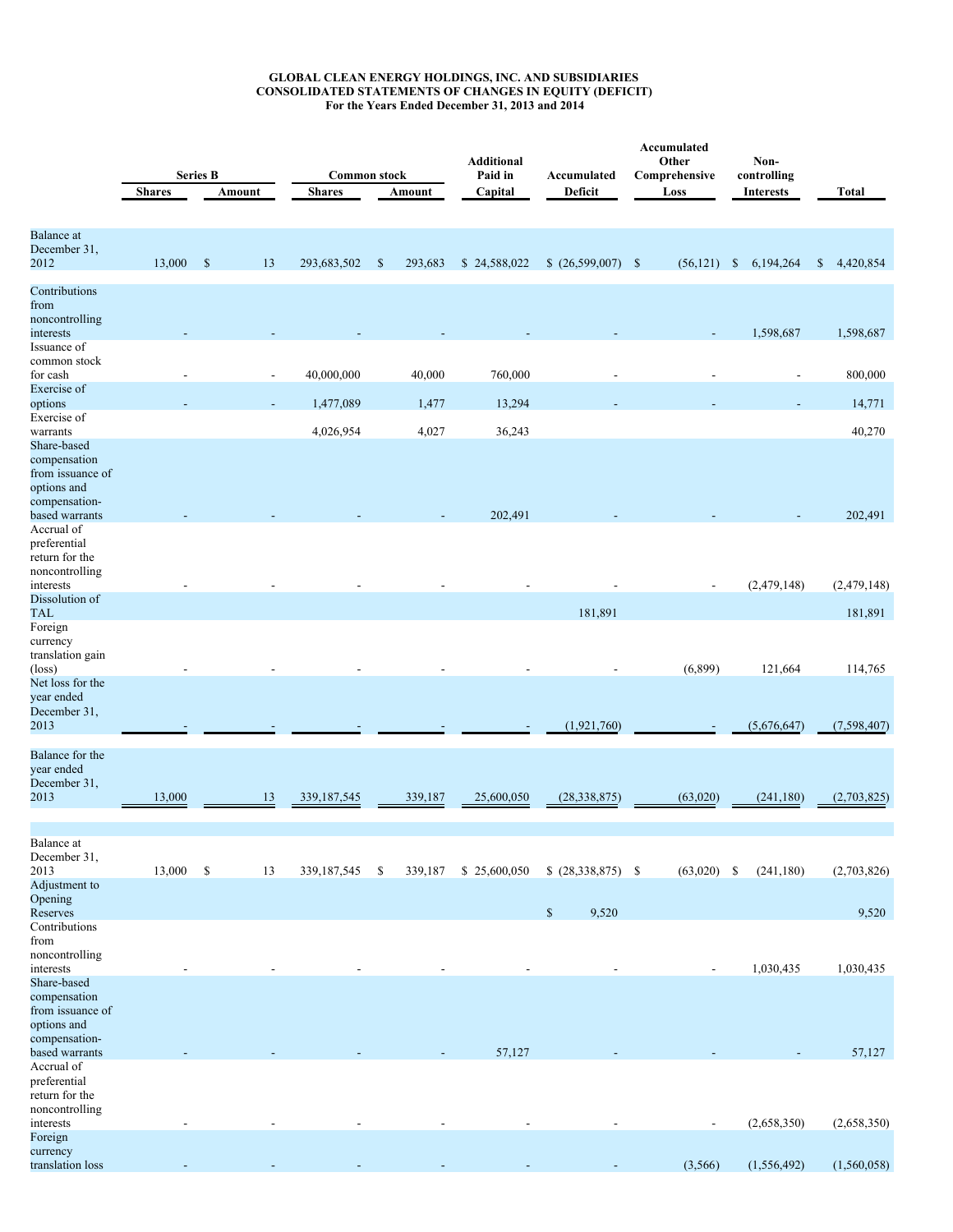| Net loss for the<br>year ended<br>December 31,<br>2014 |        |  |               |         |              | (616,748)      |           | (1,778,536) | (2,395,284) |
|--------------------------------------------------------|--------|--|---------------|---------|--------------|----------------|-----------|-------------|-------------|
| Balance for the<br>year ended<br>December 31,<br>2014  | 13,000 |  | 339, 187, 545 | 339,187 | \$25,657,177 | \$(28,946,103) | (66, 586) | (5,204,123) | (8,220,435) |

The accompanying notes are an integral part of these consolidated financial statements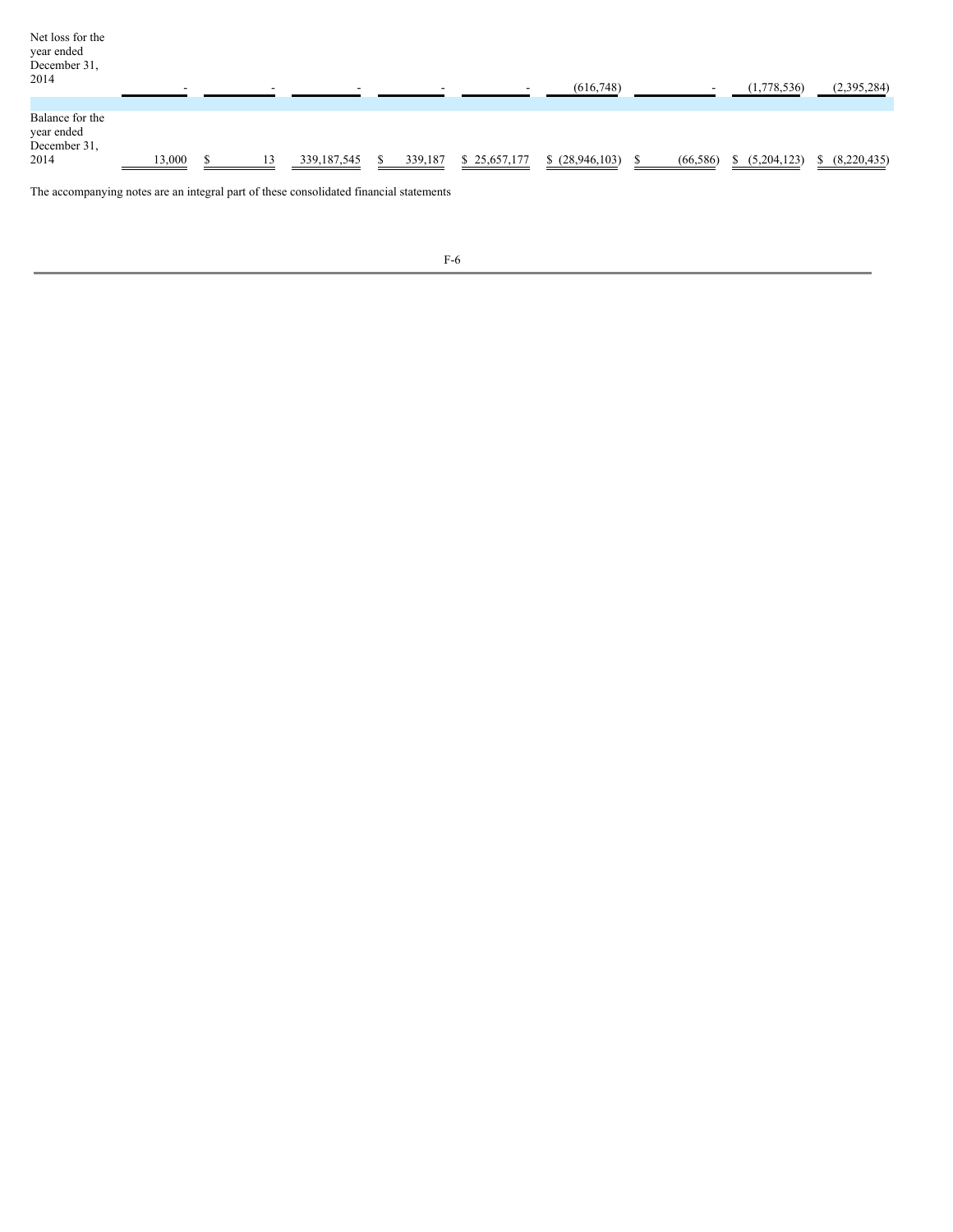### **GLOBAL CLEAN ENERGY HOLDINGS, INC. AND SUBSIDIARIES CONSOLIDATED STATEMENTS OF CASH FLOWS**

| 2014<br>2013<br><b>Operating Activities</b><br>\$<br>$(2,395,284)$ \$<br>(7,598,407)<br>Net loss<br>Adjustments to reconcile net loss to net cash used in operating activities:<br>Foreign currency transaction gain<br>1,612<br>Gain on settlement of liabilities<br>(62, 035)<br>(50, 138)<br>Share-based compensation<br>57,127<br>202,491<br>Write down of deferred growing cost<br>3,440,904<br>Write down of long lived assets<br>110,665<br>33,715<br>Gain on disposal of fixed assets<br>(23,957)<br>Loss on sale of investment held for sale<br>178,896<br>Depreciation and amortization<br>475,919<br>684,289<br>Changes in operating assets and liabilities:<br>Accounts receivable<br>(35,970)<br>(177, 791)<br>87,792<br>Inventory<br>77,877<br>Other current assets<br>46,652<br>123,041<br>Accounts payable and accrued expenses<br>965,903<br>1,522,101<br>Other noncurrent assets<br>7,968<br>(1,302)<br>Net Cash Used in Operating Activities<br>(660, 672)<br>(1,619,346)<br><b>Investing Activities</b><br>Plantation development costs<br>(432,759)<br>(881,221)<br>Purchase of property and equipment<br>(3,363)<br>(3,112)<br>Proceeds from sale of property and equipment<br>171,254<br>(436, 122)<br>Net Cash Used in Investing Activities<br>(713, 079)<br><b>Financing Activities</b><br>1,030,435<br>1,598,688<br>Proceeds from issuance of preferred membership in GCE Mexico I, LLC<br>Proceeds from convertible notes payable<br>130,000<br>Payments on capital leases and notes payable<br>(39,715)<br>(47,776)<br>Proceeds from exercise of options and warrants<br>55,041<br>1,120,720<br>1,605,953<br>Net Cash Provided by Financing Activities<br>(1,972)<br>1,424<br>Effect of exchange rate changes on cash<br>21,954<br>(725, 048)<br>Net change in Cash and Cash Equivalents<br><b>Cash and Cash Equivalents at Beginning of Period</b><br>216,531<br>941,579<br>\$<br>238,485<br>\$<br>216,531<br><b>Cash and Cash Equivalents at End of Period</b><br><b>Supplemental Disclosures of Cash Flow Information:</b><br>Cash paid for interest<br>\$<br>175,682<br>$\mathcal{S}$<br>9.603<br>\$<br>\$<br>Cash (received) / paid for income tax<br>1,029<br>(764)<br>Noncash Investing and Financing activities:<br>Accrual of return on noncontrolling interest<br>\$<br>2,658,350<br>2,479,148<br>\$<br>Settlement of accrued interest with the transfer of Fixed Assets<br>190,500<br>Acquisitions:<br>\$<br>\$<br>Intangible assets and equipment acquired<br>4,359,341<br>Inventory acquired<br>123,599<br>Other current assets assumed<br>260<br>$\overline{\phantom{a}}$<br>Other current liabilities assumed<br>(2,383,100)<br>\$<br>Net assets acquired<br>2,100,100<br>$\frac{1}{3}$<br>(1,300,000)<br>Notes payable issued<br>\$<br>(800,000)<br>Common stock issued |  | For the year ended<br>December 31, |  |  |  |
|---------------------------------------------------------------------------------------------------------------------------------------------------------------------------------------------------------------------------------------------------------------------------------------------------------------------------------------------------------------------------------------------------------------------------------------------------------------------------------------------------------------------------------------------------------------------------------------------------------------------------------------------------------------------------------------------------------------------------------------------------------------------------------------------------------------------------------------------------------------------------------------------------------------------------------------------------------------------------------------------------------------------------------------------------------------------------------------------------------------------------------------------------------------------------------------------------------------------------------------------------------------------------------------------------------------------------------------------------------------------------------------------------------------------------------------------------------------------------------------------------------------------------------------------------------------------------------------------------------------------------------------------------------------------------------------------------------------------------------------------------------------------------------------------------------------------------------------------------------------------------------------------------------------------------------------------------------------------------------------------------------------------------------------------------------------------------------------------------------------------------------------------------------------------------------------------------------------------------------------------------------------------------------------------------------------------------------------------------------------------------------------------------------------------------------------------------------------------------------------------------------------------------------------------------------------------------------------------------------------------------------------------------------------------------------------------------------------------------------------------------------------------------------------------------------------------|--|------------------------------------|--|--|--|
|                                                                                                                                                                                                                                                                                                                                                                                                                                                                                                                                                                                                                                                                                                                                                                                                                                                                                                                                                                                                                                                                                                                                                                                                                                                                                                                                                                                                                                                                                                                                                                                                                                                                                                                                                                                                                                                                                                                                                                                                                                                                                                                                                                                                                                                                                                                                                                                                                                                                                                                                                                                                                                                                                                                                                                                                                     |  |                                    |  |  |  |
|                                                                                                                                                                                                                                                                                                                                                                                                                                                                                                                                                                                                                                                                                                                                                                                                                                                                                                                                                                                                                                                                                                                                                                                                                                                                                                                                                                                                                                                                                                                                                                                                                                                                                                                                                                                                                                                                                                                                                                                                                                                                                                                                                                                                                                                                                                                                                                                                                                                                                                                                                                                                                                                                                                                                                                                                                     |  |                                    |  |  |  |
|                                                                                                                                                                                                                                                                                                                                                                                                                                                                                                                                                                                                                                                                                                                                                                                                                                                                                                                                                                                                                                                                                                                                                                                                                                                                                                                                                                                                                                                                                                                                                                                                                                                                                                                                                                                                                                                                                                                                                                                                                                                                                                                                                                                                                                                                                                                                                                                                                                                                                                                                                                                                                                                                                                                                                                                                                     |  |                                    |  |  |  |
|                                                                                                                                                                                                                                                                                                                                                                                                                                                                                                                                                                                                                                                                                                                                                                                                                                                                                                                                                                                                                                                                                                                                                                                                                                                                                                                                                                                                                                                                                                                                                                                                                                                                                                                                                                                                                                                                                                                                                                                                                                                                                                                                                                                                                                                                                                                                                                                                                                                                                                                                                                                                                                                                                                                                                                                                                     |  |                                    |  |  |  |
|                                                                                                                                                                                                                                                                                                                                                                                                                                                                                                                                                                                                                                                                                                                                                                                                                                                                                                                                                                                                                                                                                                                                                                                                                                                                                                                                                                                                                                                                                                                                                                                                                                                                                                                                                                                                                                                                                                                                                                                                                                                                                                                                                                                                                                                                                                                                                                                                                                                                                                                                                                                                                                                                                                                                                                                                                     |  |                                    |  |  |  |
|                                                                                                                                                                                                                                                                                                                                                                                                                                                                                                                                                                                                                                                                                                                                                                                                                                                                                                                                                                                                                                                                                                                                                                                                                                                                                                                                                                                                                                                                                                                                                                                                                                                                                                                                                                                                                                                                                                                                                                                                                                                                                                                                                                                                                                                                                                                                                                                                                                                                                                                                                                                                                                                                                                                                                                                                                     |  |                                    |  |  |  |
|                                                                                                                                                                                                                                                                                                                                                                                                                                                                                                                                                                                                                                                                                                                                                                                                                                                                                                                                                                                                                                                                                                                                                                                                                                                                                                                                                                                                                                                                                                                                                                                                                                                                                                                                                                                                                                                                                                                                                                                                                                                                                                                                                                                                                                                                                                                                                                                                                                                                                                                                                                                                                                                                                                                                                                                                                     |  |                                    |  |  |  |
|                                                                                                                                                                                                                                                                                                                                                                                                                                                                                                                                                                                                                                                                                                                                                                                                                                                                                                                                                                                                                                                                                                                                                                                                                                                                                                                                                                                                                                                                                                                                                                                                                                                                                                                                                                                                                                                                                                                                                                                                                                                                                                                                                                                                                                                                                                                                                                                                                                                                                                                                                                                                                                                                                                                                                                                                                     |  |                                    |  |  |  |
|                                                                                                                                                                                                                                                                                                                                                                                                                                                                                                                                                                                                                                                                                                                                                                                                                                                                                                                                                                                                                                                                                                                                                                                                                                                                                                                                                                                                                                                                                                                                                                                                                                                                                                                                                                                                                                                                                                                                                                                                                                                                                                                                                                                                                                                                                                                                                                                                                                                                                                                                                                                                                                                                                                                                                                                                                     |  |                                    |  |  |  |
|                                                                                                                                                                                                                                                                                                                                                                                                                                                                                                                                                                                                                                                                                                                                                                                                                                                                                                                                                                                                                                                                                                                                                                                                                                                                                                                                                                                                                                                                                                                                                                                                                                                                                                                                                                                                                                                                                                                                                                                                                                                                                                                                                                                                                                                                                                                                                                                                                                                                                                                                                                                                                                                                                                                                                                                                                     |  |                                    |  |  |  |
|                                                                                                                                                                                                                                                                                                                                                                                                                                                                                                                                                                                                                                                                                                                                                                                                                                                                                                                                                                                                                                                                                                                                                                                                                                                                                                                                                                                                                                                                                                                                                                                                                                                                                                                                                                                                                                                                                                                                                                                                                                                                                                                                                                                                                                                                                                                                                                                                                                                                                                                                                                                                                                                                                                                                                                                                                     |  |                                    |  |  |  |
|                                                                                                                                                                                                                                                                                                                                                                                                                                                                                                                                                                                                                                                                                                                                                                                                                                                                                                                                                                                                                                                                                                                                                                                                                                                                                                                                                                                                                                                                                                                                                                                                                                                                                                                                                                                                                                                                                                                                                                                                                                                                                                                                                                                                                                                                                                                                                                                                                                                                                                                                                                                                                                                                                                                                                                                                                     |  |                                    |  |  |  |
|                                                                                                                                                                                                                                                                                                                                                                                                                                                                                                                                                                                                                                                                                                                                                                                                                                                                                                                                                                                                                                                                                                                                                                                                                                                                                                                                                                                                                                                                                                                                                                                                                                                                                                                                                                                                                                                                                                                                                                                                                                                                                                                                                                                                                                                                                                                                                                                                                                                                                                                                                                                                                                                                                                                                                                                                                     |  |                                    |  |  |  |
|                                                                                                                                                                                                                                                                                                                                                                                                                                                                                                                                                                                                                                                                                                                                                                                                                                                                                                                                                                                                                                                                                                                                                                                                                                                                                                                                                                                                                                                                                                                                                                                                                                                                                                                                                                                                                                                                                                                                                                                                                                                                                                                                                                                                                                                                                                                                                                                                                                                                                                                                                                                                                                                                                                                                                                                                                     |  |                                    |  |  |  |
|                                                                                                                                                                                                                                                                                                                                                                                                                                                                                                                                                                                                                                                                                                                                                                                                                                                                                                                                                                                                                                                                                                                                                                                                                                                                                                                                                                                                                                                                                                                                                                                                                                                                                                                                                                                                                                                                                                                                                                                                                                                                                                                                                                                                                                                                                                                                                                                                                                                                                                                                                                                                                                                                                                                                                                                                                     |  |                                    |  |  |  |
|                                                                                                                                                                                                                                                                                                                                                                                                                                                                                                                                                                                                                                                                                                                                                                                                                                                                                                                                                                                                                                                                                                                                                                                                                                                                                                                                                                                                                                                                                                                                                                                                                                                                                                                                                                                                                                                                                                                                                                                                                                                                                                                                                                                                                                                                                                                                                                                                                                                                                                                                                                                                                                                                                                                                                                                                                     |  |                                    |  |  |  |
|                                                                                                                                                                                                                                                                                                                                                                                                                                                                                                                                                                                                                                                                                                                                                                                                                                                                                                                                                                                                                                                                                                                                                                                                                                                                                                                                                                                                                                                                                                                                                                                                                                                                                                                                                                                                                                                                                                                                                                                                                                                                                                                                                                                                                                                                                                                                                                                                                                                                                                                                                                                                                                                                                                                                                                                                                     |  |                                    |  |  |  |
|                                                                                                                                                                                                                                                                                                                                                                                                                                                                                                                                                                                                                                                                                                                                                                                                                                                                                                                                                                                                                                                                                                                                                                                                                                                                                                                                                                                                                                                                                                                                                                                                                                                                                                                                                                                                                                                                                                                                                                                                                                                                                                                                                                                                                                                                                                                                                                                                                                                                                                                                                                                                                                                                                                                                                                                                                     |  |                                    |  |  |  |
|                                                                                                                                                                                                                                                                                                                                                                                                                                                                                                                                                                                                                                                                                                                                                                                                                                                                                                                                                                                                                                                                                                                                                                                                                                                                                                                                                                                                                                                                                                                                                                                                                                                                                                                                                                                                                                                                                                                                                                                                                                                                                                                                                                                                                                                                                                                                                                                                                                                                                                                                                                                                                                                                                                                                                                                                                     |  |                                    |  |  |  |
|                                                                                                                                                                                                                                                                                                                                                                                                                                                                                                                                                                                                                                                                                                                                                                                                                                                                                                                                                                                                                                                                                                                                                                                                                                                                                                                                                                                                                                                                                                                                                                                                                                                                                                                                                                                                                                                                                                                                                                                                                                                                                                                                                                                                                                                                                                                                                                                                                                                                                                                                                                                                                                                                                                                                                                                                                     |  |                                    |  |  |  |
|                                                                                                                                                                                                                                                                                                                                                                                                                                                                                                                                                                                                                                                                                                                                                                                                                                                                                                                                                                                                                                                                                                                                                                                                                                                                                                                                                                                                                                                                                                                                                                                                                                                                                                                                                                                                                                                                                                                                                                                                                                                                                                                                                                                                                                                                                                                                                                                                                                                                                                                                                                                                                                                                                                                                                                                                                     |  |                                    |  |  |  |
|                                                                                                                                                                                                                                                                                                                                                                                                                                                                                                                                                                                                                                                                                                                                                                                                                                                                                                                                                                                                                                                                                                                                                                                                                                                                                                                                                                                                                                                                                                                                                                                                                                                                                                                                                                                                                                                                                                                                                                                                                                                                                                                                                                                                                                                                                                                                                                                                                                                                                                                                                                                                                                                                                                                                                                                                                     |  |                                    |  |  |  |
|                                                                                                                                                                                                                                                                                                                                                                                                                                                                                                                                                                                                                                                                                                                                                                                                                                                                                                                                                                                                                                                                                                                                                                                                                                                                                                                                                                                                                                                                                                                                                                                                                                                                                                                                                                                                                                                                                                                                                                                                                                                                                                                                                                                                                                                                                                                                                                                                                                                                                                                                                                                                                                                                                                                                                                                                                     |  |                                    |  |  |  |
|                                                                                                                                                                                                                                                                                                                                                                                                                                                                                                                                                                                                                                                                                                                                                                                                                                                                                                                                                                                                                                                                                                                                                                                                                                                                                                                                                                                                                                                                                                                                                                                                                                                                                                                                                                                                                                                                                                                                                                                                                                                                                                                                                                                                                                                                                                                                                                                                                                                                                                                                                                                                                                                                                                                                                                                                                     |  |                                    |  |  |  |
|                                                                                                                                                                                                                                                                                                                                                                                                                                                                                                                                                                                                                                                                                                                                                                                                                                                                                                                                                                                                                                                                                                                                                                                                                                                                                                                                                                                                                                                                                                                                                                                                                                                                                                                                                                                                                                                                                                                                                                                                                                                                                                                                                                                                                                                                                                                                                                                                                                                                                                                                                                                                                                                                                                                                                                                                                     |  |                                    |  |  |  |
|                                                                                                                                                                                                                                                                                                                                                                                                                                                                                                                                                                                                                                                                                                                                                                                                                                                                                                                                                                                                                                                                                                                                                                                                                                                                                                                                                                                                                                                                                                                                                                                                                                                                                                                                                                                                                                                                                                                                                                                                                                                                                                                                                                                                                                                                                                                                                                                                                                                                                                                                                                                                                                                                                                                                                                                                                     |  |                                    |  |  |  |
|                                                                                                                                                                                                                                                                                                                                                                                                                                                                                                                                                                                                                                                                                                                                                                                                                                                                                                                                                                                                                                                                                                                                                                                                                                                                                                                                                                                                                                                                                                                                                                                                                                                                                                                                                                                                                                                                                                                                                                                                                                                                                                                                                                                                                                                                                                                                                                                                                                                                                                                                                                                                                                                                                                                                                                                                                     |  |                                    |  |  |  |
|                                                                                                                                                                                                                                                                                                                                                                                                                                                                                                                                                                                                                                                                                                                                                                                                                                                                                                                                                                                                                                                                                                                                                                                                                                                                                                                                                                                                                                                                                                                                                                                                                                                                                                                                                                                                                                                                                                                                                                                                                                                                                                                                                                                                                                                                                                                                                                                                                                                                                                                                                                                                                                                                                                                                                                                                                     |  |                                    |  |  |  |
|                                                                                                                                                                                                                                                                                                                                                                                                                                                                                                                                                                                                                                                                                                                                                                                                                                                                                                                                                                                                                                                                                                                                                                                                                                                                                                                                                                                                                                                                                                                                                                                                                                                                                                                                                                                                                                                                                                                                                                                                                                                                                                                                                                                                                                                                                                                                                                                                                                                                                                                                                                                                                                                                                                                                                                                                                     |  |                                    |  |  |  |
|                                                                                                                                                                                                                                                                                                                                                                                                                                                                                                                                                                                                                                                                                                                                                                                                                                                                                                                                                                                                                                                                                                                                                                                                                                                                                                                                                                                                                                                                                                                                                                                                                                                                                                                                                                                                                                                                                                                                                                                                                                                                                                                                                                                                                                                                                                                                                                                                                                                                                                                                                                                                                                                                                                                                                                                                                     |  |                                    |  |  |  |
|                                                                                                                                                                                                                                                                                                                                                                                                                                                                                                                                                                                                                                                                                                                                                                                                                                                                                                                                                                                                                                                                                                                                                                                                                                                                                                                                                                                                                                                                                                                                                                                                                                                                                                                                                                                                                                                                                                                                                                                                                                                                                                                                                                                                                                                                                                                                                                                                                                                                                                                                                                                                                                                                                                                                                                                                                     |  |                                    |  |  |  |
|                                                                                                                                                                                                                                                                                                                                                                                                                                                                                                                                                                                                                                                                                                                                                                                                                                                                                                                                                                                                                                                                                                                                                                                                                                                                                                                                                                                                                                                                                                                                                                                                                                                                                                                                                                                                                                                                                                                                                                                                                                                                                                                                                                                                                                                                                                                                                                                                                                                                                                                                                                                                                                                                                                                                                                                                                     |  |                                    |  |  |  |
|                                                                                                                                                                                                                                                                                                                                                                                                                                                                                                                                                                                                                                                                                                                                                                                                                                                                                                                                                                                                                                                                                                                                                                                                                                                                                                                                                                                                                                                                                                                                                                                                                                                                                                                                                                                                                                                                                                                                                                                                                                                                                                                                                                                                                                                                                                                                                                                                                                                                                                                                                                                                                                                                                                                                                                                                                     |  |                                    |  |  |  |
|                                                                                                                                                                                                                                                                                                                                                                                                                                                                                                                                                                                                                                                                                                                                                                                                                                                                                                                                                                                                                                                                                                                                                                                                                                                                                                                                                                                                                                                                                                                                                                                                                                                                                                                                                                                                                                                                                                                                                                                                                                                                                                                                                                                                                                                                                                                                                                                                                                                                                                                                                                                                                                                                                                                                                                                                                     |  |                                    |  |  |  |
|                                                                                                                                                                                                                                                                                                                                                                                                                                                                                                                                                                                                                                                                                                                                                                                                                                                                                                                                                                                                                                                                                                                                                                                                                                                                                                                                                                                                                                                                                                                                                                                                                                                                                                                                                                                                                                                                                                                                                                                                                                                                                                                                                                                                                                                                                                                                                                                                                                                                                                                                                                                                                                                                                                                                                                                                                     |  |                                    |  |  |  |
|                                                                                                                                                                                                                                                                                                                                                                                                                                                                                                                                                                                                                                                                                                                                                                                                                                                                                                                                                                                                                                                                                                                                                                                                                                                                                                                                                                                                                                                                                                                                                                                                                                                                                                                                                                                                                                                                                                                                                                                                                                                                                                                                                                                                                                                                                                                                                                                                                                                                                                                                                                                                                                                                                                                                                                                                                     |  |                                    |  |  |  |
|                                                                                                                                                                                                                                                                                                                                                                                                                                                                                                                                                                                                                                                                                                                                                                                                                                                                                                                                                                                                                                                                                                                                                                                                                                                                                                                                                                                                                                                                                                                                                                                                                                                                                                                                                                                                                                                                                                                                                                                                                                                                                                                                                                                                                                                                                                                                                                                                                                                                                                                                                                                                                                                                                                                                                                                                                     |  |                                    |  |  |  |
|                                                                                                                                                                                                                                                                                                                                                                                                                                                                                                                                                                                                                                                                                                                                                                                                                                                                                                                                                                                                                                                                                                                                                                                                                                                                                                                                                                                                                                                                                                                                                                                                                                                                                                                                                                                                                                                                                                                                                                                                                                                                                                                                                                                                                                                                                                                                                                                                                                                                                                                                                                                                                                                                                                                                                                                                                     |  |                                    |  |  |  |
|                                                                                                                                                                                                                                                                                                                                                                                                                                                                                                                                                                                                                                                                                                                                                                                                                                                                                                                                                                                                                                                                                                                                                                                                                                                                                                                                                                                                                                                                                                                                                                                                                                                                                                                                                                                                                                                                                                                                                                                                                                                                                                                                                                                                                                                                                                                                                                                                                                                                                                                                                                                                                                                                                                                                                                                                                     |  |                                    |  |  |  |
|                                                                                                                                                                                                                                                                                                                                                                                                                                                                                                                                                                                                                                                                                                                                                                                                                                                                                                                                                                                                                                                                                                                                                                                                                                                                                                                                                                                                                                                                                                                                                                                                                                                                                                                                                                                                                                                                                                                                                                                                                                                                                                                                                                                                                                                                                                                                                                                                                                                                                                                                                                                                                                                                                                                                                                                                                     |  |                                    |  |  |  |
|                                                                                                                                                                                                                                                                                                                                                                                                                                                                                                                                                                                                                                                                                                                                                                                                                                                                                                                                                                                                                                                                                                                                                                                                                                                                                                                                                                                                                                                                                                                                                                                                                                                                                                                                                                                                                                                                                                                                                                                                                                                                                                                                                                                                                                                                                                                                                                                                                                                                                                                                                                                                                                                                                                                                                                                                                     |  |                                    |  |  |  |
|                                                                                                                                                                                                                                                                                                                                                                                                                                                                                                                                                                                                                                                                                                                                                                                                                                                                                                                                                                                                                                                                                                                                                                                                                                                                                                                                                                                                                                                                                                                                                                                                                                                                                                                                                                                                                                                                                                                                                                                                                                                                                                                                                                                                                                                                                                                                                                                                                                                                                                                                                                                                                                                                                                                                                                                                                     |  |                                    |  |  |  |
|                                                                                                                                                                                                                                                                                                                                                                                                                                                                                                                                                                                                                                                                                                                                                                                                                                                                                                                                                                                                                                                                                                                                                                                                                                                                                                                                                                                                                                                                                                                                                                                                                                                                                                                                                                                                                                                                                                                                                                                                                                                                                                                                                                                                                                                                                                                                                                                                                                                                                                                                                                                                                                                                                                                                                                                                                     |  |                                    |  |  |  |
|                                                                                                                                                                                                                                                                                                                                                                                                                                                                                                                                                                                                                                                                                                                                                                                                                                                                                                                                                                                                                                                                                                                                                                                                                                                                                                                                                                                                                                                                                                                                                                                                                                                                                                                                                                                                                                                                                                                                                                                                                                                                                                                                                                                                                                                                                                                                                                                                                                                                                                                                                                                                                                                                                                                                                                                                                     |  |                                    |  |  |  |
|                                                                                                                                                                                                                                                                                                                                                                                                                                                                                                                                                                                                                                                                                                                                                                                                                                                                                                                                                                                                                                                                                                                                                                                                                                                                                                                                                                                                                                                                                                                                                                                                                                                                                                                                                                                                                                                                                                                                                                                                                                                                                                                                                                                                                                                                                                                                                                                                                                                                                                                                                                                                                                                                                                                                                                                                                     |  |                                    |  |  |  |
|                                                                                                                                                                                                                                                                                                                                                                                                                                                                                                                                                                                                                                                                                                                                                                                                                                                                                                                                                                                                                                                                                                                                                                                                                                                                                                                                                                                                                                                                                                                                                                                                                                                                                                                                                                                                                                                                                                                                                                                                                                                                                                                                                                                                                                                                                                                                                                                                                                                                                                                                                                                                                                                                                                                                                                                                                     |  |                                    |  |  |  |
|                                                                                                                                                                                                                                                                                                                                                                                                                                                                                                                                                                                                                                                                                                                                                                                                                                                                                                                                                                                                                                                                                                                                                                                                                                                                                                                                                                                                                                                                                                                                                                                                                                                                                                                                                                                                                                                                                                                                                                                                                                                                                                                                                                                                                                                                                                                                                                                                                                                                                                                                                                                                                                                                                                                                                                                                                     |  |                                    |  |  |  |
|                                                                                                                                                                                                                                                                                                                                                                                                                                                                                                                                                                                                                                                                                                                                                                                                                                                                                                                                                                                                                                                                                                                                                                                                                                                                                                                                                                                                                                                                                                                                                                                                                                                                                                                                                                                                                                                                                                                                                                                                                                                                                                                                                                                                                                                                                                                                                                                                                                                                                                                                                                                                                                                                                                                                                                                                                     |  |                                    |  |  |  |
|                                                                                                                                                                                                                                                                                                                                                                                                                                                                                                                                                                                                                                                                                                                                                                                                                                                                                                                                                                                                                                                                                                                                                                                                                                                                                                                                                                                                                                                                                                                                                                                                                                                                                                                                                                                                                                                                                                                                                                                                                                                                                                                                                                                                                                                                                                                                                                                                                                                                                                                                                                                                                                                                                                                                                                                                                     |  |                                    |  |  |  |
|                                                                                                                                                                                                                                                                                                                                                                                                                                                                                                                                                                                                                                                                                                                                                                                                                                                                                                                                                                                                                                                                                                                                                                                                                                                                                                                                                                                                                                                                                                                                                                                                                                                                                                                                                                                                                                                                                                                                                                                                                                                                                                                                                                                                                                                                                                                                                                                                                                                                                                                                                                                                                                                                                                                                                                                                                     |  |                                    |  |  |  |

The accompanying notes are an integral part of these consolidated financial statements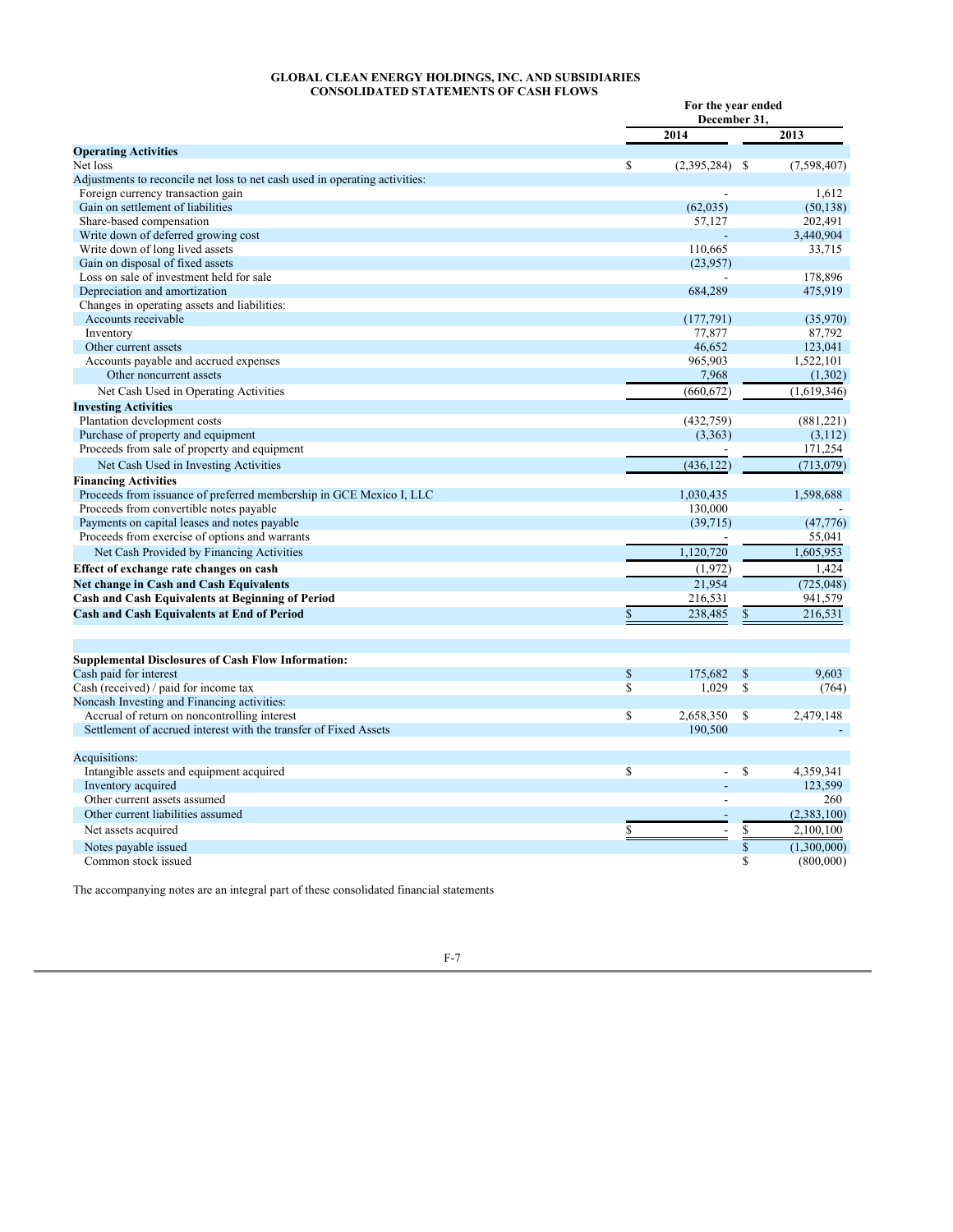### **Note 1 – History and Basis of Presentation**

# *History*

Global Clean Energy Holdings, Inc.(the "Company") is a U.S.-based, multi-national, energy agri-business focused on the development of non-food based bio-feedstocks.

The Company was originally incorporated under the laws of the State of Utah on November 20, 1991. On July 19, 2010, the reincorporation of the company from a Utah corporation to a Delaware corporation was completed, as approved by shareholders.

## *Principles of Consolidation*

The condensed consolidated financial statements include the accounts of Global Clean Energy Holdings, Inc., its subsidiaries, and the variable interest entities of GCE Mexico I, LLC a Delaware limited liability company ("GCE Mexico"), and its Mexican subsidiaries (Asideros, Asideros 2 and Asideros 3). All significant intercompany transactions have been eliminated in consolidation.

Generally accepted accounting principles require that if an entity is the primary beneficiary of a variable interest entity (VIE), the entity should consolidate the assets, liabilities and results of operations of the VIE in its consolidated financial statements. Global Clean Energy Holdings, Inc. considers itself to be the primary beneficiary of GCE Mexico, and it's Mexican subsidiaries, and accordingly, has consolidated these entities since their formation beginning in April 2008, with the equity interests of the unaffiliated investors in GCE Mexico presented as Noncontrolling Interests in the accompanying consolidated financial statements.

Under ASC 810-10 the Primary Beneficiary is the party that has both of the following:

1. The power to make decisions regarding the activities that most significantly impact the success of the VIE, and

2. The obligation to absorb losses or rights to receive benefits of the entity that could potentially be significant to the VIE.

When multiple parties make decisions over different activities of the entity, only the party with power to direct the activities that most significantly impacts the entity's economic performance will have satisfied the first condition. Global Clean Energy Holdings, Inc. has the power to direct the most significant activities of GCE Mexico and its subsidiaries, as these rights were specifically granted to Global Clean Energy Holdings, Inc. under the GCE Mexico's Operating Agreement (the "LLC Agreement").

Global Clean Energy Holdings, Inc. satisfies the second condition because as owner of a 50.5% profits interest, Global Clean Energy Holdings, Inc. is expected to receive the benefits or the largest amounts of profits allocated by GCE Mexico. The partners' right to receive a preferred return on their investment does not qualify as a "right to receive residual returns" of GCE Mexico.

The guidance also states that "in a multi-tiered legal-entity structure, a reporting entity should generally begin its evaluation at the lowest-level entity. Each entity within the structure should then be evaluated on a consolidated basis. The attributes and variable interests of the underlying consolidated entities become those of the parent company upon consolidation".

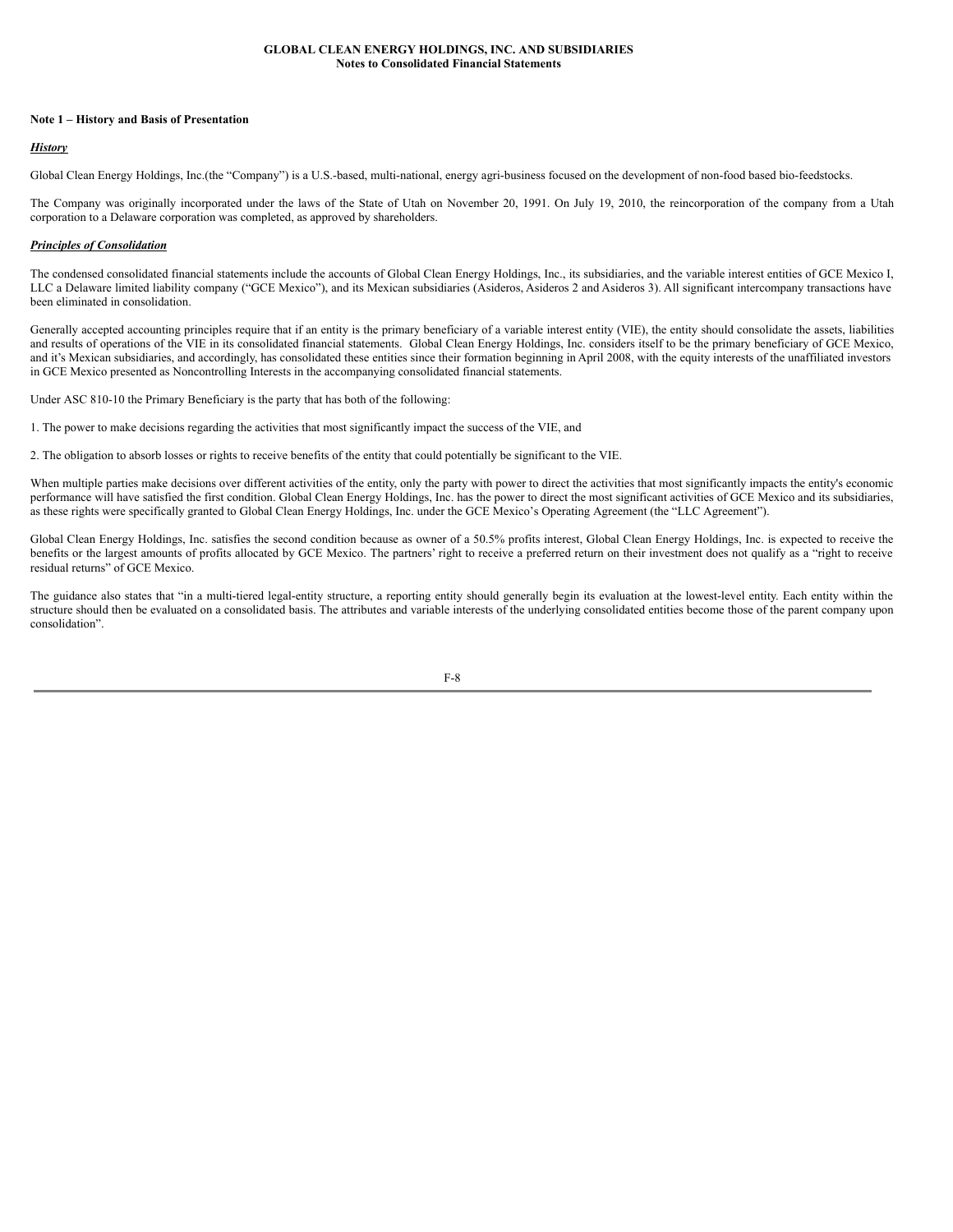GCE Mexico holds, directly, 99% of the voting interest in the subsidiaries pursuant to the Agency Agreement. GCEH's rights as Manager of GCE Mexico and as the sole Director of the subsidiaries enables GCEH to conclude that these powers, together with the 50% membership interest in GCE Mexico, gives Global Clean Energy Holdings, Inc. a controlling financial interest and therefore is the primary beneficiary.

### **GCE MEXICO, LLC. AND SUBSIDIARIES CONSOLIDATED BALANCE SHEETS**

|                                              | December 31,<br>2014 | December 31,<br>2013 |
|----------------------------------------------|----------------------|----------------------|
| <b>ASSETS</b>                                |                      |                      |
| <b>CURRENT ASSETS (1)</b>                    | 86,979               | 363,358              |
| PROPERTY AND EQUIPMENT, NET                  | 13,377,936           | 14,720,296           |
| <b>OTHER NONCURRENT ASSETS</b>               | 3,118                | 3,522                |
|                                              |                      |                      |
| <b>TOTAL ASSETS</b>                          | 13,468,033           | 15,087,176           |
|                                              |                      |                      |
| <b>LIABILITIES AND STOCKHOLDERS' DEFICIT</b> |                      |                      |
|                                              |                      |                      |
| <b>CURRENT LIABILITIES</b>                   | 281,369              | 1,008,651            |
| <b>LONG-TERM LIABILITIES</b>                 | 19,124,134           | 15,620,765           |
|                                              |                      |                      |
| <b>TOTAL LIABILITIES</b>                     | 19,405,503           | 16,629,416           |

(1) Includes cash of \$86,979 and \$363,358 at December 31, 2014 and 2013, respectively, which is included in the Company's consolidated financial statements, but is used only for the operations of GCE Mexico.

In March 2013, the Company acquired 100% of all of the outstanding membership interests of Sustainable Oils, LLC, a Delaware limited liability company. Accordingly, the consolidated financial statements for periods after that acquisition include the assets, liabilities and results of operations of that entity.

### *Accounting for Agricultural Operations*

All costs incurred until the actual planting of the Jatropha Curcas plant are capitalized as plantation development costs, and are included in "Property and Equipment" on the balance sheet. Plantation development costs are being accumulated in the balance sheet during the development period and are accounted for in accordance with accounting standards for Agricultural Producers and Agricultural Cooperatives. The direct costs associated with each farm and the production of the Jatropha revenue streams have been deferred and accumulated as a noncurrent asset, "Deferred Growing Costs", on the balance sheet. These costs will be recognized as a Cost of Good Sold in the period the revenue is recognized. In 2013, the balance of the Deferred Growing Costs related to our first Jatropha farm in Mexico and were written off. The trees in certain areas were not expected to produce enough yield or generate enough future revenues to offset the capital expended in a reasonable period of time and, accordingly, an impairment charge was recorded. Other general costs without expected future benefits are expensed when incurred.

# *Cash and Cash Equivalents*

For purposes of the statement of cash flows, the Company considers all highly liquid debt instruments with original maturities of three months or less to be cash equivalents.

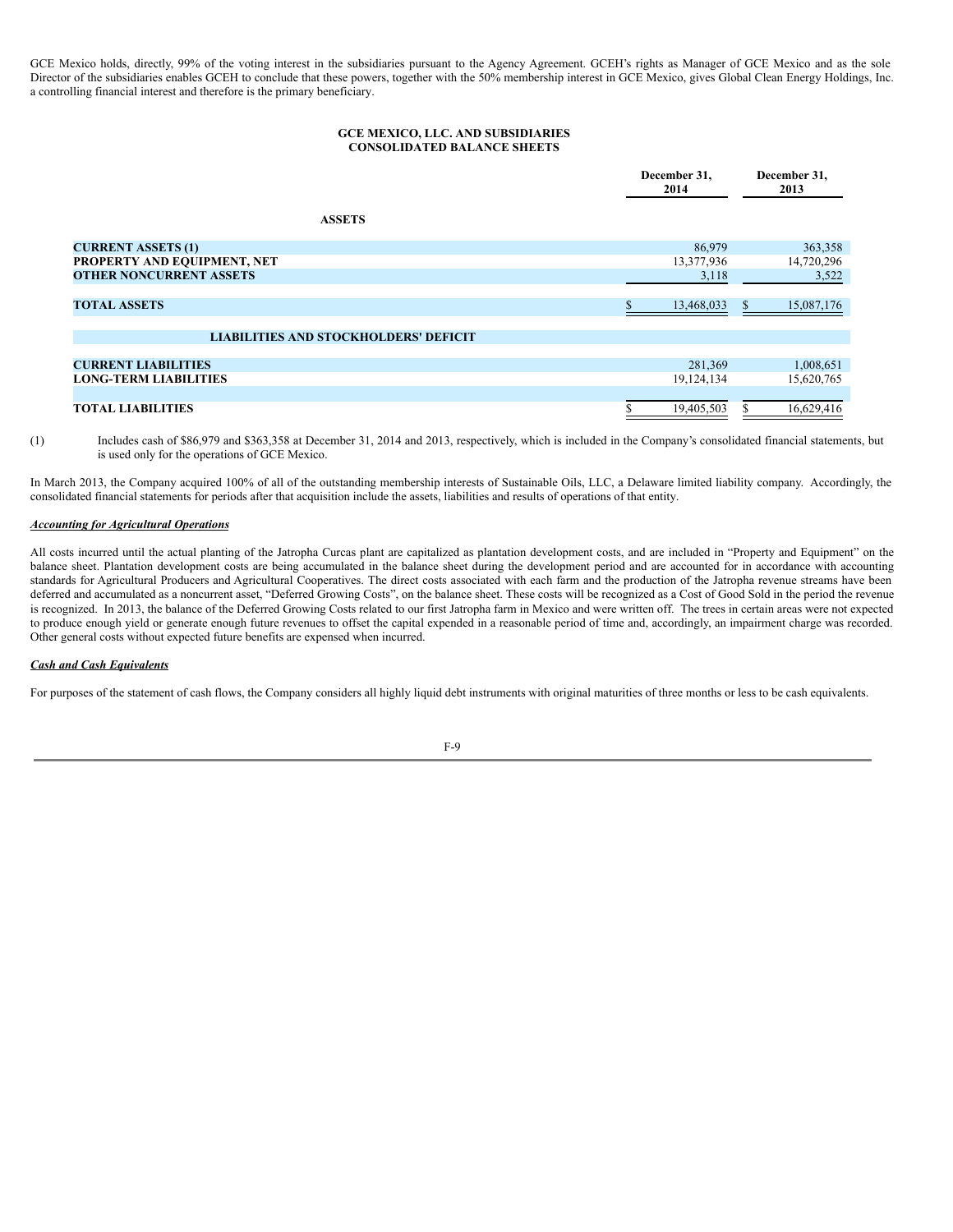#### *Inventory*

The Company uses the FIFO valuation method for its inventories. The Company records no inventories above their acquisition costs. There was no losses related to the valuation of inventory during the years ended December 31, 2014 and 2013.

#### *Concentration of Credit Risk*

At December 31, 2014 and 2013, the Company had no cash and cash equivalents in the United States or Mexico in excess of federally-insured limits. The Company has maintained its cash balances at what management considers to be high credit-quality financial institutions.

#### *Accounts Receivable*

The Company extends credit to its customers based on credit evaluations of such customers. The Company does not obtain collateral to secure its accounts receivable. The Company evaluates its accounts receivable on a regular basis for collectability and provides for an allowance for potential credit losses as deemed necessary. At December 31, 2014 and 2013, the Company determined that no allowance for doubtful accounts was necessary.

For the years ended December 31, 2014 and 2013, one customer accounted for approximately 99% and 84% of total revenues, respectively.

At December 31, 2014 and 2013, one customer accounted for approximately 98% and 100 % of total accounts receivable, respectively.

#### *Property and Equipment*

Substantially all property and equipment relate to plantation costs and related equipment to cultivate the*Jatropha Curcas* plant. Property and equipment are stated at cost. Depreciation of office equipment is computed using the straight-line method over estimated useful lives of 3 to 5 years. Plantation equipment is depreciated using the straightline method over estimated useful lives of 5 to 15 years. Depreciation of plantation equipment has been capitalized as part of plantation development costs through the date that the plantation becomes commercially productive. Plantation development costs have been accumulated in the balance sheet during the development period and are being accounted for in accordance with generally accepted accounting principles for agricultural producers and agricultural cooperatives. The initial plantations were deemed to be commercially productive on October 1, 2009, at which date the Company commenced the depreciation of plantation development costs over estimated useful lives of 10 to 35 years, depending on the nature of the development. Developments and other improvements with indefinite lives are capitalized and not depreciated. Other developments that have a limited life and intermediate-life plants that have growth and production cycles of more than one year are depreciated over their respective lives once they are placed in service. During 2014, the Company had land, plantation development costs, and plantation equipment located in Mexico and the Dominican Republic

Except for costs incurred during the development period of the plantation, normal maintenance and repair items are charged to costs and expensed as incurred. During the development period, maintenance, repairs, and depreciation of plantation equipment have been capitalized as part of the plantation development costs. The cost and accumulated depreciation of property and equipment sold or otherwise retired are removed from the accounts and gain or loss on disposition is reflected in results of operations.

*Impairment of Long-Lived Assets* - Long-lived assets are reviewed for impairment whenever events or changes in circumstances indicate that the carrying amount of an asset may not be recoverable. Recoverability of assets to be held and used is measured by comparison of the carrying amount of an asset to future net cash flows expected to be generated by the asset. If such assets are considered to be impaired, the impairment to be recognized is measured by the amount that the carrying amount of the assets exceeds the fair value of the assets. At December 31, 2014, the Company reviewed its long-lived assets and determined there was no related impairment.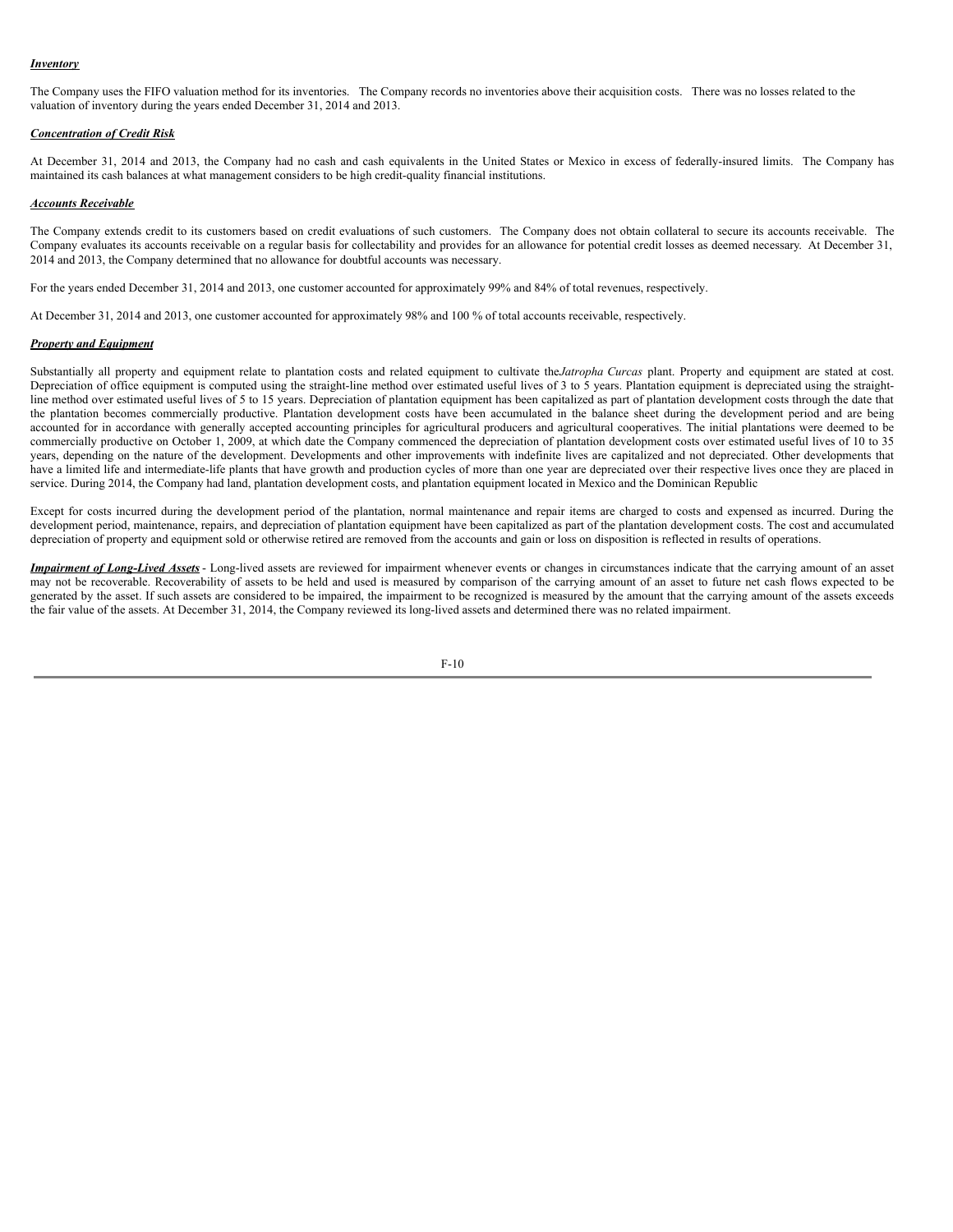# *Income Taxes*

The Company utilizes the liability method of accounting for income taxes. Under the liability method, deferred tax assets and liabilities are determined based on differences between financial reporting and tax bases of assets and liabilities and the carryforward of operating losses and tax credits, and are measured using the enacted tax rates and laws that will be in effect when the differences are expected to reverse. A valuation allowance against deferred tax assets is recorded when it is more likely than not that such tax benefits will not be realized. Assets and liabilities are established for uncertain tax positions taken or positions expected to be taken in income tax returns when such positions are judged to not meet the "more-likely-than-not" threshold based on the technical merits of the positions. Estimated interest and penalties related to uncertain tax positions are included as a component of general and administrative expense.

#### *Income/Loss per Common Share*

Income/Loss per share amounts are computed by dividing income or loss applicable to the common shareholders of the Company by the weighted-average number of common shares outstanding during each period. Diluted income or loss per share amounts are computed assuming the issuance of common stock for potentially dilutive common stock equivalents. The number of dilutive warrants and options is computed using the treasury stock method, whereby the dilutive effect is reduced by the number of treasury shares the Company could purchase with the proceeds from exercises of warrants and options.

The following instruments are currently antidilutive and have been excluded from the calculations of diluted income or loss per share at December 31, 2014, as follows:

|                                               | December 31. |             |
|-----------------------------------------------|--------------|-------------|
|                                               | 2014         | 2013        |
|                                               |              |             |
| Convertible notes                             | 18,900,000   | 18,900,000  |
| Convertible preferred stock - Series B        | 11,818,181   | 11,818,181  |
| Warrants                                      | 3,083,332    | 24,585,662  |
| Compensation-based stock options and warrants | 64,945,311   | 69,208,483  |
|                                               | 98,746,824   | 124,512,326 |

#### *Revenue Recognition*

Revenue is recognized when all of the following criteria are met: persuasive evidence of an arrangement exists; delivery has occurred or services have been rendered; the seller's price to the buyer is fixed or determinable; collectability is reasonably assured; and title and the risks and rewards of ownership have transferred to the buyer. Value added taxes collected on revenue transactions are excluded from revenue and are included in accounts payable until remittance to the taxation authority.

Jatropha and Camelina biofuel revenue - The Company's long-term primary source of revenue currently is expected to be be the sale of seeds from elite lines of Jatropha and/or Camelina used for propagation and the sale of Jatropha oil and biomass in the form of charcoal and/or animal feed. Revenue will be recognized net of sales or value added taxes and upon transfer of significant risks and rewards of ownership to the buyer. Revenue is not recognized when there are significant uncertainties regarding recovery of the consideration due, associated costs or the possible return of goods. For the year ended December 31, 2014, the Company had no significant Jatropha or Camelina biofuel revenue.

$$
F-1\,1
$$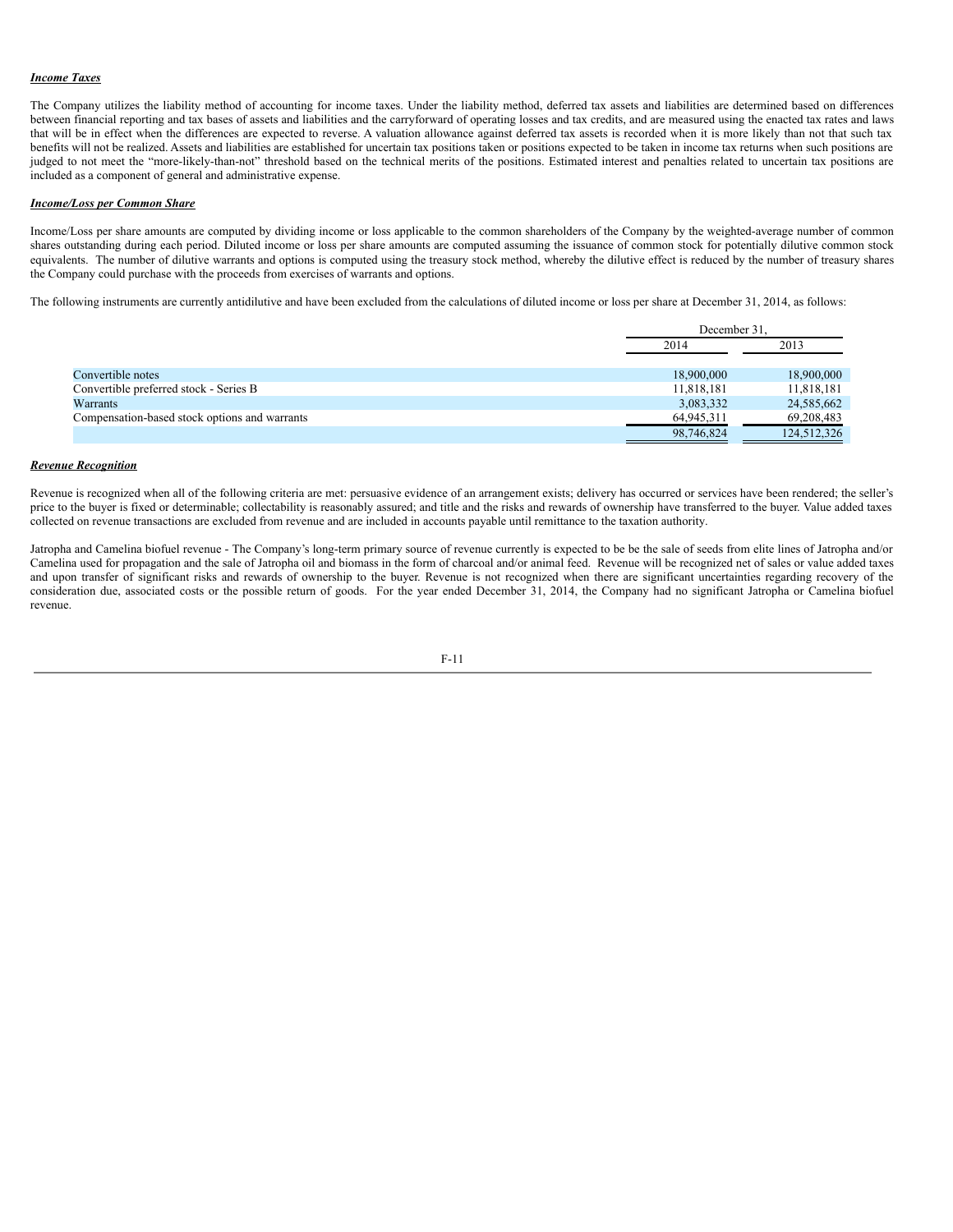Advisory services revenue - The Company provides development and management services to other companies regarding their bio-fuels and/or feedstock-Jatropha development operations, on a fee for services basis. The advisory services revenue is recognized upon completion of the work in accordance with each advisory contract.

Agricultural subsidies revenue - the Company receives agricultural subsidies from the Mexican government to supplement the farm development and planting of new trees. Due to the uncertainty of these payments, the revenue is recognized when the payments are received. We recognize these funds as revenue due to these payments being disbursed to supplement the Company's income and not as direct payments for any specified farming expense.

#### *Fair Value of Financial Instruments*

The carrying amounts reported in the consolidated balance sheets for accounts receivable and payable approximate fair value because of the immediate or short-term maturity of these financial instruments. The carrying amounts reported for the various notes payable and the mortgage note payable approximate fair value because the underlying instruments are at interest rates which approximate current market rates. See note 11 for additional information regarding assets measured at fair value on a nonrecurring basis.

#### *Estimates*

Management uses estimates and assumptions in preparing financial statements. Those estimates and assumptions affect the reported amounts of assets and liabilities, the disclosure of contingent assets and liabilities, and reported revenues and expenses. Significant estimates used in preparing these financial statements include a) those assumed in determining the valuation of common stock, warrants, and stock options, b) estimated useful lives and recoverability of plantation equipment and plantation development costs, and c) undiscounted future cash flows for purpose of evaluating possible impairment of long lived assets. It is at least reasonably possible that the significant estimates used will change within the next year.

#### *Foreign Currency*

During 2014, the Company had operations located in the United States, Mexico and Dominican Republic. For these foreign operations, the functional currency is the local country's currency. Consequently, revenues and expenses of operations outside the United States of America are translated into U.S. dollars using weighted average exchange rates, while assets and liabilities of operations outside the United States of America are translated into U.S. dollars using exchange rates at the balance sheet date. The effects of foreign currency translation adjustments are included in equity (deficit) as a component of accumulated other comprehensive loss in the accompanying consolidated financial statements. Foreign currency transaction adjustments are included in other income (expense) in the Company's results of operations.

The Company has not entered into derivative instruments to offset the impact of foreign currency fluctuations.

#### *Stock Based Compensation*

The Company recognizes compensation expense for stock-based awards expected to vest on a straight-line basis over the requisite service period of the award based on their grant date fair value. The Company estimates the fair value of stock options using a Black-Scholes option pricing model which requires management to make estimates for certain assumptions regarding risk-free interest rate, expected life of options, expected volatility of stock and expected dividend yield of stock. The Company recorded stock based compensation expense related to equity instruments granted as general and administrative expenses in the accompanying consolidated statements of operations.

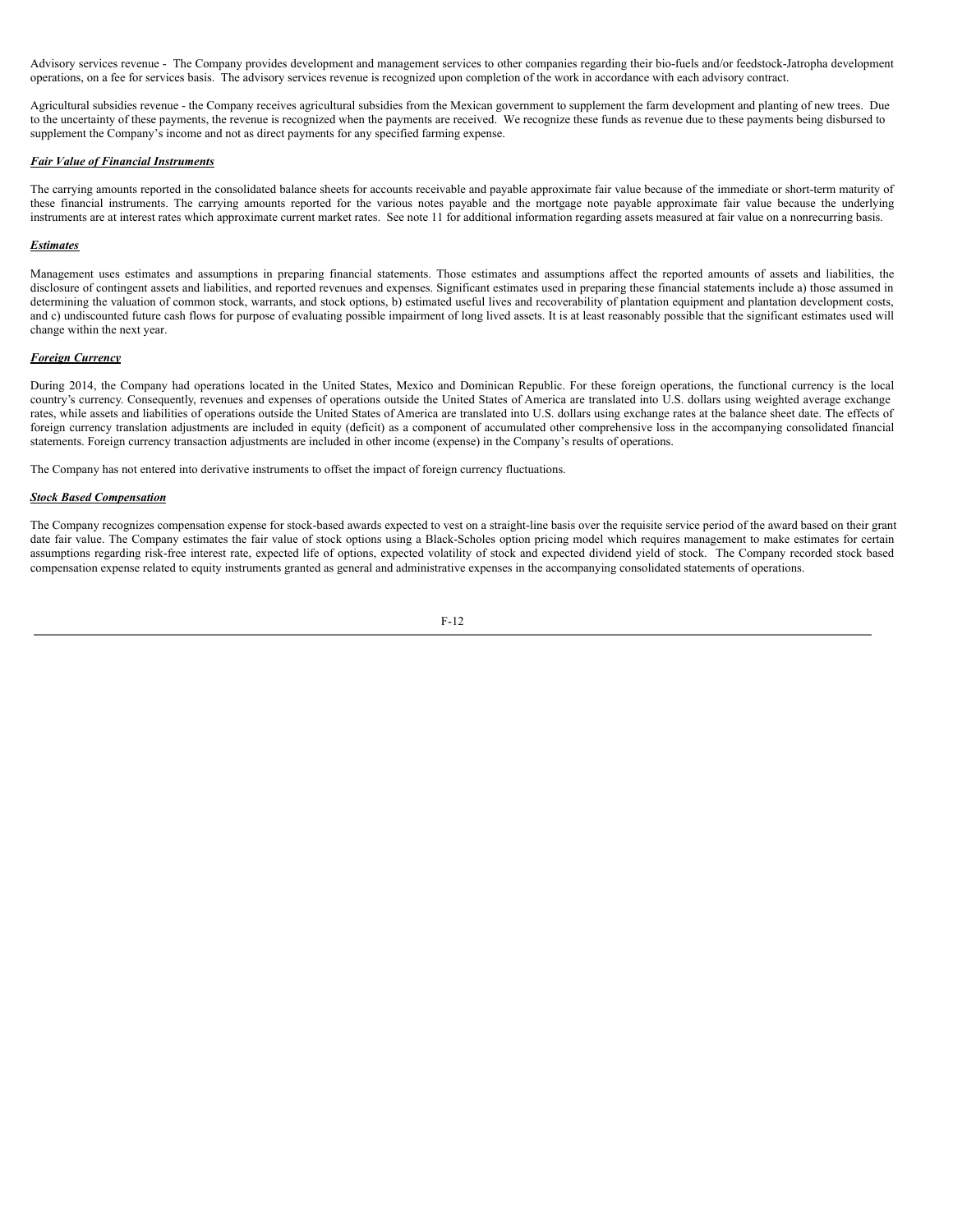### *Comprehensive Income*

In June 2011, the FASB issued authoritative guidance requiring entities to report components of other comprehensive income in either a single continuous statement or in two separate, but consecutive statements of net income and other comprehensive income. The company has included consolidated statements of comprehensive income for the years ended December 31, 2014 and 2013.

# *New Account Guidelines*

In May 2014, the Financial Accounting Standards Board issued Accounting Standards Update No. 2014-09, Revenue from Contracts with Customers (Topic 606) ("ASU 2014- 09"), which amends the existing accounting standards for revenue recognition. ASU 2014-09 is based on principles that govern the recognition of revenue at an amount an entity expects to be entitled when products are transferred to customers. ASU 2014-09 will be effective for the Company beginning in its first quarter of 2017. Early adoption is not permitted. The new revenue standard may be applied retrospectively to each prior period presented or retrospectively with the cumulative effect recognized as of the date of adoption. The Company is currently evaluating the impact of adopting the new revenue standard on its consolidated financial statements.

In August 2014, the FASB issued ASU No. 2014-15, "Presentation of Financial Statements - Going Concern". The amendments in this update provide guidance in U.S. GAAP about management's responsibilities to evaluate whether there is substantial doubt about an entity's ability to continue as a going concern and to provide related footnote disclosures. The main provision of the amendments are for an entity's management, in connection with the preparation of financial statements, to evaluate whether there are conditions or events, considered in the aggregate, that raise substantial doubt about the entity's ability to continue as a going concern within one year after the date that the financial statements are issued. Management's evaluation should be based on relevant conditions and events that are known or reasonably knowable at the date the consolidated financial statements are issued. When management identifies conditions or events that raise substantial doubt about an entity's ability to continue as a going concern, the entity should disclose information that enables users of the consolidated financial statements to understand all of the following: (1) principal conditions or events that raised substantial doubt about the entity's ability to continue as a going concern (before consideration of management's plans); (2) management's evaluation of the significance of those conditions or events in relation to the entity's ability to meet its obligations; and (3) management's plans that alleviated substantial doubt about the entity's ability to continue as a going concern or management's plans that are intended to mitigate the conditions or events that raise substantial doubt about the entity's ability to continue as a going concern. The amendments in this update are effective for interim and annual reporting periods after December 15, 2016 and early application is permitted. The Company is currently assessing this guidance for future implementation.

#### **Note 2 – Going Concern Considerations**

The accompanying consolidated financial statements have been prepared assuming that the Company will continue as a going concern. As shown in the accompanying consolidated financial statements, the Company incurred losses from continuing operations applicable to its common shareholders of \$2,395,284 and \$7,598,407 for the year ended December 31, 2014, and 2013, respectively, and has an accumulated deficit applicable to its common shareholders of \$28,946,103 at December 31, 2014. The Company also used cash in operating activities of \$660,672 and \$1,619,345 during the years ended December 31, 2014 and 2013, respectively. At December 31, 2014, the Company has negative working capital of \$6,410,283. These factors raise substantial doubt about the Company's ability to continue as a going concern.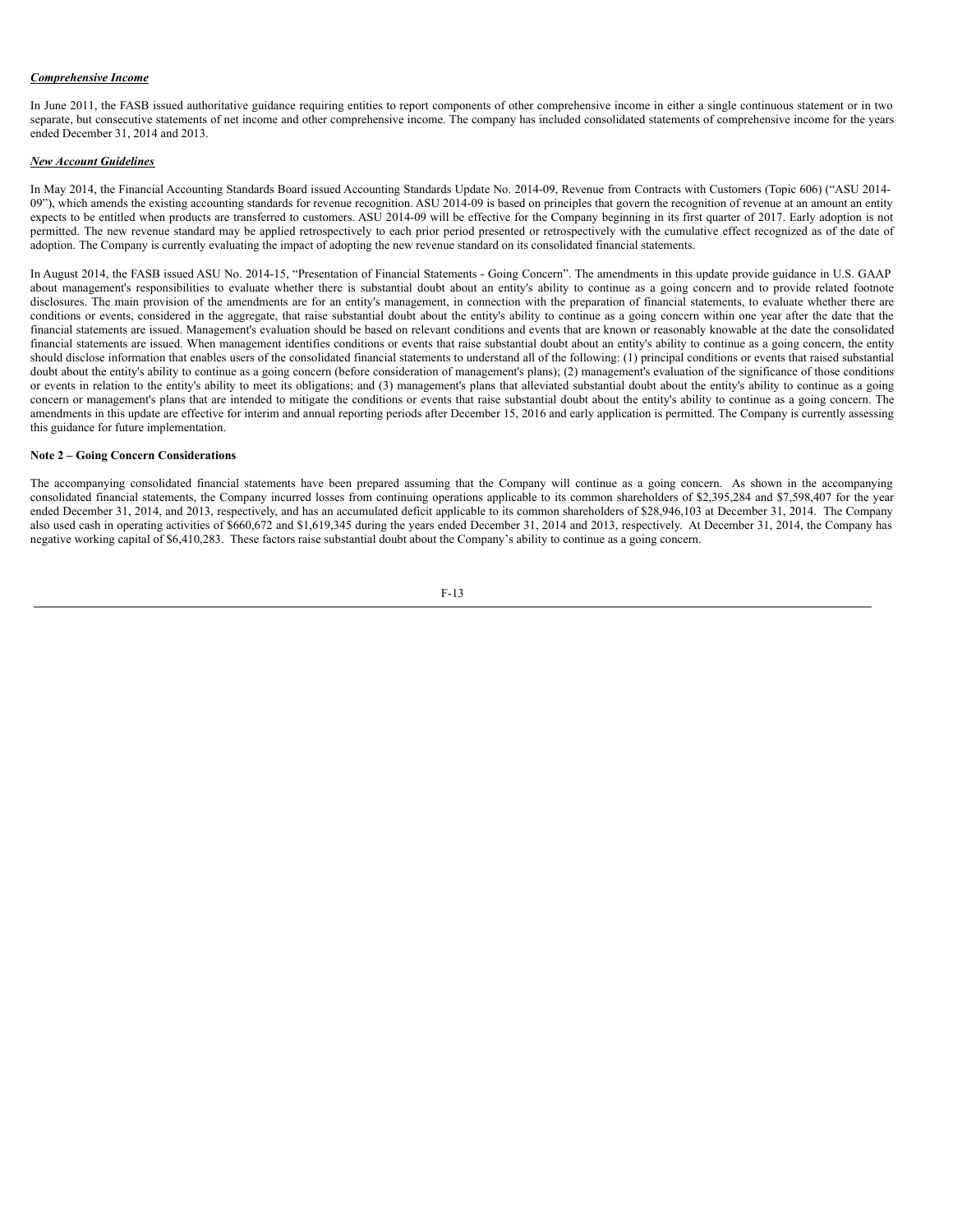The Company commenced its business related to the cultivation and production of oil from the seed of the Jatropha plant in September 2007. Management plans to meet its cash needs through various means including securing financing, entering into new joint ventures, through fees associated with management and development agreements and fees and profit sharing from developing the current business model. In order to fund its operations, the Company has to date received \$22,189,826 in capital contributions from the preferred membership interest in GCE Mexico I, LLC ("GCE Mexico"), has issued mortgages in the total amount of \$5,110,189 for the acquisition of land. The Company is developing the business operation to participate in the rapidly growing bio-diesel industry. While the Company expects to be successful in this new venture, there is no assurance that its business plan will be economically viable. The ability of the Company to continue as a going concern is dependent on that plan's success. The financial statements do not include any adjustments that might be necessary if the Company is unable to continue as a going concern.

#### **Note 3 – Jatropha Business Venture**

The Company entered into the bio-fuels business in 2007 by acquiring certain trade secrets, know-how, business plans, term sheets, business relationships, and other information relating to the cultivation and production of seed oil from the Jatropha plant for the production of bio-diesel, and by entering into certain employment agreements and property management agreements. Subsequent to entering into these transactions, the Company acquired certain real property in Mexico it believed to be suitable for cultivating the Jatropha plant. During 2008, GCE Mexico's subsidiary acquired the land in Mexico for the cultivation of the Jatropha plant. In July 2009, the Company acquired Technology Alternatives, Limited ("TAL"), a company formed under the laws of Belize that had developed a farm in Belize for cultivation of the Jatropha plant and provided technical advisory services for the propagation of the Jatropha plant. In March 2010, the Company formed Asideros 2, a Mexican corporation, which has acquired additional land in Mexico adjacent to the land acquired by Asideros 1. In October 2011, the Company formed Asideros 3, a Mexican Corporation, which has acquired land in Mexico close to the land acquired by Asideros 1 and Asideros 2. All of these transactions are described in further detail in the remainder of the notes.

### **GCE Mexico I, LLC and Subsidiaries**

GCE Mexico was organized primarily to facilitate the acquisition of the initial 5,000 acres of farm land (the Jatropha Farm) in the State of Yucatan in Mexico to be used primarily for the (i) cultivation of *Jatropha curcas*, (ii) the marketing and sale of the resulting fruit, seeds, or pre-processed crude Jatropha oil, whether as biodiesel, feedstock, biomass or otherwise, and (iii) the sale of carbon value, green fuel value, or renewable energy credit value (and other similar environmental attributes) derived from activities at the Jatropha Farm.

Under GCE Mexico's operating agreement, as amended (the "LLC Agreement"), the Company owns 50% of the issued and outstanding common membership units of GCE Mexico. The remaining 50% of the common membership units was initially issued to five investors. The Company and the other owners of the common membership interest are not required to make capital contributions to GCE Mexico.

In addition, two investors agreed to invest in GCE Mexico through the purchase of preferred membership units and through the funding of the purchase of land in Mexico. An aggregate of 1,000 preferred membership units were issued to these two investors who each agreed to make capital contributions to GCE Mexico in installments and as required, fund the development and operations of the Jatropha Farm. In November 2013, one of the two investors transferred 100% of the interest to the other investor. The preferred members have made capital contributions of \$1,030,435and \$1,598,688 during the years ended December 31, 2014 and 2013, respectively, and total contributions of \$22,189,826 have been received by GCE Mexico from these investors since the execution of the LLC Agreement. The LLC Agreement calls for additional contributions from the preferred members, as requested by management provided that the preferred members are not obligated to make such contributions and shall elect to do so at the sole discretion of the preferred member. The holder of the preferred membership interest is entitled to earn a preferential 12% per annum cumulative compounded return on the cumulative balance of the preferred membership interest. The preferential return increased by \$2,658,350, and \$2,479,148 during the years ended December 31, 2014 and 2013, respectively, and totals \$10,101,080 since the execution of the LLC Agreement.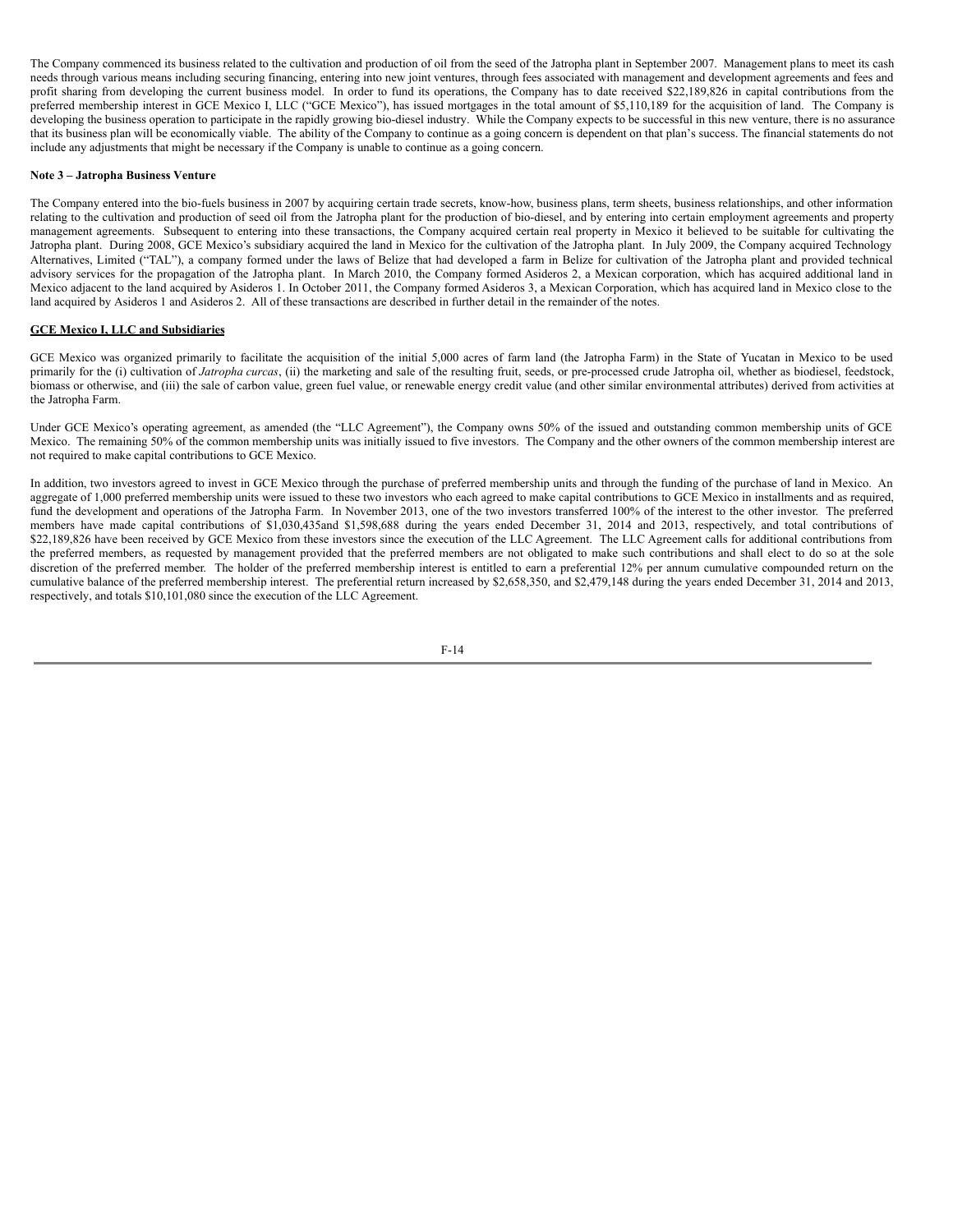The net income or loss of the three Mexican subsidiaries that own the Mexico farms is allocated to the shareholders based on their respective equity ownership; 99% of the equity of each subsidiary is owned by GCE Mexico and 1% is owned by the Company. GCE Mexico has no operations separate from its investments in the Mexican subsidiaries. According to the LLC Agreement of GCE Mexico, the net loss of GCE Mexico is allocated to its members according to their respective investment balances. Accordingly, since the common membership interest did not make a capital contribution, all of the losses have been allocated to the preferred membership interest. The noncontrolling interest presented in the accompanying consolidated balance sheets includes the carrying value of the preferred membership interests and of the common membership interests owned by the Investors, and excludes any common membership interest in GCE Mexico held by the Company.

### **Note 3 – Property and Equipment**

Property and equipment are as follows:

|                               | December 31,    |      |               |  |
|-------------------------------|-----------------|------|---------------|--|
|                               | 2014<br>2013    |      |               |  |
| Land                          | \$<br>3,994,647 | - S  | 4,512,630     |  |
| Plantation development costs  | 9,638,425       | - \$ | 10,311,286    |  |
| Plantation equipment          | 1,366,258       |      | 1,510,878     |  |
| Office equipment              | 103,770         |      | 299,756       |  |
| Total cost                    | 15,103,100      |      | 16,634,550    |  |
| Less accumulated depreciation | (1,268,845)     |      | (1, 138, 769) |  |
|                               |                 |      |               |  |
| Property and equipment, net   | 13,834,255      |      | 15,495,781    |  |

Depreciation expense for property and equipment was \$210,293 and \$280,027 for the years ended December 31, 2014 and 2013, respectively.

Commencing in June 2008, Asideros I purchased certain equipment for purposes of rapidly clearing the land, preparing the land for planting, and actually planting the Jatropha trees. The Company has capitalized farming equipment and costs related to the development of land for farm use in accordance with generally accepted accounting principles for accounting by agricultural producers and agricultural cooperatives. Plantation equipment is depreciated using the straight-line method over estimated useful lives of 5 to 15 years. Depreciation expense has been capitalized as part of plantation development costs through the date that the plantation becomes commercially productive. The initial plantations were deemed to be commercially productive on October 1, 2009, at which date the Company commenced the depreciation of plantation development costs over estimated useful lives of 10 to 35 years, depending on the nature of the development. Developments and other improvements with indefinite lives are capitalized and not depreciated. Other developments that have a limited life and intermediate-life plants that have growth and production cycles of more than one year are being depreciated over their useful lives once they are placed in service. The land, plantation development costs, and plantation equipment are located in Mexico.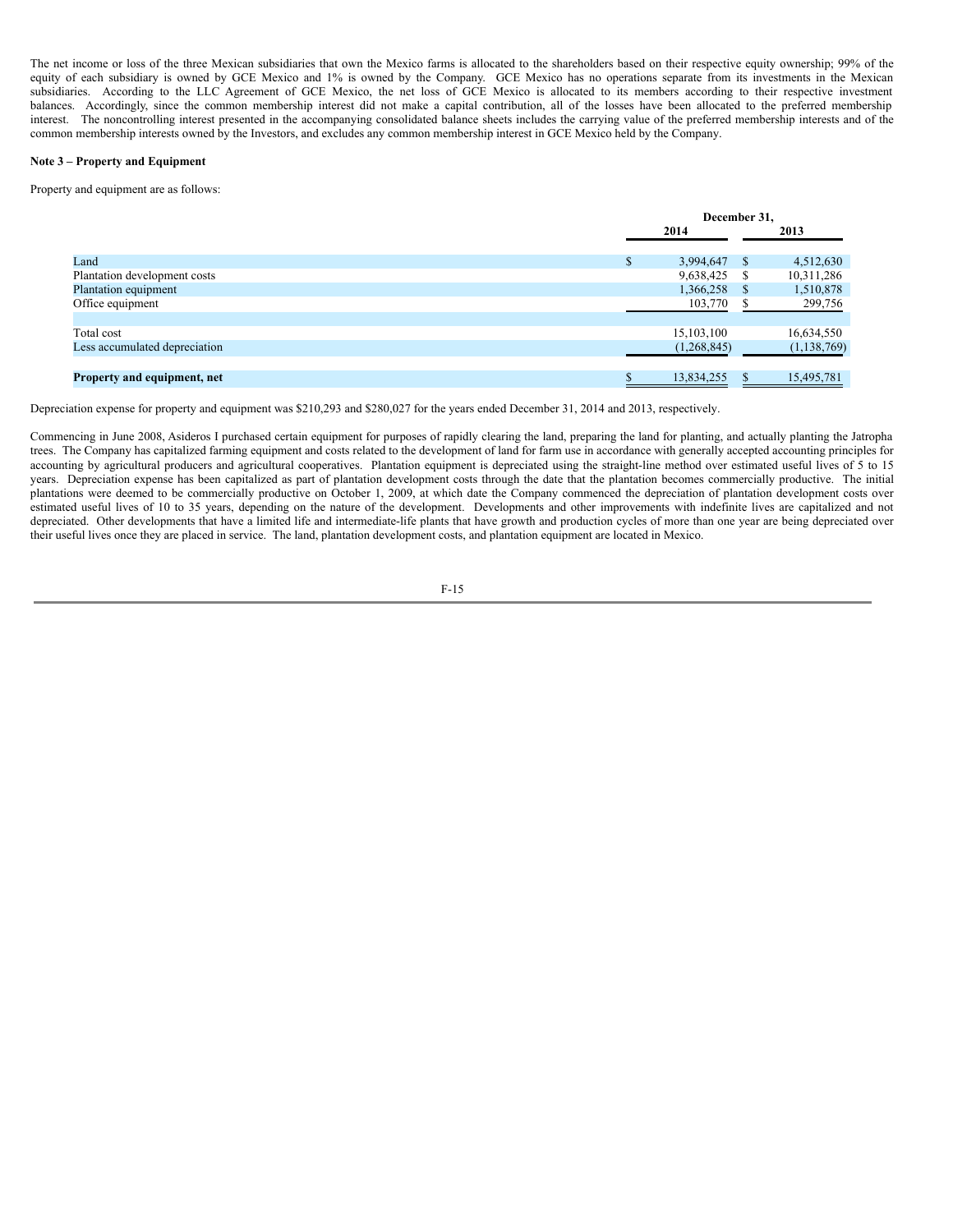#### **Note 5 – Intangible Assets**

In March 2013, the Company purchased certain intangible assets related to the commercial production of Camelina. See further discussion on acquisition in Note 10. The intangible assets include three patents and the related intellectual property associated with these patents. These intangible assets acquired have an expected useful life of 17 years and are carried at cost less any accumulated amortization and any impairment losses.

Amortization is calculated using the straight-line method to allocate the cost of the intangible assets over their estimated useful lives of 17 years. Any future costs associated with the maintenance of these patents with indefinite lives will be capitalized and not amortized. The Intangible Assets as of the year ended December 31, 2014 is shown in the following table:

|                               |            | December 31, |  |  |  |
|-------------------------------|------------|--------------|--|--|--|
|                               | 2014       | 2013         |  |  |  |
|                               |            |              |  |  |  |
| <b>Intangible Assets</b>      | 4,168,841  | 4,168,841    |  |  |  |
| Less accumulated amortization | (441, 117) | (195, 892)   |  |  |  |
|                               |            |              |  |  |  |
| <b>Intangible Assets, net</b> | 3,727,724  | 3,972,949    |  |  |  |
|                               |            |              |  |  |  |

Amortization expense for intangible assets was \$245,225 for the year ended December 31, 2014 and none in 2013. The estimated amortization expense for the next five years approximates \$245,000 annually.

## **Note 6 – Debt**

# **Notes Payable**

On November 1, 2012, the Company entered into a note payable to Mobius in the aggregate amount of \$75,000. The note bore interest at 5% and was unsecured. Principal and interest on this Note was payable monthly in the amount of \$5,000, commencing on May 1, 2013 with the final payment due on September 1, 2014. This note was paid in full.

### **Notes Payable to Shareholders**

Included in notes payable on the accompanying consolidated balance sheet, the Company has notes payable to certain shareholders in the aggregate amount of \$26,000 at December 31, 2014 and December 31, 2013. The notes originated in 1999, bear interest at 12%, are unsecured, and are currently in default. Accrued interest on the notes totaled \$55,754 and \$52,643, respectively at December 31, 2014 and December 31, 2013, respectively.

$$
F-16
$$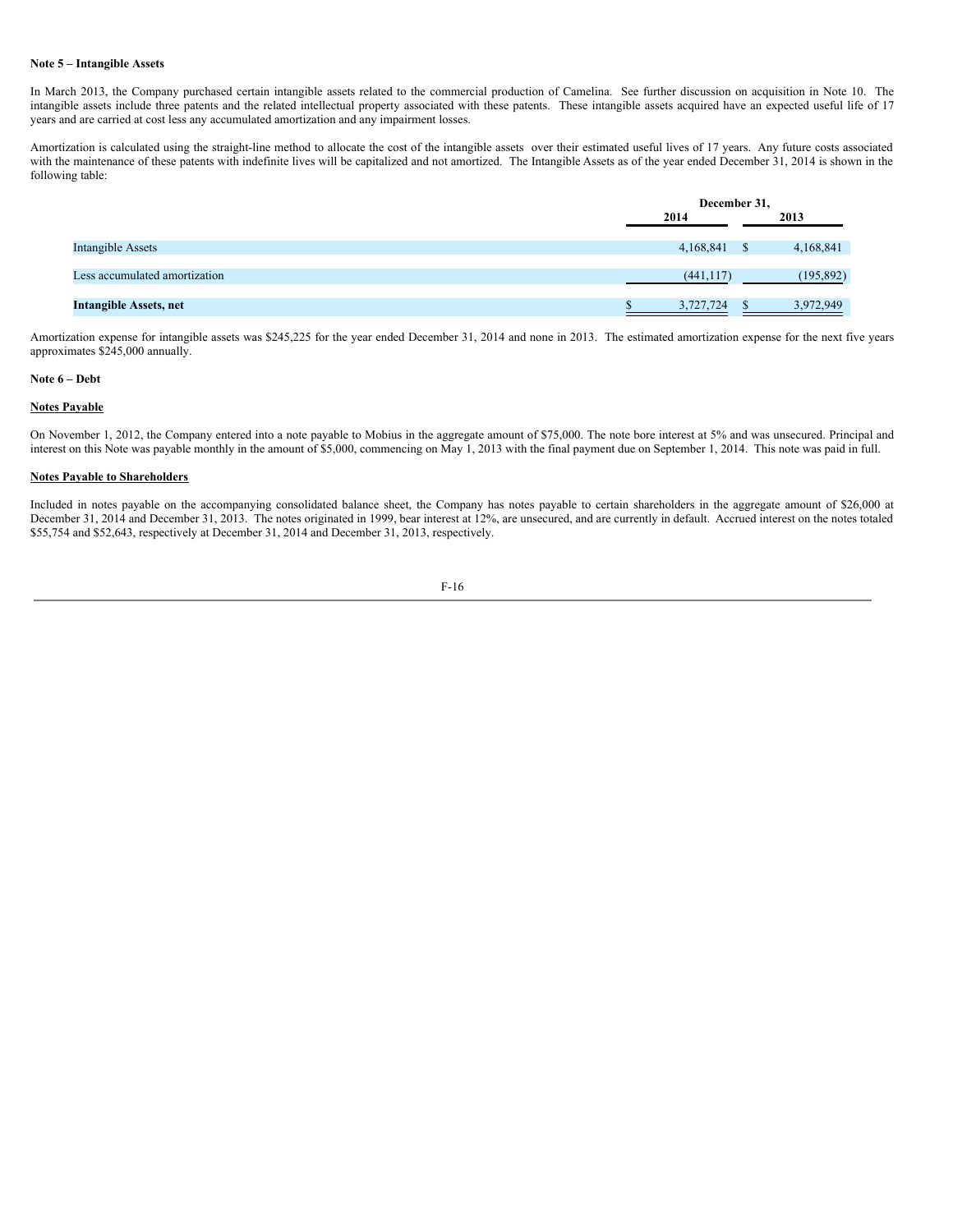## **Convertible Notes Payable**

In March 2010, the Company entered into a securities purchase agreement with the preferred members of GCE Mexico pursuant to which the Company issued senior unsecured convertible promissory notes in the original aggregate principal amount of \$567,000 and warrants to acquire an aggregate of 1,890,000 shares of the Company's common stock. The Convertible Notes matured on the earlier of (i) March 16, 2012, or (ii) upon written demand of payment by the note holders following the Company's default thereunder. The maturity date of the Convertible Notes had been extended until March 15, 2015 and are currently in technical default. Management is in discussion with the Note holders to extend these Notes. Interest accrues on the convertible notes at a rate of 5.97% per annum, and is payable quarterly in cash, in arrears, on each year anniversary of the issuance of the convertible notes. The Company may at its option, in lieu of paying interest in cash, pay interest by delivering a number of unregistered shares of its common stock equal to the quotient obtained by dividing the amount of such interest by the arithmetic average of the volume weighted average price for each of the five consecutive trading days immediately preceding the interest payment date. At any time following the first anniversary of the issuance of the Convertible Notes, at the option of the note holders, the outstanding balance thereof (including unpaid interest) may be converted into shares of the Company's common stock at a conversion price equal to \$0.03. The conversion price may be adjusted in connection with stock splits, stock dividends and similar events affecting the Company's capital stock. The convertible notes rank senior to all other indebtedness of the Company, and thereafter will remain senior or pari passu with all accounts payable and other similar liabilities incurred by the Company in the ordinary course of business. The Company may not prepay the convertible notes without the prior consent of the Investors.

### **Mortgage Notes Payable**

The investors holding the preferred membership units of GCE Mexico also directly funded the purchase by Asideros I of approximately 5,000 acres of land in the State of Yucatan in Mexico by the payment of \$2,051,282, The land was acquired in the name of Asideros I, and Asideros I issued a mortgage in the amount of \$2,051,282 in favor of the two original investors. These two investors also directly funded the purchase by Asideros 2 of approximately 4,500 acres, and a second parcel by Asideros 2 of approximately 600 acres of land adjacent to the land owned by Asideros by the total payment of \$963,382. The land was acquired in the name of Asideros 2 and Asideros 2 issued mortgages in the amount of \$963,382 in favor of these two investors. These mortgages bear interest at the rate of 12% per annum, payable quarterly. The parties have agreed to accrue the interest until such time as the Board determines that there is sufficient cash flow to pay all accrued interest. The initial mortgage, including any unpaid interest, is due in April 2018. The second mortgage, including any unpaid interest, is due in February 2020.

In October 2011, the two original investors also directly funded the purchase by Asideros 3 of approximately 5,600 acres for a total \$2,095,525. The land was acquired in the name of Asideros 3 and Asideros 3 issued mortgages in the amount of \$2,095,525 in favor of these two investors. These mortgages bear interest at the rate of 12% per annum, payable quarterly. The Board has directed that this interest shall continue to accrue until such time as the Board determines that there is sufficient cash flow to pay all accrued interest. The initial mortgage, including any unpaid interest, is due in October 2021.

In November 2012, one of the two holders of the preferred membership interests acquired all of the ownership interests of the other member. Accordingly, all of the foregoing obligations are now owed to the sole holder of GCE Mexico's preferred membership interests.

#### **Promissory Notes Payable**

In March 2013, the Company issued a secured promissory note in the principal amount of \$1,300,000 to Targeted Growth, Inc. for certain Camelina assets. The purchase occurred concurrently with the acquisition of Sustainable Oils, LLC. The note bears an interest rate of ten percent (10.0%) per annum, and is payable upon the earlier of the following: (a) to the extent of 35.1% of, and on the third business day after, the receipt by the Company of any Qualified Funding; or (b) September 13, 2014 (the "Maturity Date"). The term "Qualified Funding" means all equity funding in excess of the \$800,000, in the aggregate, received by the Company, its subsidiary or an affiliate after the date hereof for its Camelina business. In September 2014, we renegotiated the terms fo the agreement and returned certain machines, tractors, and vehicles to Targeted Growth, Inc. in consideration for a reduction of accrued interest related to the Promissory Note. The current note is no longer secured by any assets and is due on demand.

In January 2014, Sustainable Oils, Inc. (SusOils) entered into a securities purchase agreement with independent third parties pursuant to which SusOils issued unsecured convertible promissory notes in the original aggregate principal amount of \$130,000 and warrants to acquire an aggregate of 1,083,332 shares of the Company's common stock. The Convertible Notes mature on the December 31, 2015. Interest accrues on the convertible notes at a rate of 8% per annum, and is payable quarterly in cash, in arrears, on each year anniversary of the issuance of the convertible notes. The Company may at its option, in lieu of paying interest in cash, capitalize the interest to increase the total amount of the Convertible Note. At any time following the first anniversary of the issuance of the Convertible Notes, at the option of the note holders, the outstanding balance thereof (including unpaid interest) may be converted into shares of the Company's common stock at a conversion price equal to \$0.012. The conversion price may be adjusted in connection with stock splits, stock dividends and similar events affecting the Company's capital stock.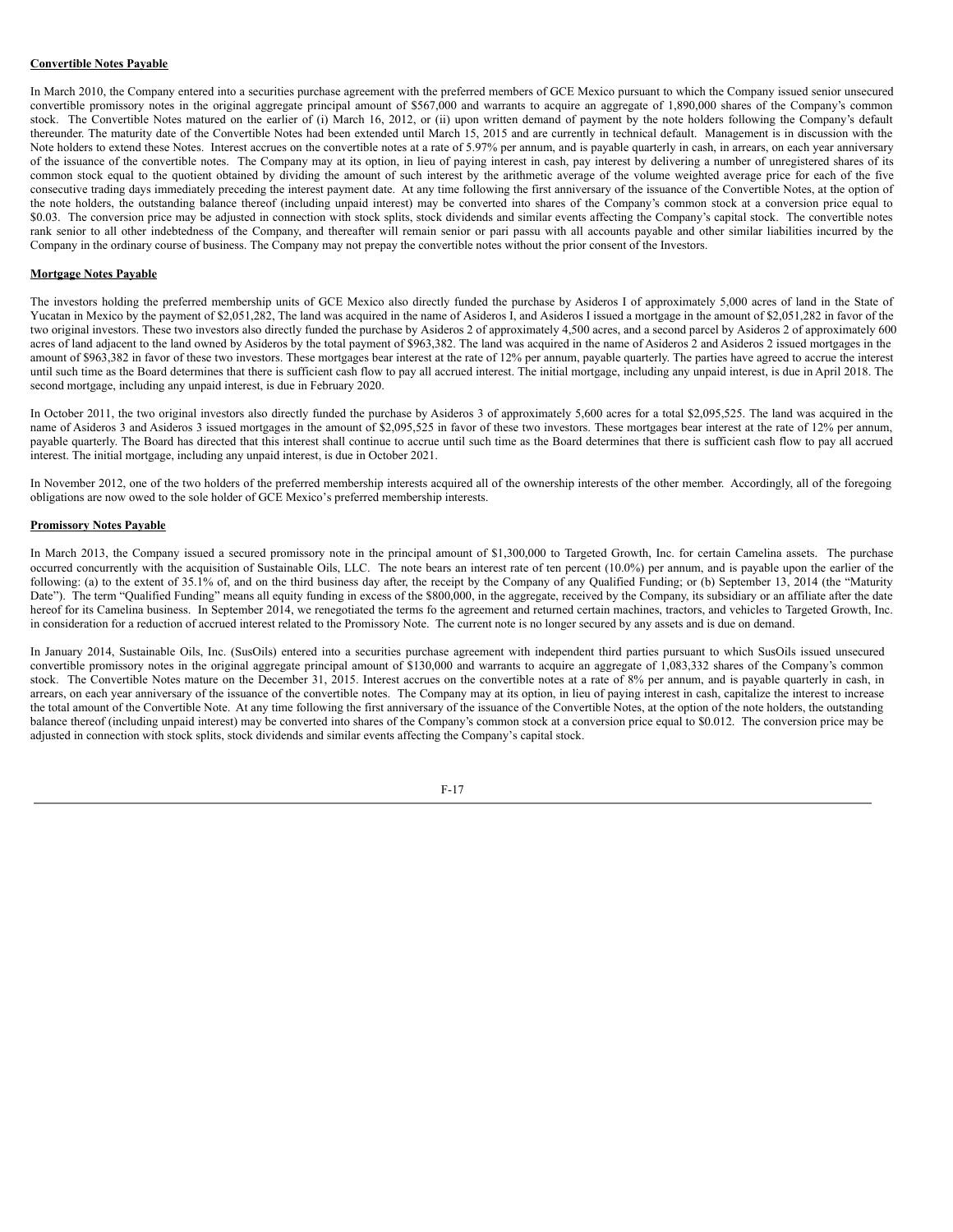### **Settlement of Liabilities**

The Company has settled certain liabilities previously carried on the consolidated balance sheet, which settlements resulted in gains from the extinguishment of liabilities. There was a \$62,035 gain on settlement of liabilities for the year ended December 31, 2014, and a gain on settlement of liabilities of \$50,138 for the year ended December 31, 2013. The gains in 2014 and 2013 were primarily from the settlement or expiration of historic liabilities primarily incurred by prior management in connection with the discontinued pharmaceutical operations. In addition, the Company wrote off certain liabilities that had been extinguished with the passage of time for collection under applicable statutes of limitation laws.

#### **Note 7 - Equity (Deficit)**

#### **Series B Preferred Stock**

The Series B Shares may, at the option of each holder, be converted at any time or from time to time into shares of the Company's common stock at the conversion price then in effect. The number of shares into which one Series B Share shall be convertible is determined by dividing \$100 per share by the conversion price then in effect. The initial conversion price per share for the Series B Shares is \$0.11, which is subject to adjustment for certain events, including stock splits, stock dividends, combinations, or other recapitalizations affecting the Series B Shares.

Each holder of Series B Shares is entitled to the number of votes equal to the number of shares of the Company's common stock into which the Series B Shares could be converted on the record date for such vote, and has voting rights and powers equal to the voting rights and powers of the holders of the Company's common stock. In the event of the Company's dissolution or winding up, each share of the Series B Shares is entitled to be paid an amount equal to \$100 (plus any declared and unpaid dividends) out of the assets of the Company then available for distribution to shareholders.

No dividends are required to be paid to holders of the Series B shares. However, the Company may not declare, pay or set aside any dividends on shares of any class or series of the Company's capital stock (other than dividends on shares of our common stock payable in shares of common stock) unless the holders of the Series B shares shall first receive, or simultaneously receive, an equal dividend on each outstanding share of Series B shares.

#### **Common Stock**

In March 2013, the Company issued 40,000,000 shares, at \$0.02 per share (based on the closing market price on the measurement date) as partial considertion of the business purchase that included certain assets, patents, and other intellectual property and rights related to the development of Camelina sativa as a biofuels feedstock that it acquired. See Note 6.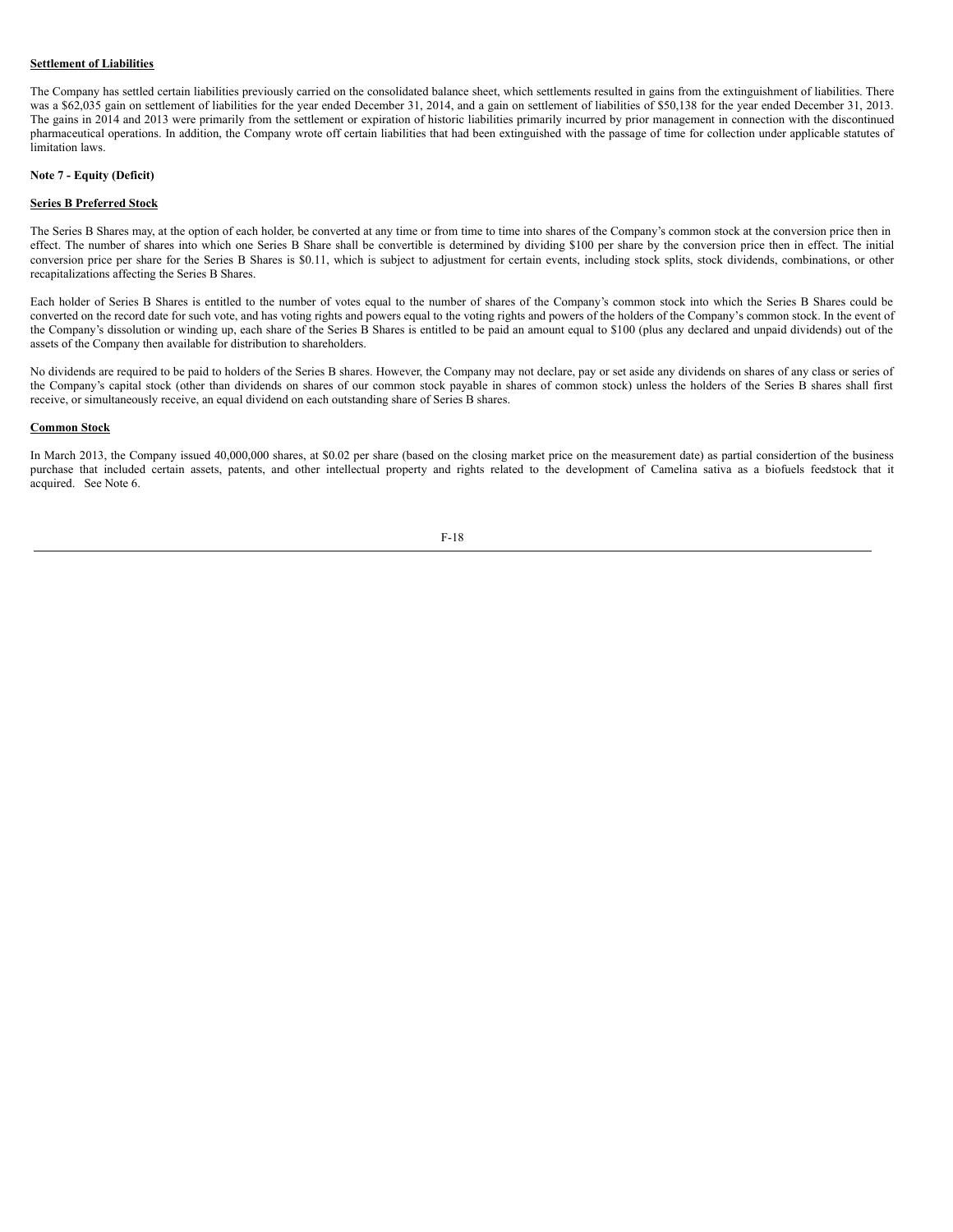#### **Note 8 – Stock Options and Warrants**

### **Stock Options and Compensation-Based Warrants**

The Company has an incentive stock option plan wherein 20,000,000 shares of the Company's common stock are reserved for issuance thereunder.

A summary of the status of options and compensation-based warrants at December 31, 2014, and changes during the year then ended is presented in the following table:

|                                             | <b>Shares</b><br>Under<br>Option | Average<br><b>Exercise</b><br>Price | Remaining<br>Contractual<br>Life | Aggregate<br><b>Intrinsic</b><br>Value |
|---------------------------------------------|----------------------------------|-------------------------------------|----------------------------------|----------------------------------------|
| Outstanding at December 31, 2013            | 69, 375, 311                     | 0.01                                | $6.6$ years $\$\$                |                                        |
| Granted<br>Exercised                        | 4,700,000                        | 0.01<br>$\overline{\phantom{0}}$    |                                  |                                        |
| Forfeited<br>Expired                        | (350,000)<br>(8,780,000)         | 0.02<br>0.03                        |                                  |                                        |
| Outstanding at December 31, 2014            | 64,945,311                       | 0.02                                | 3.3 years $\sqrt{ }$             |                                        |
| Vested and Exercisable at December 31, 2014 | 45,268,133<br>\$.                | 0.02                                | 2.7 years $\frac{1}{3}$          |                                        |

The fair value of stock option grants and compensation-based warrants is estimated on the date of grant or issuance using the Black-Scholes option pricing model. Options to purchase 4,700,000 shares of common stock were issued in the year ended December 31, 2014 and 14,100,000 in the year ended 2013. The weighted average fair value of stock options issued during the years ended December 31, 2014 and 2013 as \$0.01 and 0.015, respectively. The weighted-average assumptions used for the stock options granted and compensation-based warrants issued during the years ended December 31, 2014 and 2013 were risk-free interest rate of 1.13% and 1.30%, volatility of 175% and 181%, expected life of 5.0 years, and dividend yield of zero. The expected life of stock options represents the period of time that the stock options granted are expected to be outstanding prior to exercise. The expected volatility is based on the historical price volatility of the Company's common stock. The risk-free interest rate represents the U.S. Treasury constant maturities rate for the expected life of the related stock options. The dividend yield represents anticipated cash dividends to be paid over the expected life of the stock options. The intrinsic values are based on a December 31, 2014 closing price of \$0.004 per share.

Share-based compensation from all sources recorded during the year ended December 31, 2014 and 2013 was \$57,130 and \$124,492, respectively, and is reported as general and administrative expense in the accompanying consolidated statements of operations. As of December 31, 2014, there is approximately \$87,450 of unrecognized compensation cost related to stock-based payments that will be recognized over a weighted average period of approximately 4.54 years.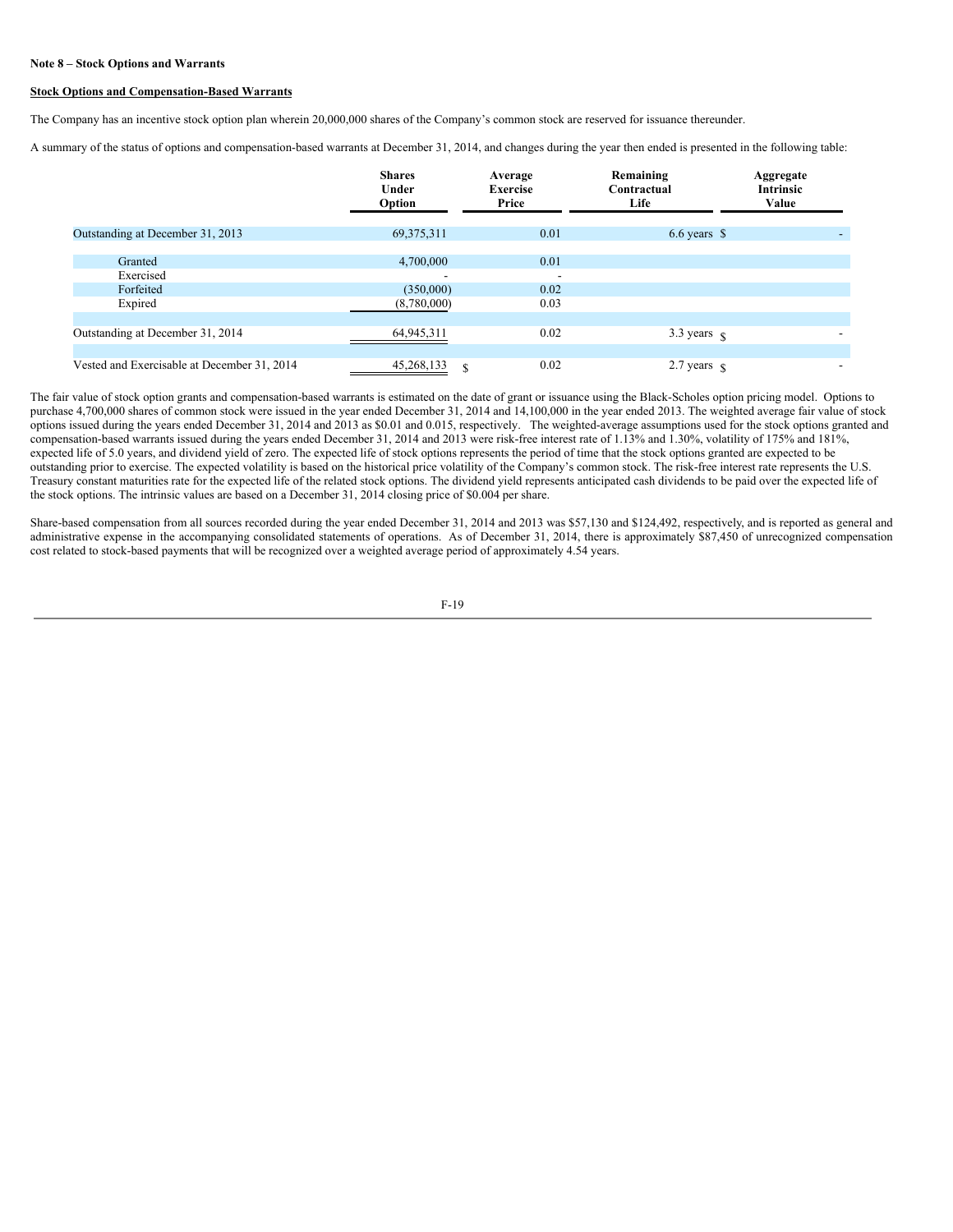### **Stock Warrants**

A summary of the status of the warrants outstanding at December 31, 2014, and changes during the year then ended is presented in the following table:

|                                                  | <b>Shares</b><br>Under<br>Warrant | Weighted<br>Average<br><b>Exercise</b><br>Price | Weighted<br>Weighted<br>Average<br>Remaining<br><b>Contractual life</b> | Aggregate<br><b>Intrinsic</b><br>Value |                          |
|--------------------------------------------------|-----------------------------------|-------------------------------------------------|-------------------------------------------------------------------------|----------------------------------------|--------------------------|
| Outstanding at December 31, 2013                 | 2,000,000                         |                                                 |                                                                         |                                        |                          |
|                                                  |                                   |                                                 |                                                                         |                                        |                          |
| Issued                                           | 1,083,332                         | 0.01                                            | $2.25$ years                                                            | <sup>\$</sup>                          | $\overline{\phantom{a}}$ |
| Exercised                                        | $\overline{\phantom{a}}$          |                                                 |                                                                         |                                        |                          |
| Expired                                          | $\overline{\phantom{a}}$          |                                                 |                                                                         |                                        |                          |
|                                                  |                                   |                                                 |                                                                         |                                        |                          |
| Outstanding and exercisable at December 31, 2014 | 3,083,332                         | 0.01                                            | 6.31 years                                                              | <sup>\$</sup>                          | $\overline{\phantom{a}}$ |
|                                                  |                                   |                                                 |                                                                         |                                        |                          |

#### **Note 9 - Acquisition of Camelina Assets and Sustainable Oils**

On March 13, 2013, the Company completed a business purchase that included certain assets, patents, and other intellectual property and rights related to the development of Camelina sativa as a biofuels feedstock (the "Camelina Assets") from Targeted Growth, Inc., a Washington based crop biotechnology company focused on developing products with enhanced yield and improved quality for the agriculture and energy industries. Also on March 13, 2013, we purchased all of the membership interests of Sustainable Oils, LLC, (SusOils) a Delaware limited liability company, from Targeted Growth, Inc. and the other, minority owner of that limited liability company. SusOils is a company that, since 2007, has been engaged in the development, production and commercialization of Camelina-based biofuels and FDA approved animal feed. Substantially all of the Camelina Assets were previously owned by SusOils and used in SusOils' operations.

The Camelina Assets include: three issued U.S. patents on Camelina Sativa varieties; a substantial portfolio of other intellectual property assets, all of the Seller's intellectual property related to the research, development, breeding and/or genetic development of Camelina; germplasm; licenses, consents, permits, variances, certifications and approvals granted by any governmental agencies relating to Camelina operations; machines, equipment, tractors and vehicles used in Camelina operations; the name "Sustainable Oils" and the Sustainable Oils logo; and certain trade secrets, know-how, and technical data.

In order to fund the operations and expansion of the Camelina operations, we intend to raise additional capital through the sale of debt or equity in the newly formed Camelina subsidiary. Sustainable Oils' operations have been headquartered in Bozeman, Montana. We intend to continue to conduct our Camelina operations in Montana. Accordingly, in March 2013, we entered into a sublease with Targeted Oils, Inc., to sublease a portion of Targeted Growth's research facilities and administrative offices in Bozeman, Montana.

We paid for the Camelina Assets by issuing to Targeted Growth, Inc. (i) a secured promissory note in the principal amount of \$1,300,000 (the "Promissory Note" – see note 6 for more details) and (ii) an aggregate of 40,000,000 shares of our common stock. Of the 40,000,000 shares. All shares were issued in June 2013.

The fair value of the consideration transferred to Targeted Growth, Inc. is summarized in the following table: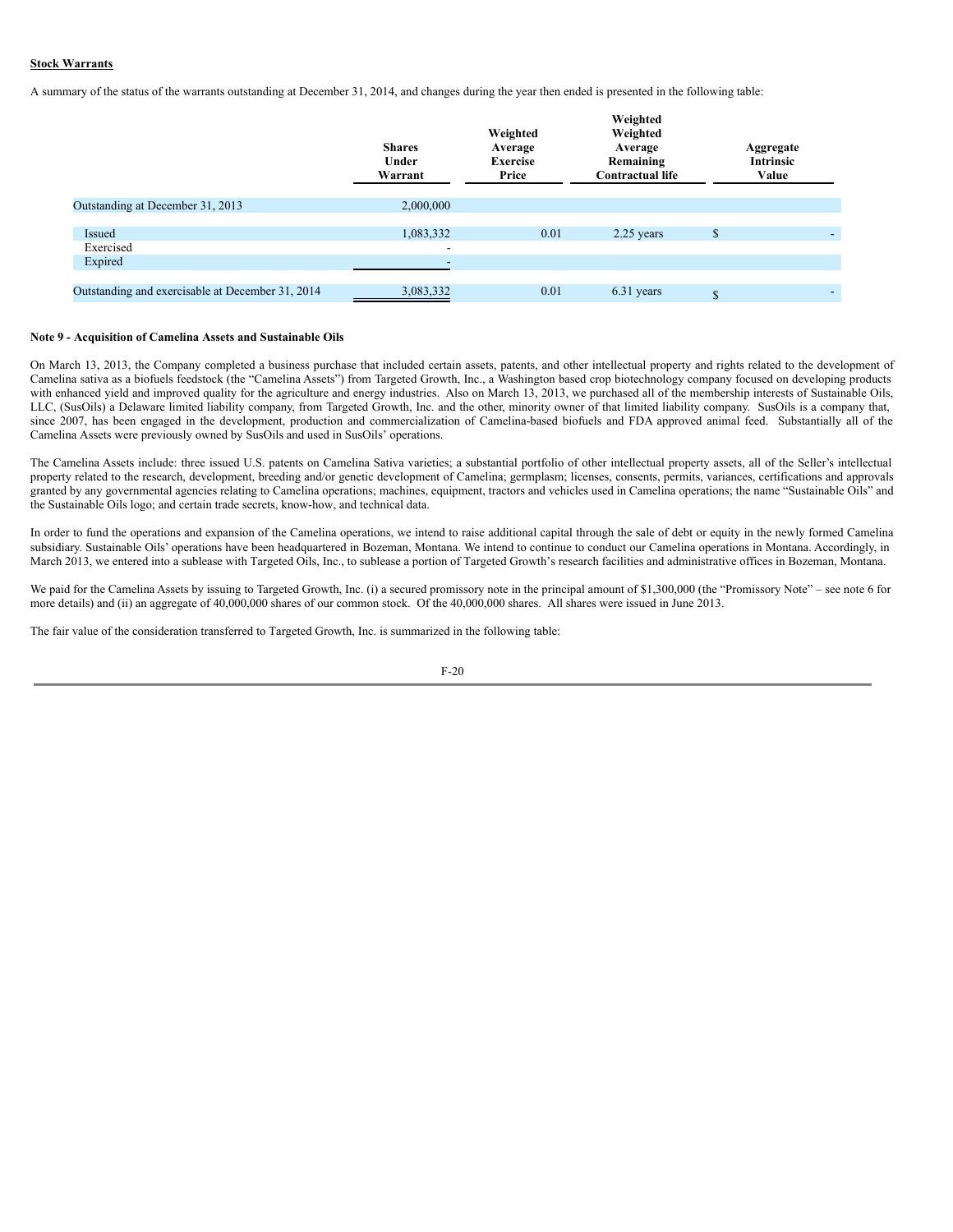| Investment in Camelina Assets |           |
|-------------------------------|-----------|
| N/P to Targeted Growth        | .300,000  |
| Cash (paid out)               | 100       |
| Common stock issued           | 800,000   |
|                               | 2,100,100 |

The purchase price for the Sustainable Oils, LLC membership interests was \$100. Sustainable Oils' assets included 295,000 pounds of "certified" Camelina seeds that we intend to sell to farmers through 2015 for the production of Camelina feedstock. The liabilities of Sustainable Oils include an approximately \$2.3 million liability to UOP LLC, which is secured by a lien on the three patents we acquired as part of the Camelina Assets. The amounts recognized as of the acquisition date for each major class of assets acquired and liabilities assumed are as follows:

|                                                | <b>Fair Values at</b><br>Acquisition<br>Date |
|------------------------------------------------|----------------------------------------------|
| Prepaids and other assets                      | 260                                          |
| Inventory                                      | 123,599                                      |
| Intangible Assets                              | 4,168,841                                    |
| Equipment                                      | 190,500                                      |
| Accounts Payable to UOP                        | (2,286,727)                                  |
| Commitment for field testing                   | (54, 034)                                    |
| Other accounts payable and accrued liabilities | (42, 339)                                    |
| Total net assets of Sustainable Oils           | 2,100,100                                    |

The value of the acquired identifiable intangible assets of \$4,168,841 has been recorded as of the acquisition date of March 13, 2013.

For accounting purposes, the acquisition of the Camelina Assets and all of the membership interests of Sustainable Oils, LLC is treated as the acquisition of Sustainable Oil's business. The amounts of Sustainable Oils, LLC 's revenue and earnings included in the Company's consolidated income statement for the year ended December 31, 2013, and the pro forma revenue and earnings of the combined entity had the acquisition date been January 1, 2013, are as follows:

|                                           | Revenue    | Net Losses  |
|-------------------------------------------|------------|-------------|
| Actual March 12, 2013 - December 31, 2013 | 332.320 \$ | (1,951,216) |
|                                           |            |             |
| 2013 Supplemental pro forma from          | 332.320 \$ | (1,961,281) |
| January 1 - December 31, 2013             |            |             |

The cost incurred related to the acquisition of Sustainable Oils, LLC includes approximately \$21,500 in legal and \$6,000 in valuation fees.

The foregoing pro forma data is subject to various assumptions and estimates, and is presented for informational purposes only. This pro forma data does not purport to represent or be indicative of the consolidated operating results that would have been reported had the transaction been completed as described herein, and the data should not be taken as indicative of future consolidated operating results.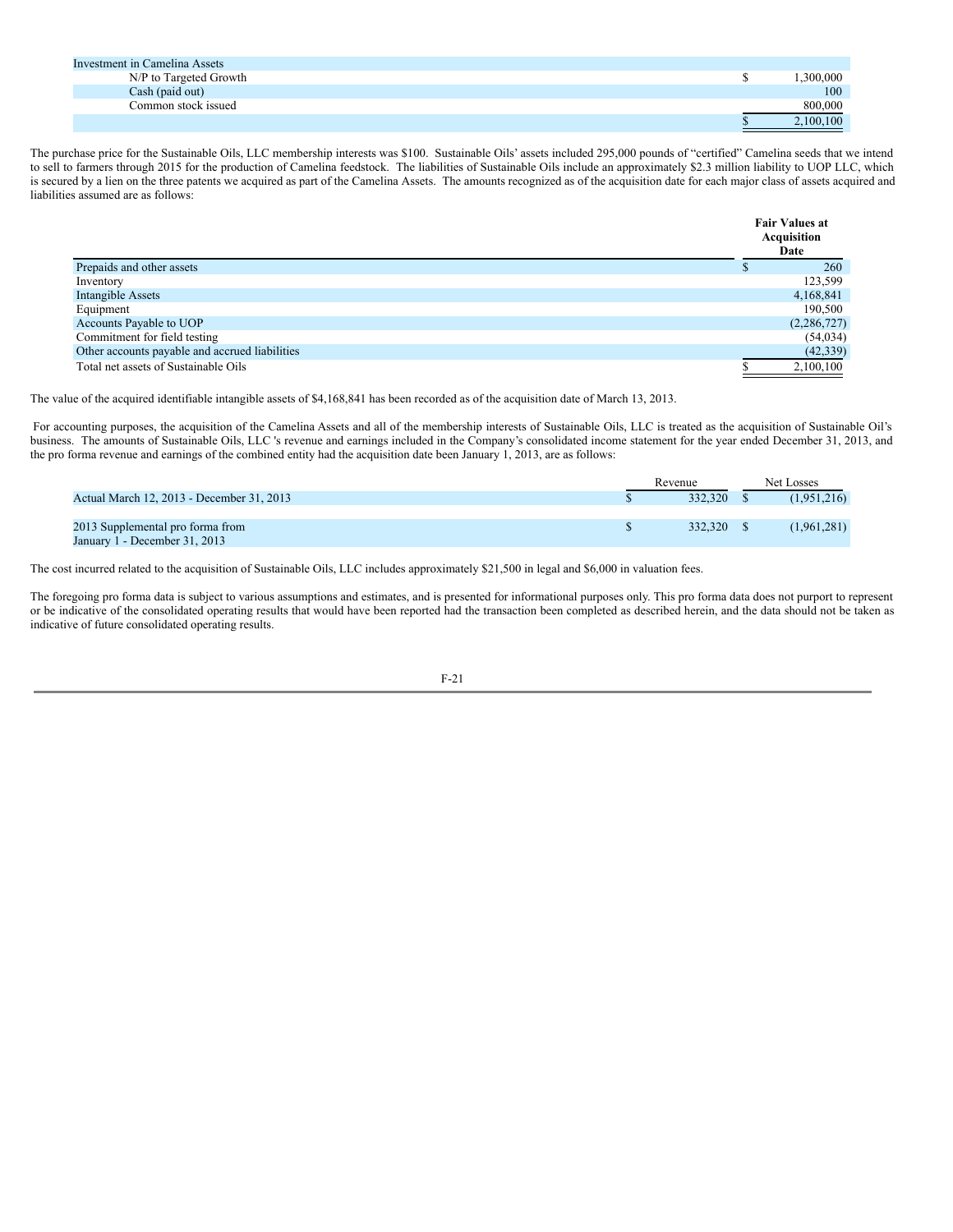#### **Note 10 – Write Down of assets and fair value measurements**

Fair value is defined as the exchange price that would be received for an asset or paid to transfer a liability (an exit price) in the principal or most advantageous market for the asset or liability in an orderly transaction between market participants on the measurement date. To measure fair value, a hierarchy has been established by generally accepted accounting principles which requires an entity to maximize the use of observable inputs and minimize the use of unobservable inputs. This hierarchy uses three levels of inputs to measure the fair value of assets and liabilities as follows:

Level 1 – Quoted prices in active markets for identical assets or liabilities.

Level 2 – Observable inputs other than Level 1 including quoted prices for similar assets or liabilities, quoted prices in less active markets, or other observable inputs that can be corroborated by observable market data.

Level 3 - Unobservable inputs supported by little or no market activity for financial instruments whose value is determined using pricing models, discounted cash flow methodologies, or similar techniques, as well as instruments for which the determination of fair value requires significant management judgment or estimation.

As of December 31, 2014 and 2013, the Company does not have any assets or liabilities measured at fair value on a recurring basis.

The Company performed an analysis of long-lived assets and has identified certain areas considered to be fallow based on the following condition of the trees: no vegetative growth for the age of the trees, bad origins, bad land preparation, and no resistance to fungus. The trees are not expected to produce a commercial yield or generate any future revenues. As such, the Company has identified the costs associated with these areas originally capitalized as Plantation Development Cost and Deferred Growing Cost, which capitalized costs are not expected to be recoverable, and has written off \$101,145 and \$455,824 of such capitalized costs during the period ended December 31, 2014 and 2013, respectively.

#### **Note 11 - Income Taxes**

Income taxes are provided for temporary differences between financial and tax bases of assets and liabilities. The following is a reconciliation of the amount of benefit that would result from applying the federal statutory rate to pretax loss with the benefit from income taxes for the years ended December 31, 2014 and 2013: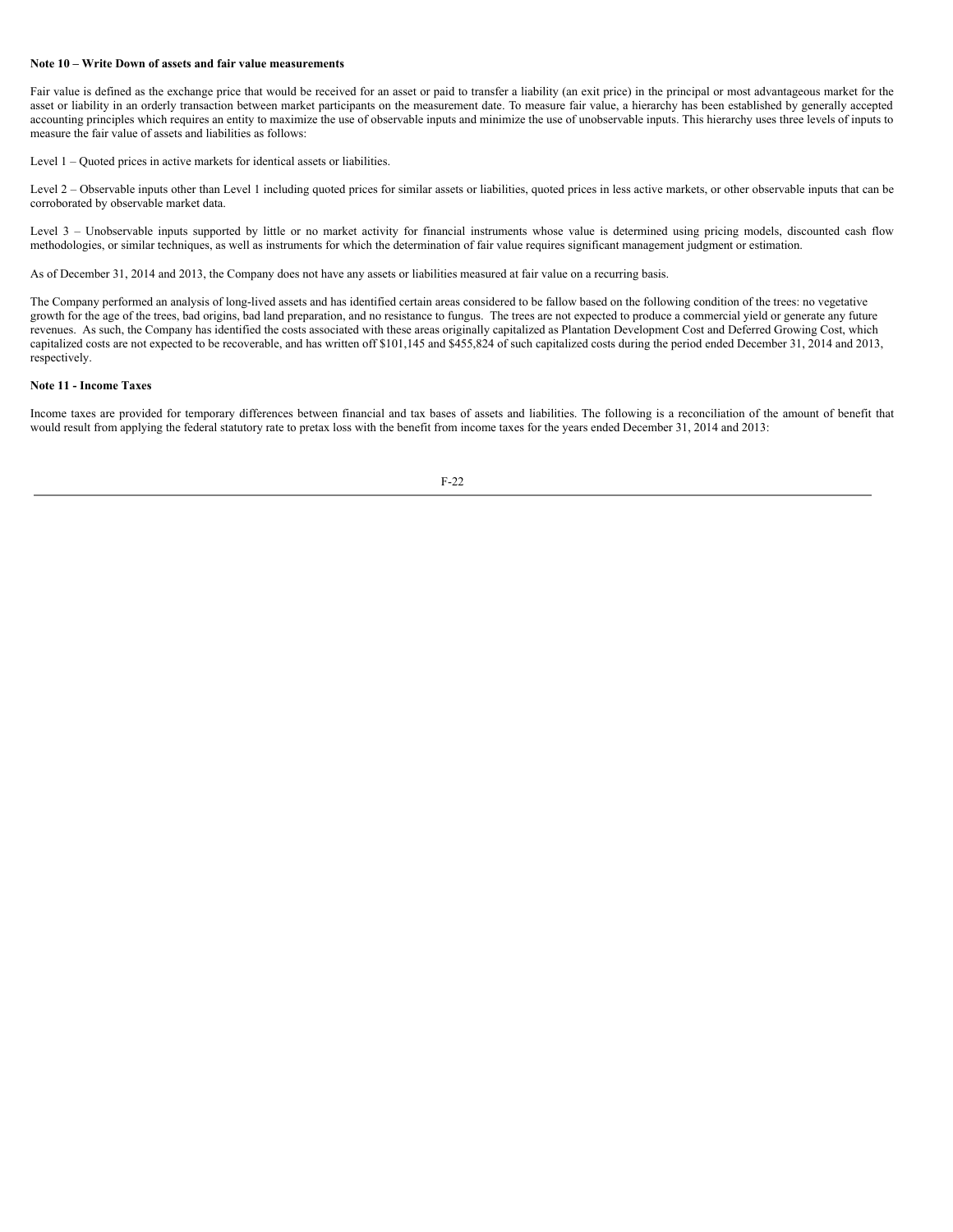# **Rate Reconciliation**

|                                                                | 2014                     | 2013        |
|----------------------------------------------------------------|--------------------------|-------------|
| Federal income tax (benefit) at statutory rate (34%)           | (814,000)                | (2,552,000) |
| State income tax (benefit), net of federal benefit             | (7,000)                  | (100,000)   |
| Foreign income tax benefit                                     |                          |             |
| Losses allocated to preferred members of GCE Mexico            | 743,000                  | 1,971,000   |
| Losses allocated GEHD                                          | 34,000                   | 15,000      |
| Share-based compensation                                       | 66,000                   | 38,000      |
| Expiration of operating loss and research credit carryforwards |                          |             |
| Other differences                                              | 4.000                    | 5.000       |
| Change in valuation allowance                                  | (26,000)                 | 623,000     |
| Income tax benefit                                             | $\overline{\phantom{a}}$ |             |

The components of deferred tax assets and liabilities are as follows at December 31, 2014 and 2013, using a combined deferred income tax rate of 40%:

| <b>Components of Net Deferred Taxes</b>    |             |             |
|--------------------------------------------|-------------|-------------|
|                                            | 2014        | 2013        |
| Net operating loss carryforward            | 7,188,000   | 7,225,000   |
| Share-based compensation                   | 752,000     | 781,000     |
| Accrued compensation and other liabilities | 701,000     | 647,000     |
| Impairment of long lived assets            | 42,000      | 58,000      |
| Other                                      | -           | (2,000)     |
| Valuation allowance                        | (8,683,000) | (8,709,000) |
| Net deferred tax asset                     | ۰           |             |

The Company has available net operating losses in the U.S. of approximately \$28,000,000 which can be utilized to offset future earnings of the Company. The utilization of the net operating losses are dependent upon the tax laws in effect at the time such losses can be utilized. The loss carryforwards expire between the years 2014 and 2034. Should the Company experience a significant change of ownership, the utilization of net operating losses could be reduced.

The Company and its subsidiaries file tax returns in the U.S. Federal jurisdiction and, in the state of California. The Company is no longer subject to U.S. federal tax examinations for tax years before and including December 31, 2010. The Company is no longer subject to examination by state tax authorities for tax years before and including December 31, 2009. During the years ended December 31, 2014 and 2013, the Company did not recognize interest and penalties.

## **Note 12 – Commitments and Contingencies**

### **Commitments**

In February 2014, the Company entered into a lease agreement for 1,296 square feet of office space from February 1, 2014 to January 31, 2019. Rent payments range from \$2,300 to \$2,600 over the term. Rent expense for the years ended December 31, 2014 and 2013 was approximately \$60,600 and \$43,000, respectively. The following represents approximate future annual minimum lease payments as of December 31, 2014:

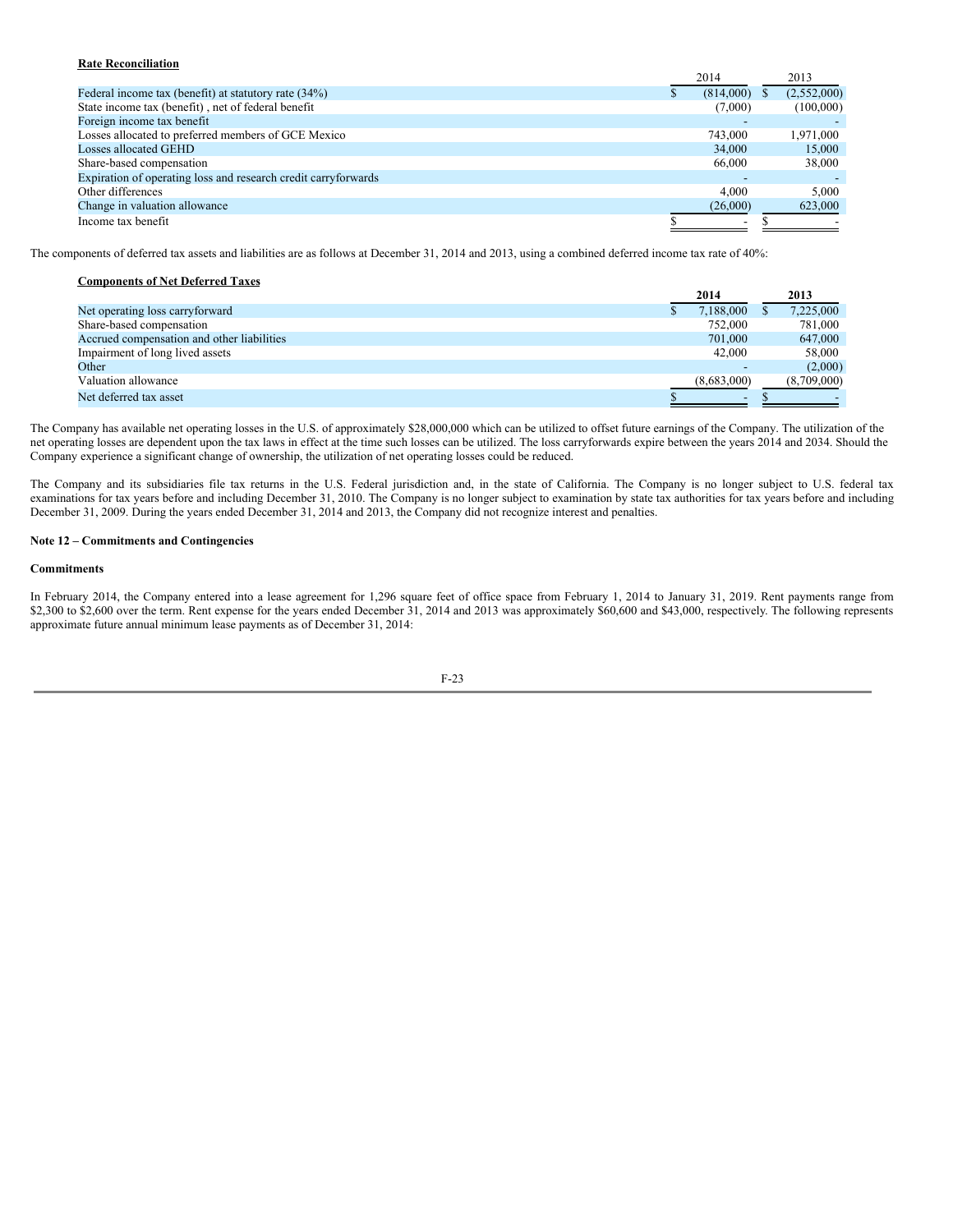Year Ending December 21

| -----------                    |         |
|--------------------------------|---------|
| 2015                           | 39,000  |
| 2016                           | 40,000  |
| 2017                           | 41,000  |
| 2018                           | 42,000  |
| 2019                           | 3,000   |
| <b>Operating Lease Payable</b> | 165,000 |

The Company previously leased an office facility under a noncancelable operating lease, which had an expiration date of December 31, 2014, with \$3,500.00 due monthly until expiration.

# **Legal**

In the ordinary course of business, the Company may face various claims brought by third parties and the Company may, from time to time, make claims or take legal actions to assert the Company's rights, including intellectual property rights, contractual disputes and other commercial disputes. Any of these claims could subject the Company to litigation. Management believes the outcomes of currently pending claims will not likely have a material effect on the Company's consolidated financial position and results of operations.

### **Indemnities and Guarantees**

In addition to the indemnification provisions contained in the Company's organization documents, the Company generally enters into separate indemnification agreements with the Company's directors and officers. These agreements require the Company, among other things, to indemnify the director or officer against specified expenses and liabilities, such as attorneys' fees, judgments, fines and settlements, paid by the individual in connection with any action, suit or proceeding arising out of the individual's status or service as the Company's directors or officers, other than liabilities arising from willful misconduct or conduct that is knowingly fraudulent or deliberately dishonest, and to advance expenses incurred by the individual in connection with any proceeding against the individual with respect to which the individual may be entitled to indemnification by the Company. The Company also indemnifies its lessor in connection with its facility lease for certain claims arising from the use of the facility. These guarantees and indemnities do not provide for any limitation of the maximum potential future payments the Company could be obligated to make. Historically, the Company has not been obligated nor incurred any payments for these obligations and, therefore, no liabilities have been recorded for these indemnities and guarantees in the accompanying consolidated balance sheets.

### **Employment Agreement**

Effective December 31, 2014, approved in January 2015, the Company entered into an employment agreement (the "Employment Agreement") with Richard Palmer, our President and Chief Executive Officer, for a term of five (5) years. Under the Employment Agreement, the Company granted Mr. Palmer an incentive option to purchase up to 16,959,377 shares of our common stock at an exercise price of \$0.0041 (the closing trading price on the date the agreement was signed and approved), with 25% vesting immediatley and the balance vesting in equal amounts over the next 48 months. In the event of a proposed sale, merger or other proposed change in control of the Company, such stock options will immediately vest.

In addition, Mr. Palmer's compensation package includes a base salary of \$250,000, and a bonus payment contingent on Mr. Palmer's satisfaction of certain performance criteria, which will not exceed 50% of Mr. Palmer's base salary. In the event that (i) we terminate Mr. Palmer's employment for reasons other than "cause" (as defined in the Employment Agreement to include material breaches by him of the agreement, fraud, misappropriation of funds or embezzlement), or if (ii) Mr. Palmer resigns because we breached the Employment Agreement, we will be obligated to pay Mr. Palmer an amount equal to twelve (12) months of his base salary.

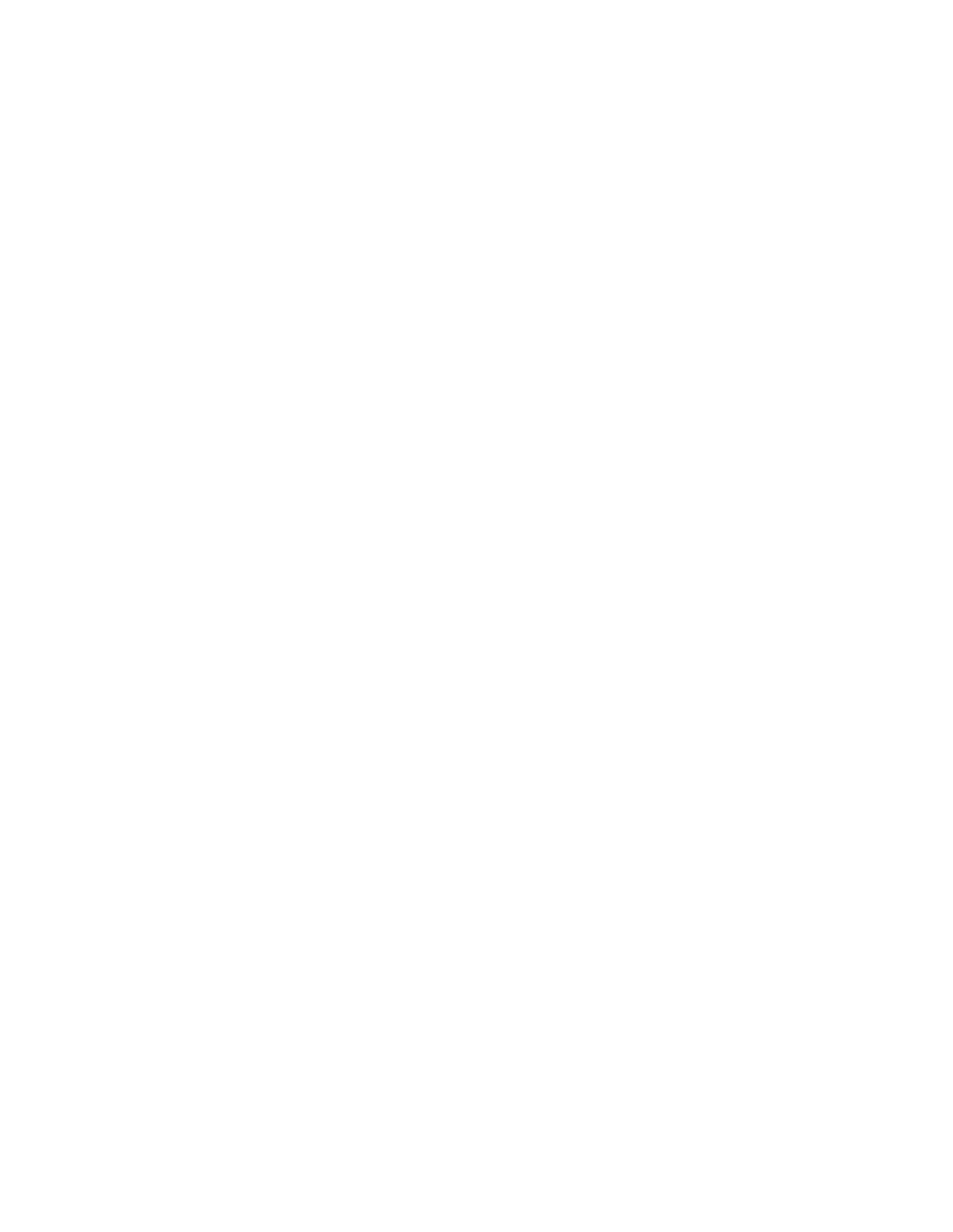**Exhibit 23.1**

# **CONSENT OF INDEPENDENT REGISTERED PUBLIC ACCOUNTING FIRM**

We hereby consent to the incorporation by reference in the Registration Statement Form S8 No. 333-92446 of Global Clean Energy Holdings, Inc. of our report dated March 31, 2015, relating to the consolidated financial statements, which appear in this Form 10-K for the year ended December 31, 2014.

Hartley Moore Accountancy Corporation, Inc. Irvine, CA March 31, 2015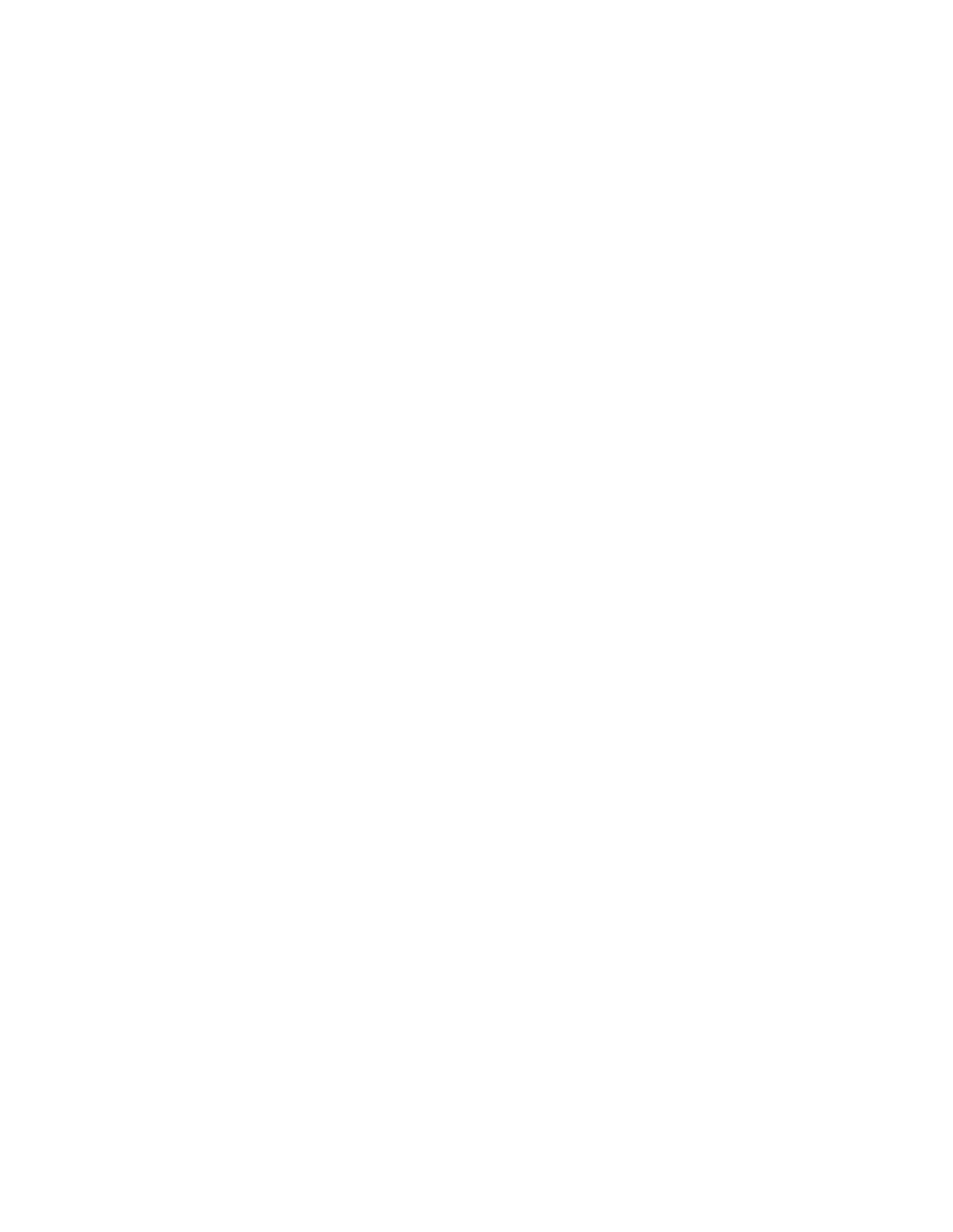#### **Certification of the Principal Executive Officer Under Section 302 of the Sarbanes-Oxley Act**

I, Richard Palmer, certify that:

- 1. I have reviewed this report on Form 10-K of Global Clean Energy Holdings, Inc.;
- 2. Based on my knowledge, this report does not contain any untrue statement of a material fact or omit to state a material fact necessary to make the statements made, in light of the circumstances under which such statements were made, not misleading with respect to the period covered by this report;
- 3. Based on my knowledge, the financial statements, and other financial information included in this report, fairly present in all material respects the financial condition, results of operations and cash flows of the registrant as of, and for, the periods presented in this report;
- 4. The registrant's other certifying officer and I are responsible for establishing and maintaining disclosure controls and procedures (as defined in Exchange Act Rules 13a-15(e) and 15d- 15(e)) and internal control over financial reporting (as defined in Exchange Act Rules 13a-15(f) and 15d-15(f)) for the registrant and have:
	- (a) Designed such disclosure controls and procedures, or caused such disclosure controls and procedures to be designed under our supervision, to ensure that material information relating to the registrant, including its consolidated subsidiaries, is made known to us by others within those entities, particularly during the period in which this annual report is being prepared;
	- (b) Designed such internal control over financial reporting, or caused such internal control over financial reporting to be designed under our supervision, to provide reasonable assurance regarding the reliability of financial reporting and the preparation of financial statements for external purposes in accordance with generally accepted accounting principles;
	- (c) Evaluated the effectiveness of the registrant's disclosure controls and procedures and presented in this report our conclusions about the effectiveness of the disclosure controls and procedures, as of the end of the period covered by this report based on such evaluation; and
	- (d) Disclosed in this report any change in the registrant's internal control over financial reporting that occurred during the registrant's most recent fiscal quarter (the registrant's fourth fiscal quarter in the case of an annual report) that has materially affected, or is reasonably likely to materially affect, the registrant's internal control over financial reporting; and
- 5. The registrant's other certifying officer and I have disclosed, based on our most recent evaluation of internal control over financial reporting, to the registrant's auditors and the audit committee of registrant's board of directors (or persons performing the equivalent functions):
	- (a) All significant deficiencies and material weaknesses in the design or operation of internal control over financial reporting which are reasonably likely to adversely affect the registrant's ability to record, process, summarize and report financial information; and
	- (b) Any fraud, whether or not material, that involves management or other employees who have a significant role in the registrant's internal control over financial reporting.

Date: March 31, 2015 By: /s/ RICHARD PALMER

Name: Richard Palmer Title: President, Chief Executive Officer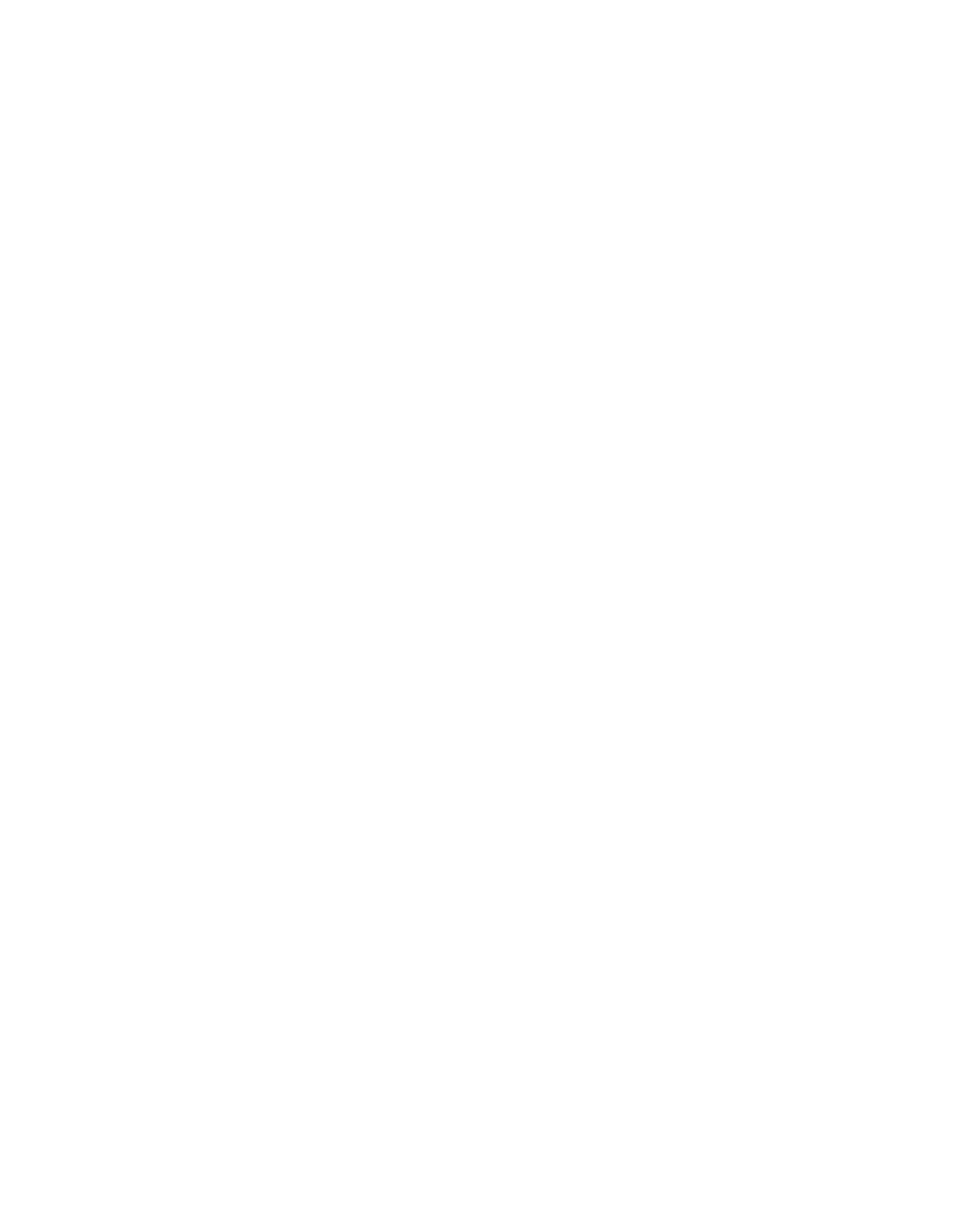#### **Certification of the Principal Financial Officer Under Section 302 of the Sarbanes-Oxley Act**

I, Donna Reilly, certify that:

- 1. I have reviewed this report on Form 10-K of Global Clean Energy Holdings, Inc.;
- 2. Based on my knowledge, this report does not contain any untrue statement of a material fact or omit to state a material fact necessary to make the statements made, in light of the circumstances under which such statements were made, not misleading with respect to the period covered by this report;
- 3. Based on my knowledge, the financial statements, and other financial information included in this report, fairly present in all material respects the financial condition, results of operations and cash flows of the registrant as of, and for, the periods presented in this report;
- 4. The registrant's other certifying officer and I are responsible for establishing and maintaining disclosure controls and procedures (as defined in Exchange Act Rules 13a- 15(e) and 15d- 15(e)) and internal control over financial reporting (as defined in Exchange Act Rules 13a-15(f) and 15d-15(f)) for the registrant and have:
	- (a) Designed such disclosure controls and procedures, or caused such disclosure controls and procedures to be designed under our supervision, to ensure that material information relating to the registrant, including its consolidated subsidiaries, is made known to us by others within those entities, particularly during the period in which this annual report is being prepared;
	- (b) Designed such internal control over financial reporting, or caused such internal control over financial reporting to be designed under our supervision, to provide reasonable assurance regarding the reliability of financial reporting and the preparation of financial statements for external purposes in accordance with generally accepted accounting principles;
	- (c) Evaluated the effectiveness of the registrant's disclosure controls and procedures and presented in this report our conclusions about the effectiveness of the disclosure controls and procedures, as of the end of the period covered by this report based on such evaluation; and
	- (d) Disclosed in this report any change in the registrant's internal control over financial reporting that occurred during the registrant's most recent fiscal quarter (the registrant's fourth fiscal quarter in the case of an annual report) that has materially affected, or is reasonably likely to materially affect, the registrant's internal control over financial reporting; and
- 5. The registrant's other certifying officer and I have disclosed, based on our most recent evaluation of internal control over financial reporting, to the registrant's auditors and the audit committee of registrant's board of directors (or persons performing the equivalent functions):
	- (a) All significant deficiencies and material weaknesses in the design or operation of internal control over financial reporting which are reasonably likely to adversely affect the registrant's ability to record, process, summarize and report financial information; and
	- (b) Any fraud, whether or not material, that involves management or other employees who have a significant role in the registrant's internal control over financial reporting.

March 31, 2015 By: /s/ DONNA REILLY Name: Donna Reilly Title: Chief Financial Officer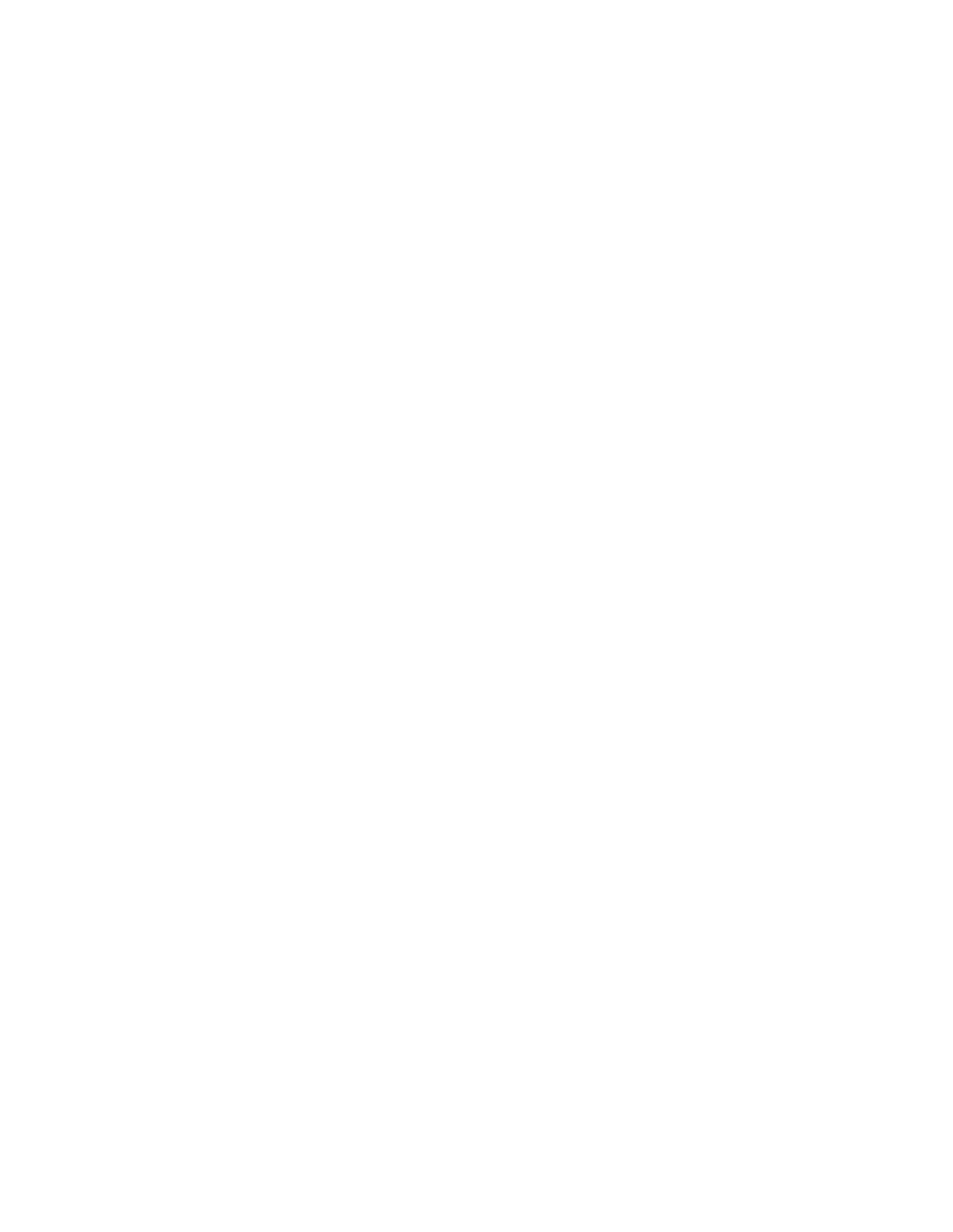# **CERTIFICATION OF THE PRINCIPAL EXECUTIVE OFFICER**

Pursuant to 18 U.S.C. § 1350, as adopted pursuant to Section 906 of the Sarbanes-Oxley Act of 2002, the undersigned officer of Global Clean Energy Holdings, Inc. (the "Company") hereby certifies that, to his knowledge:

(i) The Annual Report on Form 10-K of the Company for the fiscal year ended December 31, 2014 (the "Report") fully complies with the requirements of Section 13(a) or Section 15(d), as applicable, of the Securities Exchange Act of 1934, as amended; and

(ii) The information contained in the Report fairly presents, in all material respects, the financial condition and results of operations of the Company.

March 31, 2015 By: /s/ RICHARD PALMER Name: Richard Palmer Title: President and Chief Executive Officer